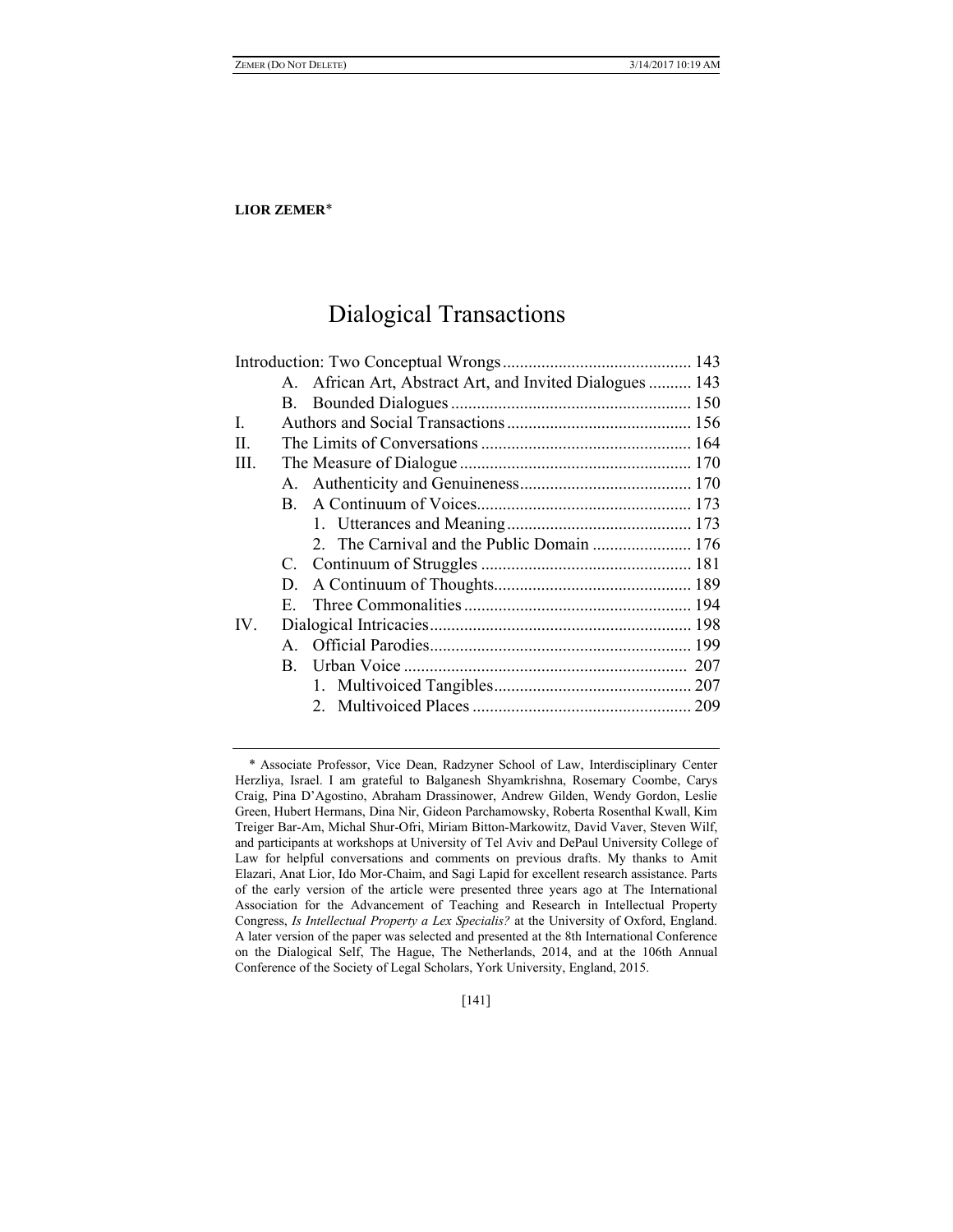*Copyright scholarship is largely a debate about the tension between owners and users. Complaints have been legion that copyright law privileges owners with entitlements incompatible with the nature of the creative act. These complaints have been directed against the hegemony of economic justifications over copyright law emphasizing the utility in expanding the spectrum of the right, and competing social and cultural approaches that reject ideals of original authorship. Such arguments have been asserted by generations of scholars struggling to redefine copyright in order to afford users and the public comprehensive access rights and privileges, while preserving authors' rights commensurate with their efforts. In their competing arguments, scholars protect only a few convenient aspects of the creative process. In this way they have propounded incomplete and misguided understandings of the creative process, of who takes part in its formation, and of how the value that results ought to be rewarded. Because copyright regulates ownership and dissemination of socially created properties, the wrongs in incomplete justifications have left many misconceptions about the right unchallenged. These wrongs affect copyright law's ability to evolve into a law relevant to a cultural and networked life that values participation over singularity.*

*This Article argues that scholars and the courts were unaware of a fundamental element defining the social reality of contemporary copyright and aims to remedy this lack of awareness. It articulates an innovative approach to copyright by arguing that works of art and authorship are expressions of dialogical transactions both between and among artists and authors, and between them and the public. These transactions have become a defining virtue of cultures that create and distribute the properties of social life through networks of information. Using transactions—a term familiar in economicoriented theories—to explain social processes is new to literature on intellectual property. Dialogue, as contrasted with other forms of speech-communications, is an advanced form of communication. It defines the rituals and social movements of traditional and digital cultures, and it features in the process of translating interhuman relations into the language of creative properties. These relations emerge from the intertextual and intervocal nature of dialogue between two distinct conditions: authors and others. This Article*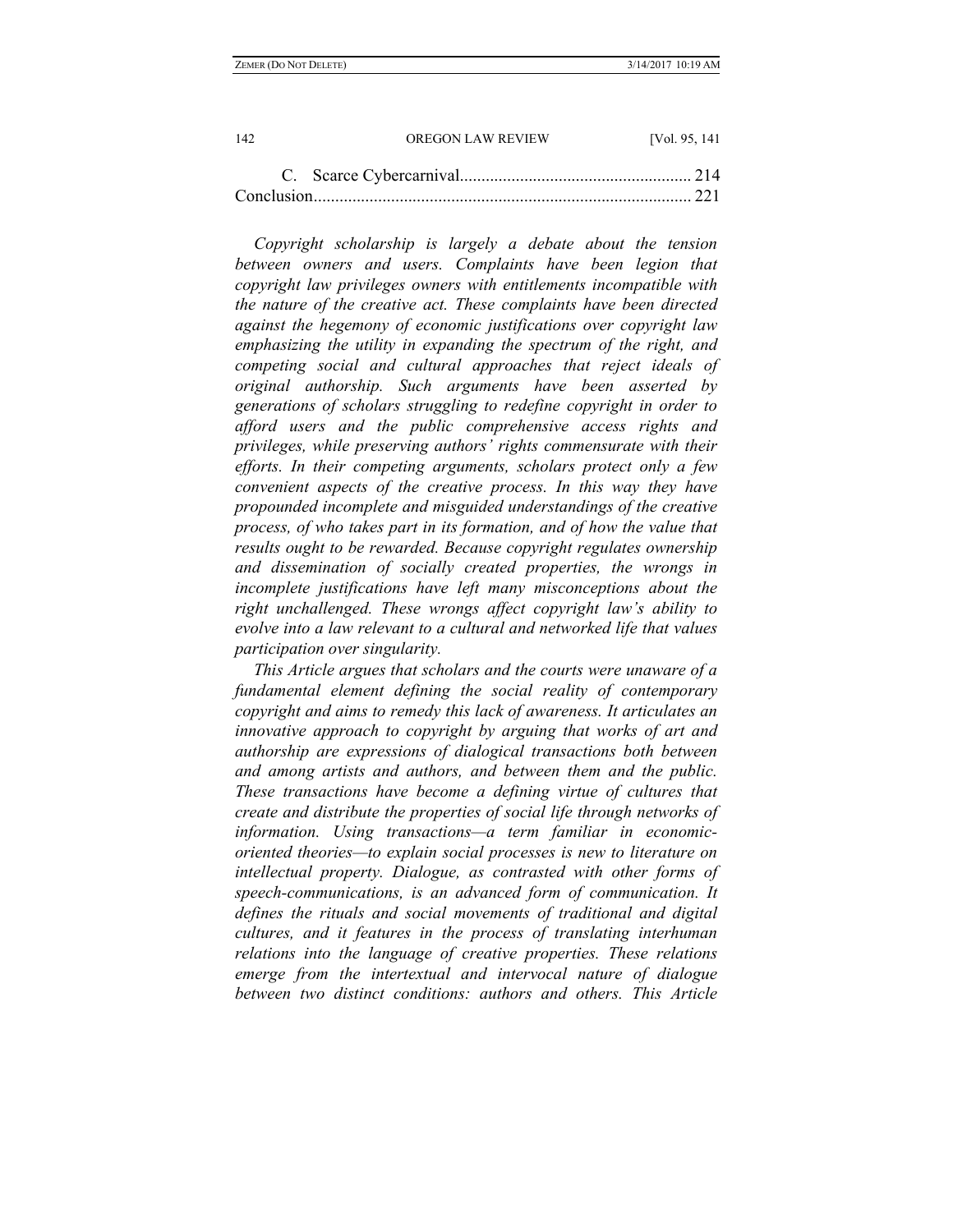*argues that these conditions give dialogue its unique social stature and offers a definition of dialogue as an advanced form of communication that voids closure and finality. This Article shows how the failure of prevalent justifications—whether economic or social to treat creative works as dialogical, disturbs our expectation that copyright will "promote the Progress of Science and the useful Arts . . . ."*<sup>1</sup>

### INTRODUCTION: TWO CONCEPTUAL WRONGS

# *A. African Art, Abstract Art, and Invited Dialogues*

ew copyright fundamentals continue to divide copyright scholars. Few copyright fundamentals continue to divide copyright scholars.<br>Disagreements over the limits to authorial rights and how to define them lead this divide. Such disagreements feed the tension between, on the one hand, cultural and social approaches to copyright, and, on the other, justifications that emphasize the role of the author as a unique creative being "with a special connection to reality,"<sup>2</sup> and align the evaluation of copyright law "with the dictates of economic efficiency."<sup>3</sup> This tension has remained largely unresolved and continues to influence the design of laws regulating the protection of

<sup>1</sup> U.S. CONST. art. I, § 8, cl. 8.

<sup>2</sup> Rebecca Tushnet, *Worth a Thousand Words: The Images of Copyright*, 125 HARV. L. REV. 683, 687 (2012).

<sup>3</sup> WILLIAM M. LANDES & RICHARD A. POSNER, THE ECONOMIC STRUCTURE OF INTELLECTUAL PROPERTY LAW 4 (2003) ("Today it is acknowledged that analysis and evaluation of intellectual property law are appropriately conducted within an economic framework that seeks to align that law with the dictates of economic efficiency."). Scholars that criticize utilitarian justifications to copyright argue that these justifications are limited and do not address the social and cultural implications arising from ownership of intellectual properties. *See, e.g.*, ROBERTA ROSENTHAL KWALL, THE SOUL OF CREATIVITY: FORGING A MORAL RIGHTS LAW FOR THE UNITED STATES xv (2010) ("The failure of American law to embrace a multidimensional perspective of human creativity is problematic on several fronts."); ROBERT P. MERGES, JUSTIFYING INTELLECTUAL PROPERTY 307 (2011) (claiming that "[t]he empty promise and ethical holes in the utilitarian theory of IP are just too glaring" and rejecting the prominence of utilitarian justifications. Building on Kant, Locke, and Rawls, Merges offers a multimodal theory of intellectual property rights); *see also* PAUL GOLDSTEIN, COPYRIGHT'S HIGHWAY: FROM GUTENBERG TO THE CELESTIAL JUKEBOX 11 (2003) (defining the tension within the copyright system as a one between optimists and pessimists, between those who consider authors as exclusive owners and those who would like copyright to extend only so far as is necessary to incentivize authors and "treat anything more as an encroachment on the general freedom of everyone to write and say what they please"); Dan Hunter, *Culture War*, 83 TEX. L. REV. 1105, 1117 (2005) (discussing the ways intellectual property discourses struggle to balance ownership and control of creative content); Madhavi Sunder,  $IP^3$ , 59 STAN. L. REV. 257 (2006) (criticizing the lack of attention to the social problems that arise from ownership of cultural properties).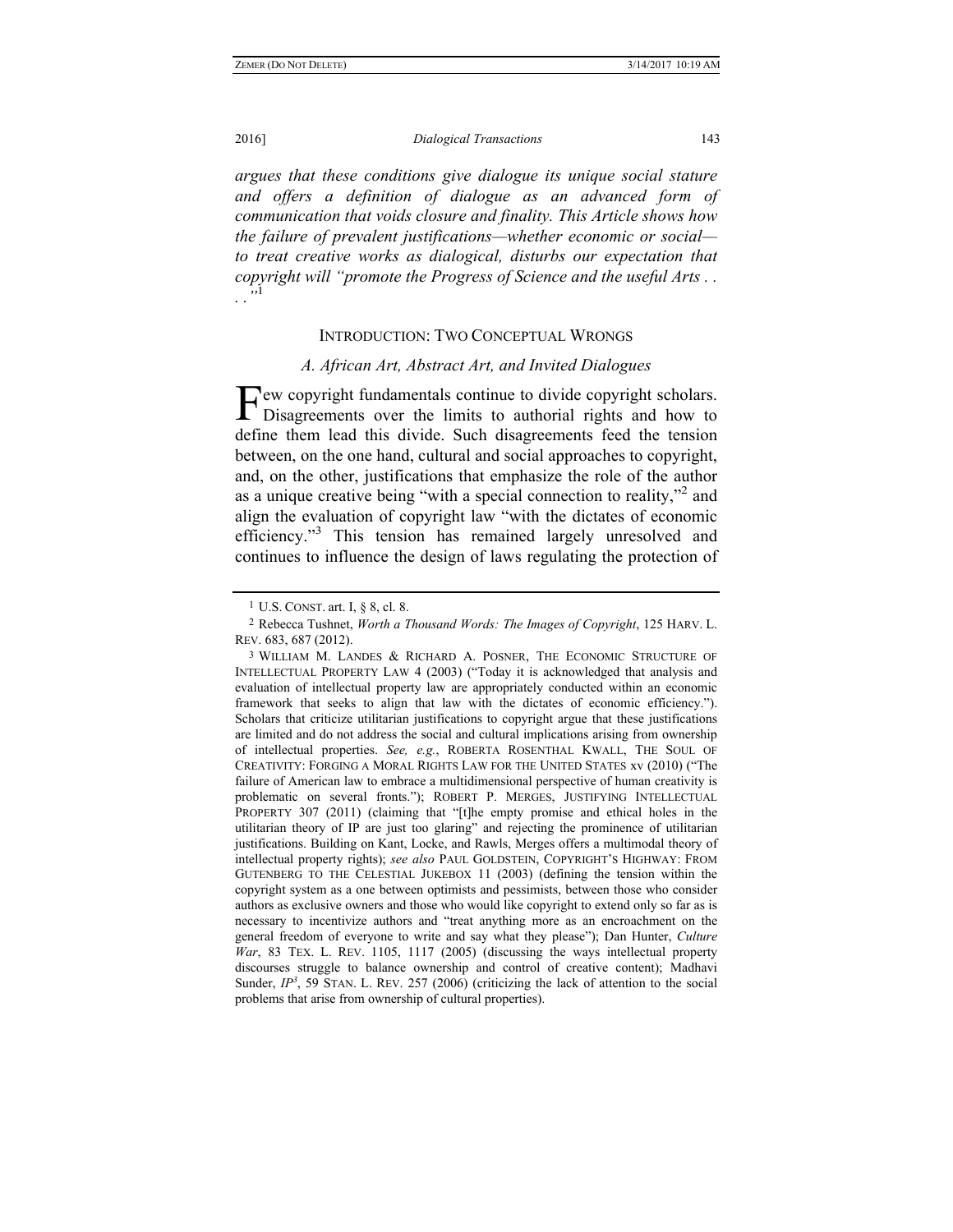cultural expressions. Copyright scholars' attempts to settle this divide have generated complex arguments as to how to reconcile users' and the public's comprehensive access rights and privileges while preserving authors' rights commensurate with their efforts. In their attempts to settle these concerns, scholars have focused on only a few aspects of the creative process. This has given rise to incomplete and misguided understandings of what the creative process involves, who takes part in its formation, and how its results ought to be rewarded. The persistence of the copyright scholarly divide and the lack of a significant conceptual change in the way the creative process is understood continue to disturb our expectation that copyright laws will "promote the Progress of Science and the useful Arts."<sup>4</sup> This Article offers a possible conceptual change: thinking of the creative act as a dialogue.

Four recent exhibitions displayed in U.S. museums and galleries have translated the creative act into the language of dialogue. These exhibitions examined the dialogic nature of artistic expression, providing unique insights into the nature of the creative process. They challenge the main misconception we nurture in copyright law—that although the process of original creation is social, the contribution of the individual author justifies his status as the sole proprietor of his creative expressions. The four exhibitions emphasize the multiplicity and interconnectedness of the creative act, the importance of dialogue, and the role fellow artists and users play in the development and realization of creative meanings. In this way, the exhibitions not only rendered an engaging artistic experience, but also inadvertently contributed to the understanding of the tension among intellectual property scholars with regard to the way the creative process is perceived and defined. In effect, the four exhibitions have created a meeting point between the poles of the copyright divide.

In *Conversations: African and African American Artworks in Dialogue*, The National Museum of African Art brought together African and African American artworks in a visual and intellectual dialogue about particular crosscutting themes including human presence, power and politics, and music and urban culture.<sup>5</sup> The idea was to place the works of African American art "in thematic dialogue

<sup>4</sup> U.S. CONST. art. I, § 8, cl. 8.

<sup>5</sup> *Conversations: African and African American Artworks in Dialogue*, SMITHSONIAN: NAT'L MUSEUM OF AFRICAN ART, http://conversations.africa.si.edu/ (last visited Dec. 10, 2016) [hereinafter *Conversations*]. The exhibition was on view at the museum from November 9, 2014, through January 24, 2016.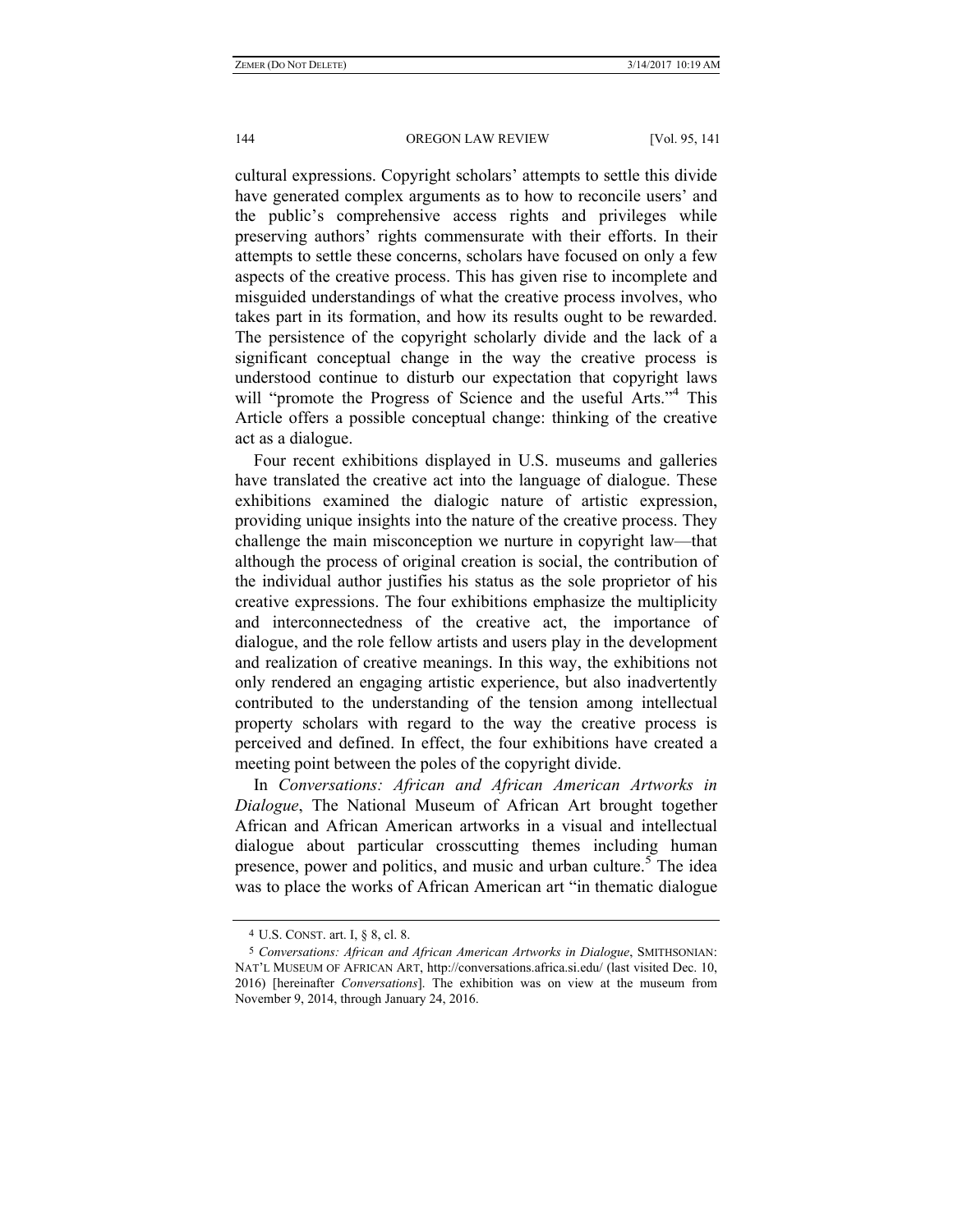### 2016] *Dialogical Transactions* 145

with African traditional works of art" in order "to explore intersecting ideas about history, creativity, power, identity, and artistry  $\ldots$  ...<sup>56</sup> Two years earlier, in *Artists in Dialogue*, the museum invited artists to communicate with and create new works of art in response to one another.<sup>7</sup> The museum facilitated an introduction between Sandile Zulu from South Africa and Henrique Oliveira from Brazil to enable them to exchange ideas and techniques relating to "the manipulability of a painting's surface, the workings of the inner body and the inspirational power of elements like fire and water."8 The museum noted, "Henrique Oliveira has shared his trademark woods with Sandile Zulu; Zulu, in turn, inspired Oliveira to work with fire for the first time."<sup>9</sup> Through the course of a year, the artists met and communicated intensively, and their interactions resulted in eight works of art reflecting "an ongoing dialogue" between artists, museum professionals, and the public.<sup>10</sup> The works displayed a dialogic expression of distinctive styles and techniques of two artists united in a visual call and response.

The social nature of art and the role of dialogue in artistic development were at the center of another recent exhibition at the Museum of Modern Art (MOMA). *Inventing Abstraction: 1910−1925* marked the centennial of Abstractionism.<sup>11</sup> The show introduced viewers to the untold story of the invention of abstract art, which occurred during a period when young artists suppressed the use of recognizable imagery in their works. Painters, sculptors, musicians, poets, photographers, filmmakers, and choreographers ventured into this new territory, severing Western art's age-old tether to legible

<sup>6</sup> *Id.*

<sup>7</sup> *Artists in Dialogue 2: Sandile Zulu and Henrique Oliveira*, SMITHSONIAN: NAT'L MUSEUM OF AFRICAN ART, http://africa.si.edu/exhibits/dialogue2/index.html (last visited Dec. 10, 2016) [hereinafter *Artists in Dialogue*]. The exhibition was on view at the museum from February 2, 2011, through January 8, 2012. A similar theme was at the center of an exhibition showing at the Bates College Museum of Art, which explored the artistic dialogue between makers of sculpture and works on paper. *Back and Forth: The Collaborative Works of Dawn Clements and Marc Leuthold*, BATES COLL. MUSEUM OF ART, http://www.bates.edu/museum/exhibitions/past-exhibitions/2014-2/back-and-forth -the-collaborative-works-of-dawn-clements-and-marc-leuthold/ (last visited Dec. 10, 2016). The exhibition was on view at the museum from January 16, 2015, through March 21, 2015.

<sup>8</sup> *Artists in Dialogue*, *supra* note 7.

<sup>9</sup> *Id.* 

<sup>10</sup> *Id.*

<sup>11</sup> *Inventing Abstraction, 1910–1925*, MUSEUM OF MOD. ART, http://www.moma.org /visit/calendar/exhibitions/1291 (last visited Dec. 10, 2016). The exhibition was on view at the museum from December 23, 2012, through April 15, 2013.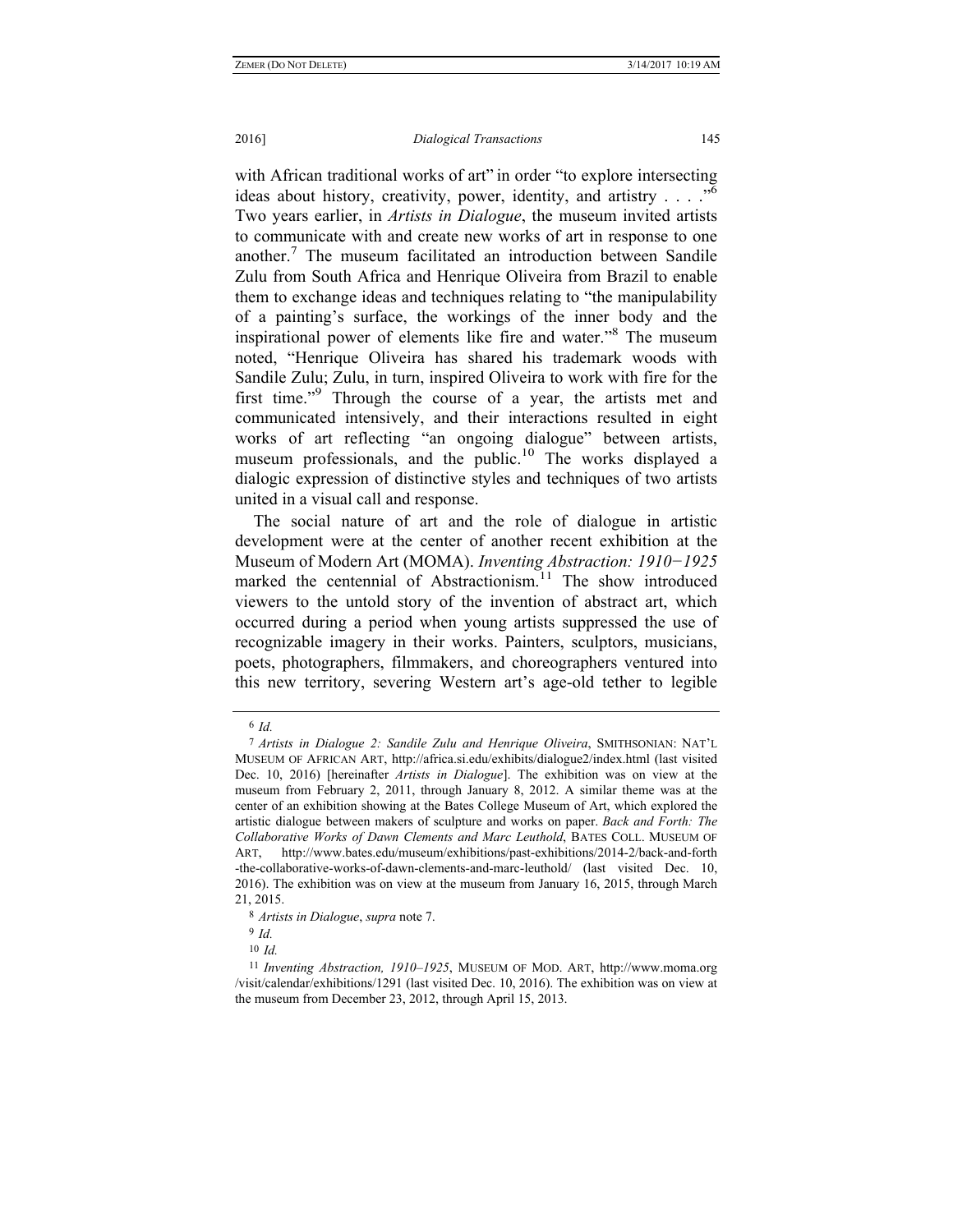images, harmonic structure, and rhyme. The show challenged the fallacy of "speaking of the invention of abstraction through stories of solitary protagonists . . . . "<sup>12</sup> Abstract art is a form of dialogical exchange between artists and audience, with a momentum that builds up and accelerates, through a relay of ideas and acts among a nexus of players, between "those who make these artistic gestures and those who recognize and proclaim their significance to a broader audience. It was an invention with multiple first steps, multiple creators, multiple heralds, and multiple rationales."<sup>13</sup>

The exhibition confirmed that abstract art was never an invention in the sense of emerging from solitary acts but was a unique expression of a "distinctly modern interconnectedness . . . facilitating intellectual dialogue."14

The dialogic power behind the development of artistic styles was at heart of another recent exhibition showing at The University of

14 DICKERMAN, *supra* note 12, at 19.

<sup>12</sup> LEAH DICKERMAN, INVENTING ABSTRACTION 1910–1925: HOW A RADICAL IDEA CHANGED MODERN ART 18 (2012).

<sup>13</sup> *Id.* This vision of the creative process corresponds to the theories of Roland Barthes and Michel Foucault. *See* Michel Foucault, *What is an Author?*, *in* THE FOUCAULT READER 101 (Paul Rabinow ed., Josué V. Harari trans., 1984); Roland Barthes, *The Death of the Author*, *in* IMAGE MUSIC TEXT 142, 148 (Stephen Heath trans., Noonday Press 1988) (1977). Scholars have applied these arguments in intellectual property discourses. *See, e.g.*, CARYS J. CRAIG, COPYRIGHT, COMMUNICATION AND CULTURE: TOWARDS A RELATIONAL THEORY OF COPYRIGHT LAW (2011) [hereinafter CRAIG, COPYRIGHT, COMMUNICATION AND CULTURE] (applying Foucault's theory of authorship to challenge the origin of the modern author as a sole creator); Rosemary J. Coombe, *Objects of Property and Subjects of Politics: Intellectual Property Laws and Democratic Dialogue*, 69 TEX. L. REV. 1853 (1991) (showing how intellectual products result from social dialogue); Peter Jaszi & Martha Woodmansee, *Introduction*, *in* THE CONSTRUCTION OF AUTHORSHIP: TEXTUAL APPROPRIATION IN LAW AND LITERATURE 1, 9 (Martha Woodmansee & Peter Jaszi eds., 1994) (discussing the social origin of authorship); Lior Zemer, *The Copyright Moment*, 43 SAN DIEGO L. REV. 99 (2006) (rejecting romantic views of authorship and arguing that a copyrighted work is created when the author assembles jointly owned properties with his unique creative input). For more recent examples, see Carys J. Craig, *Feminist Aesthetics and Copyright Law: Genius, Value, and Gendered Visions of the Creative Self*, *in* DIVERSITY IN INTELLECTUAL PROPERTY: IDENTITIES, INTERESTS, AND INTERSECTIONS 273, 282 (Irene Calboli & Srividhya Ragavan eds., 2015) [hereinafter Craig, *Feminist Aesthetics*], and Rebecca Tushnet, *The Romantic Author and the Romance Writer: Resisting Gendered Concepts of Creativity*, *in* DIVERSITY IN INTELLECTUAL PROPERTY: IDENTITIES, INTERESTS, AND INTERSECTIONS 294, 296 (Irene Calboli & Srividhya Ragavan eds., 2015) [hereinafter Tushnet, *The Romantic Author*]. *See also* Jane C. Ginsburg, *Exceptional Authorship: The Role of Copyright Exceptions in Promoting Creativity*, *in* THE EVOLUTION AND EQUILIBRIUM OF COPYRIGHT IN THE DIGITAL AGE 15, 23 (Susy Frankel & Daniel Gervais eds., 2014) (using Foucault's words in order to illustrate how the idealization of the romantic author resulted in excessive legal protection).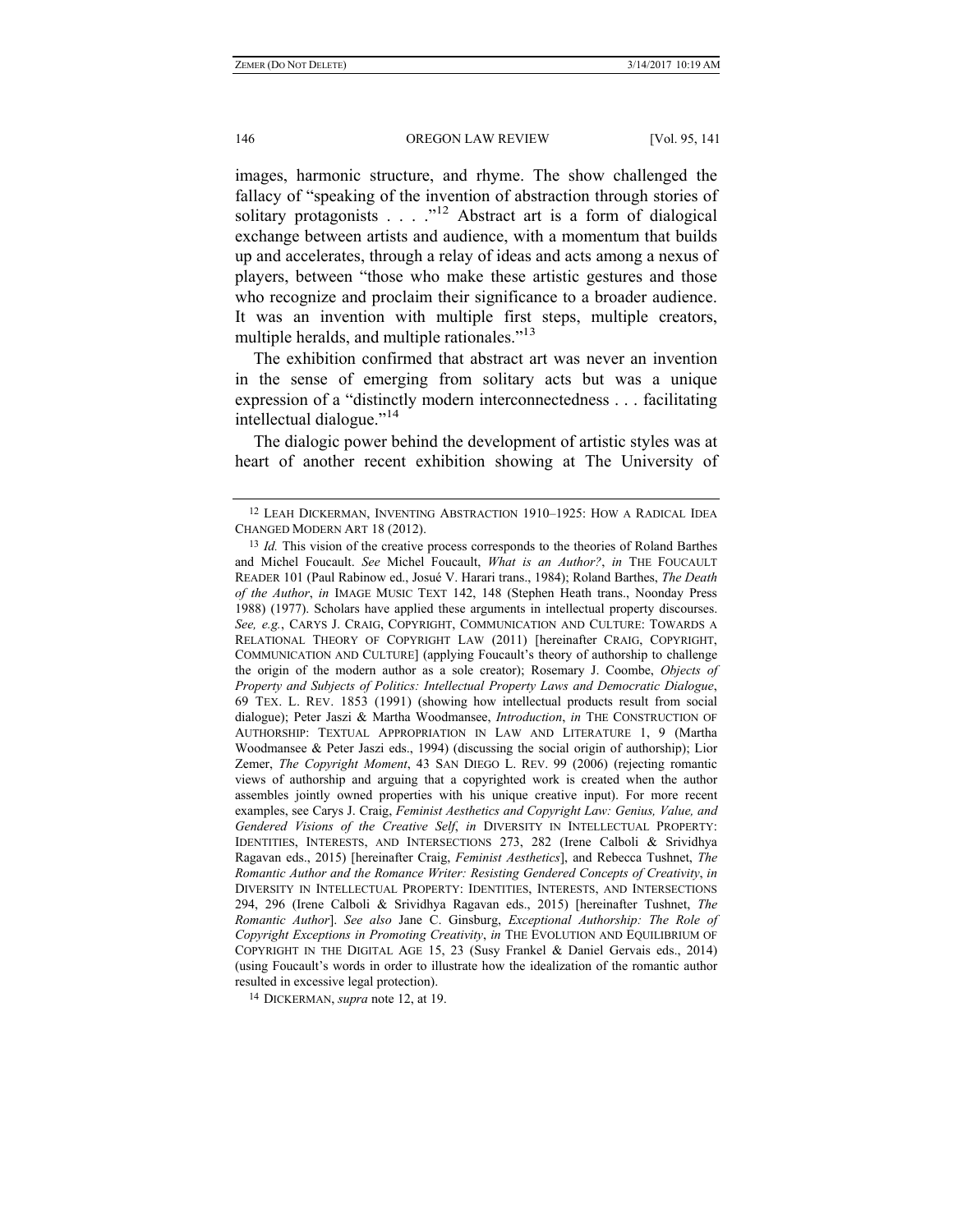### 2016] *Dialogical Transactions* 147

Michigan Museum of Art (UMMA). This exhibition provided a fresh perspective on the evolution of reductive minimalism. Minimalism, a form of art displaying "highly simplified, usually geometric form, clean composition, clear execution and impersonal appearance,"15 "opened up a new field of  $art$ <sup> $16$ </sup> in the late 1950's, and is currently enjoying a resurgence of attention. The UMMA show's focus on reductive Minimalism was intended, mainly, to criticize the frequent emphasis on male artists in Minimalism and to highlight the dialogical nature of this form of  $art<sup>17</sup>$ . The museum displayed the differences between male and female artists in the field by "bringing together formative works from two generations of women Minimalist painters to examine and celebrate the dialogue between them" and "reveal the call-and-response of their artistic symbiosis."<sup>18</sup>

These four exhibitions underscore the interconnected nature of the creation of art and the social wrongs embedded in conceptions of solitary authorship. Moreover, they justify claims that copyright laws cannot privilege owners with entitlements incompatible with the nature of the creative act. At the same time, the exhibitions expose fundamental misconceptions and misunderstandings about the dialogic nature of creativity, such as the misconception that a creative dialogue is an invited activity. While *Artists in Dialogue* interpreted creative interaction as such invited activity, *Inventing Abstraction* and the other exhibitions emphasized the ubiquity of social and cultural interchange as a precondition for every creative expression. Though *Artists in Dialogue* concentrated on artists as originators of their artistic message and defined dialogical collaboration as a sequence of planned and deliberate events, the artistic message of the MOMA exhibition was that dialogue permeates the creative process. In each of the four exhibitions, dialogue was employed to explain artistic invention, but it was the show at the MOMA that adequately depicted dialogue as a different form of communication, an act transcending planned informational exchanges. As this Article argues, true dialogue is not an ordinary form of speech-communication like a discussion or a conversation carried on between two or more persons.

<sup>15</sup> ANN LEE MORGAN, THE OXFORD DICTIONARY OF AMERICAN ART AND ARTISTS 313 (2007).

<sup>16</sup> HAL FOSTER, THE RETURN OF THE REAL 36 (1996).

<sup>17</sup> *Reductive Minimalism: Women Artists in Dialogue, 1960–2014*, UNIV. OF MICH. MUSEUM OF ART, https://web.archive.org/web/20140902200220/http://umma.umich.edu /view/exhibitions/2014-minimalism.php (last visited Dec. 10, 2016). The exhibition was on view at the museum from October 3, 2014, through January 25, 2015.

<sup>18</sup> *Id.*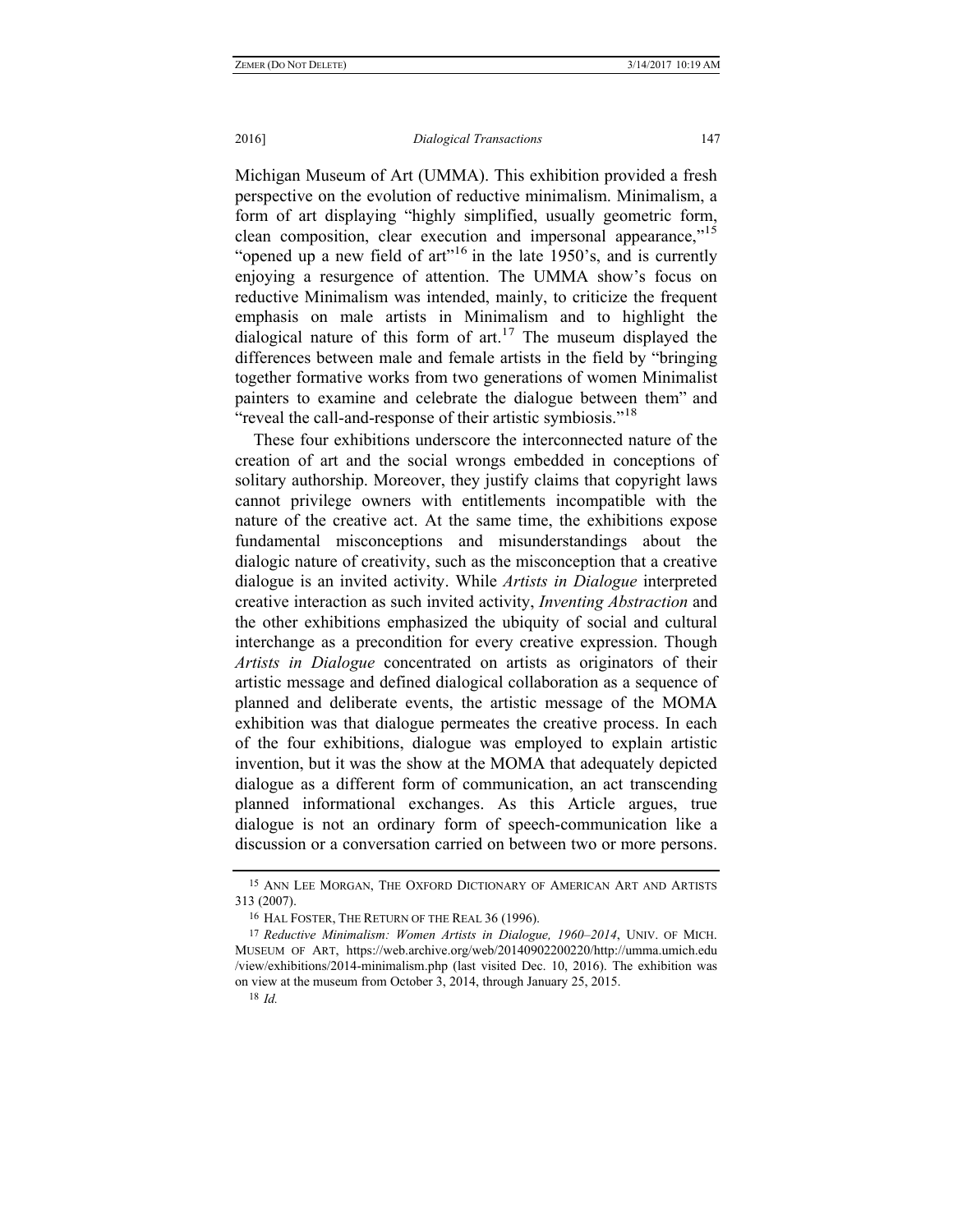Nor is dialogue merely an evolutionary stylistic discourse with artistic predecessors. Dialogue does not require an invitation. It is a definable feature of every part of the creative process, whether spontaneous or planned. The eight works of art that resulted from the dialogue between Sandile Zulu and Henrique Oliveira are inherently dialogical, regardless of the invitation to collaborate. Although the result reflected intense collaboration, the works incorporate more than the information exchanged during the collaborative act.

Intellectual property law regulates spaces of communication. While authorial works communicate thoughts and creative preferences using expressive, verbal, or other creative qualities, patents communicate scientific explorations and inventive ideas. Trademarks, through words and symbols, create a commercial language of source identification. This dual role of communication in intellectual property raises questions about the legitimacy of attaching exclusive rights to creative and innovative commodities.<sup>19</sup> Copyright law is an amalgam of principles that aim to protect communicative spaces. For example, the main objective behind fair use, the distinction between ideas or expressions and the limited duration of copyright protection, is to facilitate "uncompensated transfers" of social wealth, $2^{\circ}$  which effectuate and expand communicative and dialogical opportunities by limiting the preemption of cultural properties. However, in practice, because these principles are ambiguous and broadly defined, they are unstable within the copyright system $^{21}$  and seem ill suited to support

<sup>19</sup> JAMES BOYLE, SHAMANS, SOFTWARE, AND SPLEENS: LAW AND THE CONSTRUCTION OF THE INFORMATION SOCIETY 53 (1996) (asking if an author deserves a right if he "is merely taking public goods – language, ideas, culture, humor, genre – and converting them to his or her own use"). On the nature of inventing as a social process, see Peter Lee, *Social Innovation*, 92 WASH. U. L. REV. 1, 2 (2014) ("Much social innovation, however, arises from communities rather than individual inventors, evolves from multiple histories, and entails expanding that which already exists from one context to another."). *See also* Mark A. Lemley, *The Myth of the Sole Inventor*, 110 MICH. L. REV. 709, 715–16  $(2012)$  ("[T]he vast majority of the most important inventions of the past two centuries ... were themselves the result of gradual social processes in which multiple inventors developed the key parts of the invention at about the same time."). For a similar argument on trademarks, see Steven Wilf, *Who Authors Trademarks?*, 17 CARDOZO ARTS & ENT. L.J. 1 (1999) (arguing that trademarks are socially constructed and result from the social interaction between their creators and the public).

<sup>20</sup> Wendy J. Gordon, *Fair Use as Market Failure: A Structural and Economic Analysis of the Betamax Case and its Predecessors*, 82 COLUM. L. REV. 1600, 1601 (1982).

<sup>21</sup> According to Merges, copyright systems define authorial rights so broadly "that they interfere with the freedom of fellow citizens." MERGES, *supra* note 3, at 90.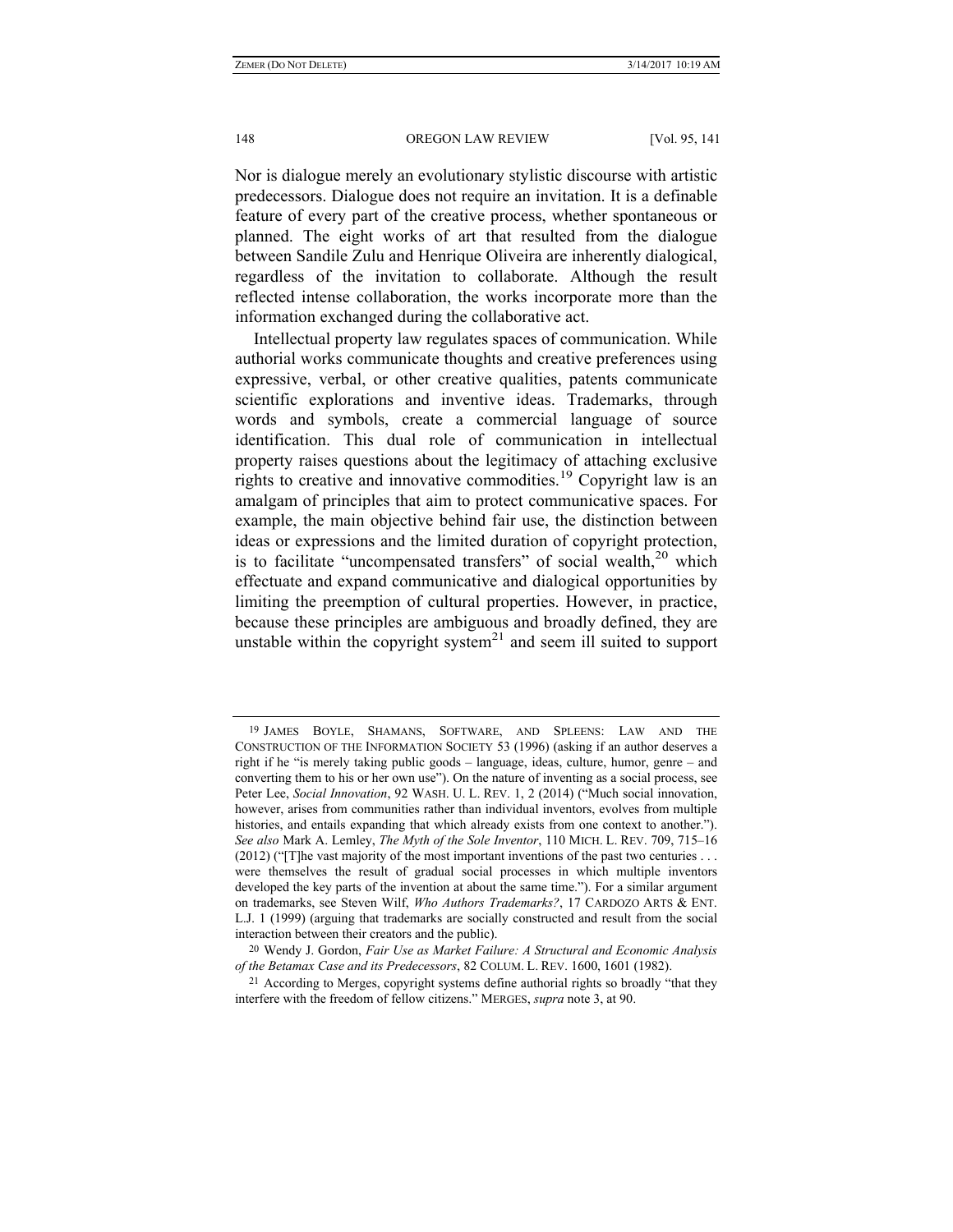and reward a landscape of dialogicality that engages the personality and inner processes of participants both present and absent.<sup>22</sup>

This Article argues that dialogue does not require the physical presence of the other. A person who creatively expresses himself is constantly in dialogue with others. At the same time, dialogue can be understood as a combative communication in which one physically replies to the other. As in *Artists in Dialogue*, interaction in these situations reflects "verbal duels," where each interlocutor aims to weaken the other or to win.<sup>23</sup> This is only partially accurate: behind every "verbal duel" is a history of communication that precedes the moment when individuals first meet. Dialogue is a defining element of human relations and, as such, exists at all times. It is a constant expression of progressive interaction that, as explained in *Inventing Abstraction*, engages the other at all times, though not physically in any particular moment. Whether African or abstract, a work of art or literature is an evolutionary expression and response to social interactions, be it between invited collaborators or distant artists working in the same field.

The four exhibitions exemplify the nature of dialogue as intertextual and intervocal between two states of beings: those of the artist and those of known and unknown others. In creating artistic and authorial expressions, dialoguers address and respond to a polyphony of voices. Dialoguers do not always know to whom and to how many they respond. $24$  This conception contrasts with other forms of intellectual property. In patent law, for example, in most cases, the patentee directs his invention to a particular need and can define the group of users for the product, while trademarks transmit a unidirectional communication to the public.<sup>25</sup> Authors and artists engage in an unlimited dialogue, often with no particular direction.

<sup>22</sup> *See infra* Part V.

<sup>23</sup> DMITRI NIKULIN, ON DIALOGUE 2–3 (2006); *cf.* Valentina Pagliai, *The Art of Dueling with Words: Towards a New Understanding of Verbal Duels Across the World*, 24 ORAL TRADITION 61 (2009) (criticizing the common view of verbal duels as expressions of aggression between interlocutors).

<sup>24</sup> *See, e.g.*, JEFF HOWE, CROWDSOURCING: WHY THE POWER OF THE CROWD IS DRIVING THE FUTURE OF BUSINESS (2008) (showing how crowds can create knowledge and respond to a multiplicity of voices without knowing each and every member of the crowd).

<sup>25</sup> Abraham Drassinower, *Authorship as Public Address: On the Specificity of Copyright vis-à-vis Patent and Trademark*, 2008 MICH. ST. L. REV. 199, 229−30 (2008) ("The communication involved in trade-mark law is unidirectional. It flows from the trademark owner to the public . . . . The life of a trade-mark as such is rooted in its owner's control of its meaning.").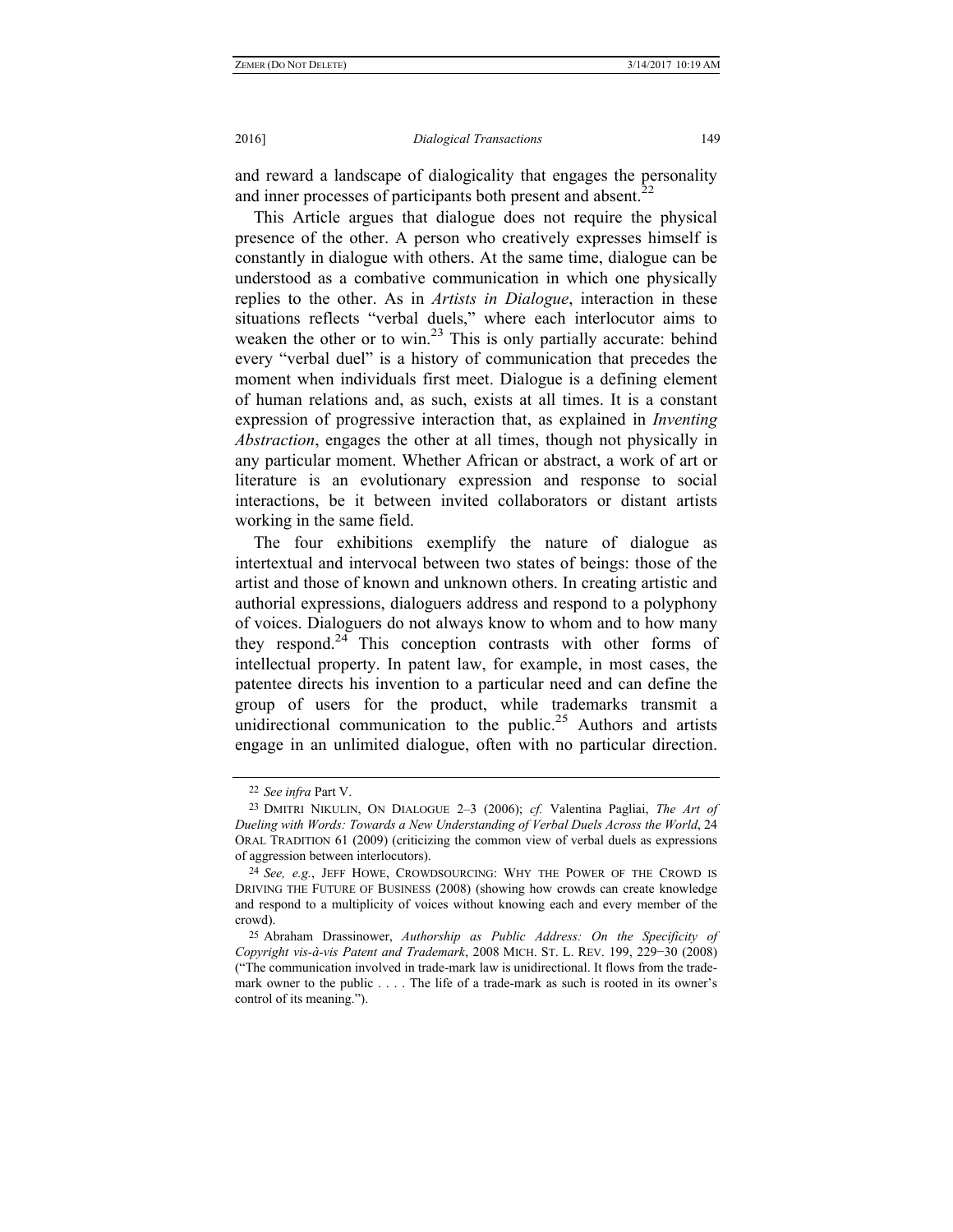The unique social nature of dialogue renders it an advanced form of communication that defies closure and finality and perpetually serves as a "vehicle for reformulating old elements into new patterns."26

Copyrighted properties are dialogic for exactly the same reasons. First, they are not solitary activities but rather manifestations of the dialogic experiences of the writer, poet, author, or artist. Second, they are futuristic entities because they preclude finality and closure by allowing users (including artists and authors themselves) to take, quote, and share creative works, and to develop parts of a given work into new creative expressions.

# *B. Bounded Dialogues*

Concepts of "dialogue" and "communication" are not entirely absent from scholarship opposing the expansion of ownership rights in intellectual property.<sup>27</sup> However, scholars referring to these concepts have, in the past, failed to provide accurate definitions of the terms. Most scholars who use the concepts "communication" or

<sup>26</sup> Jan C. Swearingen, *Dialogue and Dialectic: The Logic of Conversation and the Interpretation of Logic*, *in* THE INTERPRETATION OF DIALOGUE 47 (Tulio Maranhão ed., 1990).

<sup>27</sup> *See, e.g.*, ROSEMARY J. COOMBE, THE CULTURAL LIFE OF INTELLECTUAL PROPERTIES: AUTHORSHIP, APPROPRIATION, AND THE LAW 46 (1998) (arguing that dialogue is a "powerful regulative ideal with which to orient political life"); CRAIG, COPYRIGHT, COMMUNICATION AND CULTURE, *supra* note 13, at 53−54 (explaining authorship as a dialogic process); JOANNA GIBSON, CREATING SELVES: INTELLECTUAL PROPERTY AND THE NARRATION OF CULTURE 136 (2006) (endorsing the idea that the self is actualized through "dialogue with others, through the 'selves of others'"); Kyle Asquith, *Publicly Funded, then Locked Away: the Work of the Canadian Broadcasting Corporation*, *in* DYNAMIC FAIR DEALING: CREATING CANADIAN CULTURE ONLINE 90, 99 (Rosemary J. Coombe et al. eds., 2014) ("What better way to create a dialogue and sense of community among Canadians than tossing content out into the public domain . . . ?"); Coombe, *supra* note 13 (criticizing strong intellectual property laws for stifling dialogical experiences); Drassinower, *supra* note 25, at 229−32 (arguing that fair use is a doctrine that facilitates creative dialogue and is an invitation to audiences to take part in this dialogue); Abraham Drassinower, *From Distribution to Dialogue: Remarks on the Concept of Balance in Copyright Law*, 34 J. CORP. L. 991, 1005 (2009) (arguing that the exceptions to the fair dealing doctrine are "signposts designed to order juridically a network of communicative acts and responses, utterances and replies, in which both authors and users are integral participants"); Niva Elkin-Koren, *Copyright Law and Social Dialogue in the Information Superhighway: The Case Against Copyright Liability of Bulletin Board Operators*, 13 CARDOZO ARTS & ENT. L.J. 345 (1993) (discussing how liability rules in copyright harm the creative process by limiting social dialogue); Jeanne C. Fromer, *An Information Theory of Copyright Law*, 64 EMORY L.J. 71, 116 (2014) (arguing that copyright law should be limited in order to encourage continuing conversation on the meaning of creative expressions).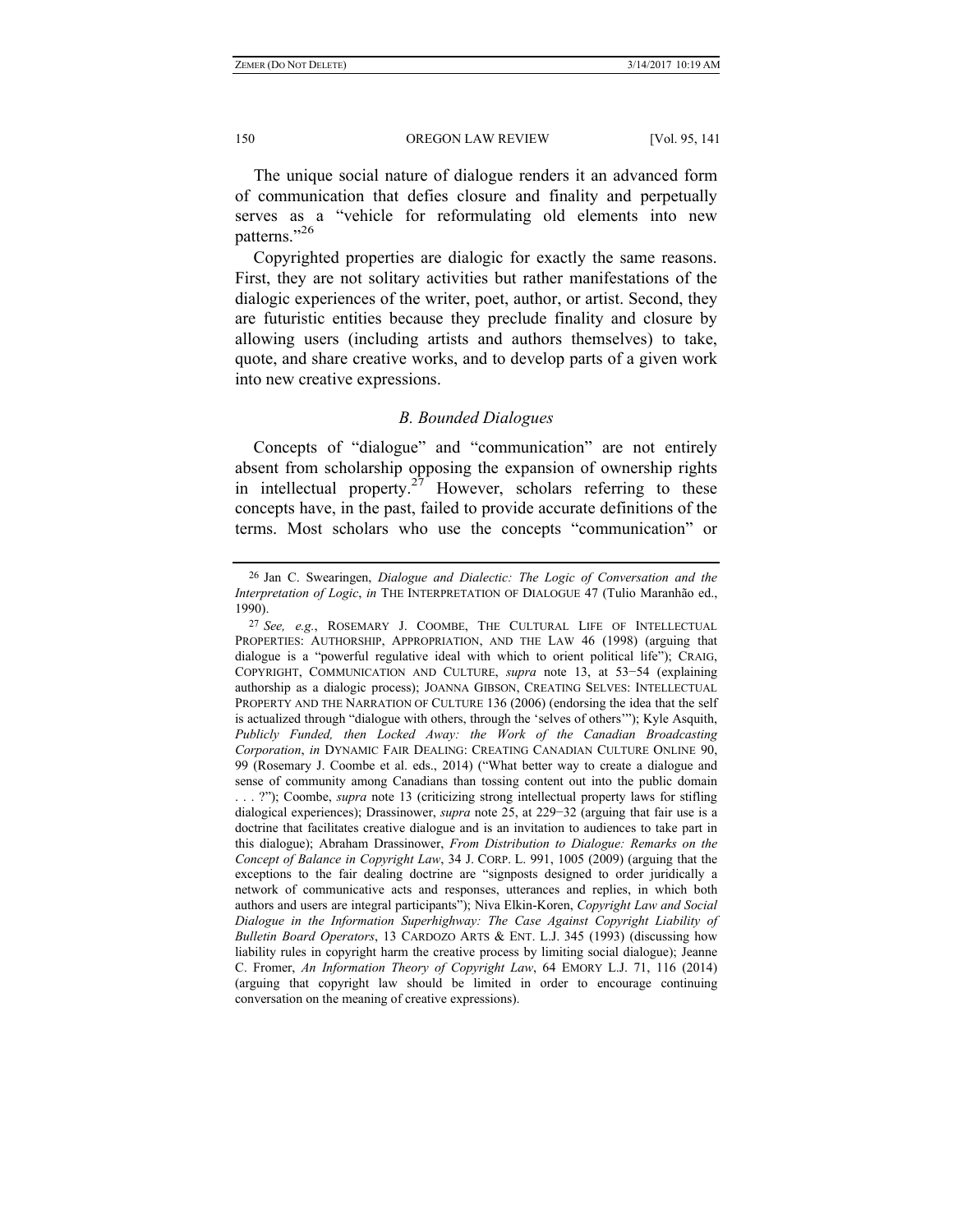"dialogue" are thrown in a specific direction of thought and enlist these terms as simple justificatory tools to define complex social realities.<sup>28</sup> Scholars tend either to take these for granted or to view them as intuitive. Perhaps, like other social concepts, "'dialogue' has suffered from the tendency to be defined so generally that it becomes either a synonym for almost all human contact<sup> $29$ </sup> or just "too nice a term."30 Intellectual property scholars often criticize the antidialogical culture that dominates contemporary intellectual property affairs and argue that current efforts to expand intellectual property laws favor the hegemony of monological forms of meaning-making.<sup>31</sup> This school of thought acknowledges that monologism perpetuates a subtle

31 *See* COOMBE, *supra* note 26, at 86 (arguing that "[l]aws of intellectual property privilege monologic forms against dialogic practice and create significant power differentials between social actors engaged in hegemonic struggle"); *see also* MADHAVI SUNDER, FROM GOODS TO A GOOD LIFE: INTELLECTUAL PROPERTY AND GLOBAL JUSTICE 8−11 (2012) (arguing that participation and shared meaning must play a decisive role in the design of intellectual property).

<sup>28</sup> *See* sources cited *supra* note 27.

<sup>29</sup> John Stewart & Karen Zediker, *Dialogue as Tensional, Ethical Practice*, 65 S. COMM. J. 224, 224 (2000).

<sup>30</sup> Jack M. Balkin, *Nine Perspectives on Living Originalism*, 2012 U. ILL. L. REV. 815, 864 (arguing that "[a] lot of what people are doing in a democracy is not dialogue: they are mobilizing, denouncing, sermonizing, pushing and pushing back"). Constitutional law provides ample examples for the use of the term "dialogue" in a way that reaps it of its normative benefits. *See, e.g.*, Barry Friedman, *Dialogue and Judicial Review*, 91 MICH. L. REV. 577, 581 (1993) (arguing that the everyday process of constitutional interpretation requires dialogue between the three branches of government, and this allows the Constitution to be constantly interpreted "through an elaborate dialogue as to its meaning"); *see also* ANN-MARIE SLAUGHTER, A NEW WORLD ORDER 65-66 (2004) (contending that "active and ongoing dialogue" amongst judges is a consequence of globalization); Christopher McCrudden, *A Common Law of Human Rights? Transnational Judicial Conversations on Constitutional Rights*, 20 OXFORD J. LEGAL STUD. 499, 516−27 (2000) (discussing possible cases of "transnational judicial conversations"); Emily Hammond Meazell, *Deference and Dialogue in Administrative Law*, 111 COLUM. L. REV. 1722, 1724 (2011) (defining dialogue as "a process of learning and understanding that enables deliberation toward a common end"); Paul S. Rouleau & Linsey Sherman, Doucet-Boudreau*, Dialogue and Judicial Activism: Tempest in a Teapot?*, 41 OTTAWA L. REV. 171 (2011) (analyzing the landmark decision of *Doucet-Boudreau* where the Supreme Court of Canada recognized the value of supervisory orders in crafting meaningful Charter remedies); Neil S. Siegel, *The Virtue of Judicial Statesmanship*, 86 TEX. L. REV. 959, 1030 (2008) (criticizing a court for ignoring that "[g]enuine dialogue and consensus require mutual respect and attempts to experience the world from other reasonable points of view"); Ruti Teitel, *Comparative Constitutional Law in a Global Age*, 117 HARV. L. REV. 2570, 2586 (2004) (book review) ("In the dialogical conception [of comparative constitutionalism], comparative practices in judicial review offer a dynamic process apt to producing constitutional change.").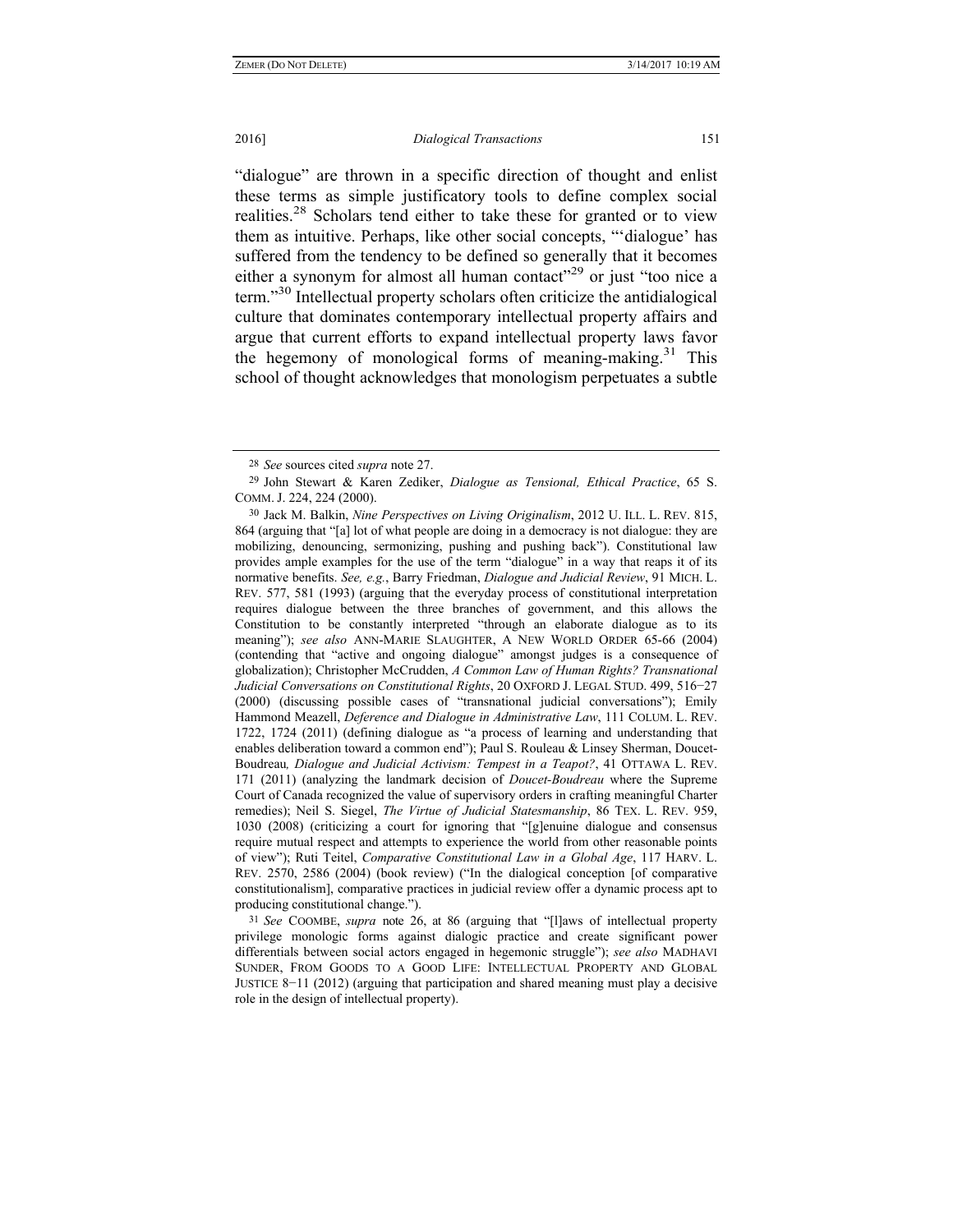form of domination.32 However, it bypasses the true and authentic meaning of dialogue and offers an only limited understanding of dialogism, as deemed relevant to, or supportive of, such arguments.<sup>33</sup> The first conceptual wrong this chapter examines is that dialogues are invited activities. The second concerns the incomplete ways concepts of "dialogue" and "communication" are presently used in copyright discourses.

Scholars embrace concepts of "dialogue" and "communication" in various specific contexts to explain distribution of copies. $34$ Specifically, scholars use these concepts when communicating authorial messages to the public; $35$  encouraging "continuing conversation" over creative expression;<sup>36</sup> freely communicating facts;37 demonstrating the importance of communication for freedom

34 *See, e.g.*, Millar v. Taylor, (1769) 98 Eng. Rep. 201, 251 (Gr. Brit.). This historic decision of Lord Mansfield used the term "copy" in the technical sense—to signify an incorporeal right to the sole printing and publishing of something intellectual that was "communicated by letters." *Id.*

35 Drassinower, *supra* note 25, at 222 (declaring that "a work of authorship is an instance of communication addressed to the public").

36 Fromer, *supra* note 27, at 73.

<sup>32</sup> COOMBE, *supra* note 26, at 86 ("Laws of intellectual property privilege monologic forms against dialogic practice and create significant power differentials between social actors engaged in hegemonic struggle.").

<sup>33</sup> A school of "copyright as communication" has emerged among Canadian scholars. Rosemary Coombe pioneered the discussion, and Carys Craig and Abraham Drassinower followed. *See* sources cited *supra* note 27. The Canadian School of "copyright as communication" depicts copyright as an *ab initio* limitation on communication. *Id.* In their arguments these scholars seem to treat communication as a monolithic construct. For a recent example, see ABRAHAM DRASSINOWER, WHAT'S WRONG WITH COPYING? (2015) (asserting that an author's work is a communicative act, and copyright infringement is best understood as an unauthorized appropriation of another person's speech). In fairness to the Canadian school, no one before or since has done much better. A theory of copyright as communication would have to mediate between the individuality of minds and their creative abilities and the commonality of discourse. It is incumbent upon any such theory to account for the different levels of communication, to explain when a conversation or ordinary communication rises to the level of dialogue, and to identify the resulting legal implications. This Article attempts to address some of these issues and to make clear the cluster of social ties that undergird a dialogical theory of copyright.

<sup>37</sup> When the U.S. Supreme Court crowned copyright "the engine of free expression," Harper & Row Publishers, Inc. v. Nation Enters., 471 U.S. 539, 558 (1985), the Court meant that copyright is vital as an incentive for authors and artists to create social wealth. It also agreed with the Second Circuit, that the idea/expression dichotomy permits a balance between the First Amendment and the Copyright Act "by permitting free communication of facts while still protecting an author's expression." *Id.* at 556 (quoting Harper & Row Publishers, Inc. v. Nation Enters., 723 F.2d 195, 204 (2d Cir. 1983)).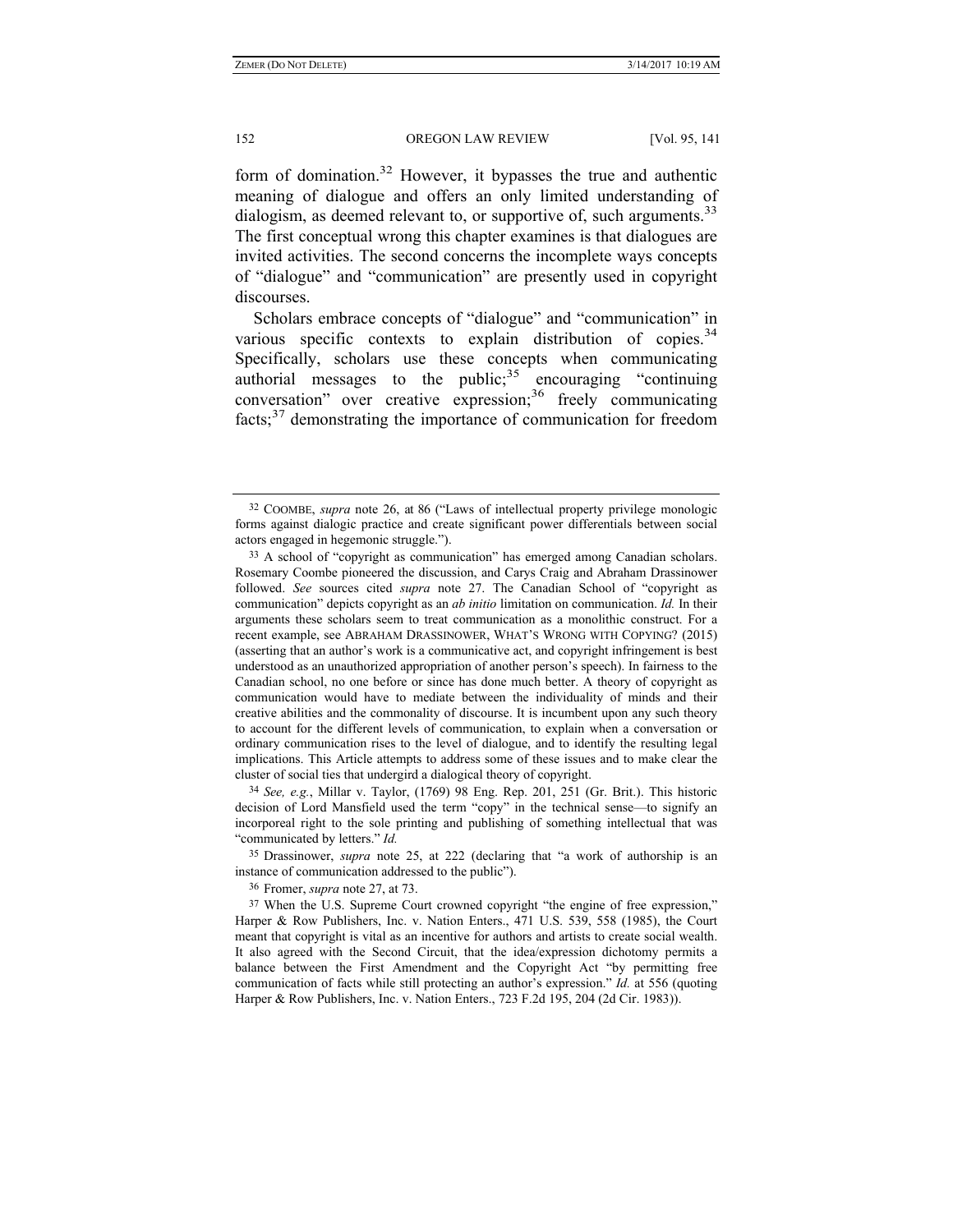of expression in the age of new technologies;<sup>38</sup> promoting user rights, whether as contributors to the meaning-making of creative works or as listeners;<sup>39</sup> showing how institutional policies shackle the dialogic relations between creators and users in digital environments:<sup>40</sup> and when discussing general theories on communication $41$  and democratic dialogue.<sup>42</sup> None of those examples, however, reach the authentic and true meaning of dialogue. Scholars have avoided questioning dialogue conceptually and, as a result, have contributed to its restricted and bounded meaning.43 This avoidance perhaps stems from the perception that "copyright has ballooned well beyond" its legitimate proportions "and, in so doing, has strayed from its salutary speechenhancing core."<sup>44</sup> A full appreciation of "the significance of freedom" of expression therefore requires appreciation of the nature and value of communicative activity."<sup>45</sup>

Furthermore, scholarly attempts to produce a theory of copyright as social interaction or communication have been only partially successful because they considered different levels of communication interchangeably. Such use discounts the fundamental distinction between communication and dialogue, which are distinct. For example, scholars use the terms "communication" and "dialogue"

<sup>38</sup> Free speech theories fueled decades of scholarly debates. On the intersection of free speech and copyright and the role of new technologies for communication, see NEIL WEINSTOCK NETANEL, COPYRIGHT'S PARADOX 217 (2008) (asserting that communication technologies "make up our system of free expression"); *see also* Yochai Benkler, *Free as the Air to Common Use: First Amendment Constraints on Enclosure of the Public Domain*, 74 N.Y.U. L. REV. 354 (1999) (demonstrating how the enclosure movement in copyright risks the diversity of information sources in our information environment and its effect on the freedom of speech).

<sup>39</sup> Justin Hughes, *"Recoding" Intellectual Property and Overlooked Audience Interests*, 77 TEX. L. REV. 923, 987–91 (1999) (discussing the role of listeners in meaning-making and reviewing decisions in which courts have recognized that listeners have an interest in communications).

<sup>40</sup> Asquith, *supra* note 27.

<sup>41</sup> CRAIG, COPYRIGHT, COMMUNICATION AND CULTURE, *supra* note 13; DRASSINOWER, *supra* note 33.

<sup>42</sup> Neil Weinstock Netanel, *Copyright and Democratic Civil Society*, 106 YALE L.J. 283 (1996) [hereinafter Netanel, *Copyright and Democratic Civil Society*] (explaining the responsibility of copyright laws to the democratic character of civil societies); Neil Weinstock Netanel, *Assessing Copyright's Democratic Principles in the Global Arena*, 51 VAND. L. REV. 217 (1998) [hereinafter Netanel, *Assessing Copyright's Democratic Principles*] (arguing that copyright owner authorization for certain acts will inhibit social dialogue and the dissemination of knowledge).

<sup>43</sup> To this general criticism there is perhaps one exception. *See* COOMBE, *supra* note 27.

<sup>44</sup> NETANEL, *supra* note 38, at 53.

<sup>45</sup> CRAIG, COPYRIGHT, COMMUNICATION AND CULTURE, *supra* note 13, at 227.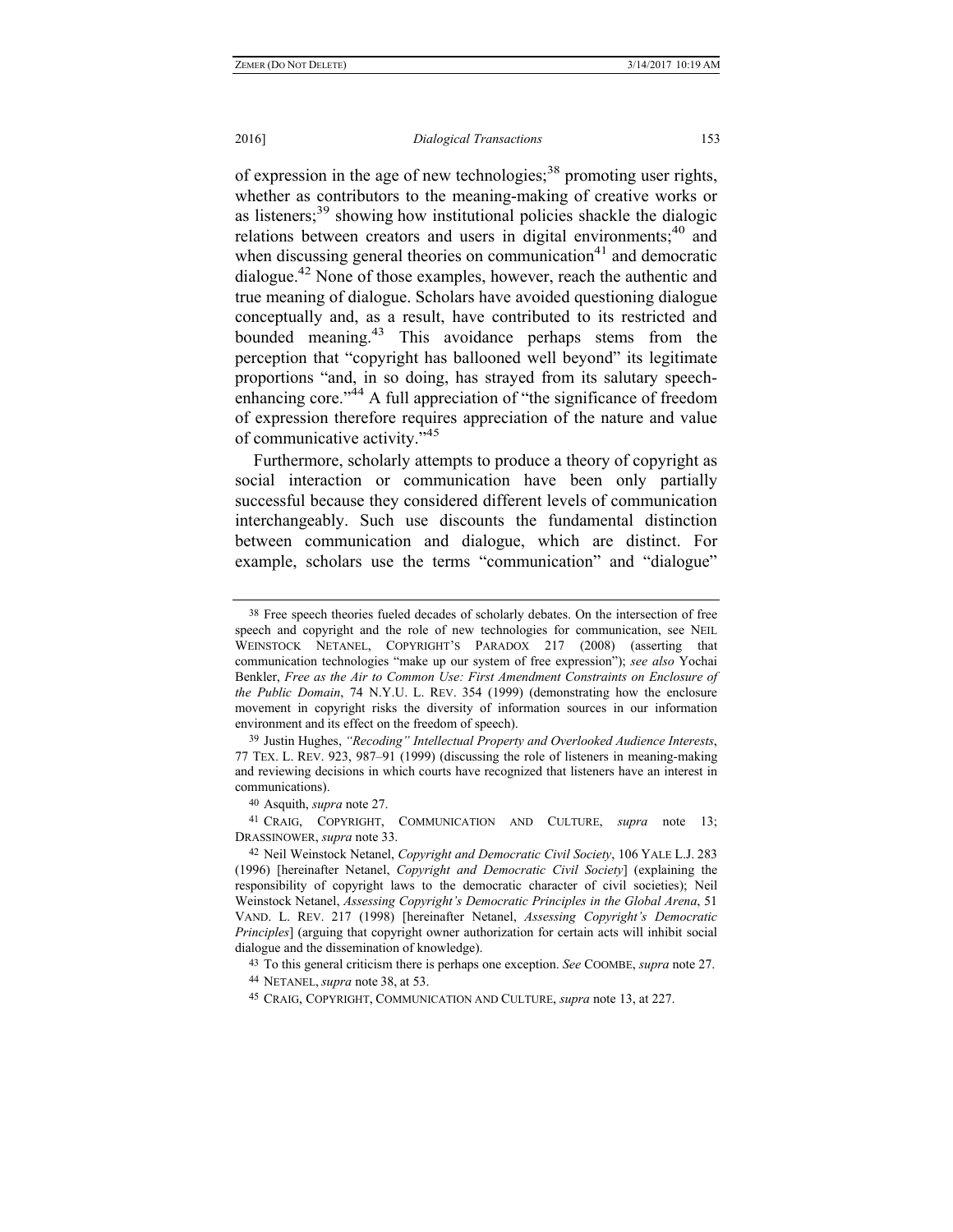alongside concepts of "cultural conversation," "discussion," "discourse," or "intercourse of language."<sup>46</sup> An understanding of the distinction between different levels of communication and the meaning of genuine dialogue would benefit the redesign of the legal principles affecting the existing normative boundaries of copyright.

Although many copyright principles seem to encourage dialogue and communication, in practice, they often obstruct such social activities. The idea/expression dichotomy provides one useful example. The law treats ideas as raw, low-level materials, while expressions are considered high-level products needed to display the creativity eligible for legal protection.<sup>47</sup> The inability of courts to fully distinguish ideas and expressions risks the delicate balance within copyright by potentially placing ideas under protection.<sup>48</sup> This inability contributes to the industry's success in depleting the public domain of its defining components.49 An understanding of copyrighted works as both communicative and as the products of genuine dialogue supports claims for more open user access rights to high-level expressive products.

49 As Marcus Boon recently wrote:

MARCUS BOON, IN PRAISE OF COPYING 4–5 (2010).

<sup>46</sup> *See, e.g.*, *id.* at 54 ("With her original expression the creative author is entering a cultural conversation that has been going on long before she appeared . . . ."); Drassinower, *supra* note 25, at 204 ("Authorship is not merely a mode of communication but a mode of discourse – an address that invites engagement in the mutual intercourse of language.").

<sup>47</sup> Feist Publ'ns, Inc. v. Rural Tel. Serv. Co., 499 U.S. 340, 345, 364 (1991). On the definition and necessity of raw materials, see Andrew Gilden, *Raw Materials and the Creative Process*, 104 GEO. L.J. 355, 357 (2016).

<sup>48</sup> Amy B. Cohen, *Copyright Law and the Myth of Objectivity: The Idea-Expression Dichotomy and the Inevitability of Artistic Value Judgements*, 66 IND. L.J. 175, 231 (1990) ("Courts have no philosophical or objective basis on which to rely in trying to distinguish the ideas from the expression in works of art."). This difficulty creates false beliefs that courts can provide a clear definition and interpretation of a literary work. *See* Graeme B. Dinwoodie, *Refining Notions of Idea and Expression Through Linguistic Analysis*, *in* COPYRIGHT AND PIRACY: AN INTERDISCIPLINARY CRITIQUE 194, 204 (Lionel Bentley et al. eds., 2010) ("[C]ourts, who work daily with words, perhaps instinctively believe they understand the nature of literary works."); *see also* Zahr K. Said, *Reforming Copyright Interpretation*, 28 HARV. J.L. & TECH. 469 (2015) (discussing the complexity of copyright's interpretive choice regime).

as our ability to make copies expands at both macro (geophysics and the manipulation of global weather systems) and micro (nanotechnology and the fabrication and replication of matter from the atom up) levels, [intellectual property laws] are used by corporations to appropriate, copy, and sell increasingly large parts of what was once the "public domain."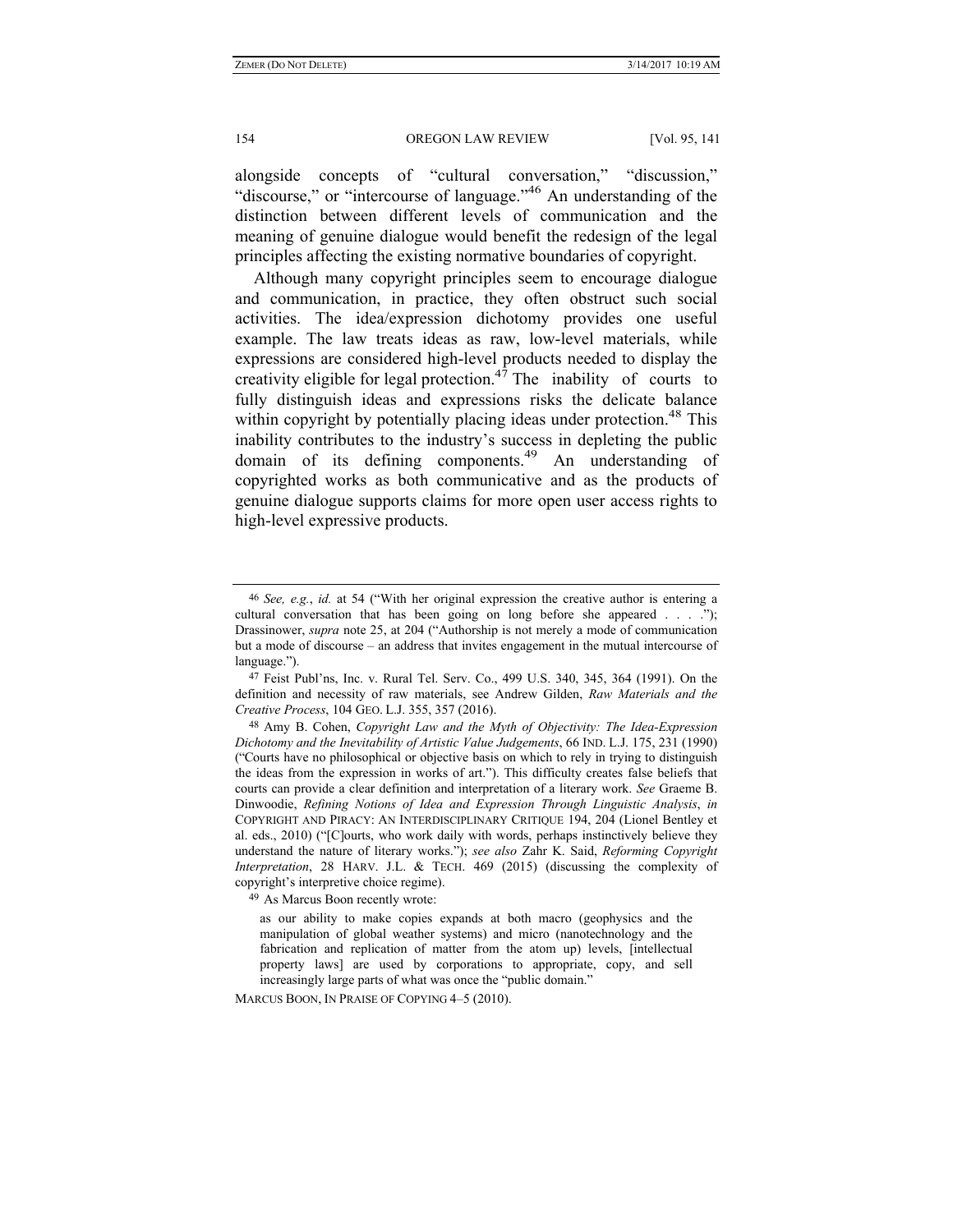### 2016] *Dialogical Transactions* 155

Another example of how copyright principles can obstruct dialogue and communication can be found in the doctrine of fair use. Rebecca Tushnet recently disputed the ability of courts to apply fair use in ways that accommodate multiple meanings and interpretations of art—a situation that has resulted in creative humility.<sup>50</sup> Courts "rarely" acknowledge multiplicity of meaning."<sup>51</sup> Instead, they take "a universalist perspective that denies that different observers might generate different meanings from the same view."52 Limiting the multiplicity of meanings affects authors' creative development and curtails the dialogical platforms where meaning-making occurs. Dialogue and meanings should not be bounded or socially enclosed. Although it is perhaps too much to expect that courts draw a complete workable distinction between ideas and expressions or apply a postmodern understanding of the limits of copyright before declaring whether a use is fair or not, definitional challenges must not create a legal reality that favors authors and industry to the detriment of users and the public. A distinction between different levels of communication may alleviate these outcomes.

This Article argues that copyright law regulates *dialogical transactions*, both between authors and between authors and the public. Using "transaction," a term drawn from economic theory, to depict social processes is new to the literature on intellectual property. This Article introduces the concept of dialogical transactions as a tool to correct some of the misconceptions we nurture in copyright systems. Dialogical transactions define the reciprocal and mutual process of creating copyrighted materials,<sup>53</sup> especially in today's rapid expansion of virtual markets. This analysis departs from the

<sup>50</sup> Rebecca Tushnet, *Judges as Bad Reviewers: Fair Use and Epistemological Humility*, 25 LAW & LIT. 20, 22 (2013).

<sup>51</sup> *Id.*

<sup>52</sup> *Id.* This is perhaps a result of judges becoming arbiters of art. Eric Felten, *Is It Art? Increasingly, Nowadays, That's a Judicial Decision*, WALL ST. J. (May 31, 2012), http://www.wsj.com/articles/SB10001424052702303640104577438242141270380. A good example to the contrary is a decision of the Second Circuit Court of Appeals where the court accepted a claim for fair use and artistic borrowing, and did not depend on its "own poorly honed artistic sensibilities," or question "artistic purposes." Blanch v. Koons, 467 F.3d 244, 255 (2d Cir. 2006); *see also* Christine Haight Farley, *Judging Art*, 79 TUL. L. REV. 805, 807 (2005) ("[J]udges should refrain from indulging in subjective aesthetic determinations.").

<sup>53</sup> Reciprocity in dialogue is different from mutuality. The former "implies the recognition of the other qua other . . . , it implies recognition through the dialogically mediated presence of the other" while "mutuality is exercised in the immediate presence of the other . . . ." NIKULIN, *supra* note 23, at xi.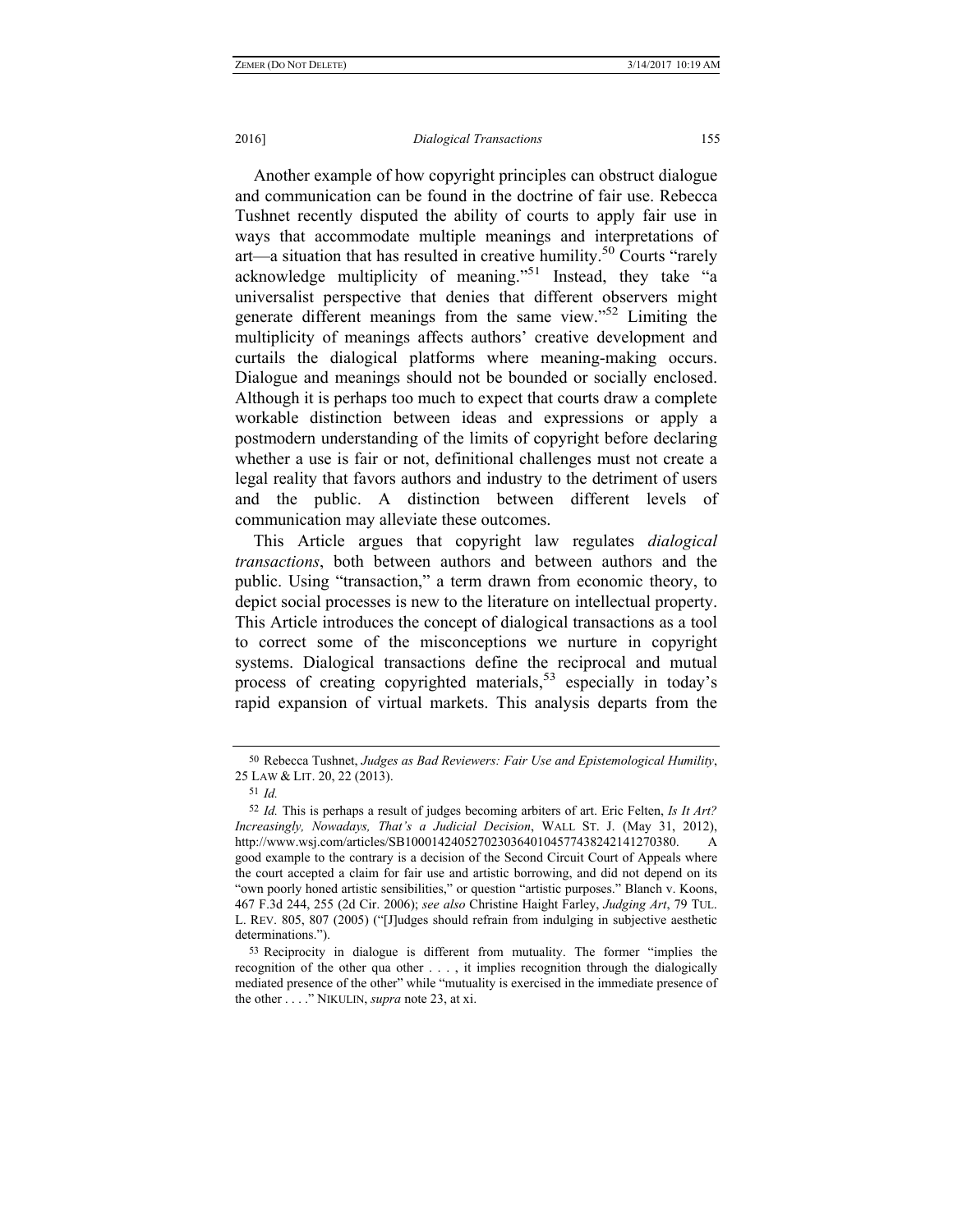economic approach to copyright and argues that economic theories cannot adequately explain the creative process. To borrow from Richard Sennett, present-day creative culture resembles "intimate society."<sup>54</sup> In that society, "all social phenomena, no matter how impersonal in structure, are converted into matters of personality in order to have a meaning."<sup>55</sup>

The Article is divided into six parts. Following the introduction, Part I defines dialogue as a web of social transactions and explains how authors depend on their availability. Parts II and III describe the distinction between communication and dialogue by tracing how the dialogic relationship impacts both the making of authors and the actual expressions of their talent. These Parts also examine the nature of dialogism, its etymological and historical roots, and present three dominant theories of dialogue: one by the Russian literary philosopher Mikhail Bakhtin, another by the philosopher Martin Buber, and the third by quantum physicist David Bohm. The main rationale for drawing from these three philosophers is their belief that the very center of the human universe is the dialogical. These Parts also demonstrate how the current configuration of copyright law, if defined as a site of genuine dialogical transactions, awards rights incommensurate with the nature of creativity. Part IV discusses the manner in which the essential features of dialogue have been marginalized in the evolutionary process of contemporary copyright, and critically examines copyright intricacies such as parodies, architecture, urban art, and information networks.

### I

# AUTHORS AND SOCIAL TRANSACTIONS

Authorship, in its basic definition as a unique expression of creative personalities, legitimizes exclusive ownership of creative expressions. The U.S. Supreme Court has applied this understanding, holding that because authors are independent creators of creativity,<sup>56</sup> copyright law must secure them "a fair return" in order "to stimulate artistic creativity for the general public good."57 Similar approaches

<sup>54</sup> RICHARD SENNETT, THE FALL OF PUBLIC MAN 219 (1977).

<sup>55</sup> *Id.*

<sup>56</sup> In *Feist*, when the Supreme Court introduced the requirement of a modicum of creativity for copyright protection, it meant, as Justice O'Connor remarked, "that the work was independently created by the author (as opposed to copied from other works)  $\dots$ ." Feist Publ'ns, Inc. v. Rural Tel. Serv. Co., 499 U.S. 340, 345 (1991).

<sup>57</sup> Twentieth Century Music Corp. v. Aiken, 422 U.S. 151, 156 (1975).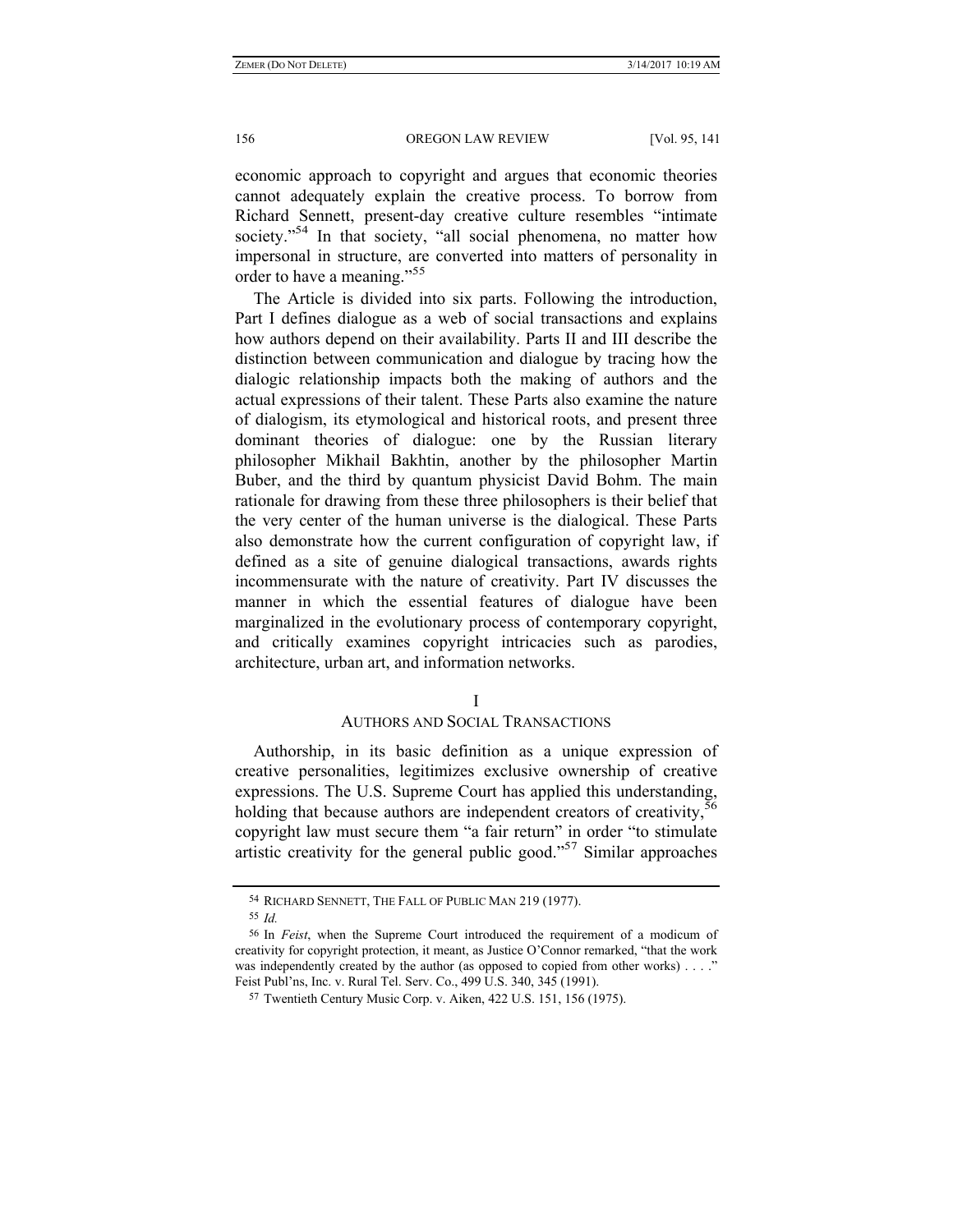over the past three decades have been met with ample scholarly reply, rejecting the Wordsworthian vision of creation as "the spontaneous overflow of powerful feelings,"58 and holding the view of authorial texts as representations of creative collectivity and preexisting materials.<sup>59</sup> According to these replies, the materials necessary for the creative process are created in a communal space where authors and the public communicate, consume knowledge, and create trading zones of collaboration.<sup>60</sup> The modern author is not merely, as in primitive times, a member of a social group that controls his thought and action; he is the point of intersection of many social influences.  $61$ However, the present copyright culture—with its defense of concepts like trespass and exclusive ownership embedded within legal rules and policies—promulgates this wrong assumption about the individual as the independent creator and sole proprietor of the expressions of his talent.<sup>62</sup> One of the main consequences of this culture is foreclosure of communicative spaces.<sup>63</sup>

Copyright (as the law that regulates the ties between creators, contributors, and takers) is expected to create and develop social channels through which creative individuals mutually transact cultural

61 Accepting the social construction of creation, Merges asserts that "genius awakens another genius." MERGES, *supra* note 3, at 92.

<sup>58</sup> William Wordsworth & Samuel Taylor Coleridge, *Preface to* LYRICAL BALLADS: WITH A FEW OTHER POEMS (1798).

<sup>59</sup> Julie E. Cohen, *Creativity and Culture in Copyright Theory*, 40 U.C. DAVIS L. REV. 1151, 1202 (2007) (asserting that "anyone who has an interest in the content of culture and the direction of cultural progress . . . must engage with what is already there").

<sup>60</sup> *See* sources cited *supra* note 13; *see also* MARK ROSE, AUTHORS AND OWNERS: THE INVENTION OF COPYRIGHT 141 (1993) (arguing that "the notorious difficulty of applying copyright doctrine to concrete cases can be related to the persistence of the discourse of original genius and to the problems inherent in reifications of author and work"); Michael J. Madison, Comment, *Where Does Creativity Come From? And Other Stories of Copyright*, 53 CASE W. RES. L. REV. 747 (2003); Martha Woodmansee, *The Genius and the Copyright: Economic and Legal Conditions of the Emergence of the "Author*,*"* 17 EIGHTEENTH-CENTURY STUD. 425 (1984).

<sup>62</sup> CRAIG, COPYRIGHT, COMMUNICATION AND CULTURE, *supra* note 13, at 21 (asserting that "the fetishisation of the individual and original author is still very much alive in our current construction of copyright and the policies that inform its development").

<sup>63</sup> Coombe, *supra* note 13, at 1855 (claiming that intellectual property laws "stifle dialogic practices – preventing us from using the most powerful, prevalent, and accessible cultural forms to express identity, community and difference"); Hughes, *supra* note 39, at 924 (explaining that in deconstructionist approaches to copyright "changes in meaning are welcome and property rights should be limited to give non-owners greater breadth to shape their own messages").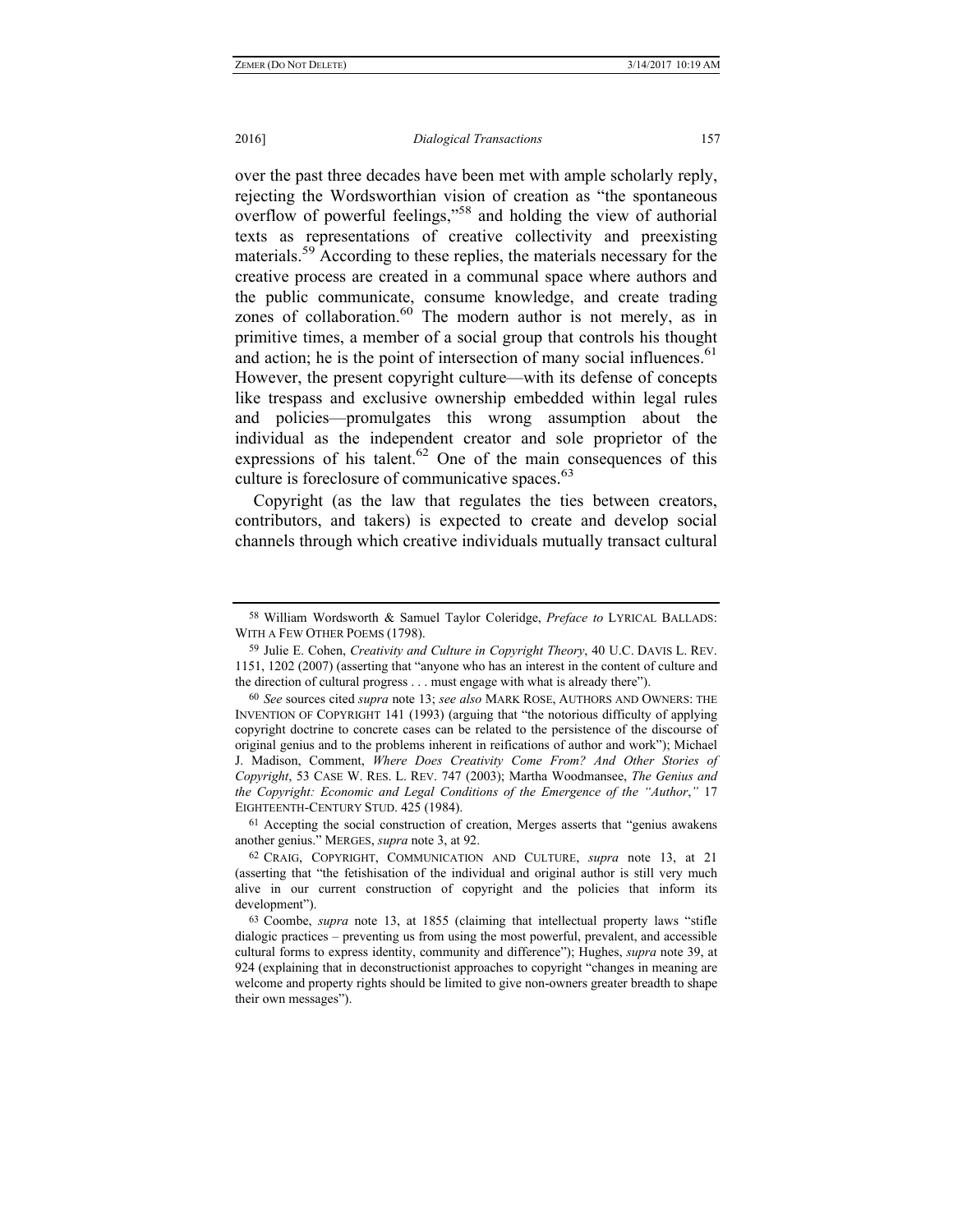and personal properties.<sup>64</sup> This expectation requires an understanding of copyright as a complex web of social transactions, where each transaction requires "a mutual exchange of information or influence based on negotiation and reciprocity.<sup>565</sup> Literature on copyright, though accepting the sociality of the creative act, has failed to explore the creative process as a social transaction. The view of copyright as a social transaction is inevitable and connects previously disjointed approaches to copyright.<sup>66</sup> Whether utilitarian or author-based,<sup>67</sup> copyright theories share the goal of developing ways to explain and deal with the consequences of the binary relations between owners

67 *See* Jeanne C. Fromer, *Expressive Incentives in Intellectual Property*, 98 VA. L. REV. 1745, 1749–59 (2012) (discussing the distinction between utilitarianism and moral rights theories as applied to copyright). Fromer criticizes this distinction and argues that "the two theories can be complementary in important ways." *Id.* at 1746.

<sup>64</sup> The same rationale applies to inventorship. Similar to creative works of literature or drama, inventions are social acts. Every invention involves "a variety of social relationships with real and imaginary others, with individuals as well as social collective." KAREN BURKE LEFEVRE, INVENTION AS A SOCIAL ACT 46 (1987); *see also* sources cited *supra* note 19.

<sup>65</sup> TIM O'SULLIVAN ET AL., KEY CONCEPTS IN COMMUNICATION AND CULTURAL STUDIES 318 (John Fiske ed., 2d ed. 1994); *see also* LAWRENCE C. BECKER, RECIPROCITY 4 (1986) (stating that reciprocity "has been held to be a central feature of social transactions, and the determining factor in the development of personal and political power").

<sup>66</sup> This Article makes no claim to reduce all relations to social or economic transactions. As David Gamage and Allon Kedem remarked: "To claim that all human interactions can be categorized as either 'economic' or 'social' is to ignore the complexity that attends real-world relationships." David Gamage & Allon Kedem, *Commodification and Contract Formation: Placing the Consideration Doctrine on Stronger Foundations*, 73 U. CHI. L. REV. 1299, 1326 (2006). This Article uses social transaction as a unique paradigm to question the dialogical content of copyrighted properties and to value the quality of their social wealth. In doing so, this Article follows the distinction between social transaction and its economic counterpart, because while the latter normally focuses on markets, production, distribution and consumption, the former centers on communication and social interaction. *See* Mauro F. Guillén et al., *The Revival of Economic Sociology*, *in* THE NEW ECONOMIC SOCIOLOGY: DEVELOPING IN AN EMERGING FIELD 1, 14 (Mauro F. Guillén et al. eds., 2002). This Author concurs with arguments that market activities are "intensely social – as social as kinship networks or feudal armies." Harrison C. White, *Varieties in Market*, *in* SOCIAL STRUCTURE: A NETWORK APPROACH 226, 232 (Barry Wellman & S.D. Berkowitz eds., 1988); *see also* Viviana A. Zelizer, *Making Multiple Monies*, *in* EXPLORATIONS IN ECONOMIC SOCIOLOGY 193, 194 (Richard Swedberg ed., 1993) [hereinafter Zelizer, *Making Multiple Monies*] ("The market should not be set in opposition to extra-economic socio-cultural factors."). However, as recent studies show, the tradition of economic arguments "repeatedly focus[ing] on firms and corporations" is still dominant and distances itself from social arguments. Viviana A. Zelizer, *Intimate Transactions*, *in* THE NEW ECONOMIC SOCIOLOGY: DEVELOPING IN AN EMERGING FIELD 274, 283 (Mauro F. Guillén et al. eds., 2002) [hereinafter Zelizer, *Intimate Transactions*]. Zelizer criticizes the tradition of law and economics for its inability to incorporate social and intimate transactions within its scope. *Id.* at 285–90.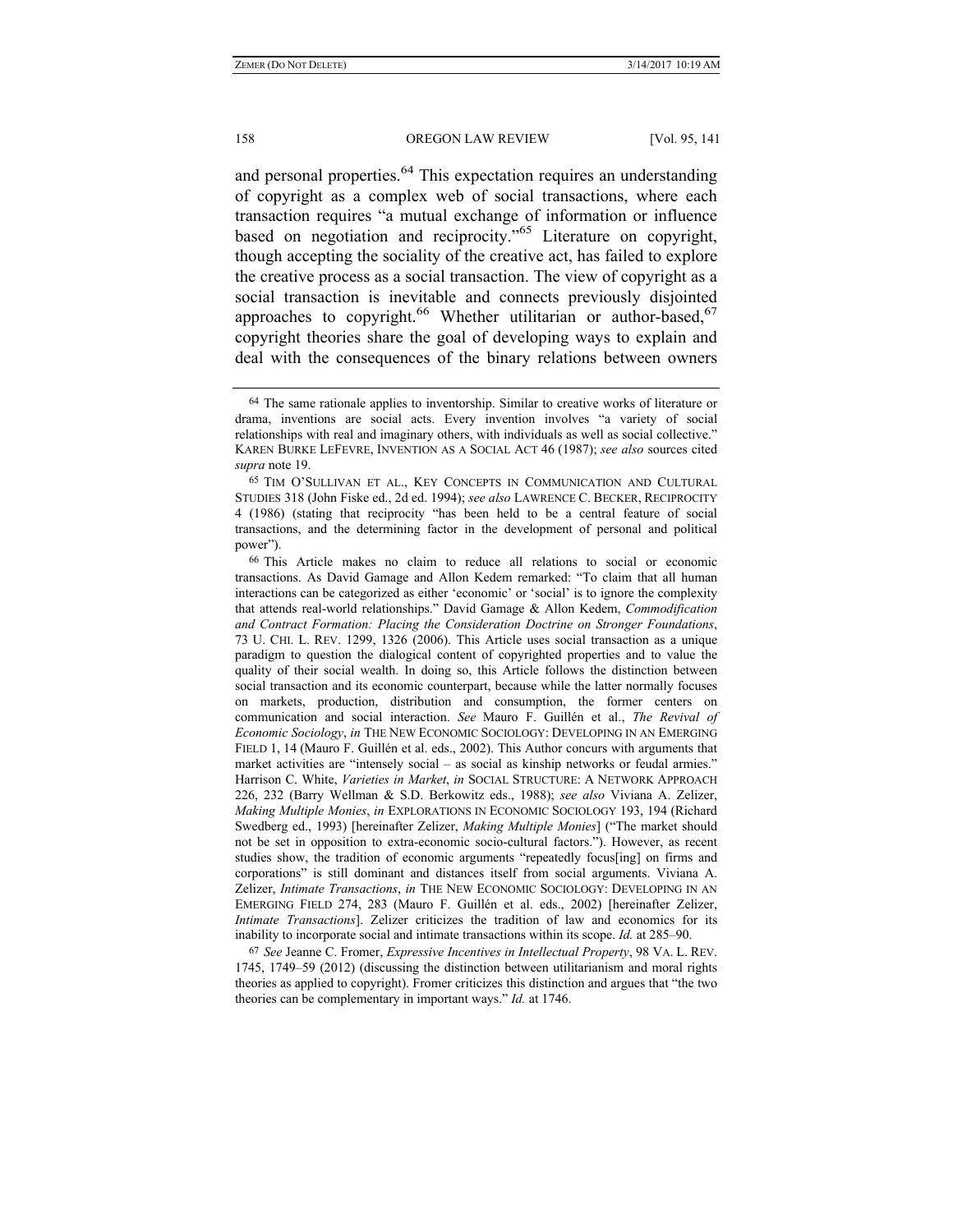and users. However, as mentioned in the Introduction, scholars exploring these theories have concentrated primarily on the role of incentives<sup>68</sup> rewards, or the morality of authorial autonomy, and in this way left untouched the many flaws they proclaim to have challenged.

Social transactions "expand the compass of social interaction and the structure of social relations."<sup>69</sup> They are the basic units of analysis in social institutions where agents draw on rational principles of justice and social norms.70 There is no enumerated set of generalizations that encompasses them all. Social transactions are those acts of communication we explore in different levels and intensity every day.<sup>71</sup> When a customer enters a convenience store in Italy and asks for a French butter, he socially transacts informational properties relevant to his choice of butter—French, in particular. When a visitor enters a museum with a group of friends and curators and views a never-before-seen painting, he may enter into a more intimate conversation that will involve a personal dimension that is irrelevant to the customer buying French butter. In contrast, when an artist invites a group of fellow artists to his exhibition, he expects a higher level of interaction. If he takes comments made by visitors seriously, the comments may inform his future works. This social transaction signifies more than mere informational exchanges or views. The artist—in a way similar to the collaboration between Sandile Zulu and Henrique Oliveira, or different artists present and distant, contributing to the emergence of conceptual art, or the artistic symbiotic relations between women Minimalist painters<sup>72</sup> internalizes and responds to certain parts of others' personalities, creative ideals, and cultural preferences.<sup>73</sup>

<sup>68</sup> Shyamkrishna Balganesh, *Foreseeability and Copyright Incentives*, 122 HARV. L. REV. 1569, 1577 (2009) (asserting that "central to all of copyright law is the idea of incentives"); *see also* Justin Hughes, *Fair Use Across Time*, 50 UCLA L. REV. 775, 797 (2003).

<sup>69</sup> PETER M. BLAU, EXCHANGE AND POWER IN SOCIAL LIFE 263 (1964).

<sup>70</sup> Dennis J. Baker, *The Impossibility of a Critically Objective Criminal Law*, 56 MCGILL L.J. 349, 368 (2011).

<sup>71</sup> *See generally* TAMOTSU SHIBUTANI, SOCIAL PROCESSES: AN INTRODUCTION TO SOCIOLOGY 1–31 (1986).

<sup>72</sup> *See infra* Part I.A.

<sup>73</sup> It should be noted that it is not only the interaction between the people to a social event that impacts the social transaction. "[N]on-human actors in any social situation" play a significant role in the construction of the transaction. ANDREW MURRAY, INFORMATION TECHNOLOGY LAW: THE LAW AND SOCIETY 66 (2013). For example, when two people meet in a restaurant or a museum, the place of meeting affects the social interaction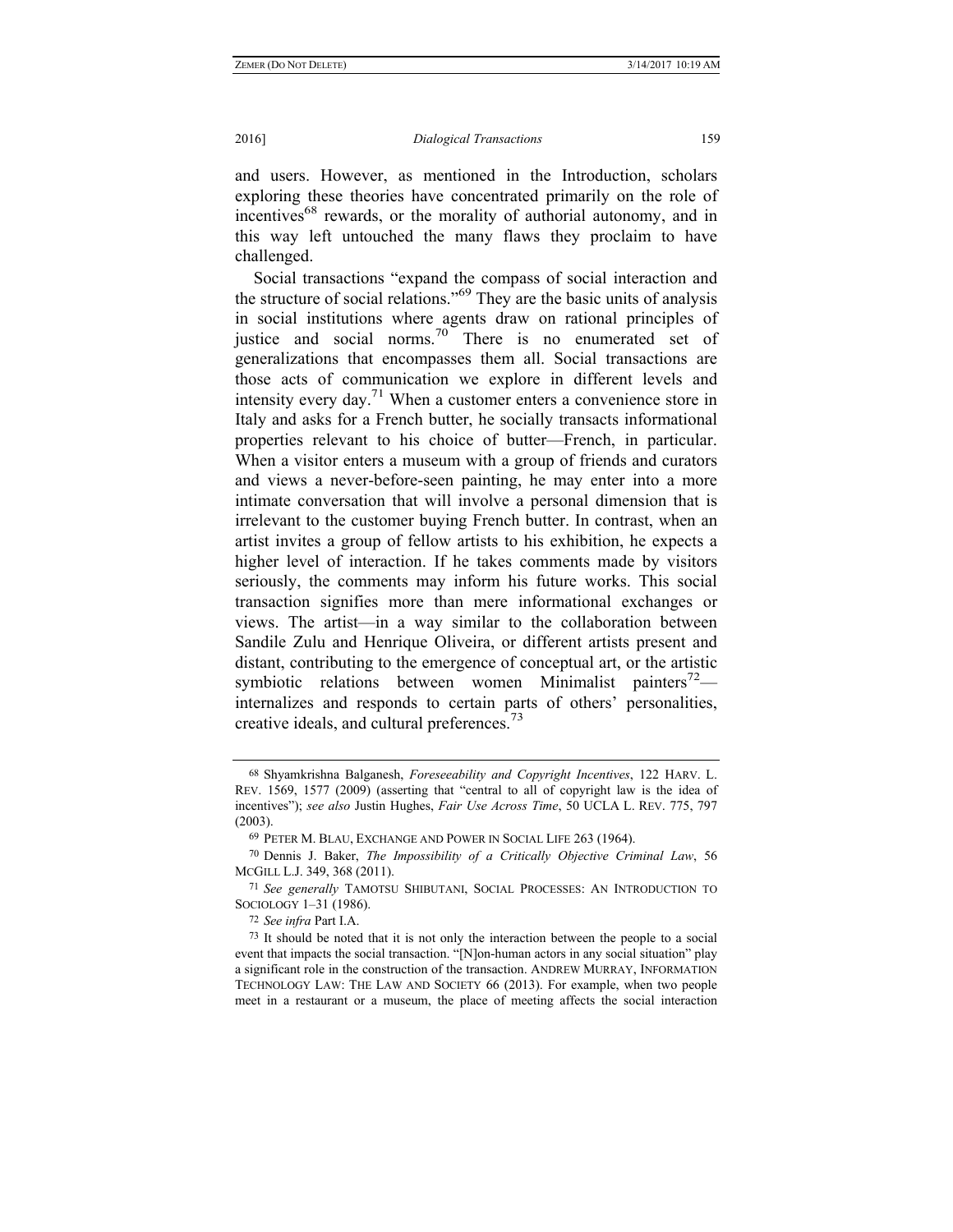In his sociocultural transactional model of human interaction, Ali Darwish explains different levels of social transaction by using three concentric circles of interaction: social, interpersonal, and intrapersonal.<sup>74</sup> Most human interactions take place within the social ring of interaction. Renting a car, having a conversation in the grocery store, talking to your employer, using telephone banking services, or commenting to an online post are examples of this social ring. Interpersonal interaction refers to closer, more intimate relationships, like friendship, which reflect a greater level of interpersonal bindingness.75 To explain *intra*personal interaction, Darwish identifies the "black box" in which internal communication, or silent soliloquy, takes place.<sup>76</sup> The removal of an idea from the intrapersonal to the interpersonal involves moving an idea from the private to the public, from the internal to the dialogical. The latter process often requires the former: "[W]e might talk through an argument to ourselves in private, or wrestle with the assembly instructions for some piece of knock-together furniture."<sup>77</sup> However, these internal activities, as useful and necessary as they may be, are merely pre-stages that require "shared agreements as to what these symbolic forms are to be taken to be" in order to generate meaning.<sup>78</sup>

Copyrighted materials are built similarly. Copyrighted works are not created in a social vacuum: authors interact and converse with other creative individuals, enclosing ideas and other social facts received from the common stock. The level of interaction is not static and ranges from social to interpersonal. Authors also cultivate enclosed ideas and thoughts in their intrapersonal realm. It is only when an author decides to free his ideas from his intrapersonal "black box" that a creative work becomes subject to interpersonal reactions. As Carys Craig put it:

between them. "[O]ne would expect a different transaction in a luxury Michelin-starred restaurant than in a local café bar. The difference is not so much the surroundings themselves but the semiotic, or concepts, which the human actors have communicated to them through memory, experience and surroundings." *Id.*

<sup>74</sup> ALI DARWISH, SOCIAL SEMIOTICS OF ARABIC SATELLITE TELEVISION: BEYOND THE GLAMOUR 184–85 (2009).

<sup>75</sup> *See* Jon Cauley & Todd Sandler, *A General Theory of Interpersonal Exchange*, 35 PUB. CHOICE 587, 587–606 (1980) (examining the role of social transactions for "interpersonal bindingness").

<sup>76</sup> DARWISH, *supra* note 74, at 186.

<sup>77</sup> Andy Lock & Tom Strong, *Introduction* to SOCIAL CONSTRUCTIONISM: SOURCES AND STIRRINGS IN THEORY AND PRACTICE 7 (Andy Lock & Tom Strong eds., 2010).

<sup>78</sup> *Id.*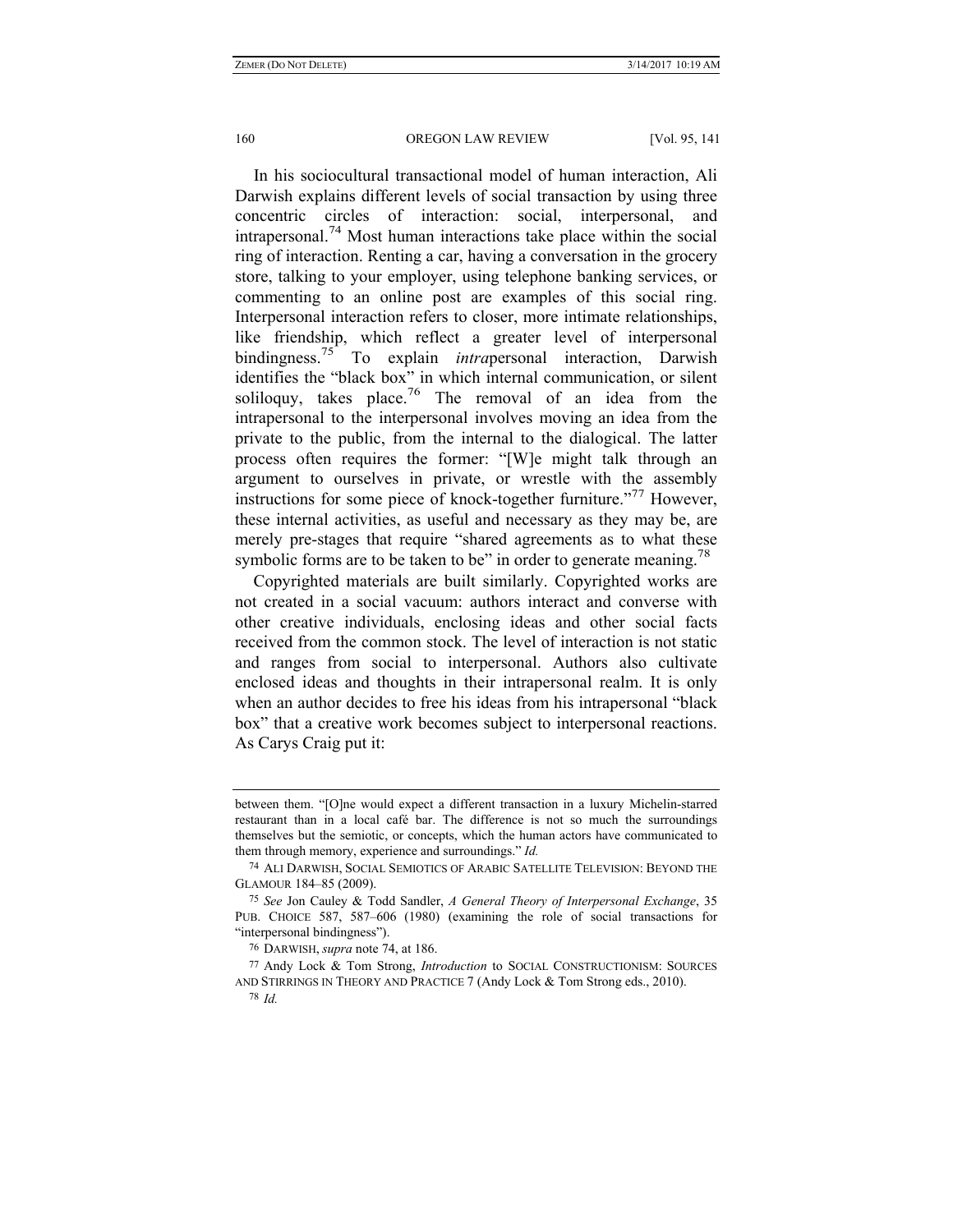#### 2016] *Dialogical Transactions* 161

When the author creates original expression in the form of literature, art, drama or music, she is engaged in an *intra*personal dialogue (developing a form of personal narrative by drawing upon experience, situation, and critical reflection) and an *inter*personal dialogue (drawing upon the texts and discourses around her to communicate meaning to an anticipated audience).79

All social transactions share two common characteristics: First, social transactions are not mere ideals, but social *requirements*. As the basic units of social institutions, $80$  they are so fundamental that they may, as Lawrence Becker asserts, lead to the imposition of blame upon those who disturb social exchanges and reciprocation, "punish[ing] them or extract[ing] compensation from them for their failure to reciprocate."<sup>81</sup>

Second, social transactions entail a causal connection. They involve a line of action that begins with one person's behavior, is carried on by others, and is finally terminated by the contributions of still others. "No one carries out the entire transaction alone, although some participants play a more important part than others . . . . Thus, what happens cannot be explained solely in terms of the attitudes, motives and personality traits of the individuals involved  $\ldots$  ...  $^{82}$  In other words, social transactions are constructed "over time in a succession of reciprocating adjustments and readjustments of the participating individuals to one another."83 Each "person's contributions are aligned with those of others to make up the total enterprise."<sup>84</sup>

Copyrighted works, as sites of multiple social transactions, reflect these common characteristics. First, because authorship and creative works are social constructs, $85$  authors never carry the "entire" transaction alone."86 That is, "the texts, discourses, experiences and relationships that constitute the author are combined, interpreted, reinterpreted and retold."87 The social construction of authorship

<sup>79</sup> CRAIG, COPYRIGHT, COMMUNICATION AND CULTURE, *supra* note 13, at 53–54.

<sup>80</sup> Baker, *supra* note 70.

<sup>81</sup> BECKLER, *supra* note 65, at 130.

<sup>82</sup> SHIBUTANI, *supra* note 71, at 7.

<sup>83</sup> *Id.* LeFevre claimed that inventing is "an act that generally is initiated by inventors and brought to completion by the audience, often extending over time through a series of social transactions and texts." LEFEVRE, *supra* note 64, at 47.

<sup>84</sup> SHIBUTANI, *supra* note 71, at 6–7.

<sup>85</sup> Zemer, *supra* note 13.

<sup>86</sup> SHIBUTANI, *supra* note 71, at 7.

<sup>87</sup> CRAIG, COPYRIGHT, COMMUNICATION AND CULTURE, *supra* note 13, at 51.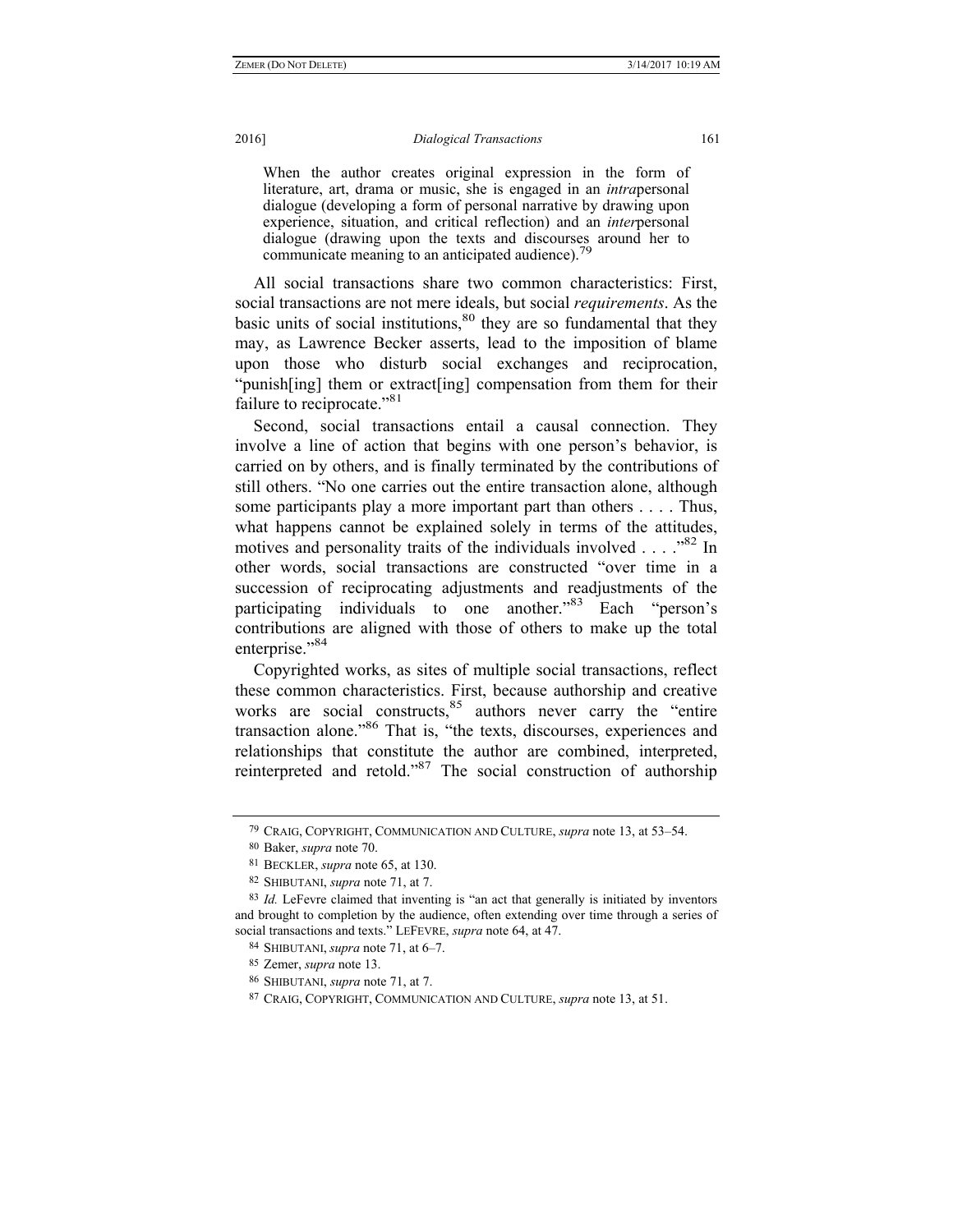dictates that without appreciating reciprocity as necessary "for the generation of primary human goods,<sup>38</sup> works of art, literature, drama, or choreography would be impossible.<sup>89</sup> Reciprocity is inherent in every social transaction and is therefore crucial to the increased and diverse understanding of the common stock of knowledge. Those who disturb access to copyrighted works, whether through new sets of legal rules or invalid ownership claims, discount reciprocity as a requirement for such works and restrict fundamental social transactions.

Second, principles of copyright law address these concerns through a built-in system of reciprocation and compensation. For example, copyright laws limit ownership to expressions, not ideas; $90$  create an open-ended list of known and ad hoc exceptions to the right; $91$  subject the right to an expiration date after which the work resides in the public domain;92 and provide only certain creators with a moral right in their expression. $^{93}$  Unlike patent law, which grants a patent holder the right to exclude others from practicing the invention for a typical term of twenty years,  $94$  copyright law allows the public greater rights of access. These rights are built on reciprocal and compensatory relations. Authors and the public reciprocate in order to form copyrighted works. This is the nature of creative work: socially constructed, historically contingent, and premised on the exchange of ideas, information, and other properties of knowledge within society. The law then attempts to compensate the public through, for example, the fair use doctrine, in exchange for allowing authors to privately own properties that were collectively owned before they became part of a new work. In other words, copyright laws *invite* authors to transact with fellow authors and the general public. In return for new

<sup>88</sup> BECKER, *supra* note 65, at 132.

<sup>89</sup> *See generally* LIOR ZEMER, THE IDEA OF AUTHORSHIP IN COPYRIGHT (2007) (discussing the social construction theory and arguing that copyrighted works are jointly created by the public and authors).

<sup>90</sup> 17 U.S.C. § 102 (2012); Nichols v. Universal Picture Corp., 45 F.2d 119, 121 (2d Cir. 1930).

<sup>91</sup> 17 U.S.C. § 107.

<sup>92</sup> *Id.* § 302.

<sup>93</sup> Visual Artists Rights Act (VARA) of 1990, Pub. L. No. 101-650 (tit. VI), 104 Stat. 5128. Scholars argue that the availability of moral rights in the United States is too limited. Most notably *see* KWALL, *supra* note 3; *see also* Robert C. Bird, *Moral Rights: Diagnosis and Rehabilitation*, 46 AM. BUS. L.J. 407, 452 (2009) (contemplating that the VARA is "largely insufficient"); *cf*. Lior Jacob Strahilevitz, *The Right to Destroy*, 114 YALE L.J. 781, 853 (2005) (praising VARA's "balanced and sophisticated approach").

<sup>94</sup> 35 U.S.C. § 154(a) (2012).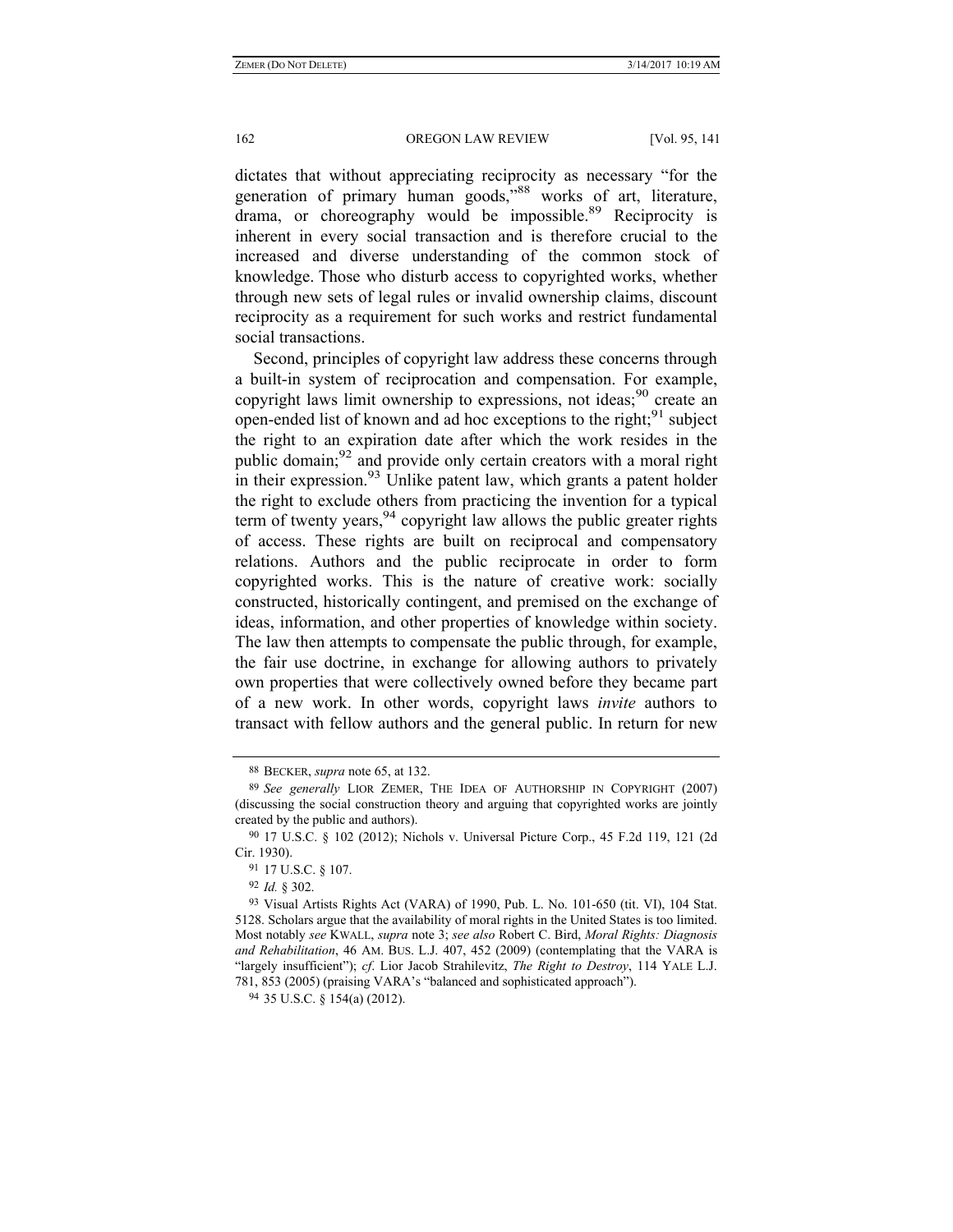### 2016] *Dialogical Transactions* 163

and creative social wealth, authors own a plot of the social reality. In Hohfeldian terms, once a transaction takes place, and a copyrighted work has been created, the law *imposes* on authors and the public correlative rights and duties both to keep their relations balanced and to maintain a stable order for future social transactions.<sup>95</sup> The law limits the spectrum of the rights in exchange for a public duty to recognize and protect the expenditure of labor and personality in creating the work. Once the work is released to the public, the social transaction thrives through continued communication and exchange with the audience about the meaning of the work and its cultural future.<sup>96</sup>

The entrenched system of reciprocation and compensation in copyright signifies a need for vibrant communication between authors and between authors and the public. Every social transaction that leads to a copyrighted work is not ordinary. It begins in the first concentric circle depicted by Ali Darwish, but goes far beyond.<sup>97</sup> It is an advanced act of communication that is not simply a talk or conversational exchange, but a dialogical embodiment of the other who contributed to the formation of the work. It is *dialogical* by virtue of the properties it involves and the role of interpersonal and intrapersonal communication it requires. A dialogical transaction signifies, as the following Parts show, "a live communication rather than a sheer exchange of meaningful words. It is a communication based upon communion from where words may follow, but words do not constitute it."<sup>98</sup>

97 *See* DARWISH, *supra* note 74.

98 Goutam Biswas, *Martin Buber's Concept of Art as Dialogue*, *in* MARTIN BUBER AND THE HUMAN SCIENCES 223, 223 (Maurice Friedman ed., 1996).

<sup>95</sup> WESLEY N. HOHFELD, FUNDAMENTAL LEGAL CONCEPTIONS: AS APPLIED IN JUDICIAL REASONING AND OTHER LEGAL ESSAYS (1919) (devising a comprehensive legal taxonomy, comprising the terms right, duty, privilege, and power as categories of entitlements attached to private property). For useful accounts of the Hohfeldian classification, see Jeremy Waldron, *Introduction* to THEORIES OF RIGHTS 1, 4–9 (Jeremy Waldron ed., 1984) and Wendy J. Gordon, *An Inquiry into the Merits of Copyright*, 41 STAN. L. REV. 1343, 1354–78 (1989) (illustrating how the Hohfeldian paradigm applies to copyright).

<sup>96</sup> Tom G. Palmer, *Are Patents and Copyrights Morally Justified? The Philosophy of Property Rights and Ideal Objects*, 13 HARV. J.L. & PUB. POL'Y 817, 848 (1990) (asserting that "it is on the audience that the art work depends for its continued existence, and not on the artist"). The role of the audience in intellectual property is not limited to providing a forum to which creative expressions are directed. The audience also plays an important role in cases of infringement, because different audiences, expert or lay, will evaluate infringement differently. *See* Jeanne C. Fromer & Mark A. Lemley, *The Audience in Intellectual Property Infringement*, 112 MICH. L. REV. 1251 (2014).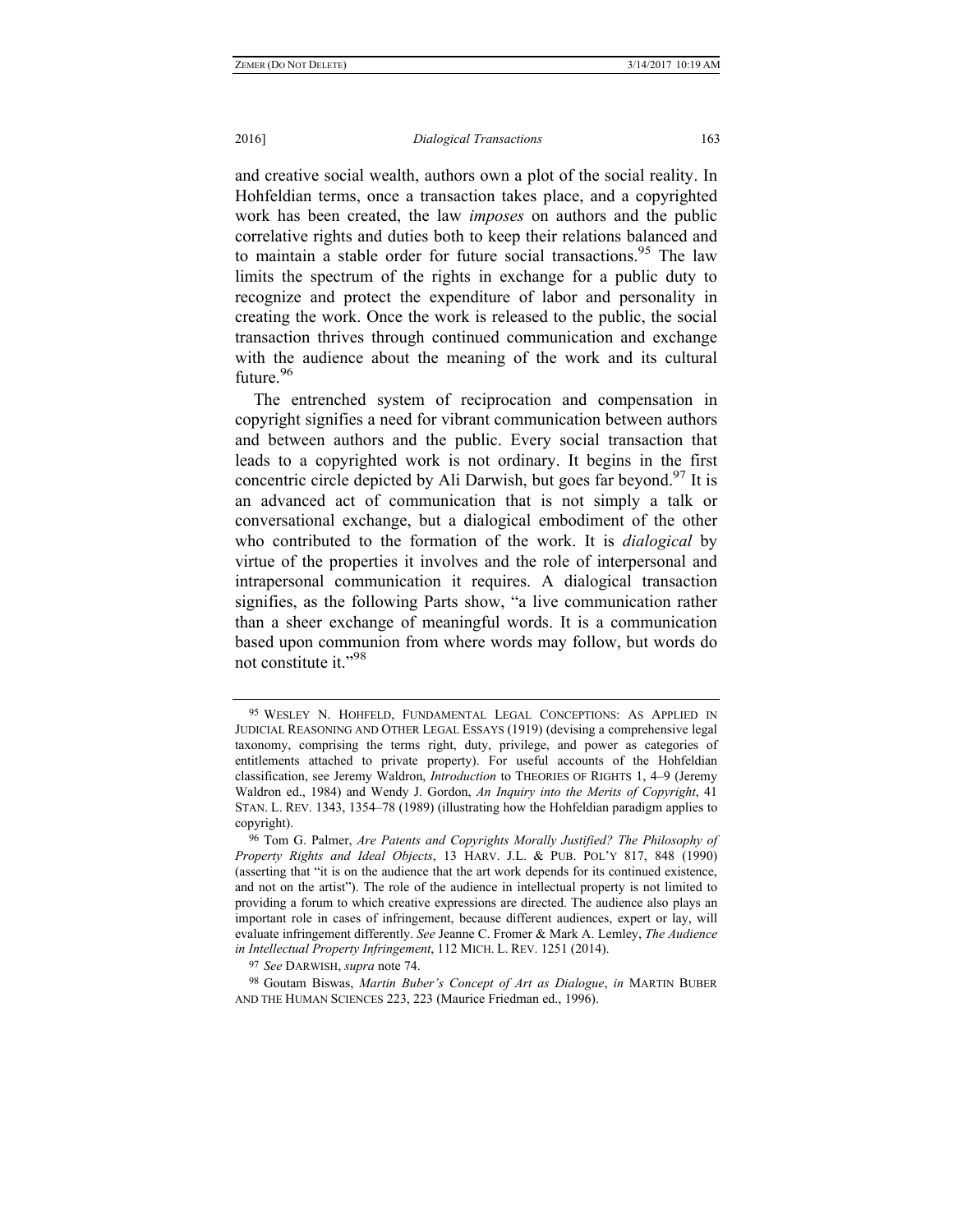# II

# THE LIMITS OF CONVERSATIONS

Although scholars view copyrighted works as social constructs or embodiments of complex communicative relations and experiences, or even develop sociocultural approaches premised on theories of communication,<sup>99</sup> these approaches fail to distinguish between the levels of communication required to understand creativity. Works of art and authorship are always expressions of a complex history of different levels of interaction. These include spontaneous works and works emerging from sheer happenstance or serendipity, such as Zapruder's images of the assassination of President John F. Kennedy or the chance creations of Dada artists.100 Also included are works created away from civilization, on a deserted island reminiscent of that in Defoe's *Robinson Crusoe*, since the mere ability to create, to appreciate, and to respond to creative expressions derives from early social interactions with others and reciprocity.<sup>101</sup> The lack of a comprehensive theory of communication, relevant to copyright, capable of distinguishing between different levels of communication and interaction, creates a false perception that we can define communication in convenient and monolithic ways, and thus, perhaps bypass its inherent complexity. Consequently, the ability of existing scholarship to offer an explanation for this complexity is very limited. In what follows, this Article examines and contrasts the two dominant modes of communication—conversation and dialogue—often used to measure the intensity and level of interaction necessary for the creative act.

Such a distinction requires a general definition of the system of communication. In his seminal theory of communication, sociologist Charles Cooley observed, "[t]he existing system of communication determines the reach of the environment. Society is a matter of the incidence of men upon one another" and "this incidence is a matter of

<sup>99</sup> *See* sources cited *supra* note 27.

<sup>100</sup> Time Inc. v. Bernard Geis Assocs., 293 F. Supp. 130, 131 (S.D.N.Y. 1968).

<sup>101</sup> *See supra* notes 85–88 and accompanying text. According to Glăveanu, "the social element is present even when creative acts are performed in complete solitude" since, in absence of sociality, the creator will be unable to recognize and cultivate her creativity. Vlad Petre Glăveanu, *Distributing Creativity: Three Thought Experiments*, *in* MULTIDISCIPLINARY CONTRIBUTIONS TO THE SCIENCE OF CREATIVE THINKING 67, 74 (Giovanni Emanuele Corazza & Sergio Agnoli eds., 2015). Therefore, the key question in the Deserted Island scenario is whether the creator experienced any human contact prior to her arrival to the island.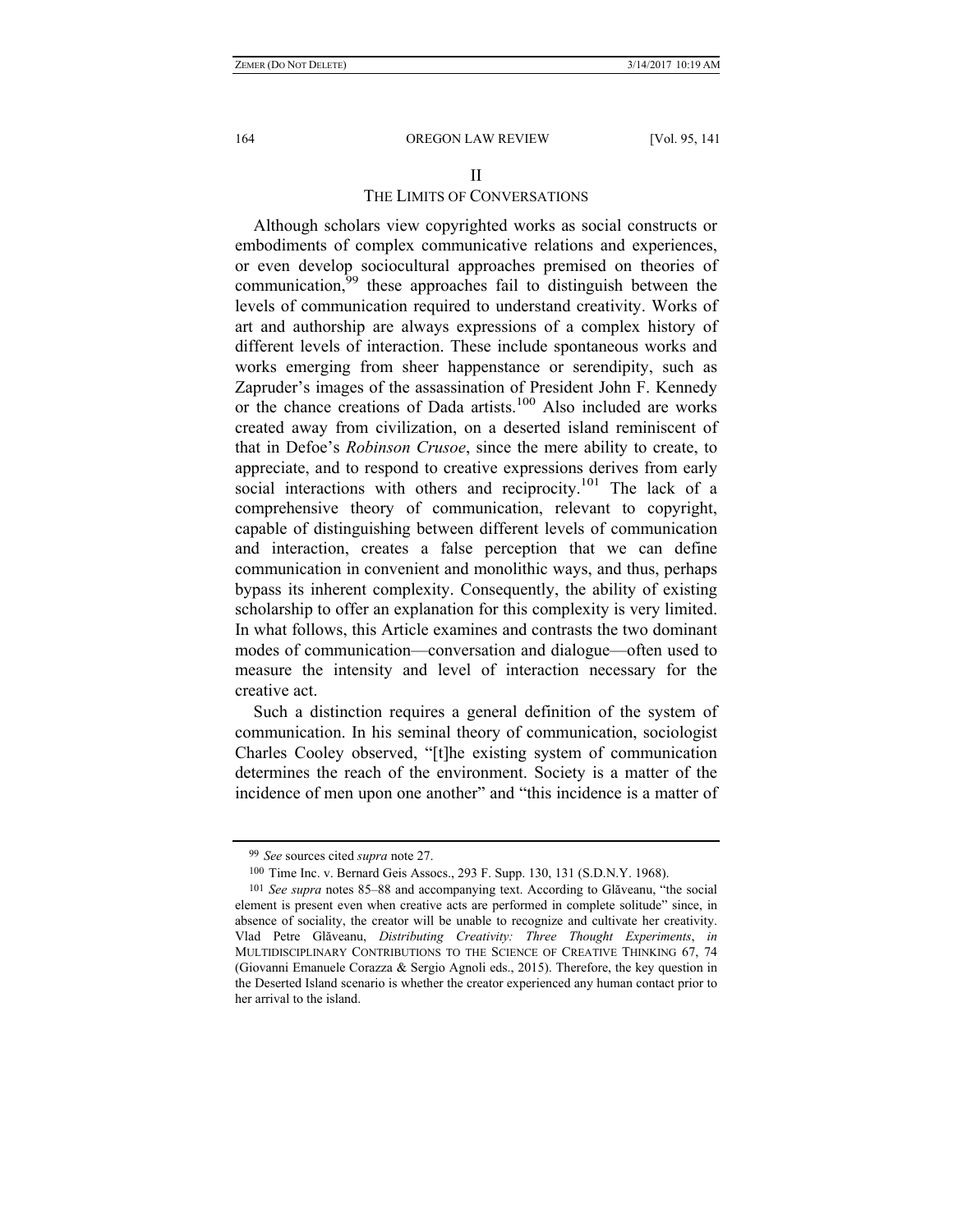### 2016] *Dialogical Transactions* 165

communication."102 Cooley did not define communication to the degree necessary for authors and artists to create, but if creative expressions are products of communication, they cannot be treated as "something independent of surroundings, but rather a characteristic way of reacting upon them."<sup>103</sup> When authors sit down to write they take into the act a multiplicity of contributions. Writings that successfully qualify for copyright protection reflect this multiplicity and the presence of others in the process. This presence comes in multiple degrees and deserves further explanation.

According to prevalent theory, communication can be understood in various ways. Communication is not static and does not conform to a particular form nor can it be captured under one particular definition. Studies on communication show that it has many, sometimes competing, meanings.<sup>104</sup> Communication can mean partaking, connection, linkage, transfer, transmission, exchange, or it can serve as a general term for "symbolic interaction."105 Levels of communication also differ in terms of the intensity of exchange they require and display. To Leo Lowenthal, "true communication entails a communion, a share of inner experience."<sup>106</sup> In other words, there are different levels of talk. On the one hand, a simple talk mirrors conversational pleasure and may refer to the exchange of views, words, and other types of simple verbal expressions.<sup>107</sup> On the other hand, true talk "refers to a special kind of talk, distinguished by intimacy and disclosure. An even more intense sense of communication as exchange dispenses with talk altogether and posits a meeting of minds, psychosemantic sharing, even fusion of consciousness."<sup>108</sup>

<sup>102</sup> Charles H. Cooley, *The Process of Social Change*, 12 POL. SCI. Q. 63, 73–74 (1897).

<sup>103</sup> *Id.* at 78.

<sup>104</sup> JAMES R. HURFORD, THE ORIGINS OF MEANING: LANGUAGE IN THE LIGHT OF EVOLUTION 168 (2007) ("Defining communication precisely is problematic . . . . For any proposed definition of communication, we can think of some action fitting the definition that we would not want, intuitively, to characterize as communication . . . . And conversely we can think of some other kind of action that is, counterintuitively, excluded.").

<sup>105</sup> JOHN DURHAM PETERS, SPEAKING INTO THE AIR: A HISTORY OF THE IDEA OF COMMUNICATION 7–9 (1999).

<sup>106</sup> Leo Lowenthal, *Communications and Humanitas*, *in* THE HUMAN DIALOGUE: PERSPECTIVES ON COMMUNICATION 335, 336 (Floyd W. Matson & Ashley Montagu eds., 1967).

<sup>107</sup> *See* PETERS, *supra* note 105, at 8.

<sup>108</sup> *Id.*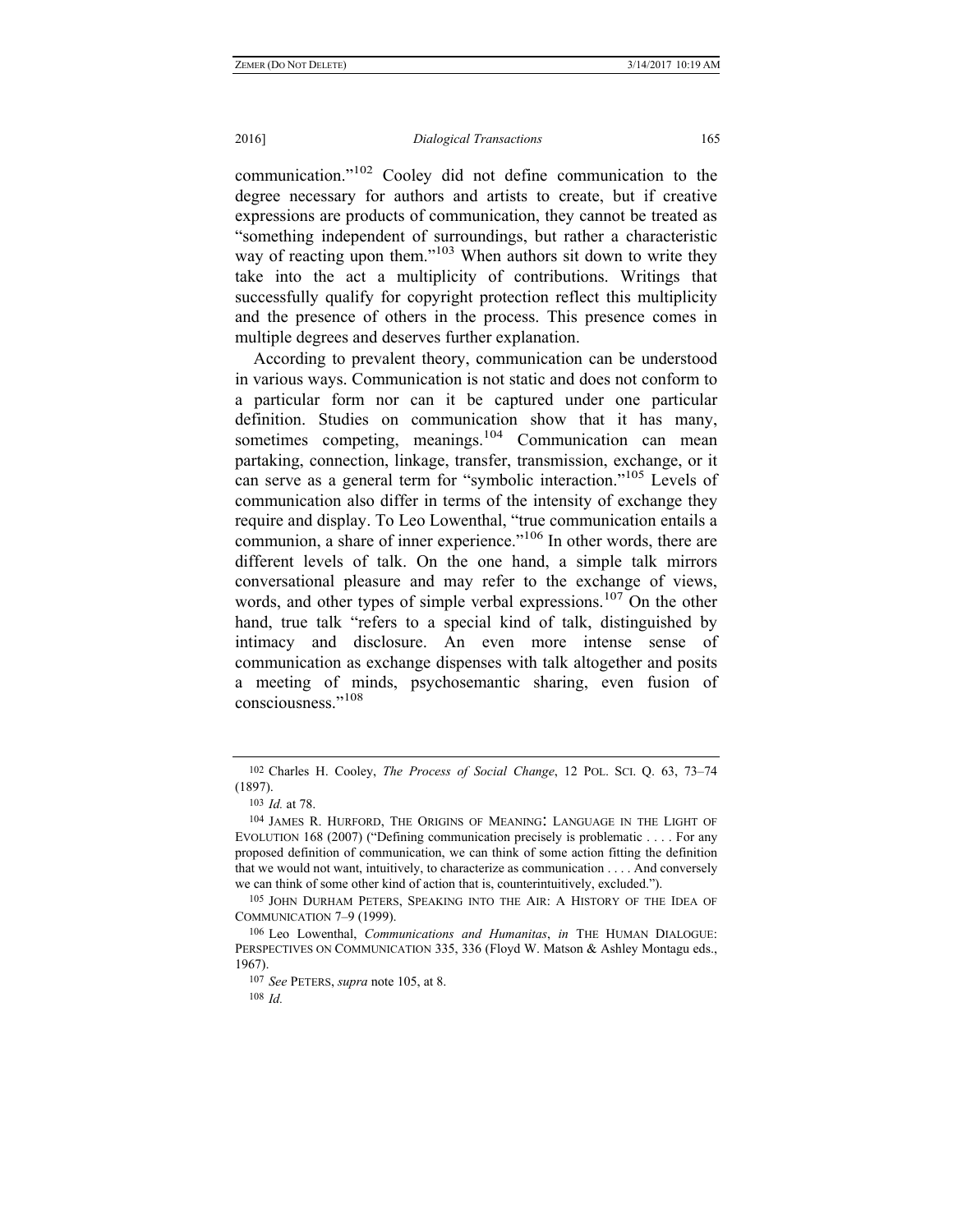Conversation is defined as a low-level communicative mode. It is a "simple, bilateral, cooperative" activity.<sup>109</sup> Conversation refers to the exchange of ideas between two or more participants specifically through *speech*. 110 In the early modern period, the concept had two meanings. First, in its wider sense, conversation was understood as "the act of living with and sharing the company of others . . . . In this sense, one did not have a 'conversation' with strangers."<sup>111</sup> The second meaning of conversation was "the act of speaking and discussing with others<sup>"112</sup> in order to please the conversationalists. It is the latter meaning that became the dominant understanding of the word in the seventeenth and eighteenth centuries. $113$ 

Eighteenth-century studies tell us that the goal of communicative dealings is the conveyance of pleasure between conversationalists. For example, a study of conversation in seventeenth- and eighteenthcentury France has found that the aim of salon conversations was "none other than the pleasure of conversation for its own sake."<sup>114</sup> For Henry Fielding, the "art of pleasing or doing good to one another"

 This Part is a definitional exercise. As such, it is open to criticism on the categories used. This Author accepts that conversation can be defined more broadly to encompass a more intellectual exchange of knowledge. For example, Henry Fielding wrote:

The primitive and literal sense of [conversation] is, I apprehend, to turn round together; and in its more copious usage we intend by it that reciprocal interchange of ideas by which truth is examined, things are, in a manner, turned round and sifted, *and all our knowledge communicated to each other*.

HENRY FIELDING, ESSAY ON CONVERSATION 2 (1743) (emphasis added). That is, conversation does not only relate to "habits of speech, but to a larger pattern of personal dealings." G.A. Starr, *From Socrates to Sarah Fielding*, *in* PASSIONATE ENCOUNTERS IN A TIME OF SENSIBILITY 118 (Maximillian E. Novak & Anne K. Mellor eds., 2000). However, for matters of argumentative clarity, this Article contrasts conversation with dialogue.

111 Richard Yeo, *John Locke on Conversation with Friends and Strangers*, 26(2) PARERGON 1, 12 (2009).

112 *Id.* 

113 *Id.*

114 BENEDETTA CRAVERI, THE AGE OF CONVERSATION 342 (Teresa Waugh trans., 2005), *cited in* STEPHEN MILLER, CONVERSATION: A HISTORY OF A DECLINING ART 13– 14 (2006).

<sup>109</sup> John Mikhail, *The Constitution and the Philosophy of Language: Entailment, Implicature, and Implied Powers*, 101 VA. L. REV. 1063, 1077 (2015).

<sup>110</sup> *See* Jacob Rowbottom, *To Rant, Vent and Converse: Protecting Low Level Digital Speech*, 71 CAMBRIDGE L.J. 355, 371 (2012) (providing examples for low-level conversations such as a talk "between friends in the street, over the telephone or in the pub," inexpensive communication, and spontaneous comments); *see also* JOHN MULLAN, HOW NOVELS WORK 143 (2006) (explaining that the frequent use of telephone conversations in novels is a way to dramatize failures of communication).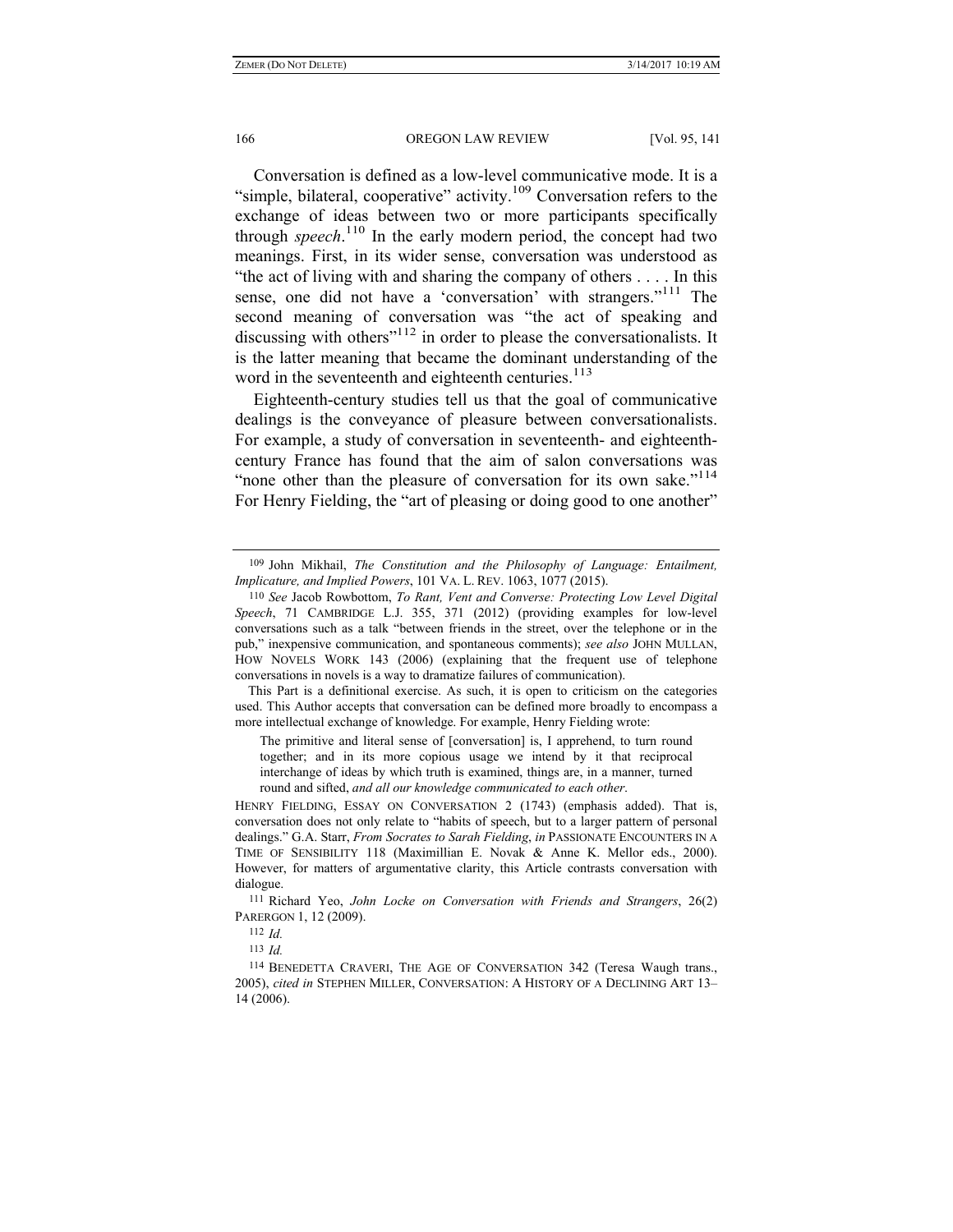defines the art of conversation.<sup>115</sup> For David Hume, a conversation which he calls a "transcript of the mind"—is nothing "but the pleasure it conveys to those who are present."116 In contrast, to nineteenth-century English essayist Thomas De Quincey, pleasure is too low a threshold for a definition of conversation. He wrote, "Amongst the arts connected with the *elegances* of social life, in a degree that nobody denies, is the art of Conversation . . . . .<sup>117</sup> Hence, a conversation does not only provide low-level social pleasure because, for De Quincey, conversation is not simple talk. Contrasting "conversation" and "talk," De Quincey finds that there is, in a conversational act, an "absolute birth of new insight into the truth itself, inseparable from the finer and more scientific exercise of the talking art."118 When merely talking, the participants enjoy limited intercourse with the thoughts and imagination of others. When authors and artists converse, they play with, consume, and internalize the properties of the conversation in a De Quincey-like way, and they also communicate with the social surroundings of the conversational event. In this process, the conversation reaches a higher communicative level.

For William Hazlitt, like De Quincey, conversation is an advanced form of communication, one in which authors must engage to produce lasting creative works. Hazlitt, once labeled "the first modern man,"119 wrote in the September 1820 *London Magazine* that those authors who write books of memory converse not only with fellow authors, but also address the social characteristics of society.<sup>120</sup> Hazlitt lived and wrote when Romanticism flourished, and he believed that authors were unique. Even so, Hazlitt asserted that unique individuals like authors still needed to speak a common language that would attract and be understood by a circle of readers.<sup>121</sup> He explained:

Persons of different trades and professions – the mechanic, the shop-keeper, the medical practitioner, the artist, etc., may all have

<sup>115</sup> FIELDING, *supra* note 110.

<sup>116</sup> DAVID HUME, A TREATISE ON HUMAN NATURE, bk. II, pt. iii, § iv, at 9 (1739). 117 THOMAS DE QUINCEY, LETTERS TO A YOUNG MAN AND OTHER PAPERS 127 (1854).

<sup>118</sup> *Id.* at 132.

<sup>119</sup> DUNCAN WU, WILLIAM HAZLITT: THE FIRST MODERN MAN (2008).

<sup>120</sup> William Hazlitt, *On the Conversation of Authors* (London Magazine Sept., 1820), *in* SELECTED ESSAYS OF WILLIAM HAZLITT 1778–1830, at 446 (William Hazlitt & Geoffrey Keynes eds., 1917).

<sup>121</sup> Hazlitt, *supra* note 120, at 450.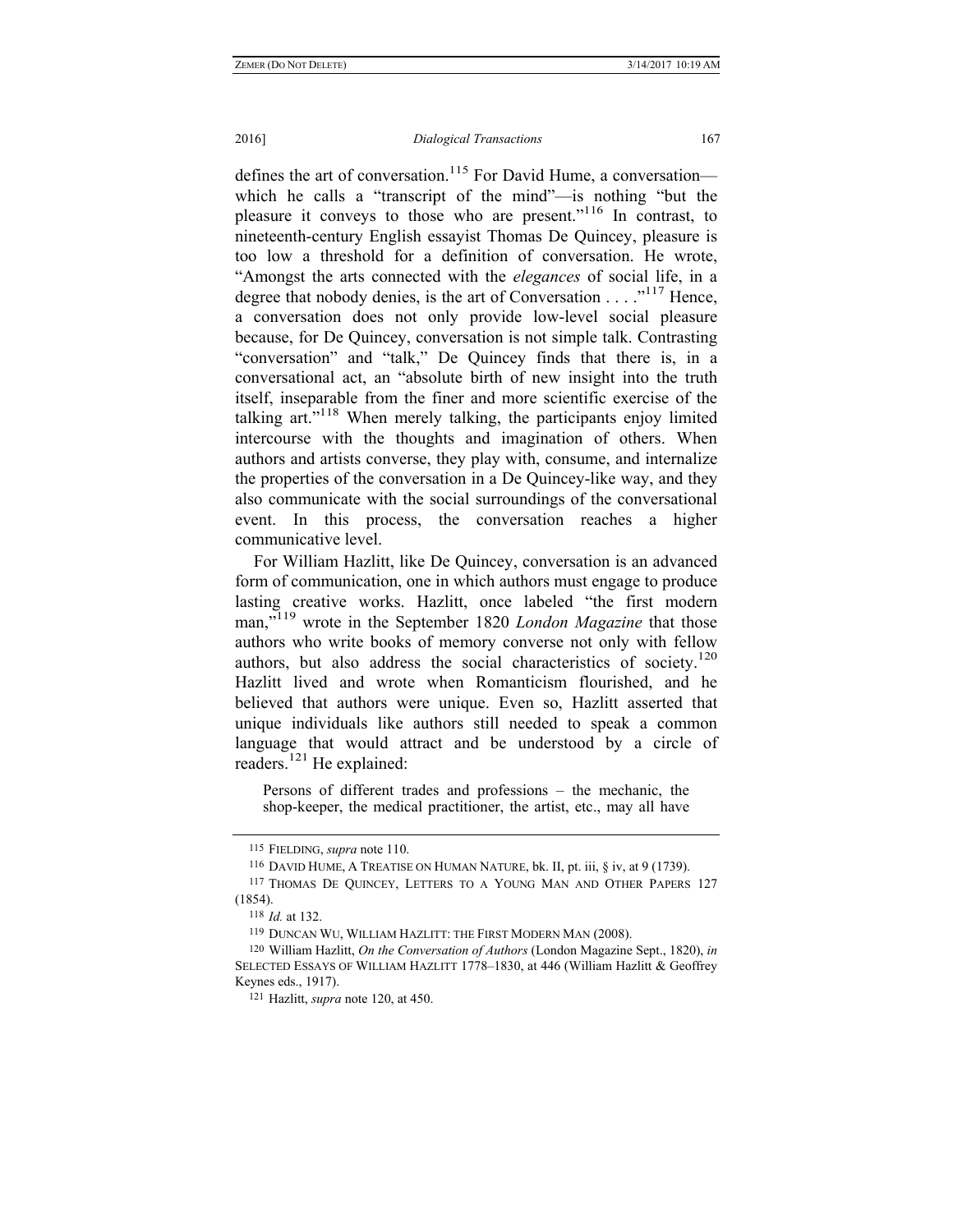great knowledge and ingenuity in their several vocations . . . but over and above this professional and technical knowledge, they must be supposed to have a stock of common sense and common feeling to furnish subjects of common conversation, or to give them any pleasure in each other's company. It is to this common stock of ideas, spread over the surface, or striking its roots into the very centre of society, that the popular writer appeals, and not in vain; for he finds readers  $\ldots$  <sup>122</sup>

Hazlitt believed in the authorial power of educated gentlemen and wrote,

[t]he world itself is a volume larger than all the libraries in it. Learning is a sacred deposit from the experience of ages; but it has not put all future experience on the shelf, or debarred the common heard of mankind from the use of their hands, tongues, eyes, ears, or understandings. $123$ 

For Hazlitt, authors could produce new knowledge, and in order to do so, they needed conversational habits that went beyond simple talks as acts of pleasing.<sup>124</sup> Thus, for both Hazlitt and De Ouincey, conversation was an act of exploring and knowledge creation.

Unlike observers in the eighteenth and nineteenth centuries, whose emphases were on pleasure, memorable readership, and conversational exploration, contemporary theorists express different concerns. They trace the influences on conversations and the shapes they take, inquire into the structure of conversations,  $125$  offer sociolinguistic analyses,<sup>126</sup> and explore implications from gender theories.127 Modern theorists also note that some groups "tend to dwell on the emotional rewards that come from conversation and argue that conversation is good for the psyche (or soul) or that

<sup>122</sup> *Id.*

<sup>123</sup> *Id.*

<sup>124</sup> *Id.*

<sup>125</sup> *See, e.g.*, DONALD E. ALLEN & REBECCA F. GUY, CONVERSATION ANALYSIS 11 (1974) ("Conversation is the primary basis of direct social relations between persons. As a process occurring in real time, conversation constitutes a reciprocal and rhythmic interchange of verbal emissions." It involves "a tendency towards consensus."); *see also* MICHAEL MOERMAN, TALKING CULTURE: ETHNOGRAPHY AND CONVERSATION ANALYSIS (1988); JACK SIDNELL, CONVERSATION ANALYSIS: AN INTRODUCTION (2010).

<sup>126</sup> *See, e.g.*, DEIRDRE BURTON, DIALOGUE AND DISCOURSE: A SOCIOLINGUISTIC APPROACH TO MODERN DRAMA DIALOGUE AND NATURALLY OCCURRING CONVERSATION (2008).

<sup>127</sup> *See, e.g.*, DEBORAH TANNEN, GENDER AND CONVERSATIONAL INTERACTION (1993).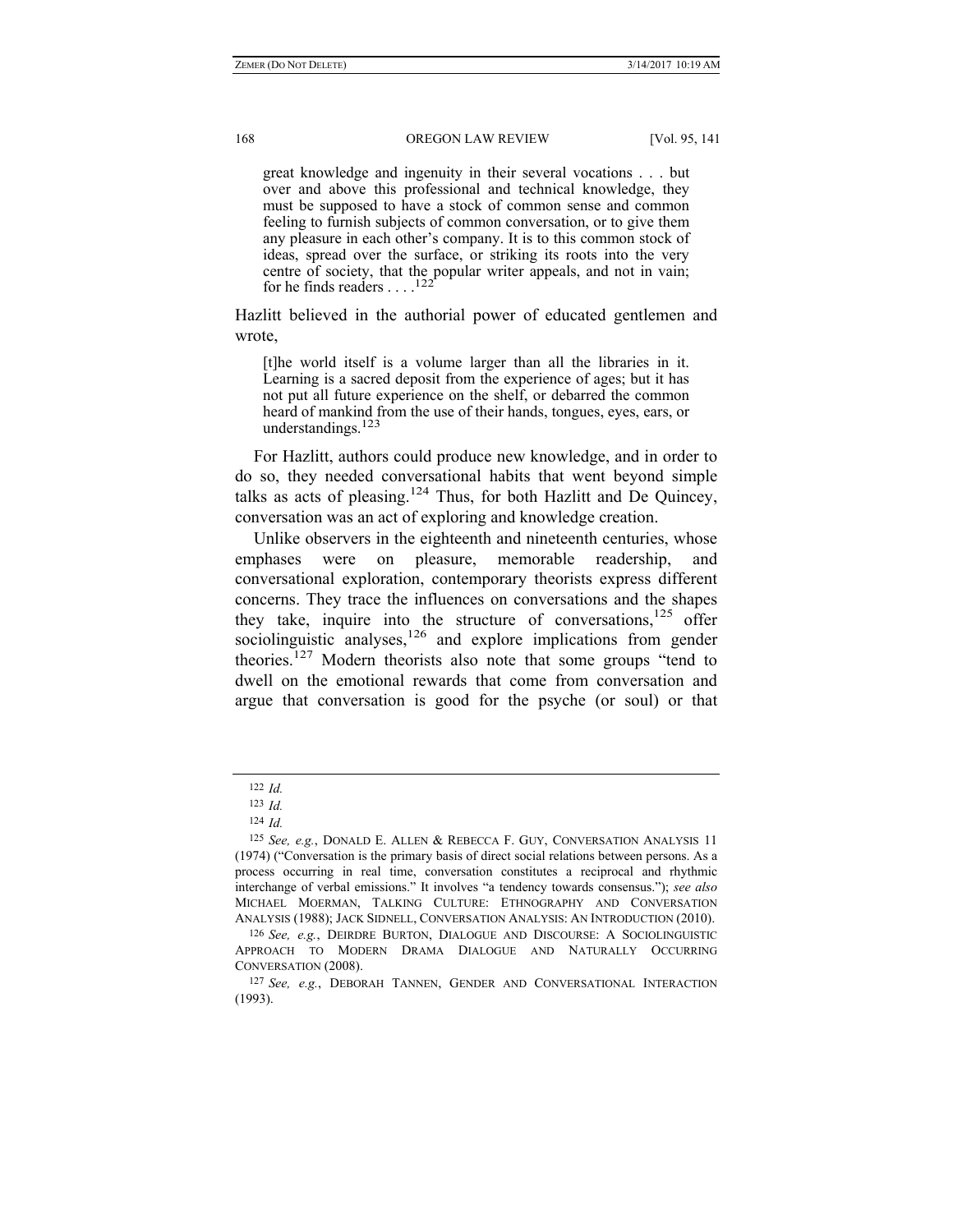### 2016] *Dialogical Transactions* 169

conversation strengthens our ties with friends."128 Recent legal scholarship applies a similar rationale to statutory interpretation, showing that conversations are ordinary communicative experiences and that, because conversational events are automatic and spontaneous, their influence on statutory interpretation is limited.<sup>129</sup> Whether for pleasure, ideological interchange, emotional reward, or interpretation of legal texts, a conversation is mainly understood as an ordinary act of speech, a low-level communicative event. At the same time, conversations are not devoid of value. Conversations serve as important platforms for communication. They provide meeting points with closure for individuals, and therein lies their social status. As a low-level interaction, a conversation, as opposed to a dialogue, is a confined social act; it does not require continuity. When Arnold Lakhovsky painted *The Conversation* (1935), he portrayed conversation as a momentary act of communication between participants to a social gathering—a spontaneous and informal interchange of information with limited emotional involvement.

Conversations, brief verbal encounters, or occasional discussions facilitate communication between individuals. Even if conversations do not normally serve as prolonged inspirational sources for creating or interpreting cultural properties, authoring a novel or play, or making a collage, they provide conversationalists a meeting point from which to develop further communication. They contribute some of the raw materials to the creative process: common language, general structures and information, and undeveloped ideas and abstractions. For a copyrightable work to emerge, an author requires conversations and ideas; but to consolidate, to become an expression worthy of protection, the author needs intensive social interaction, a deeper involvement of the other whose footsteps can be traced while engaging with the text or interpreting the work. When Stephen Miller labeled conversation a "declining art," he began his criticism by defining conversation as an advanced form of communication.<sup>130</sup> Miller then criticized social changes that rendered conversations redundant, empty social vessels.<sup>131</sup> As the following Parts will show,

<sup>128</sup> MILLER, *supra* note 114, at 20; *see also id.* at 10–28; DEBORAH TANNEN, CONVERSATIONAL STYLE: ANALYZING TALK AMONG FRIENDS (2005).

<sup>129</sup> Jill C. Anderson, *Misreading Like a Lawyer: Cognitive Bias in Statutory Interpretation*, 127 HARV. L. REV. 1521, 1578 (2014); *see also* Deborah Hellman, *Unintended Implications*, 101 VA. L. REV. 1105 (2015).

<sup>130</sup> MILLER, *supra* note 114.

<sup>131</sup> *Id.*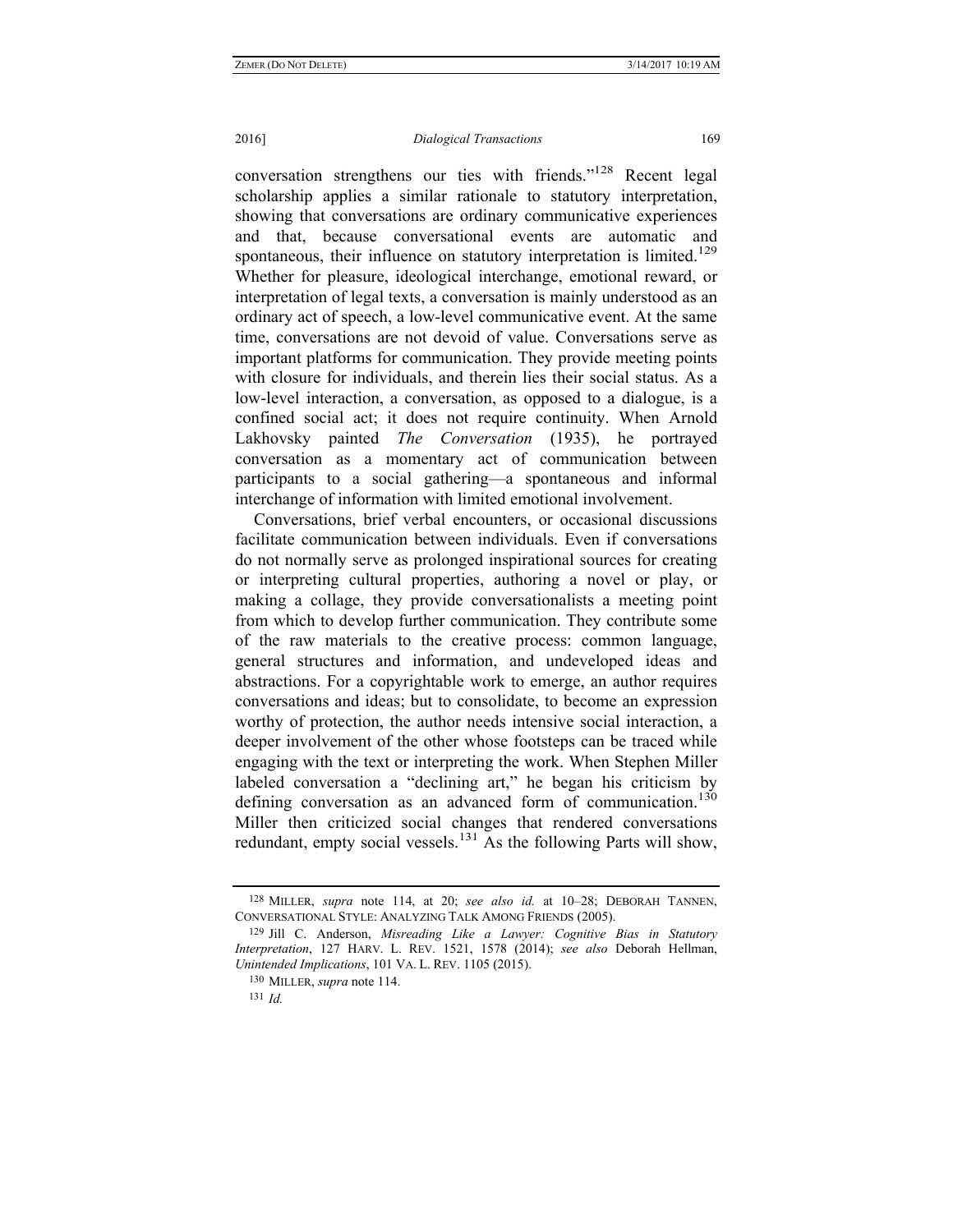if copyright will not protect a robust system of dialogicality, the very subject matter that copyright was designed to protect, namely original works of authorship and art that display social value, will become low-level communicative constructs—empty social vessels. The next Part further explains the social boundaries of conversations and discusses why they cannot rise to the level of a genuine dialogue.

# III

# THE MEASURE OF DIALOGUE

# *A. Authenticity and Genuineness*

What makes dialogues authentic and distinct from conversations is the genuine recognition of "the other" by each participant to the dialogic event.<sup>132</sup> A genuine dialogue is a conversation of change,<sup>133</sup> a "focused conversation,"<sup>134</sup> a purposeful communicative act,  $135$  and an "interlocutionary process"<sup>136</sup> that requires the other for its own existence. As Martin Buber wrote, an authentic dialogue "derives its genuineness only from the consciousness of the element of

<sup>132</sup> Dialogue comes from the Greek word "dialogos." Logos means "the word" and dia means "through." PER LINELL, RETHINKING LANGUAGE, MIND, AND WORLD DIALOGICALLY: INTERACTIONAL AND CONTEXTUAL THEORIES OF HUMAN SENSE-MAKING 3 (2009). Etymologically, as David Bohm observes, dialogue means a speech across, between, or through two or more people. DAVID BOHM, BOHM ON DIALOGUE 6–7 (Lee Nichol ed.,1996) [hereinafter BOHM ON DIALOGUE]. A dialogue is a practice between two or more people that "will make possible a flow of meaning in the whole group, out of which may emerge some new understanding." *Id.* This Article does not treat dialogue as a segment of the Socratic genre revolving around speech or discussion, questions and answers. Dialogue, as developed and applied in antiquity, has been frequently used in the pedagogical sense. The Socratic Method is known to students and has been the subject of much academic debate. Studies on antiquity show that the pioneering Socratic method, *elenchus* (to examine, refute, or put to shame) "is a method which lends itself to the dialogue because it requires that at least two voices be heard." KENNETH SEESKIN, DIALOGUE AND DISCOVERY: A STUDY IN SOCRATIC METHOD 1 (1987); *see also* NIKULIN, *supra* note 23, at 1–37 (analyzing the evolution of dialogue in antiquity). This Article applies dialogue qua meaning, not qua method, to explain the creative process.

<sup>133</sup> Patrick M. Jenlink, *The Power of Dialogue in Social Systems*, *in* DIALOGUE AS A COLLECTIVE MEANS OF DESIGN CONVERSATION 51, 53 (Patrick M. Jenlink & Bela H. Banathy eds., 2008).

<sup>134</sup> Patricia Romney, *The Art of Dialogue*, CLARK U. DIFFICULT DIALOGUES, http://www.clarku.edu/difficultdialogues/pdfs/art\_of\_dialogue.pdf (last visited Dec. 10, 2016).

<sup>135</sup> MILLER, *supra* note 114, at 14 (asserting that "talk is generally purposeful whereas conversation is not").

<sup>136</sup> Swearingen, *supra* note 26, at 68.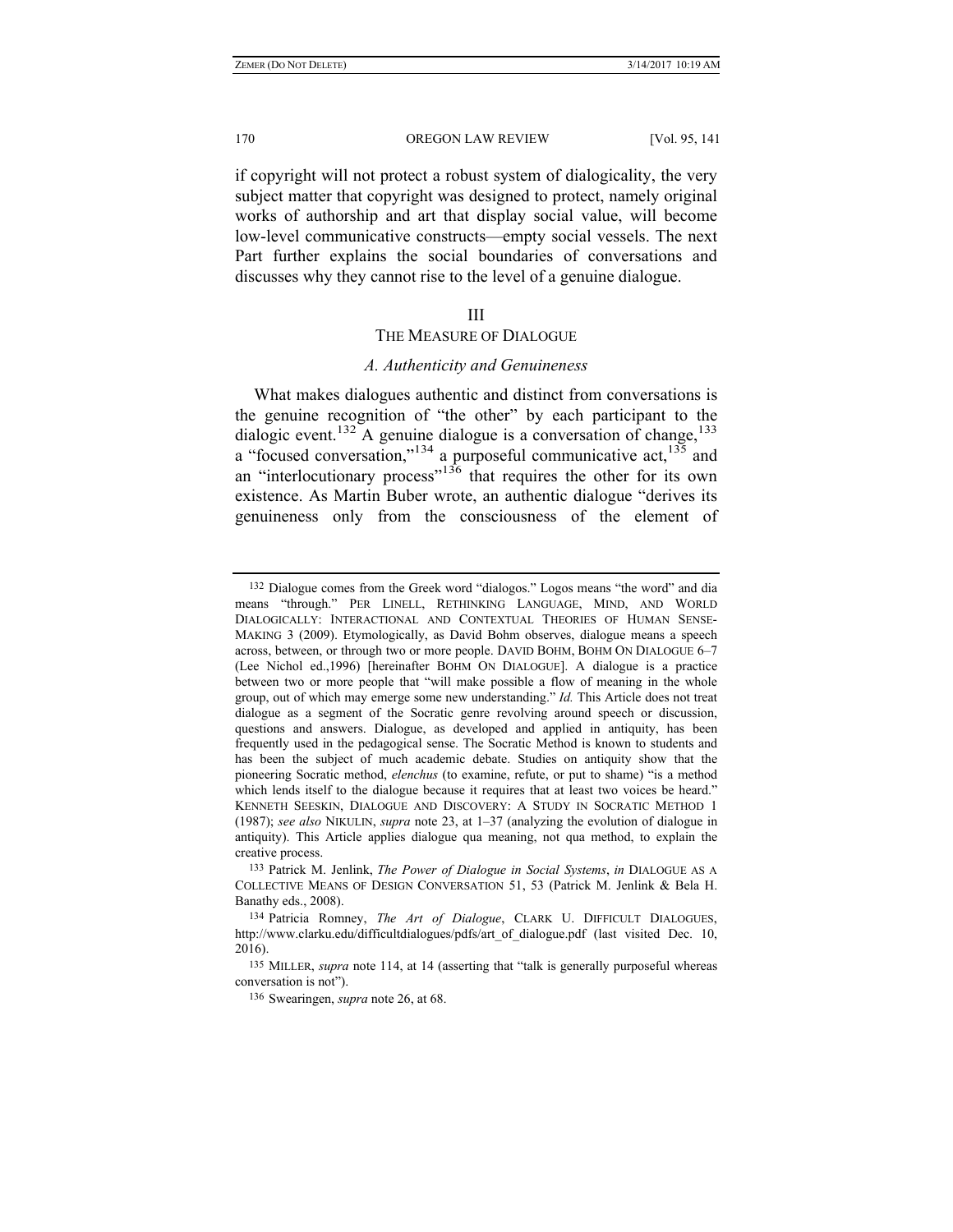inclusion."137 Therefore, what defines a dialogue as such is the fact that the other is integral to the process and is seen as it wants to be seen. From this mutual relation, the dialogic experience emerges.<sup>138</sup>

The sociology of dialogue conveys connecting and interacting in society. In dialogues, parties suspend "personal opinions and judgments" in order "to listen deeply," understand each other, and create a community through verbal and silent social transactions.<sup>139</sup> Parties to a dialogue create mutual commitments.<sup>140</sup> Never a solitary act, a dialogue connects the thoughts and knowledge of individuals and uses these qualities "to transform existing beliefs as well as create new innovations and cultural artifacts."141 That is, dialogue is both "a relation that we create and sustain by conjoint agreement and through shared discourse" and a mechanism for creating culture by virtue of connecting the subjective individual consciousness with the socially

139 Patrick M. Jenlink & Bela H. Banathy, *Dialogue and Designing Our Future: Conversation as Culture Creating and Consciousness Evolving*, *in* DIALOGUE AS A COLLECTIVE MEANS OF DESIGN CONVERSATION 159, 161 (Patrick M. Jenlink & Bela H. Banathy eds., 2008). In the words of Banathy and Jenlink, dialogue is best defined as a

culturally and historically specific form of social discourse accomplished through the use of language and verbal transactions. It suggests community, mutuality and authenticity – an egalitarian relationship. So understood, dialogue provides a meeting ground, *communitas*, and manifests itself in a variety of spontaneous and ritual modes of discourse in which nature and structure meet.

#### *Id.* at 159.

140 Douglas Watson, *Commitment*, *Types of Dialogue, and Fallacies*, 14 INFORMAL LOGIC 93 (1993) (asking "[w]hat is commitment in dialogue? Is it a state of mind? Or is it an inference to be drawn from what you say and how you act when you are interacting with another participant in a social situation?").

141 Jenlink & Banathy, *supra* note 139, at 160.

<sup>137</sup> MARTIN BUBER, BETWEEN MAN AND MAN 97 (Maurice Friedman ed., Ronald Gregor Smith trans., 1965) [hereinafter BETWEEN MAN AND MAN]. Friedman defines two additional types of quasi-dialogue: technical dialogue and fake dialogue. Maurice Friedman, *Introduction* to MARTIN BUBER, BETWEEN MAN AND MAN xi, xiii–xiv (Ronald Gregor Smith trans., Maurice Friedman ed., 1965). Technical dialogue is akin to a simple conversation because it "is prompted solely by the need of objective understanding." BETWEEN MAN AND MAN, *supra* note 137, at 22. Such dialogue is a "monologue disguised as dialogue." *Id.*

<sup>138</sup> BETWEEN MAN AND MAN, *supra* note 137, at 22 ("There is genuine dialogue – no matter whether spoken or silent – where each of the participants really has in mind the other or others in their present and particular being and turns to them with the intention of establishing a living mutual relation between himself and them."). Martin Friedman, a scholar of Buber's ontology dialogue, argues that a genuine dialogue is where the uniqueness of the person is secured. Martin Friedman, *Dialogue of Touchstones: An Approach to Communication and Identity*, 2 COMM. 143, 152 (1976) ("The proper understanding of dialogue includes uniqueness; for it is only in uniqueness that there is real mutuality, presentness, and presence. Dialogue means a mutual sharing in reciprocal presentness of the unique.").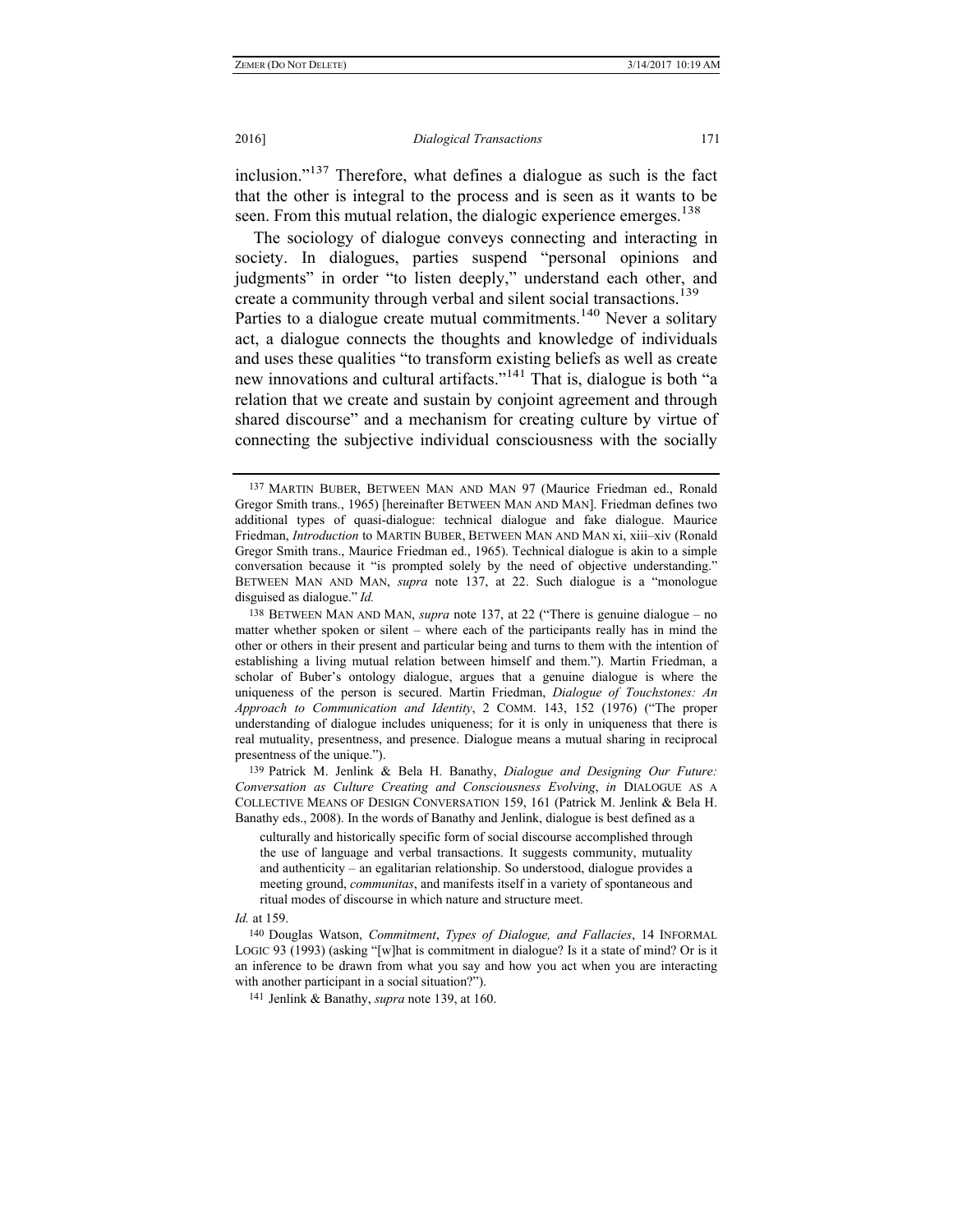institutionalized structure of society, which allows for cross-cultural communication and learning.<sup>142</sup> Dialogue, as a relational act, transforms the isolated being from an autonomous to a communicative entity.<sup>143</sup> It renews the participant by virtue of his social exposure and his affiliation to others.

Copyright principles restrict the exclusive ownership of creative works. As a mechanism intended to protect dialogical opportunities when actors' voices cannot win a right or remedy equal to their contribution, copyright attempts to alleviate the imbalance between owners and users. Although the law provides distributional mechanisms for face-to-face dialogues (like in *Artists in Dialogue*),<sup>144</sup> for example, in the form of joint ownership,  $145$  it fails to reward, protect or recognize the role of the silent, ubiquitous contributor—the other—in copyrighted enterprises. This Part aims to contour the normative boundaries of how a genuine dialogue applicable to copyright should be defined.<sup>146</sup> It examines the thinking of three dominant philosophical authorities on dialogism: Russian literary philosopher Mikhail Bakhtin, quantum physicist David Bohm, and philosopher Martin Buber. The way dialogism evolved in contemporary theories of social relations, the cultural life of

144 *See Artists in Dialogue*, *supra* note 7.

<sup>142</sup> *Id.*

<sup>143</sup> NIKULIN, *supra* note 23, at 141 (arguing that dialogue "transform[s] the individual from a closed, self-sustaining, and isolated subject to a dialogical person").

<sup>145</sup> 17 U.S.C. §§ 101, 201(a) (2012).

<sup>146</sup> For notable works on dialogue as a unique form of conversation and social discourse, see MARTIN BUBER, I AND THOU (Ronald Gregor Smith trans., 1958) (examining the essence of dialogue from the I-It to an I-Thou presence in interhuman relations); NICHOLAS C. BURBULES, DIALOGUE IN TEACHING: THEORY AND PRACTICE 19 (1993) (contending that dialogue is "at heart a kind of *social relation* that engages its participants"); Friedman, *supra* note 138, at 143 (arguing that a genuine dialogue is achievable only when the participants are vulnerable and allow a true expression of their inner values, identity, and uniqueness); PAULO FREIRE, PEDAGOGY OF THE OPPRESSED (Myra Bergman Ramon trans., 1970) (emphasizing the importance of dialogue for education, freedom, and liberation); PATRICK DE MARÉ ET AL., KOINONIA: FROM HATE, THROUGH DIALOGUE, TO CULTURE IN THE LARGE GROUP (1991) (arguing that a dialogue requires externalization of internal processes in order to address wrong cultural practices. In support of their position, they employ the Greek concept of *Koinonia*, according to which a good dialogue is premised on impersonal fellowship rather than personal friendship); HANS-GEORG GADAMER, PHILOSOPHICAL HERMENEUTICS 66 (David E. Linge ed.  $\&$  trans., 1976) (asserting that the dialogical relation "carries away" its participants because "one enters into a dialogue with another person and then is carried along further by the dialogue" to explore insights unknown to him prior to the dialogical event).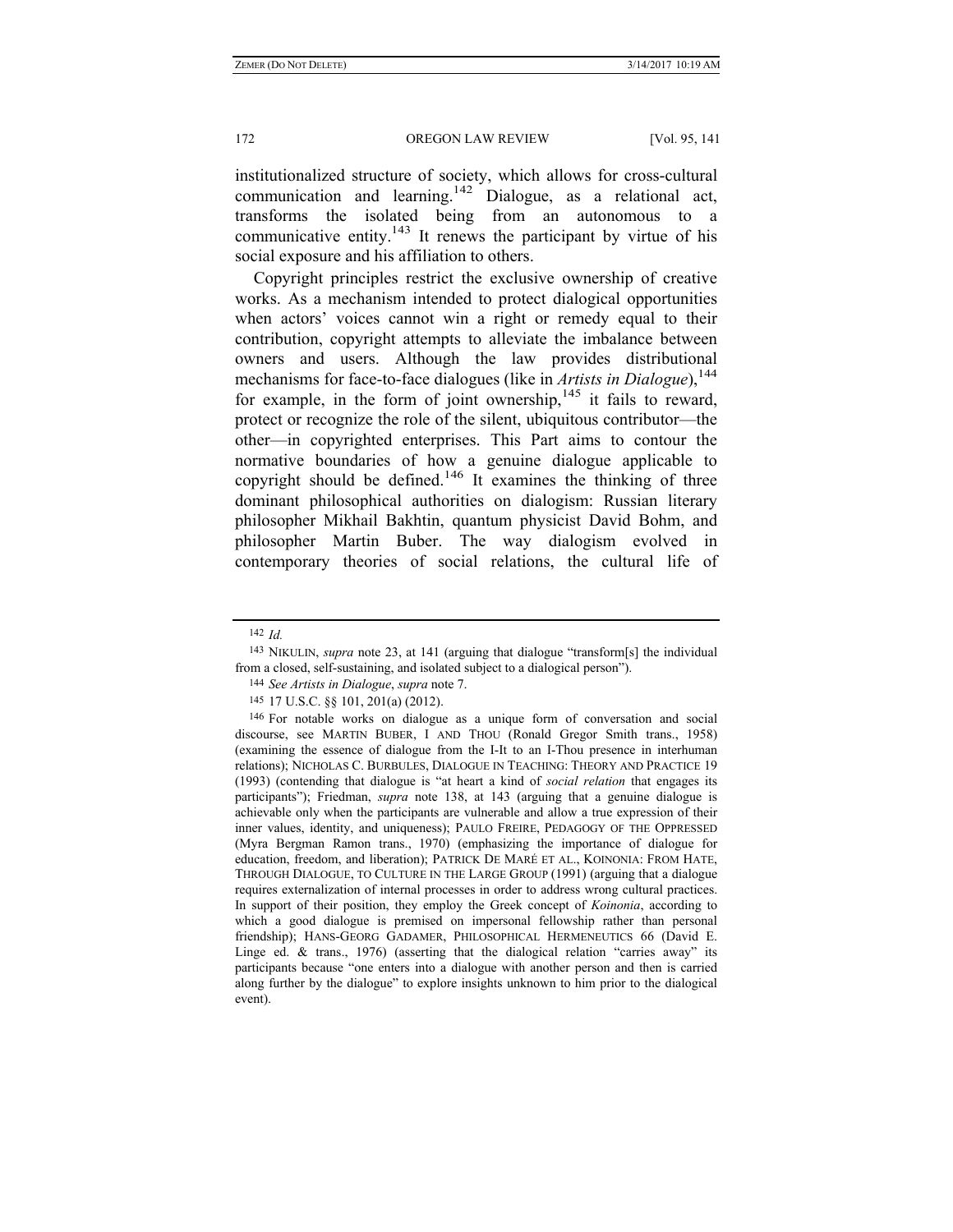democracies, and the construction of selves and creative artifacts owes much to these three authorities.

# *B. A Continuum of Voices*

# *1. Utterances and Meaning*

For Mikhail Bakhtin, the place of the other in cultural meaningmaking is best explained through the polyphony of art and literature and the cumulative nature of cultural creativity.<sup>147</sup> According to Bakhtin, it is impossible to understand the literary text of Dostoevsky, or other writers and authors, from a traditional authorial/monological point of view.<sup>148</sup> A true understanding requires attention to the other, that is, to the dialogical. The other can be either a present individual whose reactions are addressed by the speaker or the "generalized other"149—the image of an imaginary audience.150 For Bakhtin, the idea behind "private craftsmanship" is impossible because it both perpetuates misunderstandings about the true nature of creative works, monologism, language, and the effective impact of historicities and fallaciously grounds assumptions about the transcendental ego and the inner construction of the self.<sup>151</sup>

A basic concern that guides Bakhtin is meaning. According to Bakhtin, meaning does not descend from authority to society but instead emerges from a continuous dialogue between the speaker and the other. Dialogue is always in the "process of creation, never

148 *Id.*

<sup>147</sup> *See generally* MIKHAIL BAKHTIN, THE DIALOGIC IMAGINATION: FOUR ESSAYS (Michael Holquist ed., Caryl Emerson & Michael Holquist trans., 1981) [hereinafter BAKHTIN, THE DIALOGIC IMAGINATION]; MIKHAIL BAKHTIN, SPEECH GENRES AND OTHER LATE ESSAYS 7 (Caryl Emerson & Michael Holquist eds., Vern W. McGee trans., 1986) [hereinafter BAKHTIN, SPEECH GENRES] (asserting that "our real exterior can be seen and understood only by other people, because they are located outside us in space and because they are *others*"). Bakhtin's work is helpful in understanding not only the way in which communities may intervene and counter the dominance of a particular institution (including intellectual property law), but also the actions and collaborations of users in the making of knowledge. GIBSON, *supra* note 27, at 135.

<sup>149</sup> This term was coined by Mead who holds that "[t]he attitude of the generalized other is the attitude of the whole community." GEORGE HERBERT MEAD, *Play, the Game and the Generalized Other*, *in* MIND SELF AND SOCIETY FROM THE STANDPOINT OF A SOCIAL BEHAVIORIST § 20, at 154 (Charles W. Morris ed., 1934). Every sociallyorganized group has common meanings that allow members of the group to communicate and to form social relations. *Id.*

<sup>150</sup> TZVETAN TODOROV, MIKHAIL BAKHTIN: THE DIALOGICAL PRINCIPLE, *in* 13 THEORY AND HISTORY OF LITERATURE 1, 43 (Wlad Godzich trans., 1984).

<sup>151</sup> BAKHTIN, THE DIALOGIC IMAGINATION, *supra* note 147, at 269.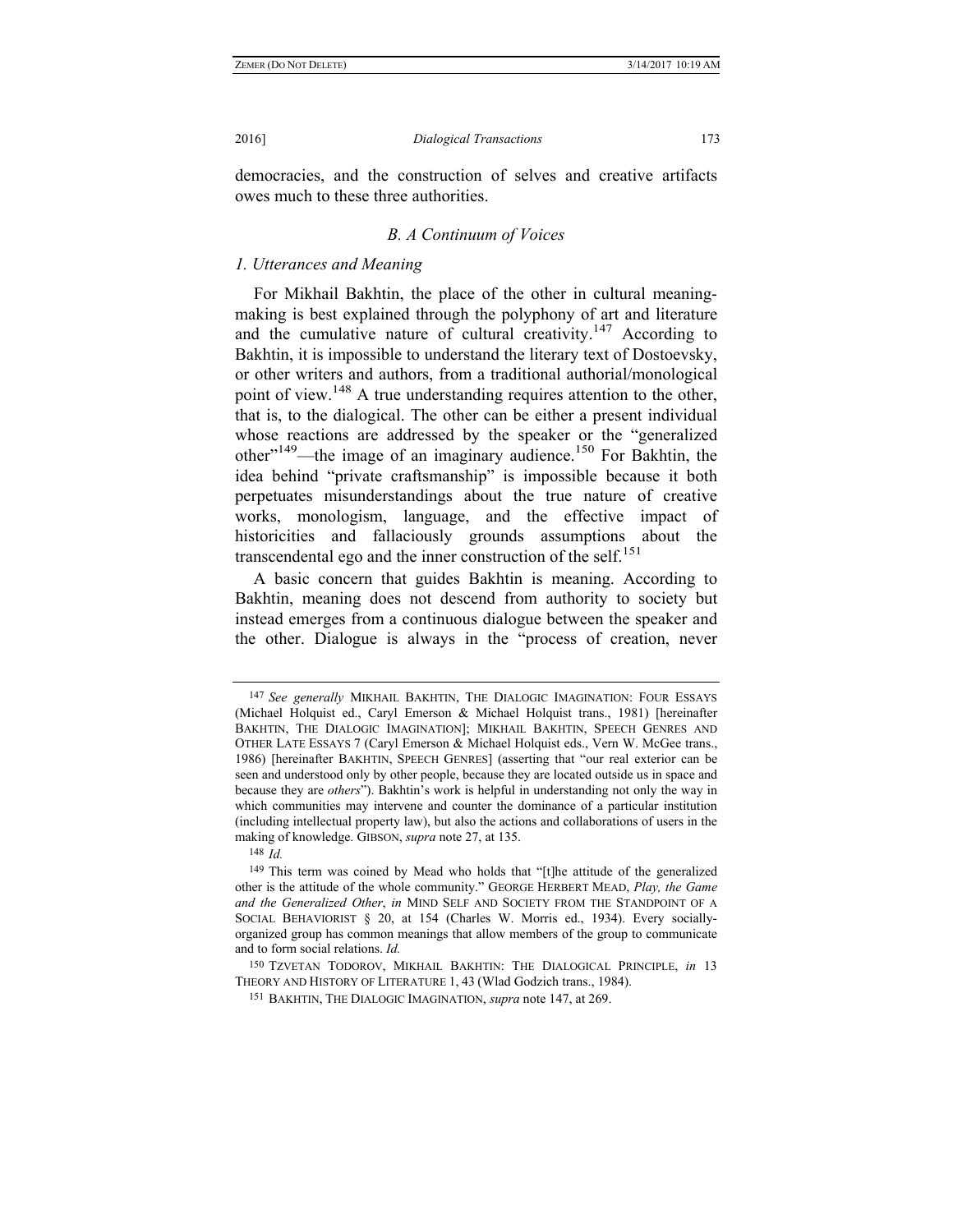completed."152 Communicative acts can have meaning if understood as a relational continuum. Every utterance, or "the actual communicative interaction in its real situation,"<sup>153</sup> is relational because it exists in relation to other utterances,<sup>154</sup> reflects a myriad of diverse and conflicting voices (heteroglossia),<sup>155</sup> and presents "a process in which [people] oppose or dialogically interlaminate each other."156 Utterances are constructions saturated with the voices of others,157 and as such, every utterance can never be a "single-voiced vehicle for expression."158 Thus, literary and artistic works—as historical imprints of utterances, social relations, and cultural takings—are not monological constructs.

Expressions exist only if they have meaning. This is why "selves" display a "drive to meaning."<sup>159</sup> A self cannot be examined as a psychologically isolated organism because "[m]eaning (communication) implies community."160 The place of the other is not passive; it goes to the essence of the speaker's role by making an

157 In an utterance, "language always registers not only the subjectivities of its speaker and its intended addressee but also the historical traces of the repeated and varying appropriations of words by individuals who are socially constituted." Nancy Glazener, *Dialogic Subversion: Bakhtin, the Novel and Gertrude Stein*, *in* BAKHTIN AND CULTURAL THEORY 156 (Ken Hirschkop & David G. Shepherd eds., 2001).

158 BAKHTIN, THE DIALOGIC IMAGINATION, *supra* note 147, at 355. Because Bakhtin's presupposition that a voice is open in the sense of representing "a whole plurality of interlocutors: speakers and listeners," then "a single, separate and isolated voice is impossible, because the voice needs to be directed toward, and heard by, the other." NIKULIN, *supra* note 23, at 39–40.

159 COOMBE, *supra* note 27, at 83.

160 TODOROV, *supra* note 150, at 30.

<sup>152</sup> COOMBE, *supra* note 27, at 83.

<sup>153</sup> SIMON DENTITH, BAKHTINIAN THOUGHT: AN INTRODUCTORY READER 3 (1995). It should be noted that the role of the individual is not diminished and that "dialogue with another . . . does not invite us to cancel what historically separates us but rather to understand other's historical specificity as fully as possible." *Id.*

<sup>154</sup> BAKHTIN, THE DIALOGIC IMAGINATION, *supra* note 147, at 354.

<sup>155</sup> *Id.* (almost every utterance displays "an intense interaction and struggle between one's own and another's word").

<sup>156</sup> *Id.* Bakhtin further elaborates on this aspect in MIKHAIL BAKHTIN, PROBLEMS OF DOSTOEVSKY'S POETICS 37 (Caryl Emerson ed. & trans., 1984) [hereinafter BAKHTIN, PROBLEMS OF DOSTOEVSKY'S POETICS]. Here, Bakhtin argues that Dostoevsky does not present authorial surplus of meaning but rather displays a deep dialogic experience of human thought. *Id.* An authorial idea begins its social life "only when it enters into genuine dialogical relationship with the ideas of *others*, ideas embodied in someone else's voice. The idea does not reside in a person's head but in dialogic communion . . . ." Maurice Friedman, *Martin Buber and Mikhail Bakhtin: The Dialogue of Voices and the Word that is Spoken*, *in* DIALOGUE AS A MEANS OF COLLECTIVE COMMUNICATION 29, 38 (Bela H. Banathy & Patrick M. Jenlink eds., 2005)*.*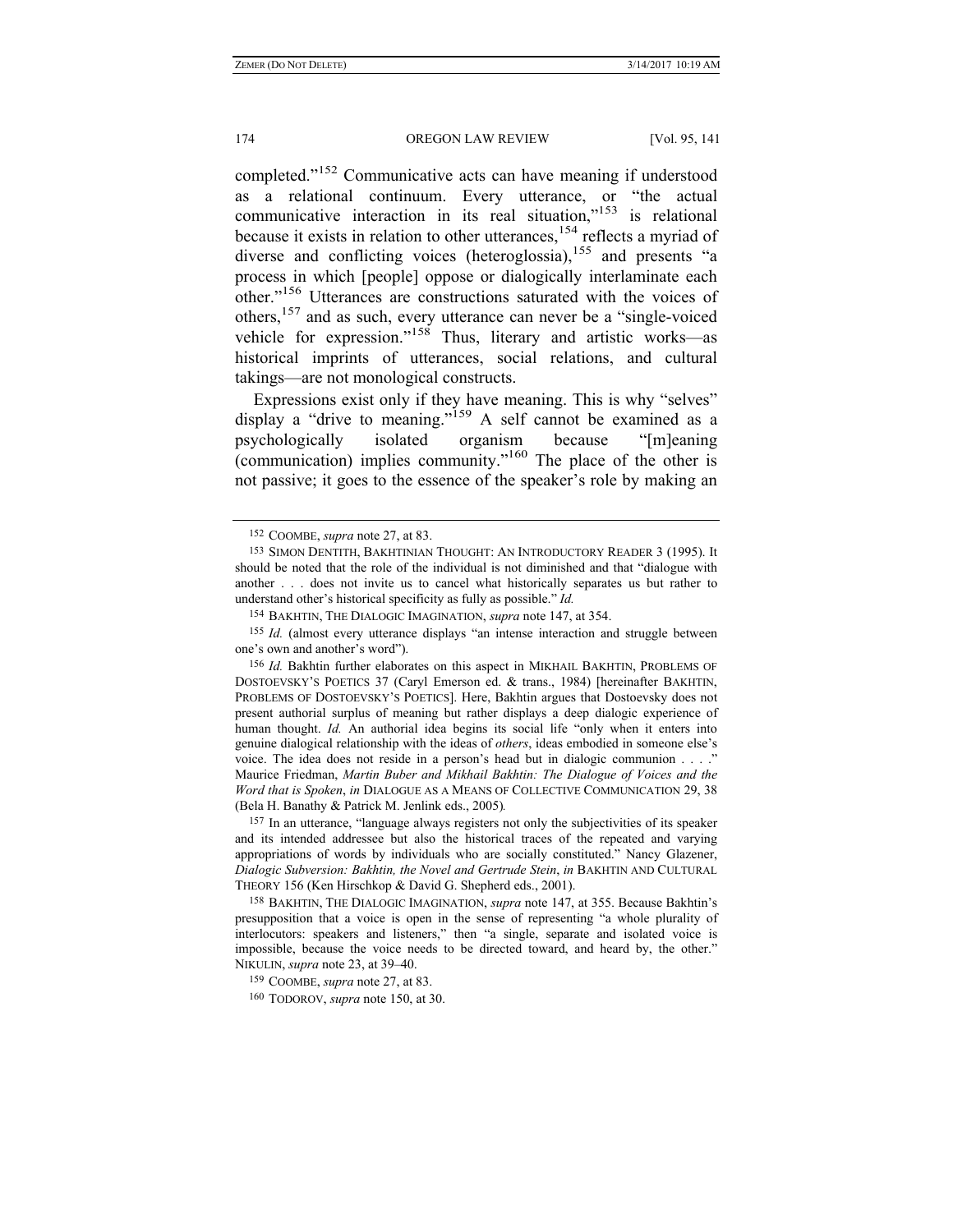utterance a product of the interaction of the interlocutors. Meaning is a result of responding and addressing and sometimes of fierce conflicts between competing interests or ideals.<sup>161</sup> Indeed, meaning, as it implies community, can be understood in the context of addressivity, which in turn dictates, "I am an event, the event of constantly responding to utterances from the different worlds I pass through."<sup>162</sup> Further, that I consume and internalize signs brought from outside of the self and I respond to these signs with signs: "[m]eaning comes about in both the individual psyche and in shared social experiences through the medium of the sign, for in both spheres understanding comes as *a response to a sign with a sign*."163 This implies that every meaning is coauthored, that every word uttered by one person belongs in part to another.

Bakhtin's uses of dialogism offer much to inform critical studies on authorship and copyright, especially of literary texts. Copyright scholars Rosemary Coombe, Carys Craig, and Johanna Gibson were inspired and influenced by Bakhtin and developed theories explicating the struggle between ownership and culture. They found that Bakhtin's approach is particularly relevant to contemporary copyright discourses because, rather than explaining intellectual creation as a juridical account regulated by a system of rules, Bakhtin's approach urges us to see it as a replica of a progressive social institution that grows indefinitely. This institution requires the presence of others for the sake of creating meaning that was not imposed on the community by one dominant institution/voice. Bakhtin, as Coombe explains,

focuses attention upon the historical actuality of its continuous evolution, the particularities of the multiple social contexts in which the signs that surround us are enunciated, the inequalities between those who have resources to speak and those who must speak the languages of other, and the conflicts and antagonisms around meaning that are generated in such conditions.<sup>164</sup>

<sup>161</sup> In musical parodies, for example, the meaning is a result of the conflict between the original text and the parodied text. Andrey V. Denisov, *The Parody Principle in Musical Art*, 46 INT'L REV. AESTHETICS & SOC. MUSIC 55, 63 (2015). Denisov observed that a parody is not a simple response to another's voice, but the result of a "battle between two voices." *Id.*

<sup>162</sup> MICHAEL HOLQUIST, DIALOGISM: BAKHTIN AND HIS WORLD 48 (1990).

<sup>163</sup> *Id.* at 49 (emphasis added).

<sup>164</sup> COOMBE, *supra* note 27, at 83–84.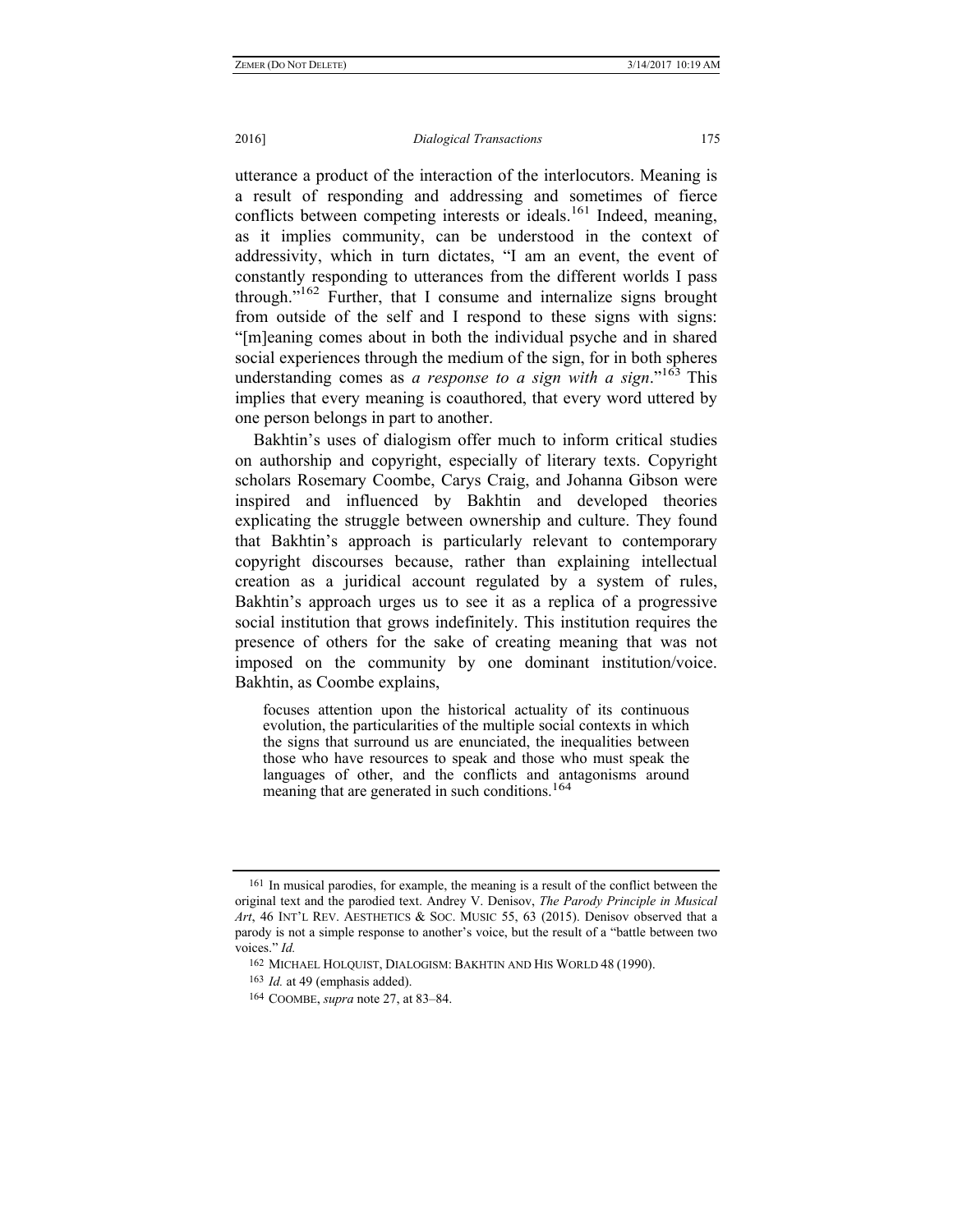This historical and progressive notion of dialogism is, for Bakhtin, the novel's hallmark.<sup>165</sup> Bakhtin writes, "the speech of another is introduced into the author's discourse (the story) in a *concealed form*  . . ." and "this is not just another's speech in the same 'language' – it is another's utterance in a language that is itself 'other' to the author as well  $\ldots$  . . .<sup>166</sup> The place of the other emerges from Bakhtin's vision of meaning as a multiplicity of voices.<sup>167</sup> This multiplicity gives the novel its meaning and social status. Bakhtin's vision of dialogism explains the presence of many languages at work in one community, a reality that aims to "interrupt the possibility of a major and dominant language becoming entrenched as the sole means of relations between individuals in that community."168

### *2. The Carnival and the Public Domain*

Laws regulating intellectual creations tend to strengthen corporate power and lack an understanding of the role of the other in works of authorship. These laws "declare the author the victor,"<sup>169</sup> treating creators as "the moral heroes of copyright,"170 and explain why Bakhtin's obsession with the concept of carnival, where the center and periphery interact, is invaluable for discourses on intellectual property.<sup>171</sup> Bakhtin's concept of carnival shakes up the authoritative and official versions of language and values in a way that makes room for a multiplicity of voices and meanings. Bakhtin's carnival explains his resistance to the dominance of the "official" in cultures and claims a place for a plurality of linguistic voices that "allows us to see the social significance of discourse and the relational nature of every utterance."<sup>172</sup> Carnival, for Bakhtin, is a means to display otherness by dismantling the hegemonic role of official voices.<sup>173</sup> In carnival,

<sup>165</sup> *See* BAKHTIN, THE DIALOGIC IMAGINATION, *supra* note 147, at 259–422. 166 *Id.* at 303.

<sup>167</sup> *See* NIKULIN, *supra* note 23, at 39 ("Every voice that speaks is meant to be heard, and every voice that is heard is meant to be responded to, and thus every voice craves dialogue.").

<sup>168</sup> GIBSON, *supra* note 27, at 130.

<sup>169</sup> Peter Johnson, *Can You Quote Donald Duck?: Intellectual Property in Cyberculture*, 13 YALE J.L. & HUMAN. 451, 467 (2013) (reviewing COOMBE, *supra* note 26).

<sup>170</sup> Michael Spence, Rogers v. Koons*: Copyright and the Problem of Artistic Appropriation*, *in* THE TRIALS OF ART 213 (Daniel McClean ed., 2007).

<sup>171</sup> *See generally* DENTITH, *supra* note 153, at 39.

<sup>172</sup> CRAIG, COPYRIGHT, COMMUNICATION AND CULTURE, *supra* note 13, at 39.

<sup>173</sup> *See, e.g.*, Anqi Hu, *Copycatting Culture Study: A Perspective of Bakhtin's Carnival Theory*, 7 J. CAMBRIDGE STUD. 120 (2012).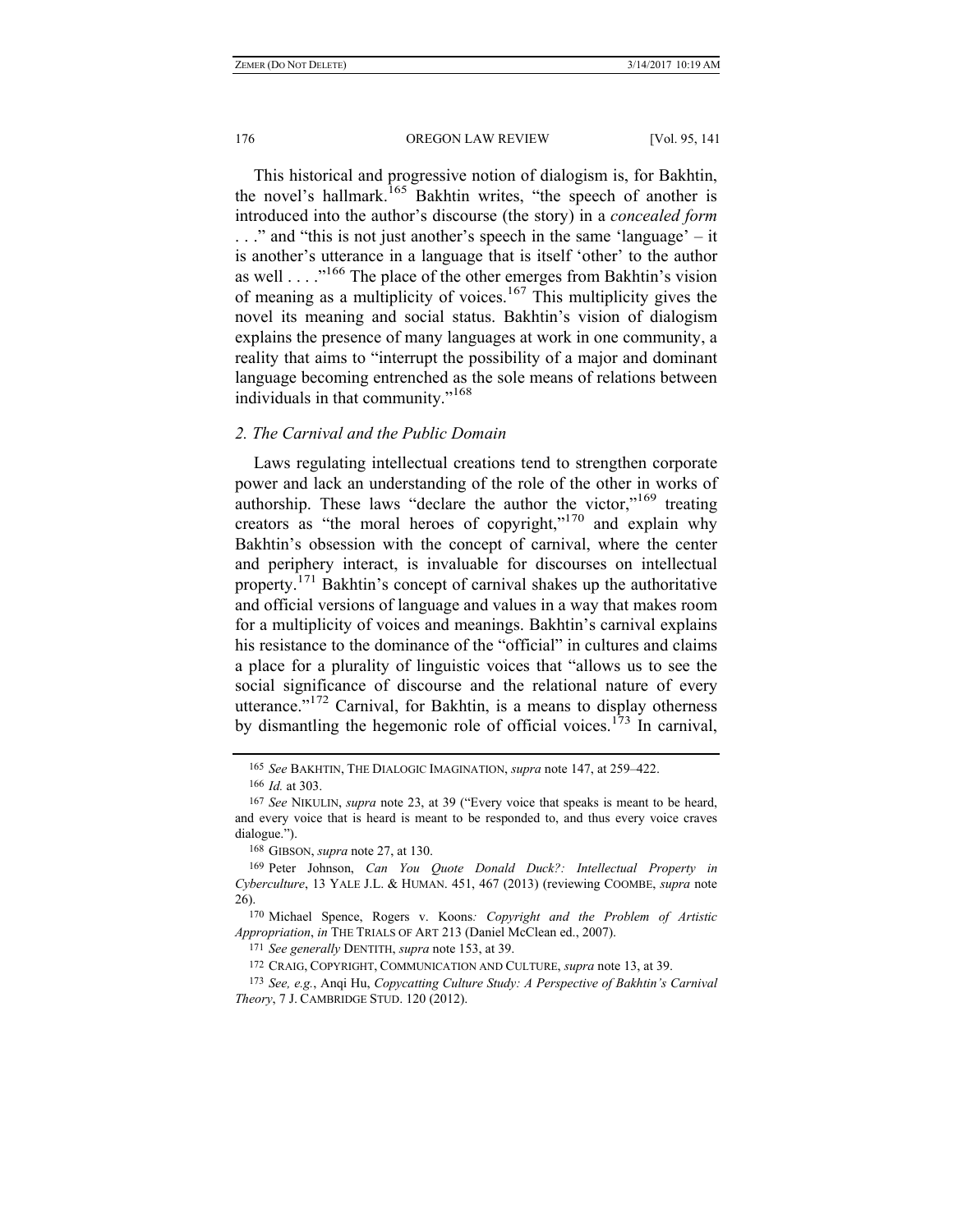laughter and comic rituals temporarily replace the seriousness and hierarchies of official and religious life.<sup>174</sup> Carnivals suggest the absence of theatre-like footlights, $175$  "a change from principles of stability and closure to constant possibility" where "nothing is fixed  $\dots$ , and everything is in a state of becoming."<sup>176</sup> The carnival, as a scene for change, re-invigorates the public arena. It "belongs to the whole people, it is universal  $\ldots$ <sup>177</sup> As such, a carnivalesque setting shares features of both the State of Nature, where each individual is free to react and change,  $178$  and the public domain in copyright, where each individual can use, manipulate, and adjust, unlimited ideas and unprotectable resources. $179$ 

In the Renaissance and Middle Ages, tensions between the dominant and lower classes spawned a carnivalesque subculture in which sacred symbols associated with the Church and the feudal system were made part of the secular festivity.<sup>180</sup> Lower classes searched for relief from the rigidity of the rules of the dominant.<sup>181</sup> This brought them to live a "second life outside officialdom"<sup>182</sup> through a "boundless world of humorous forms and manifestations [that] opposed the official and the serious tone of medieval

182 *Id.* at 6.

<sup>174</sup> MIKHAIL BAKHTIN, RABELAIS AND HIS WORLD 7, 66, 90 (Hélène Iswolsky trans., 1984) [hereinafter BAKHTIN, RABELAIS] ("The basis of laughter which gives form to carnival rituals frees them completely from all religious and ecclesiastic dogmatism, from all mysticism and piety.").

<sup>175</sup> *Id.* at 7.

<sup>176</sup> Shanti Elliot, *Carnival and Dialogue in Bakhtin's Poetics of Folklore*, 30 FOLKLORE F. 129, 130 (1999).

<sup>177</sup> BAKHTIN, PROBLEMS OF DOSTOEVSKY'S POETICS, *supra* note 156, at 128.

<sup>178</sup> John Locke defined the State of Nature as a "State of Liberty, *yet it is not a* State of Licence, *though Man in that State have an uncontrollable Liberty, to dispose of his Person or Possessions . . .* . " JOHN LOCKE, TWO TREATISES OF GOVERNMENT 270–71 (Peter Laslett ed., Cambridge Univ. Press, 2d ed. 1988) (1689) (emphasis added).

<sup>179</sup> *See, e.g.*, James Boyle, *The Second Enclosure Movement and the Construction of the Public Domain*, 66 L. & CONTEMP. PROBS. 33, 68 (2003); David Lange, *Reimagining the Public Domain*, 66 L. & CONTEMP. PROBS. 463, 476 (2003) (arguing that the public domain in copyright is "an affirmative source of entitlements" capable of thwarting "the encroachments upon the creative imagination threatened by intellectual property"); Lawrence Lessig, *The Architecture of Innovation*, 51 DUKE L.J. 1783, 1788 (2002) (arguing that the public domain is a commons that is "within the reach of members of the relevant community without the permission of anyone else"). *See generally* Jessica Litman, *The Public Domain*, 39 EMORY L.J. 965 (1990) (discussing the resources that the public domain must protect).

<sup>180</sup> BAKHTIN, RABELAIS, *supra* note 174, at 4.

<sup>181</sup> *Id.* at 4–6.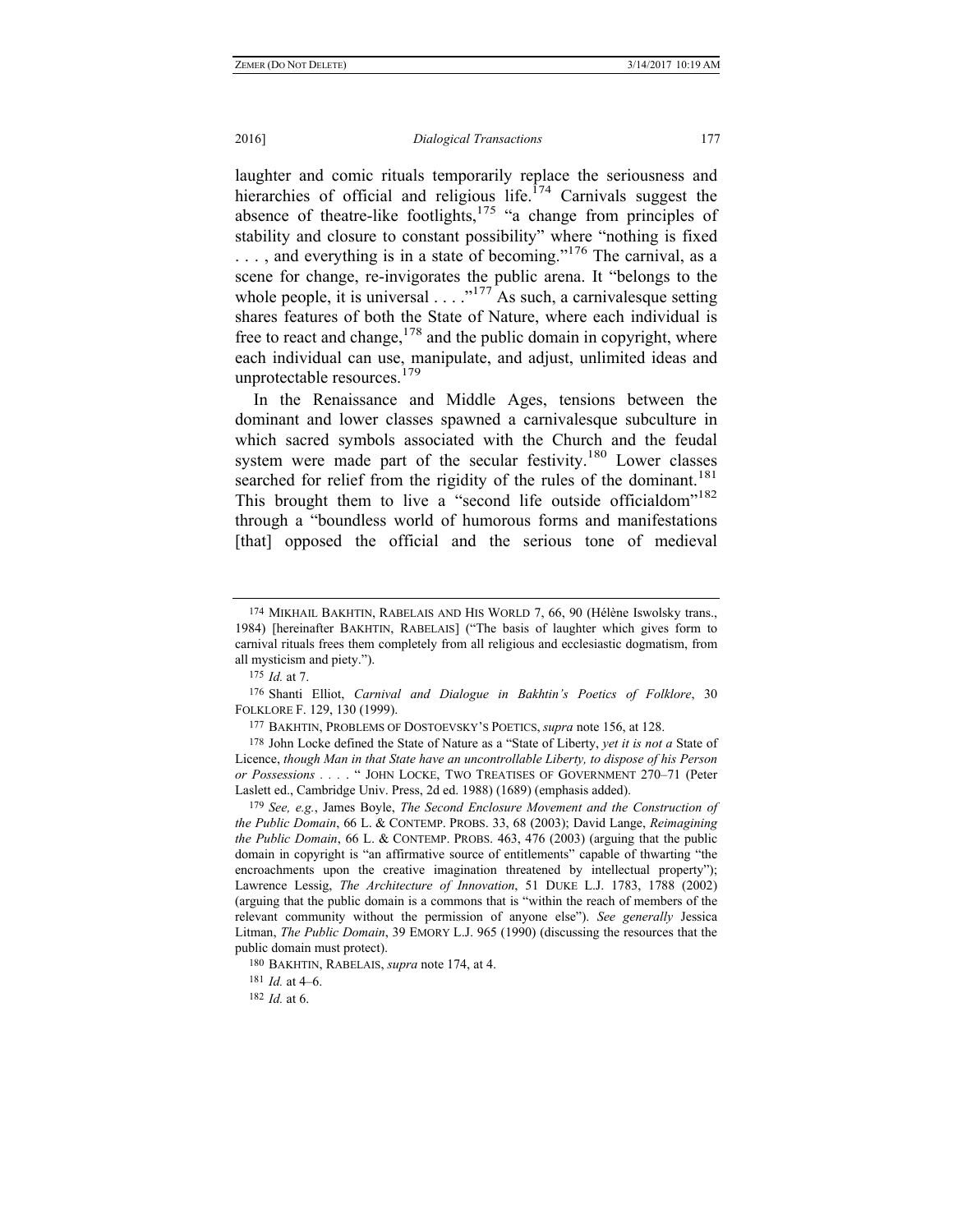ecclesiastical and feudal culture."183 All carnivalesque figures and activity, which were partly tolerated by the Church,<sup>184</sup> were present: clowns, fools, giants and jugglers, parodies, and comic cults expressing nonconformist, liberating, and even rebellious views.<sup>185</sup>

Carnival marks "the suspension of all hierarchical rank, privileges, norms, and prohibitions."<sup>186</sup> Bakhtin contrasts feasts of the Middle Ages with carnivals, in that the former were formal, official, and complete.<sup>187</sup> Middle Age feasts were "monolithically serious,"<sup>188</sup> with laughter ever absent. Conversely, a carnival is a communal feast where people experience their second life. A carnival allows an attendee to enter the "utopian realm of community, freedom, equality and abundance."<sup>189</sup> From the carnival, Bakhtin borrows flexible values of "becoming," "changing," and "incompleteness" for his theory on dialogism.<sup>190</sup> He uses obscene and grotesque images— "open unfinished" images $191$ —to explain the nature of "becoming," as opposed to pre-determined official orders and tendencies and to show that dialogism disrupts hegemonic practices and uniformity of thought. As Shanti Elliot explains, "'Dialogic' discourse, like the image of carnival activity, responds and moves; like the open and incomplete carnival body, it is always growing and always open to other words."192

Folk culturists have applied Bakhtin's concept of carnivalization to explain cultural phenomena. Roberto DaMatta writes that in a carnival setting, "everything is 'sung.' Song, indeed, is the form of participation that is possible and legitimate. Through singing simple songs, everybody becomes equal and understands each other."<sup>193</sup>

<sup>183</sup> *Id.* at 4.

<sup>184</sup> *Id.* at 14.

<sup>185</sup> As Lior Barshack explains, "[t]he most striking feature of the carnivalesque mode is the fading away of the interior and private realms" where participants "are liberated from the burden of human psychology and reduced to their outward aspects." Lior Barshack, *Intimate Enunciations: Carnival and Apocalypse in Fellini*, 31 CARDOZO L. REV. 1019, 1020 (2010).

<sup>186</sup> BAKHTIN, RABELAIS, *supra* note 174, at 10.

<sup>187</sup> *Id.* 

<sup>188</sup> *Id.* at 9.

<sup>189</sup> *Id.* Carnival is the "true feast of time, the feast of becoming, change, and renewal. It was hostile to all that was immortalized and completed." *Id.* at 10.

<sup>190</sup> *Id.* at 10, 26, 83.

<sup>191</sup> *Id.* at 281, 317.

<sup>192</sup> Elliot, *supra* note 176, at 133.

<sup>193</sup> ROBERTO DAMATTA, CARNIVALS, ROGUES, AND HEROES 110 (John Drury ed., 1991).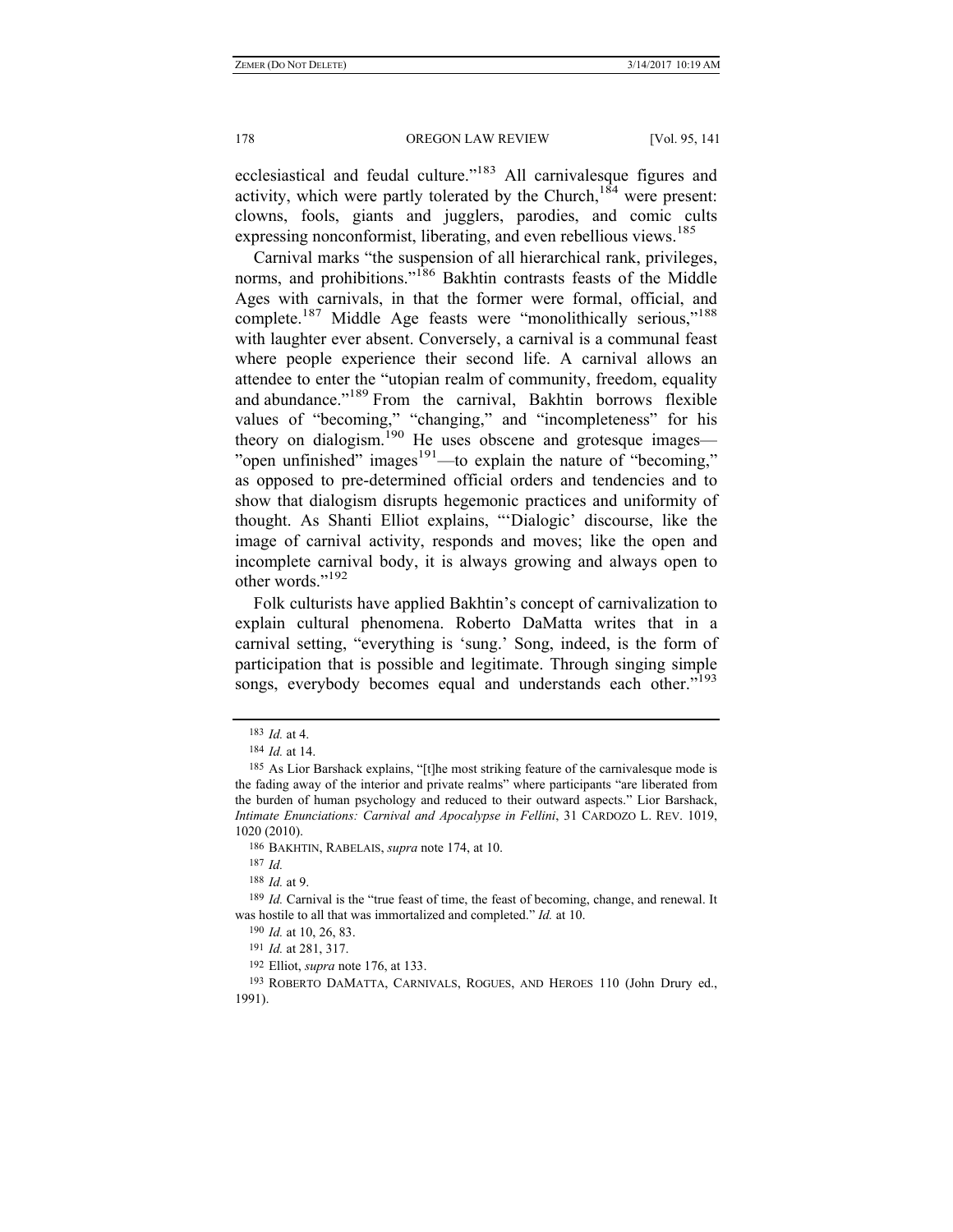Singing is an event of utmost freedom—in contrast to anti-Bakhtin's restrained feasts of the Middle Ages—where "it is not an obligatory event that requires certain clothes, motions or attitudes, or the participation of all Brazilians."<sup>194</sup> It is an event that "marks a transitory moment when the ethic of 'everything is possible' comes into being."195 DaMatta contrasts the Brazilian carnival with New Orleans' Mardi Gras.196 While the former displays a Bakhtinian festivity of "becoming," about the latter DaMatta writes, "on the ritual level, the Carnival of New Orleans seems to reproduce the deeper truths of class exclusivism."197 It is a spectacle with a climax—not an unfinished, unclosed parade.<sup>198</sup>

Festivities include open and closed parades. A parade confined to a particular theme and message allows the organizer to exercise his autonomy to choose the preferred theme of the parade. As the U.S. Supreme Court has held, if a parade does not act as a tool to "silence the voice of competing speakers," the choice of a theme does not amount to an imposition of official constraints by the State or private speakers.<sup>199</sup> The parade organizers do not "forfeit constitutional" protection simply by combining multifarious voices, or by failing to edit their themes to isolate an exact message as the exclusive subject matter of the speech."<sup>200</sup> The Court remarked, "parades are public dramas of social relations, and in them performers define who can be a social actor and what subjects and ideas are available for communication and consideration."201 Perhaps a real parade shares some features of a carnival. For example, "[s]pectators line the streets; people march in costumes and uniforms, carrying flags and banners with all sorts of messages . . . ; marching bands and pipers play; floats are pulled along; and the whole show is broadcast over

<sup>194</sup> Roberto DaMatta, *A Concise Reflection on the Brazilian Carnival*, *in* AESTHETICS IN PERFORMANCE: FORMATIONS OF SYMBOLIC CONSTRUCTION AND EXPERIENCE 183, 186 (Angela Hobart & Bruce Kapferer eds., 2005); *cf*. Richard Schechner, *Carnival (Theory) After Bakhtin*, *in* CARNIVAL: CULTURE IN ACTION—THE TRINIDAD EXPERIENCE 3, 4 (Milla Cozart Riggio ed., 2004) ("Trinidad Carnival actually both critiques official culture and supports it. It is an event both 'of the people' and 'of the nation.'").

<sup>195</sup> DaMatta, *supra* note 194, at 183.

<sup>196</sup> DAMATTA, *supra* note 193, at 127–31.

<sup>197</sup> *Id.* at 129.

<sup>198</sup> *Id.*

<sup>199</sup> Hurley v. Irish-Am. Gay, Lesbian & Bisexual Grp. of Bos., 515 U.S. 557, 578 (1995) (quoting Turner Broad. Sys. v. FCC, 512 U.S. 622, 656 (1994)).

<sup>200</sup> *Id.* at 569−70.

<sup>201</sup> *Id.* at 568 (quoting SUSAN G. DAVIS, PARADES AND POWER: STREET THEATRE IN NINETEENTH-CENTURY PHILADELPHIA 6 (1986)).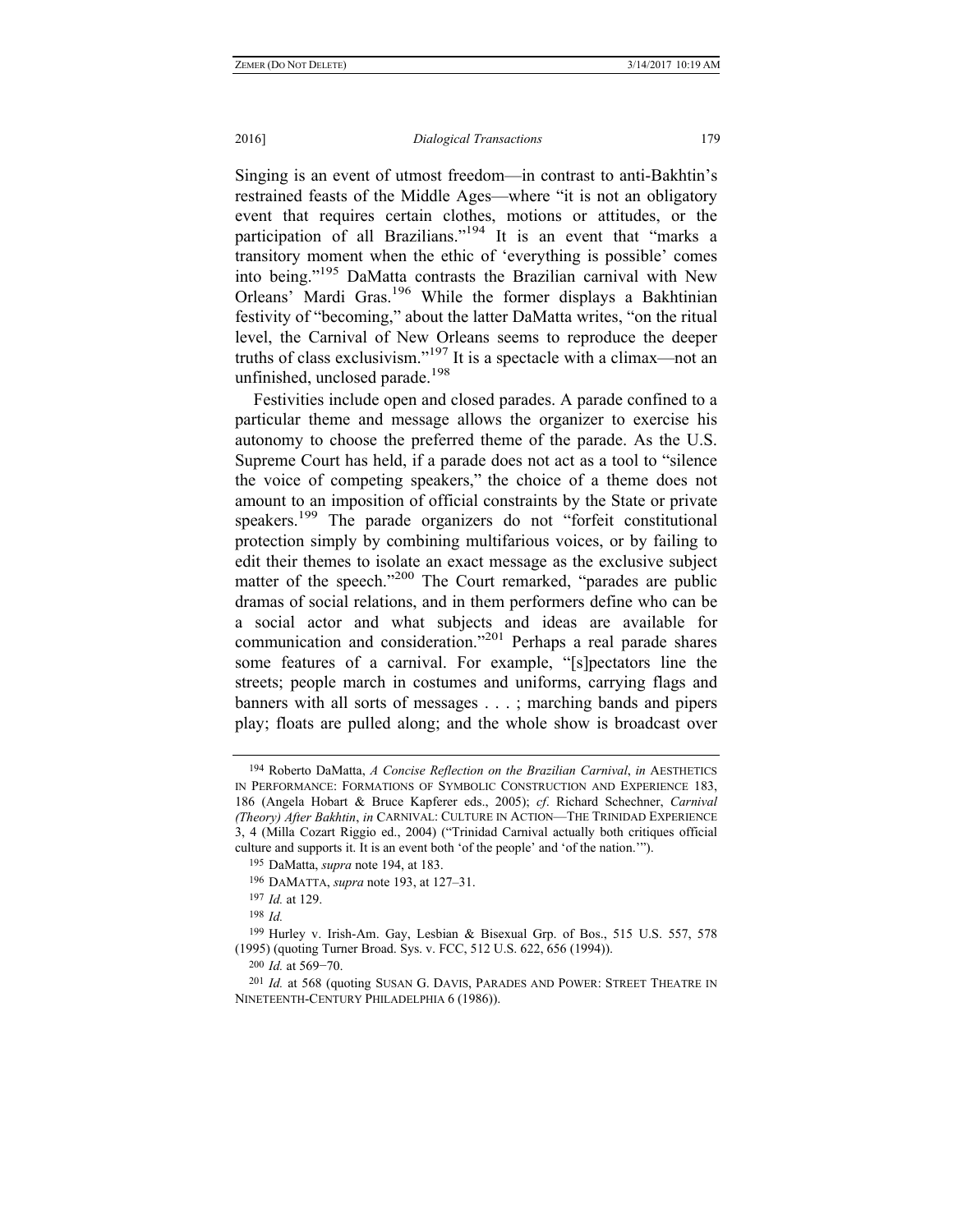Boston television."202 However, like Mardi Gras, a parade in Boston that represents a dialogue *with* a defined and thematic closure, is not a carnival.

The carnivalesque mode explains how current intellectual property laws exceed their defining objectives.<sup>203</sup> These laws enclose the development of cultural meaning and accept the official as dictating the limits of cultural environments.<sup>204</sup> Authors and artists, corporate players, and other owners of cultural objects seem to have replaced the Church and institutions of the feudal system. They have become the center of cultural power controlling the way meaning evolves and determining degrees of exposure to symbols and signs—the defining properties of the collective. Principles of copyright law attest to these observations. For example, the duration of copyright offers owners spaces free of carnivalesque uses of their texts and monuments for a long time.<sup>205</sup> Copyright systems struggle to overcome this outcome through doctrines such as the idea/expression dichotomy and fair use to secure users some rights and to allow for a carnivalesque experience even during the time the work is under copyright protection.

Though, in theory, users can consume an unlimited number of ideas or ridicule protractible expressions in the course of fair use, in practice, these uses are limited. The "incredibly shrinking" doctrine of fair use<sup>206</sup> and the growth in information feudalism<sup>207</sup> explain why users' carnivalesque experiences have been reduced to remote expectations. In feudal systems, the Church was entrenched in the spiritual and practical lives of medieval peasants. In copyright systems, members of the public—who attach cultural value to commodified information and create and nurture spaces for dialogic exchange where copyrighted works receive new meanings—are spiritually affected by the closure of access to these objects. Their practical lives are also affected. For example, they are unable to use and enjoy copyrighted materials, advance in certain professions, or

<sup>202</sup> *Id.* at 569.

<sup>203</sup> COOMBE, *supra* note 27, at 85–86.

<sup>204</sup> *See infra* Part V.

<sup>205</sup> *See* sources cited *supra* note 18.

<sup>206</sup> *See* Symposium, *Fair Use: 'Incredibly Shrinking' or Extraordinarily Expanding*, 31 COLUM. J. L. & ARTS 571 (2008).

<sup>207</sup> PETER DRAHOS & JOHN BRAITHWAITE, INFORMATION FEUDALISM: WHO OWNS THE KNOWLEDGE ECONOMY? (2002); LAWRENCE LESSIG, FREE CULTURE: HOW BIG MEDIA USES TECHNOLOGY AND THE LAW TO LOCK DOWN CULTURE AND CONTROL CREATIVITY 267 (2004).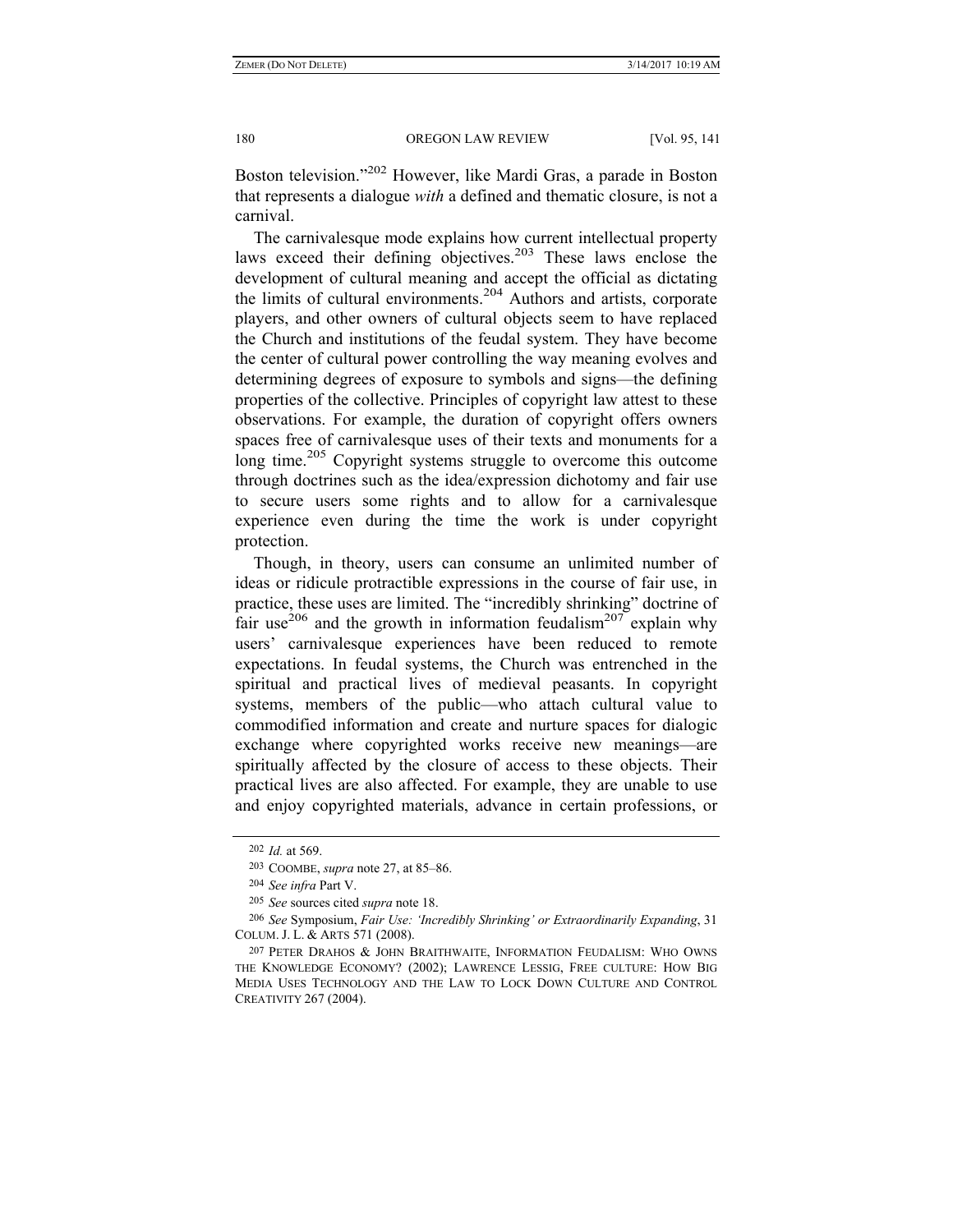contribute to innovation.<sup>208</sup> The peasants likely believed their futures were secured through hard work. In contemporary times, members of the public labor for the maintenance and regeneration of the public domain and contribute, as partners, to the creative process and the execution of creative expressions. As the following Parts demonstrate, irrespective of new information markets that facilitate strong exchange of information, copyright in modern times secures for members of the public the same security that many peasants enjoyed in feudal systems: starvation and a public domain depleted of its constituent properties much akin to a closed parade.

# *C. Continuum of Struggles*

Dialogue is about subjects interacting. The individual comes into being when he relates to the other. This proposition guided Martin Buber in his classic work *I and Thou*. 209 The opening sentence of the book announces Buber's departure from prevailing philosophical holdings. "To man," he writes, "the world is twofold in accordance with his twofold attitude."<sup>210</sup> These two folds are the pairs of relationships: "I-It" and "I-Thou."<sup>211</sup> Rather than relating to the world

210 BUBER, *supra* note 146.

<sup>208</sup> In June 2013, the international community signed The Marrakesh Treaty to Facilitate Access to Published Works for Persons Who Are Blind, Visually Impaired, or Otherwise Print Disabled (available at http://www.wipo.int/treaties/en/ip/marrakesh/). The Treaty does not address all the difficulties of disabled people to accessing copyrighted material. One Irish Report explained that the lack of access rights to the disabled does not only "curtail the life chances of a great many people who are unable . . . to access and enjoy the full range of cultural materials. Moreover, it reduced the contribution they can make, both in general to society, and in particular to innovation . . . ." THE COPYRIGHT REVIEW COMMITTEE, MODERNISING COPYRIGHT: THE REPORT OF THE COPYRIGHT REVIEW COMMITTEE FOR THE DEPARTMENT OF JOBS, ENTERPRISE AND INNOVATION 66 (2013) [hereinafter MODERNISING COPYRIGHT], https://www.djei.ie/en/Publications /Publication-files/CRC-Re port.pdf (last visited Dec. 10, 2016).

<sup>209</sup> BUBER, *supra* note 146. Buber had a worldwide influence and inspired eminent intellectuals such as Albert Camus, Albert Einstein, T.S. Elliot, and Franz Kafka. Rob Anderson & Kenneth N. Cissna, *Martin Buber: Bearing Witness to an Experience*, *in* PHILOSOPHICAL PROFILES IN THE THEORY OF COMMUNICATION 127, 131 (Hannah Jason ed., 2012); *see also* Ruth Birnbaum, *The Uniqueness of Martin Buber*, 40 MOD. AGE 389 (1998).

<sup>211</sup> Bakhtin was also influenced by Buber. In an interview quoted in *The New York Review of Books*, he called Buber "the greatest philosopher of the twentieth century." Quoted in Friedman, *supra* note 156, at 30; *see also* Anderson & Cissna, *supra* note 209, at 137–39 (discussing Buber's influence within the communication discipline). Bakhtin saw the "I" as emerging from intimate social encounters with otherness. Friedman, *supra* note 156, at 31 ("In exact parallel to Buber's contrast between I-Thou and I-It, dialogue and monologue, Bakhtin defines 'monologism' as the denial of the existence outside oneself of 'another *I* with equal rights (thou).'"). For both Bakhtin and Buber, a dialogue is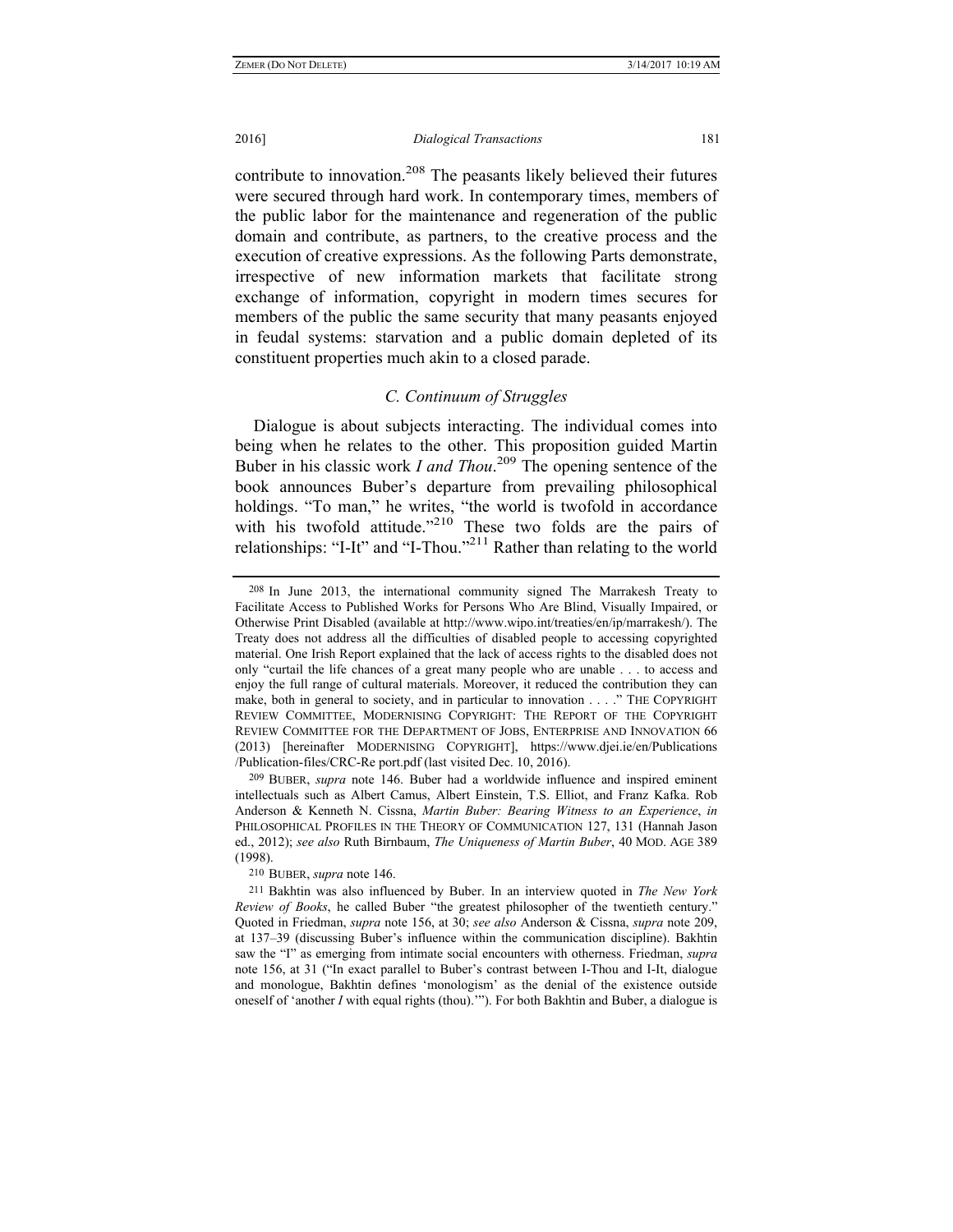in a solely subject-object relation ("I-It"), man is capable of an "I-Thou" relationship, which is direct, mutual, present, and open. Although the "It" is necessary, he who lives with "It" alone is not a man.<sup>212</sup> Man begins in union and then separates to I-It and back to I-Thou.213 Ontologically, Buber believed that there is an inborn Thou within each person, which unfolds in our relationship with the other.<sup>214</sup> If we take the other as an It we will not be able to unfold the inborn Thou. From this unfolding, we can make sense of and understand the other. Legal scholars have used the concept of I-Thou to explain the role of the other in taking mutual events seriously.<sup>215</sup> This does not depend on "one letting himself go before another, but on his granting to the man to whom he communicates himself a share in his being."216 Thus, for Buber, "I-Thou" is the realm of interpersonal, interhuman, or dialogical relations. Maurice Freedman, Buber's biographer and prominent follower, explains, "Only I-Thou gives meaning to the world of It, for I-Thou is an end which is not reached in time but is there from the start, originating and carrying through." $^{217}$ 

Buber distinguishes among three different levels of dialogue.<sup>218</sup> First, there exists genuine dialogue.<sup>219</sup> This rare and infrequent level occurs when "each of the participants really has in mind the other or

213 As one commentator explains,

The process of becoming, as proposed by Buber, is the movement between the attitude of I-Thou to I-It and back to I-Thou. The beginning relational level is the relationship of union. Man begins in union, then separates in order to grasp the world of objects, institutions, abstractions and accumulated knowledge . . . .

BERNARD J. FLEURY, WHAT IS MAN? MALE AND FEMALE 86 (2011).

214 BUBER, *supra* note 146, at 17.

215 *See, e.g.*, Jeffrey M. Lipshaw, *Law as Rationalization: Getting Beyond Reason to Business Ethics*, 37 U. TOL. L. REV. 959, 1008−14 (2006) (applying Buber's I-Thou relations to business law and ethics and noting that Buber's ideal requires us to be attentive to the reality of the other in business situations); *see also* Ronit Zamir, *Can Mediation Enable the Empowerment of Disadvantaged Groups? A Narrative Analysis of Consensus-Building in Israel*, 16 HARV. NEGOT. L. REV. 193 (2011) (using the I-Thou to explain that the role of dialogue is to undermine hegemonic voices and to see the uniqueness of participants to a negotiation, especially when one group is disadvantaged).

216 BUBER, *supra* note 146, at 77.

217 MAURICE S. FRIEDMAN, MARTIN BUBER: THE LIFE OF DIALOGUE 67 (Univ. of Chicago Press, 1955).

218 Anderson & Cissna, *supra* note 209, at 134–35.

219 *Id.* 

an inter- and intra-related web of voices. For both, authentic human life requires "*openended dialogue*." *Id.*

<sup>212</sup> BUBER, *supra* note 144, at 17 ("Man can live continuously and securely in the world of It, but if he only lives in this world he is not a man.").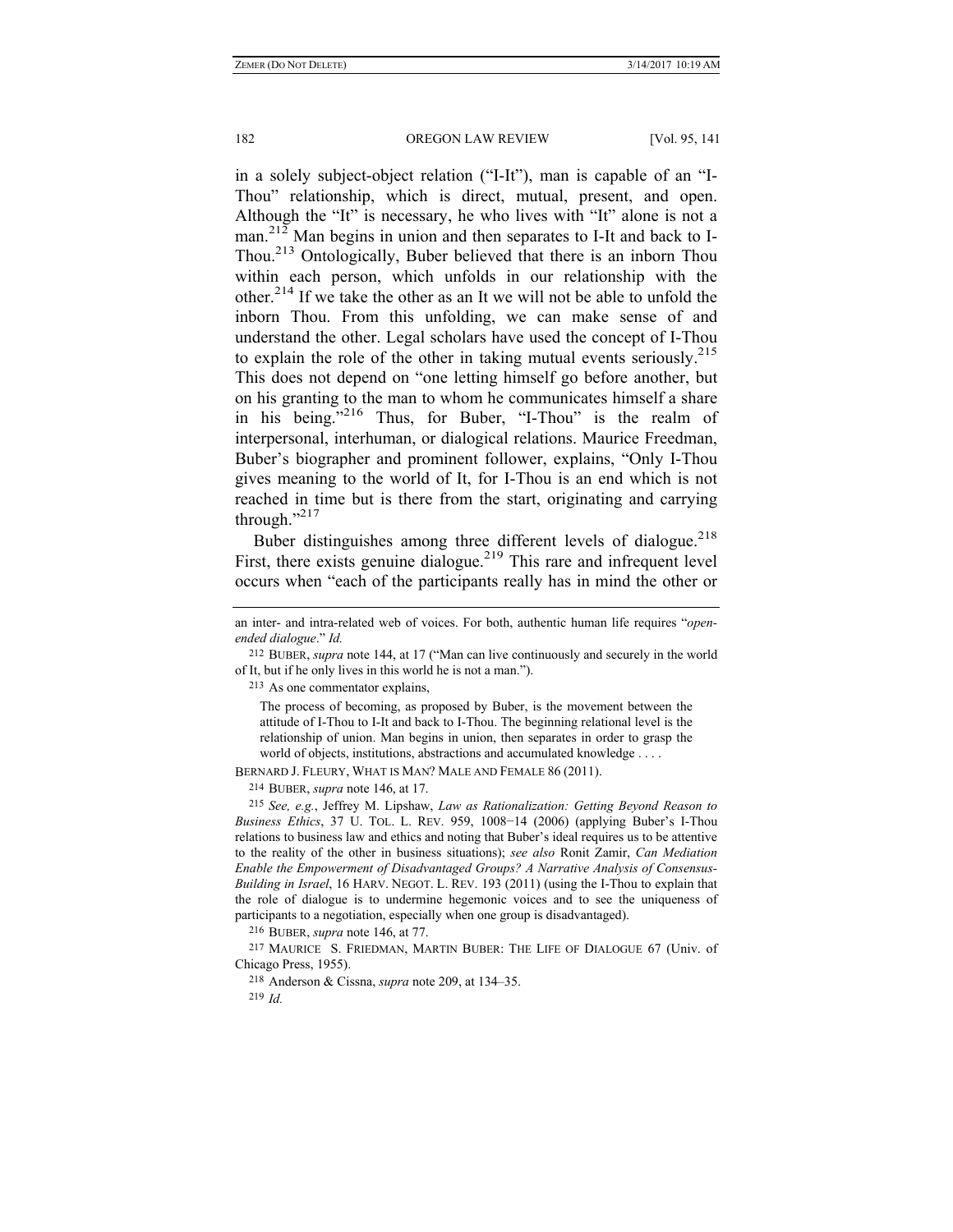others in their present and particular being and turns to them with the intention of establishing a living mutual relationship between himself and them."<sup>220</sup> The second level is technical dialogue, which occurs when people reciprocate in understanding each other, such as exists between coworkers or strangers seeking directions.<sup>221</sup> Such dialogues are low-level, verbal exchanges.222 They serve as social conduits for general information, as in Darwish's first circle of interaction<sup>223</sup> or, in Hume's terms, for pleasure conveyed through conversation.<sup>224</sup> The third level is a monologue disguised as a dialogue.<sup>225</sup> This level includes "a conversation in which someone seeks only to make a particular impression on the other."226 It is not a close conversation, not even as understood by De Quincey.<sup>227</sup> Nor is it a social activity as depicted by Hazlitt.<sup>228</sup> A monologue under these terms is a solitary and exclusionary experience in the sense that "the focus is more on the self than on one's partner."229 Buber provides as an example a debate in which the speakers do not regard each other as persons and "need neither to communicate something, nor to learn some-thing, nor to influence someone, nor to come into connexion with someone, but solely by the desire to have one's own self-reliance confirmed by marking the impression that is made . . . . . <sup>2230</sup> Buber recognizes the need for monological experiences but fears that this has become the frequent and prevailing, rather than the occasional, mode of communication.231

<sup>220</sup> BETWEEN MAN AND MAN, *supra* note 137, at 19. This relates to one of the basic elements in Buber's conception of dialogue: confirmation. An awareness of the other as unique and whole necessitate turning to the other in the sense of confirming the other. Buber noted: "In human society at all its levels, persons confirm one another in a practical way to some extent or other in their personal qualities and capacities, and a society may be termed human in the measure to which its members confirm one another." MARTIN BUBER, THE KNOWLEDGE OF MAN: SELECTED ESSAYS 67 (Maurice Friedman ed., Maurice Friedman & Ronald Gregor Smith trans., 1988).

<sup>221</sup> Anderson & Cissna, *supra* note 209, at 134–35.

<sup>222</sup> *Id.* 

<sup>223</sup> *See* DARWISH, *supra* note 74, at 186.

<sup>224</sup> *See* HUME, *supra* note 116.

<sup>225</sup> Anderson & Cissna, *supra* note 209, at 134–35.

<sup>226</sup> *Id.* at 135.

<sup>227</sup> *See supra* notes 116–17.

<sup>228</sup> *See supra* notes 119–20.

<sup>229</sup> Anderson & Cissna, *supra* note 209, at 135.

<sup>230</sup> BETWEEN MAN AND MAN, *supra* note 137, at 22–23.

<sup>231</sup> RONALD C. ARNETT, COMMUNICATION AND COMMUNITY: IMPLICATIONS OF MARTIN BUBER'S DIALOGUE 77 (Yvonne D. Mattson ed., 1986).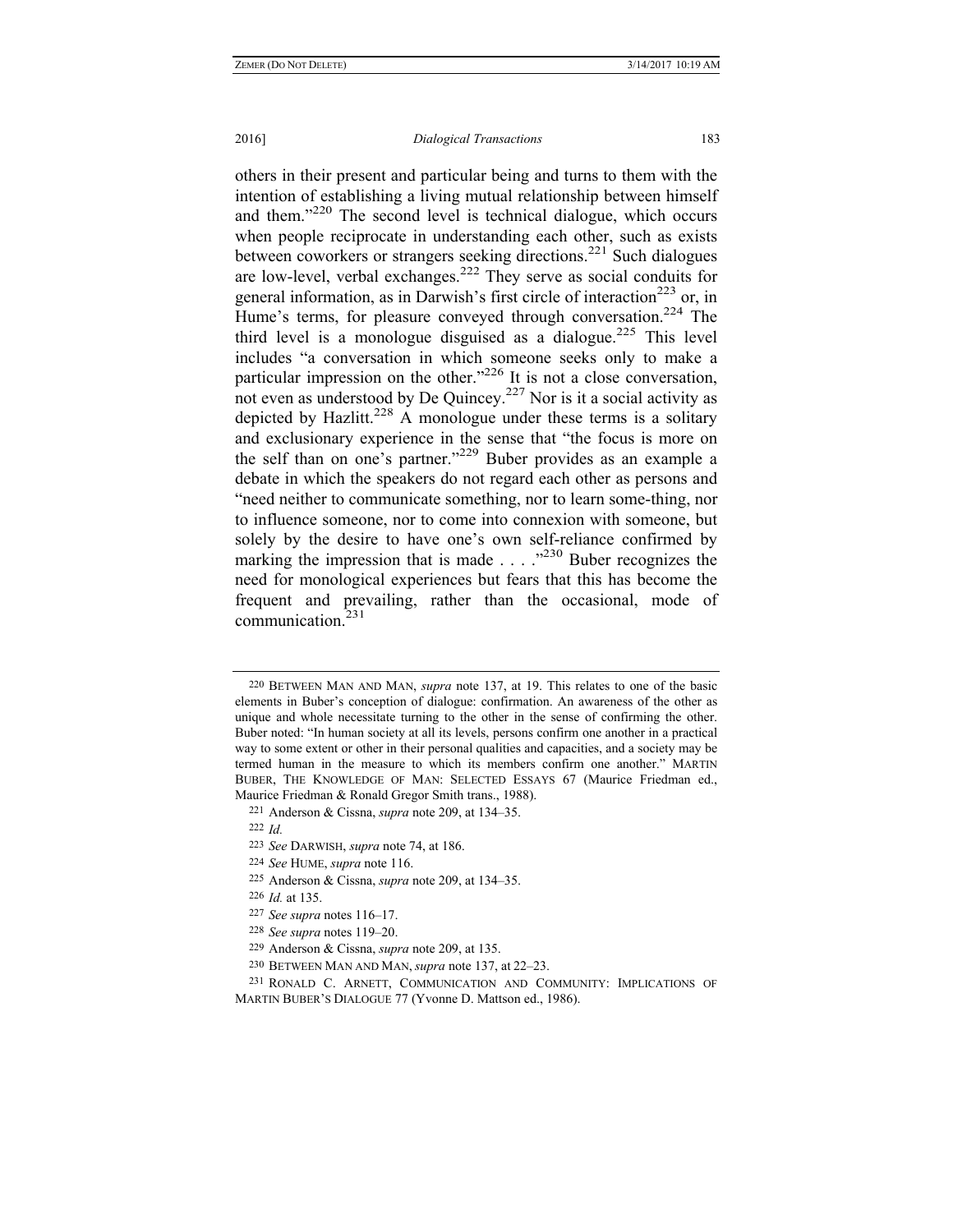Although the first level of dialogue can occur surprisingly in "all kinds of odd corners" it is, Buber writes, a rare occasion.<sup>232</sup> This Article argues that a genuine dialogue in the realm of copyrighted commodities is not as rare as it may be in other social realms. A genuine dialogue, defined according to the first level, is fundamental to creative expressions in which one's cultural and social experiences are combined with one's monological properties. Every copyrighted enterprise establishes "a living mutual relation" between the author or artist and others.<sup>233</sup> Because "the life of dialogue is the turning towards the other,"<sup>234</sup> and because authorial and artistic works require dialogical resources to emerge, formalize, and generate meaning to be understood by the audience, a monological view of copyright that overemphasizes the authorial self and strengthens an author's exclusive rights is socially and legally wrong.

The interhuman life of a dialogue is impeded by various factors. These factors include ignoring the other by imposing one's own views, denying the other's presence, and failing to perceive him as he wishes to be perceived.<sup>235</sup> Buber's distinction between imposing and unfolding explains these impediments. The former denotes communicative relations where one has no interest in the reality of the other, while the latter refers to a genuine dialogue in which one contributes to the process of the unfolding of the other.<sup>236</sup> An individualistic approach to copyright hinders the interhuman life of creative dialogues by virtue of providing authors exclusive rights to control their creative expressions, ignoring the role of the other in the creative process, and imposing on the public only limited access rights that in turn restrict fundamental interhuman relations necessary for the creative progress.

<sup>232</sup> BETWEEN MAN AND MAN, *supra* note 137, at 22.

<sup>233</sup> *Id.*

<sup>234</sup> *Id.* at 25. Turning towards the other has a temporal dimension as well. Buber referred specifically to "dialogical moments." Martin Buber, *Replies to My Critic*s, *in* THE PHILOSOPHY OF MARTIN BUBER 689, 692 (Paul Arthur Schilpp & Maurice Friedman eds., 1967). He even refers to "genuine dialogic moments." *Id.* Cissna and Anderson explain a dialogic moment as "the experience of inventive surprise shared by the dialogic partners as each 'turns toward' the other and both mutually perceive the impact of each other's turning. It is a brief interlude of focused awareness and acceptance of otherness . . . ." Kenneth N. Cissna & Rob Anderson, *Theorizing About Dialogic Moments: The Buber-Rogers Position and Postmodern Themes*, 8 COMM. THEORY 63, 74 (1998).

<sup>235</sup> BETWEEN MAN AND MAN, *supra* note 137, at 75–81.

<sup>236</sup> *Id.*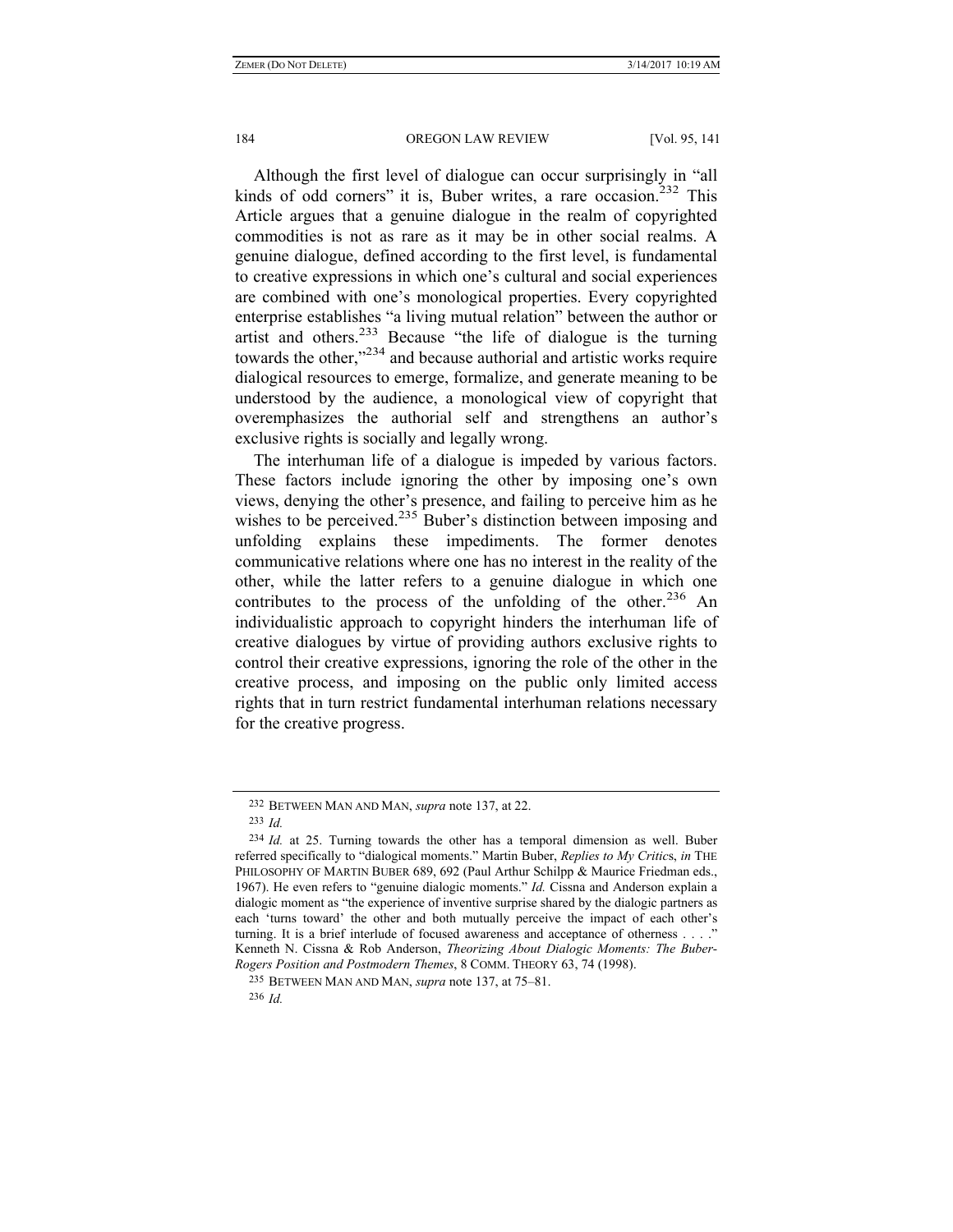#### 2016] *Dialogical Transactions* 185

For example, the term of protection in copyright favors policies of exclusion and imposing rather than unfolding.<sup>237</sup> It limits the evolution of creative development by enclosing the storehouse of cultural resources, imposing on others a duty to comply with the rules of exclusion, and curtailing the process of unfolding creative others.238 In the first modern copyright law, the initial term of protection was fourteen years.239 The Statute of Anne recognized a right of reversion should an author live after the expiration date of the copyright.<sup>240</sup> The term could be renewed for another period of fourteen years if merited by social or economic circumstances.<sup>241</sup> In the statute, the author and the interhuman aspect of creativity together were part of the legal bargain. Bentley and Ginsburg explain, "the second fourteen years should have enabled the author to grant rights anew from a stronger bargaining position should her work have earned a substantial audience."242 Acquiring an audience substantial enough to secure an additional term required a wide dissemination of the work and, consequently, the recognition of the other—the audience—as the social target for the work's communicative future. That recognition is possible only in the realm of the interhuman.

To say the reality of the other plays an insignificant role in modern copyright is an exaggeration. Theories of freedom of expression and critical cultural approaches that reject the Romantic model of authorship rescue, protect, and give meaning to the realm of the other. Moreover, the recent attempt by certain jurisdictions to revise the definition of fair uses by introducing *users'* rights<sup>243</sup> and the

238 Boyle, *supra* note 179, at 33.

239 An Act for the Encouragement of Learning (Statute of Anne), 1710, 8 Ann. c. 19, § 2 (Gr. Brit.).

240 *Id.* §§ 1, 9.

241 *Id.* § 11.

242 Lionel Bently & Jane C. Ginsburg, *"The Sole Right . . . Shall Return to the Authors": Anglo-American Authors' Reversion Rights from the Statute of Anne to Contemporary U.S. Copyright*, 25 BERKELEY TECH. L.J. 1475, 1479 (2010).

243 In a landmark decision, the Canadian Supreme Court held that "[t]he fair dealing exception, like other exceptions in the *Copyright Act*, is a user's right. In order to maintain the proper balance between the rights of a copyright owner and users' interests, it must not be interpreted restrictively." CCH Canadian Ltd. v. Law Soc'y of Upper Can., [2004] 1

<sup>237</sup> *See* Sonny Bono Copyright Term Extension Act, Pub. L. No. 105-298, 112 Stat. 2827 (1998). The Act was challenged in *Eldred v. Ashcroft*, 537 U.S. 186, 194 (2003) (rejecting a constitutional challenge to the CTEA). The effect of this extension is to place a burden on creative people. Wendy J. Gordon, *Authors, Publishers, and Public Goods: Trading Gold for Dross*, 36 LOY. L.A. L. REV. 159, 197 (2002) (discussing the extension of copyright and asserting that "the extension will impose strong restraints, many of whose negative effects will be felt by creative activities").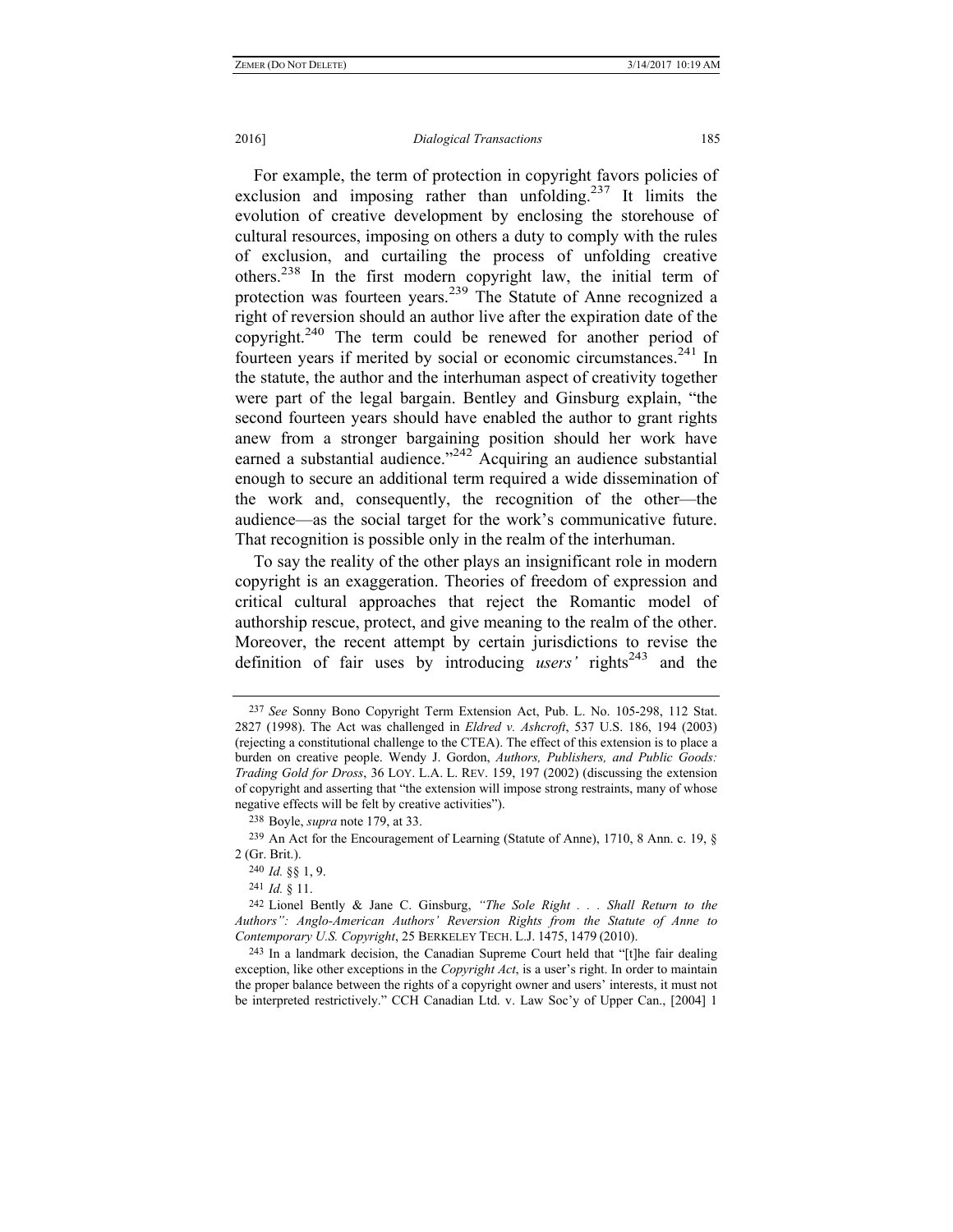international success in adopting the Marrakesh Treaty<sup>244</sup> widens the scope of public interest. However, the scope of these successes remains limited. As the first three Parts of this Article argue, many scholars are steadfast in their belief that current copyright laws devalue the place of the other and regard the owner as the most relevant other. In this way, copyright policies reflect Buber's third level of dialogue—a monologue disguised as dialogue. A monological dominance in copyright impedes the development of creative personalities and our cultural environment and, consequently, may even limit our basic right to think and imagine.<sup>245</sup> Strengthening the protection of the entertainment industry, limiting fair uses, or departing from users' rights,<sup>246</sup> creates a copyright culture where not only do the voices of others go unheard but where interhuman spaces—spheres in which creative thoughts and exchanges of meaning develop—become a fiction. Were it so, lost would be the ability to unfold and communicate because the laws regulating cultural production limit the spectrum of enjoyment and use necessary for any genuine interhuman/dialogical spaces. Limiting these interhuman/dialogical spaces and enclosing the development of meanings reduces creative dialogues to, at the most, conversational events.

A genuine dialogue requires seeing the other *qua* other, that is, as he wishes to be seen and treated. Copyright laws protect this principle

245 Jed Rubenfeld, *The Freedom of Imagination: Copyright's Constitutionality*, 112 YALE L.J. 1, 58 (2002) (arguing that the First Amendment protects the "freedom of imagination" and that a strong copyright regime imposes limitations on this freedom).

246 The Canadian Supreme Court's decision in *CCH Canadian Ltd.*, 1 S.C.R. 339, was adopted by an Israeli District Court, which held that a person operating a Web site that provides video streaming of live sporting events enjoys a user's right to provide the public with access to these events and therefore such person's identity shall not be disclosed to the plaintiff, the Premier League. CC (TA) 11646/08 The Football Association Premier League Ltd. v. John Doe, Tak (3)09 8372 [2009] (by subscription, in Hebrew). However, on May 13, 2012, the Supreme Court of Israel rejected the doctrine of users' rights as applicable to Israeli copyright law finding that the 2007 Copyright Act does not provide any user's rights. CA 9183/09 The Football Association Premier League Ltd. v. John Doe, (May 13, 2012), Nevo Legal Database (by subscription, in Hebrew).

S.C.R. 339, para. 48, at 364 (Can.). In later decisions the Court continued to apply and develop the notion of users and rightsholders. *See, e.g.*, Soc'y of Composers, Authors & Music Publishers of Can. v. Bell Can., [2012] 2 S.C.R. 326, para. 15, at 334 (Can.) (reaffirming that research must receive a "large and liberal interpretation in order to ensure that users' rights are not unduly constrained"). For more on the Canadian fair dealing regime after *CCH*, see generally Giuseppina D'Agostino, *Healing Fair Dealing? A Comparative Copyright Analysis of Canada's Fair Dealing to U.K. Fair Dealing and U.S. Fair Use*, 53 MCGILL L.J. 309, 319–36 (2008).

<sup>244</sup> *See supra* note 208 and accompanying text.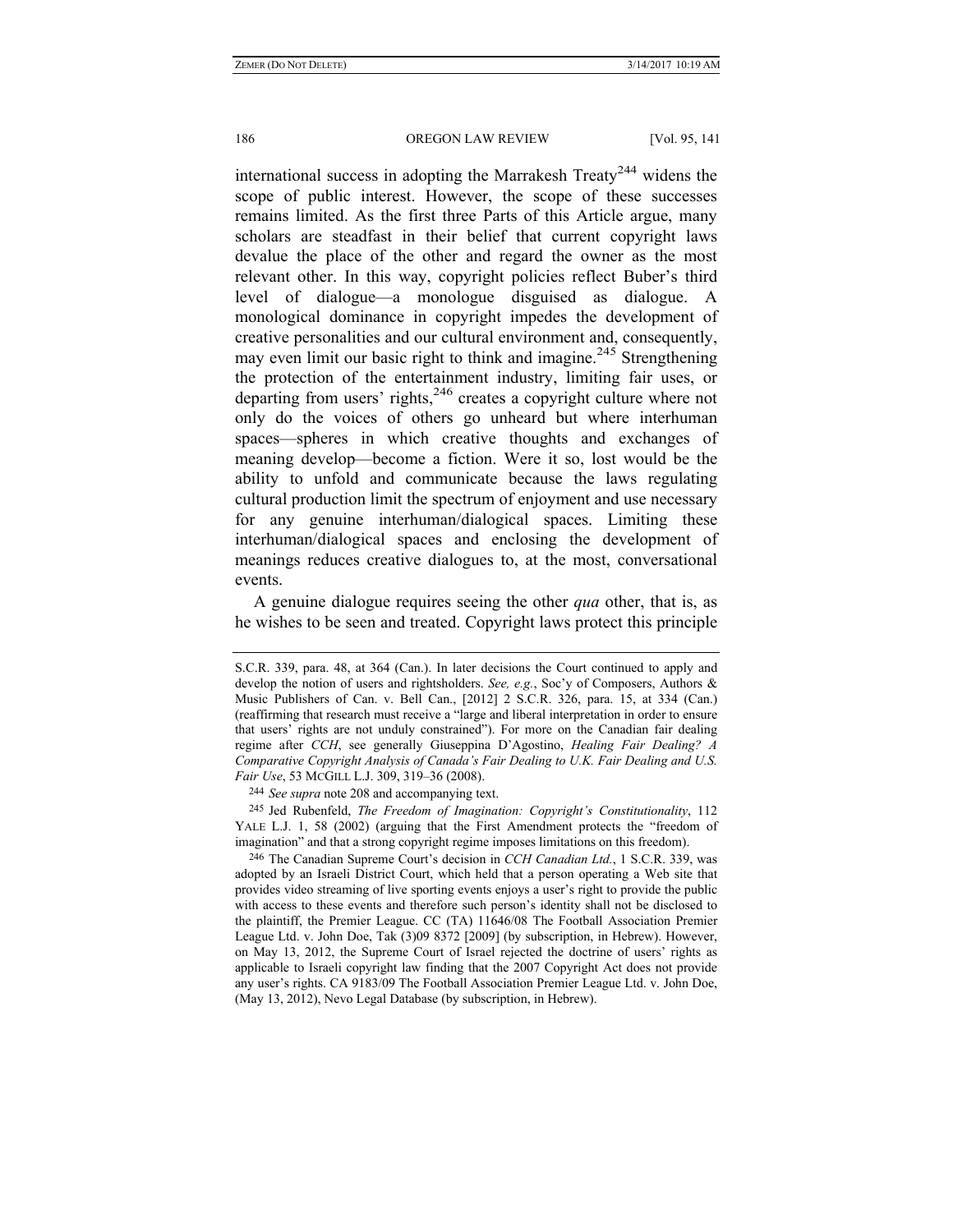### 2016] *Dialogical Transactions* 187

too, through a set of moral rights that preserve the integrity of authors' creative text its "meaning and message."<sup>247</sup> The private and social dimensions of moral rights explain their fundamentality to genuine dialogical experiences. Privately, a lack of protection may "strip the author of an important aspect of her persona, and might also garble or diminish the author's attempt to communicate the nature of her culture to the audience."<sup>248</sup> Moral rights give authors the ability to be treated as they wish and restrict the ways in which the public can use or manipulate their creative works. One can license his copyright, but not the moral rights attached to the work. Moral rights are manifestations of one's personality in one's intellectual expressions. They act as barriers to expropriation of inalienable features of one's personality, embedded in his artistic creations. The right of integrity, for example, gives an author the exclusive right to project his "soul of creativity."249 The relationship between the work and the author is so strong that, as Kwall writes, it resembles that between "a parent and a child."<sup>250</sup> Socially, moral rights act as guardians of accurate information, as they give the author a "right to *inform the public* about the original nature of the artistic message and the meaning of her work."<sup>251</sup> Furthermore, because copyrighted works are products of the creative collectivity, the public and its creative members, which together hold the various roles of the other, retain a legitimate right to communicate with the author *qua* author and to access the new resource created with the public's contribution.

Moral rights ensure that every use of a work will acknowledge the author in his uniqueness and wholeness. The doctrine of moral rights requires an attitude that "encourages turning towards the other, imagining the reality of the other, receiving the other as partner, and hence confirming the other as a person." $252$  This means that moral rights require an awareness of I-Thou, and they unfold the other in ways that conform with Buber's ideal dialogue. This supports an argument that moral rights are better candidates for stronger

<sup>247</sup> KWALL, *supra* note 3, at 58.

<sup>248</sup> Joshua M. Daniels, Note, *"Lost in Translation": Anime, Moral Rights, and Market Failure*, 88 B.U. L. REV. 709, 715–16 (2008); *see also* Edward J. Damich, *The Right of Personality: A Common-Law Basis for the Protection of the Moral Rights of Authors*, 23 GA. L. REV. 1 (1988).

<sup>249</sup> KWALL, *supra* note 3, at 6.

<sup>250</sup> *Id.* at XIV.

<sup>251</sup> *Id.* at 151; *see also* Lior Zemer, *Moral Rights: Limited Edition*, 91 B.U. L. REV. 1519, 1561–67 (2011).

<sup>252</sup> Anderson & Cissna, *supra* note 209, at 57.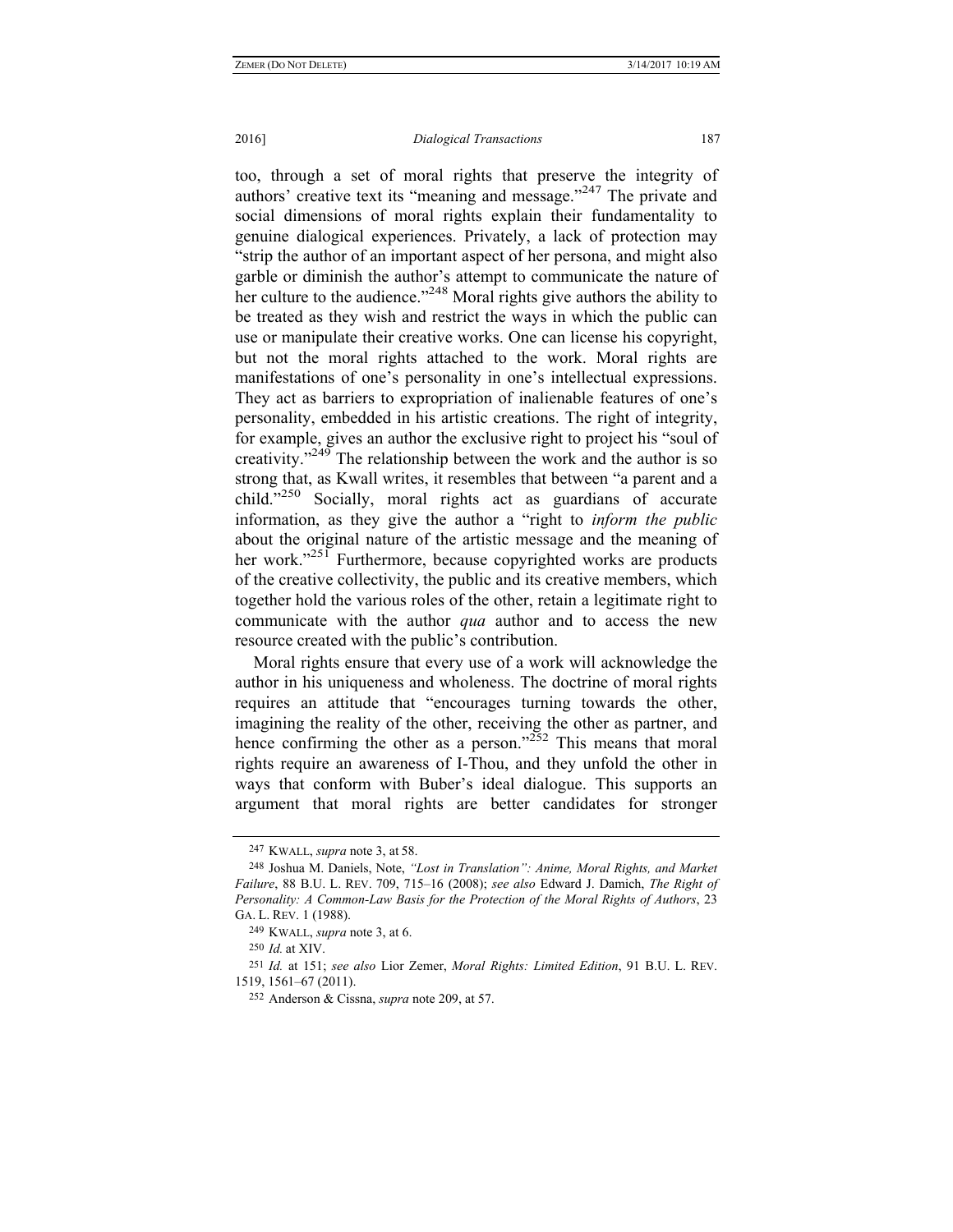protection than economic rights in order to foster genuine dialogue premised on accurate information and the building of new dialogical routes. The social bargain in moral rights, then, ensures that the author, in his capacity as the other, receives protection for his expression and that the public receives accurate information based on the real message and meaning intended by the author in his expressive commodity. Although moral rights create some barriers to free  $dialogues$ <sup>253</sup> they feed the ground on which public dialogue can receive and benefit from the author's genuine message.

One may wrongly assume that Martin Buber, with his ideal approach to dialogism, was simply trying to convince us to live a harmonious life of dialogue and inclusion. But what Buber attempted to do was remind us of the "*right to community* that deserves our philosophical attention"254 by crafting a philosophical anthropology depicting the human experience as a continuum of struggles. It is not monological *or* dialogical, but a continuous management of the tension between these two polarities, which allows people to "seek both unity and individuation.<sup>7255</sup> Unity in copyright requires a strong public domain and recognition of the role of the collective in the creative process. Individuation in copyright is manifested in the rewards authors obtain for the labor and personality they invest in a given work. In the copyright-making process, the author begins in union, then separates to I-It before returning to I-Thou. It is an ongoing process premised on mutuality in every act of creation. Indeed, if mutuality can happen, as Buber maintains, in an underground air-raid shelter or between two audience members listening to Mozart in a darkened opera house,<sup>256</sup> then mutuality between creators and others in the process of creating texts and art is unquestionable. Martin Buber's first level of dialogue refers to rare and infrequent occurrences when "each of the participants really has in mind the other or others in their present . . . and turns to them with the intention of establishing a living mutual relationship  $\ldots$  ...  $\frac{1}{257}$ Intellectual properties are dialogical manifestations of I-Thou experiences. Martin Buber's philosophy of dialogue invites us to

<sup>253</sup> *See, e.g.*, Amy M. Adler, *Against Moral Rights*, 97 CAL. L. REV. 263 (2009).

<sup>254</sup> Arthur S. Lothstein, *To Be is to Be Relational: Martin Buber and John Dewey*, *in* MARTIN BUBER AND THE HUMAN SCIENCES 33, 48 (Maurice Friedman et al. eds., 1996).

<sup>255</sup> Anderson & Cissna, *supra* note 209, at 137.

<sup>256</sup> BETWEEN MAN AND MAN, *supra* note 137, at 242.

<sup>257</sup> *Id.* at 22.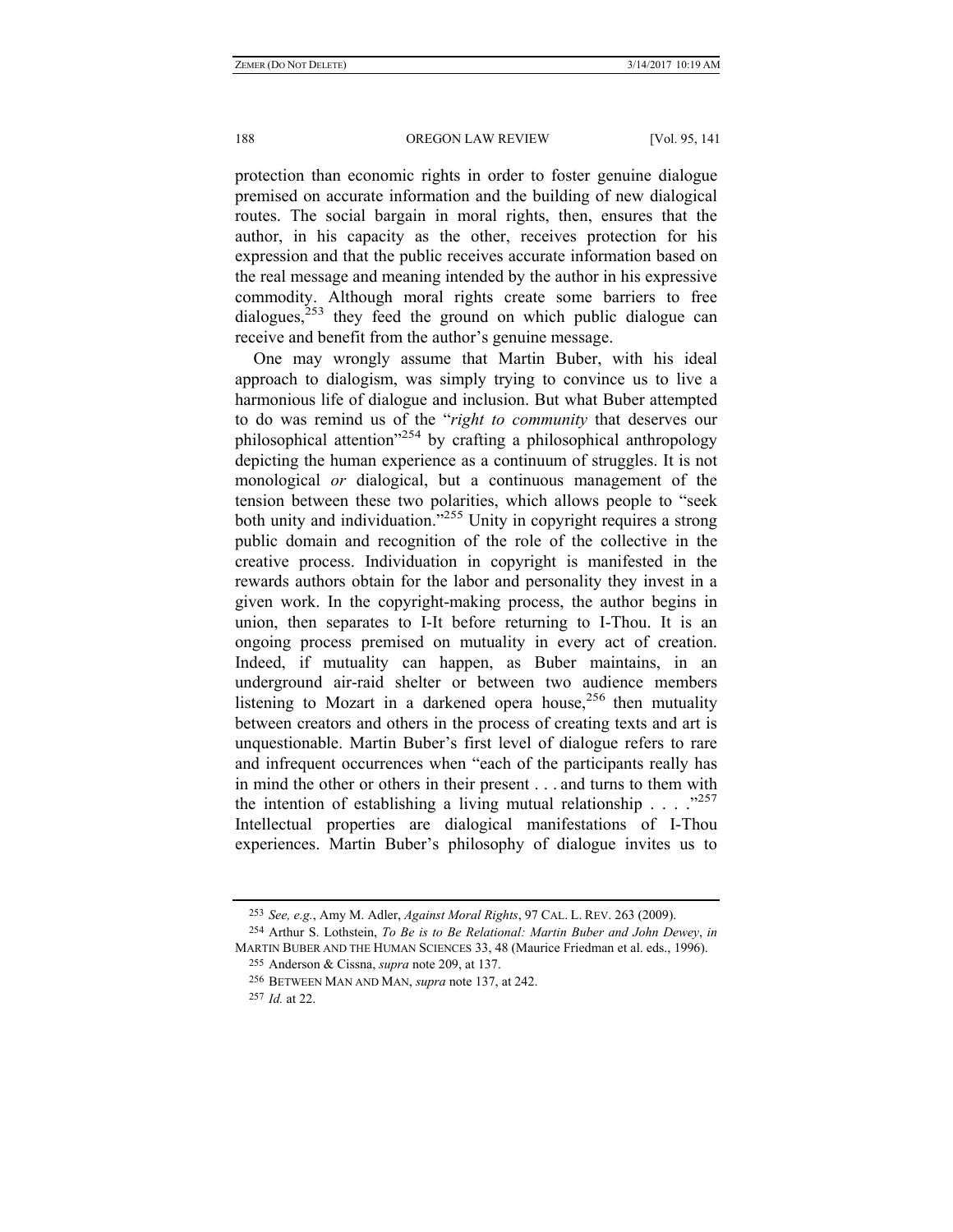rethink the interpersonal dimension of the creative process.<sup>258</sup> It restores the notion of "we" and its place in this process.<sup>259</sup>

# *D. A Continuum of Thoughts*

A theory of dialogue divergent from those of Bahktin and Buber, is offered by David Bohm. Bohm focuses on thought as a system aimed at cultural regeneration.260 In *On Dialogue*, Bohm presents his dialogical worldview, emphasizing that dialogue is an advanced mode of communication, a "multi-faceted process, looking well beyond typical notions of conversational parlance and exchange.<sup> $261$ </sup> It is "a *stream of meaning* flowing among and through us and between us . . . out of which may emerge some new understanding."<sup>262</sup> Bohm emphasizes the "whole" in dialogue.<sup>263</sup> Each participant in a dialogue. contributes to the dialogic entity, and, with the parts others bring, a whole is created.<sup>264</sup> A dialogue is a continuum of thoughts, an inquiry into the process of shaping collective thought. "Such an inquiry necessarily calls into question deeply held assumptions regarding culture, meaning and identity. In its deepest sense dialogue is an invitation to test the viability of traditional definitions of what it means to be human, and collectively to explore the prospect of an enhanced humanity."265

In dialogue, contrary to prevailing beliefs, each person does not make public certain ideas known to him, rather he joins another person in "making something *in common*, i.e., creating something new together."<sup>266</sup> Participants to a dialogue in this sense form a collective body and when a work of art or authorship is created, it is

<sup>258</sup> Birnbaum, *supra* note 209, at 395 (arguing that "human scientists have conscientiously embraced Buber's philosophy to restore an interpersonal dimension to their diverse disciplines").

<sup>259</sup> *Id.* Restoring the "we" into I-Thou interactions "will serve to guard the moral, material, economic, and technological essentials to sustain the core of centralization without destroying the communal character." *Id.*

<sup>260</sup> NIKULIN, *supra* note 23, at 22 (providing that Bohm's version of dialogue is "sui generis").

<sup>261</sup> Peter M. Senge, *Preface* to BOHM ON DIALOGUE, *supra* note 132, at xv.

<sup>262</sup> BOHM ON DIALOGUE, *supra* note 132, at 7.

<sup>263</sup> *Id.* at 10.

<sup>264</sup> *Id.* 

<sup>265</sup> Senge, *supra* note 261, at vii–viii; *cf*. NIKULIN, *supra* note 23, at 141–42 ("[D]ialogue is not a mechanism whose primary purpose is to produce and originate meaning by means of negotiations, as, for instance, Bohm takes it to be.").

<sup>266</sup> BOHM ON DIALOGUE, *supra* note 132, at 3.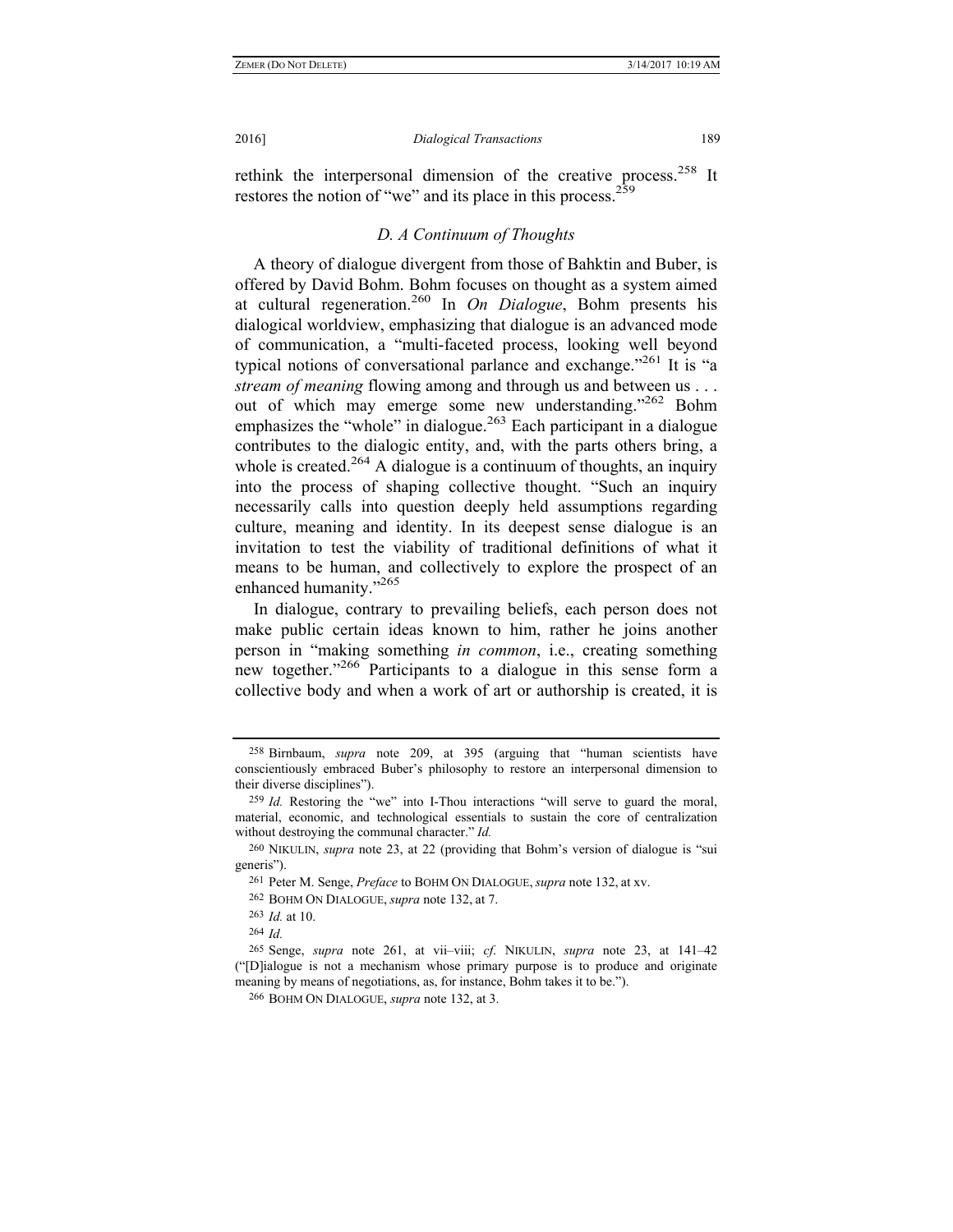never the expression of one person or source but an assemblage of a multiplicity of sources. Regarding a work of art, Bohm asks:

Can it properly be said that the artist is *expressing himself*, i.e., literally "pushing outward" something that is already formed inside of him? . . . [W]hat usually happens is that the first thing the artist does is only *similar* in certain ways to what he may have in mind. As in a conversation between two people, he sees the similarity and the difference, and from this perception something further emerges in his next action. Thus, something new is continually created that is common to the artist and the material on which he is working.<sup>267</sup>

Dialogue in Bohmian terms, then, is the place where new knowledge is constantly created. In discussions or conversations, participants bat ideas back and forth to win the game. "At best this may produce agreement or compromise, but it does not give rise to anything creative."<sup>268</sup> In contrast, in a dialogue, "a person may prefer a certain position but does not hold to it nonnegotiably."269 Because a dialogue presupposes a collective thought,<sup>270</sup> it serves as a platform for compromises and negotiation over knowledge and ideas. Bohm tells us that dialogues change both the individual and the individual's relation to the outer world.<sup>271</sup> It is what we call "communion," or "a kind of participation" in the free exchange of ideas and information $272$ 

Understanding dialogue in this way may lead to new insights on prevalent patterns "for transforming culture and freeing it of destructive misinformation, so that creativity can be liberated. $273$ The essential thing is

the presence of the *spirit* of dialogue, which is, in short, the ability to hold many points of view in suspension, along with a primary interest in the creation of a common meaning. It is particularly important, however, to explore the possibilities of dialogue in the context of a group that is large enough to have within it a wide range of view, and to sustain a strong flow of meaning.<sup>274</sup>

272 *Id.* at 47.

<sup>267</sup> *Id.* at 4.

<sup>268</sup> DAVID BOHM & F. DAVID PEAT, SCIENCE, ORDER, AND CREATIVITY 241 (2d ed. 2000).

<sup>269</sup> *Id.*

<sup>270</sup> BOHM ON DIALOGUE, *supra* note 132, at 29.

<sup>271</sup> BOHM & PEAT, *supra* note 268, at 54.

<sup>273</sup> BOHM & PEAT, *supra* note 268, at 240.

<sup>274</sup> *Id.* at 247.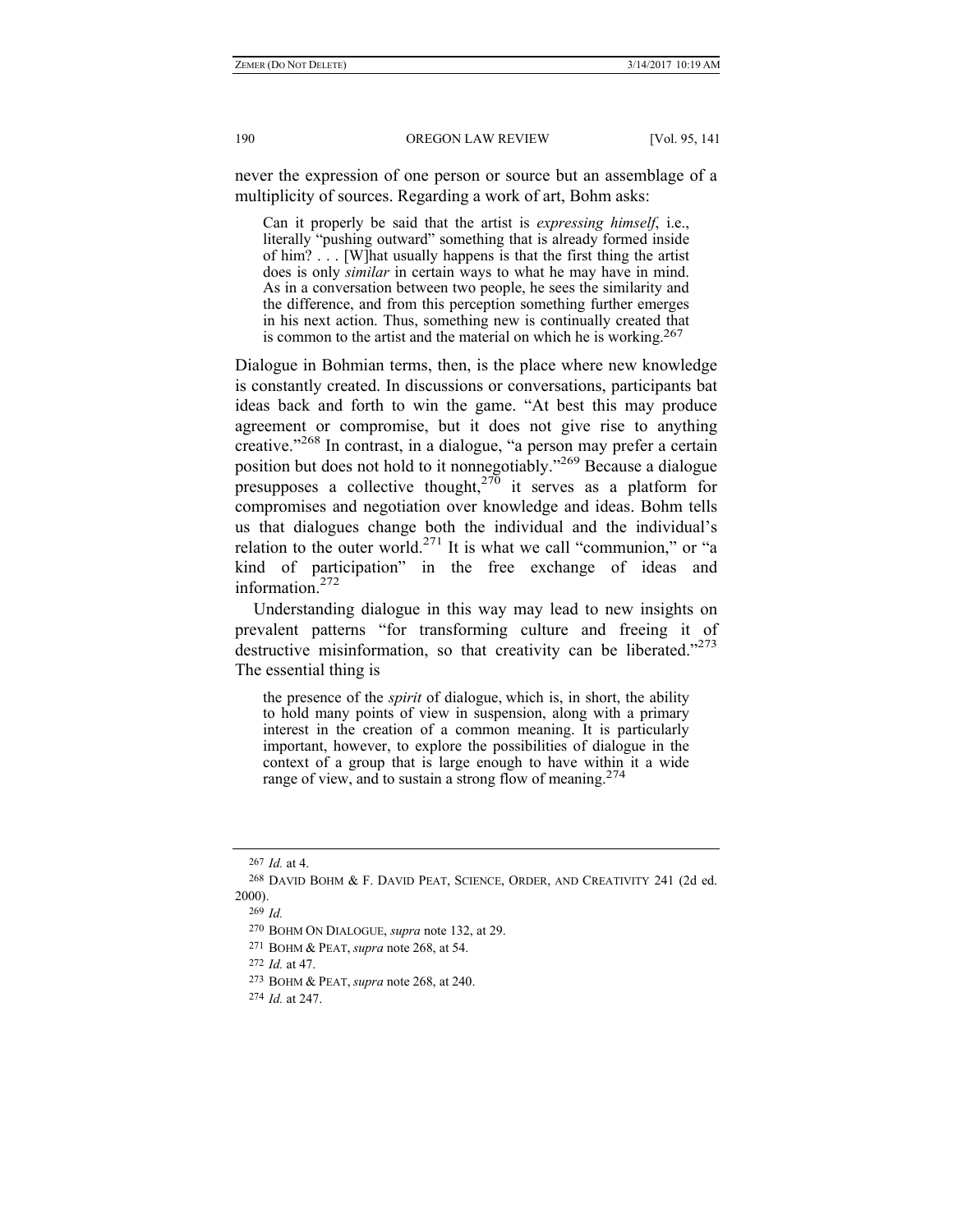Translated into copyright terms, copyright systems as social institutions require thriving dialogical sites, discursive participation, and closeness between individuals, groups, and networks if they are ever to "sustain a strong flow of meaning."275 As Johanna Gibson asserts, "it is the flow of information in the network that is of critical interest to a re-conceptualization of the priorities of intellectual property systems in the context of cultural development and diversity."<sup>276</sup> Enclosure movements in copyright and other intellectual property laws reduce the possibility of sustaining a strong flow of meaning. This flow is detrimentally affected by attaching exclusivity to symbols, words, ideas, and other cultural artifacts that comprise the basic units of every dialogic community. Therefore, the allocation of rights in intangible works cannot be the main focal point of copyright laws.<sup>277</sup>

In an interview with a Dutch artist, Louwrien Wijers, Bohm discussed the nature of creativity. Criticizing the Dutch understating of quantum mechanics, Bohm proclaimed that the underlying mathematics of quantum theory imply "a movement in which everything, any particular elements of space, may have a field which unfolds into the whole and the whole enfolds [the field] in it." $278$  He has explained his vision through the example of a hologram. In contrast to a regular photograph, where there is a point-to-point correspondence between the object and the image, "in a hologram the entire object is contained in each region of the hologram, enfolded as a pattern of waves, which can then be unfolded by shining light through it. $1279$  In this example exist implicate and explicate orders. The enfolded, implicate order is characterized by the internal relatedness of every constituent, even those that seem independent in the explicate order. $^{280}$  Bohm calls this interrelatedness mutual participation that encompasses every aspect of reality.<sup>281</sup> Lee Nichol explains:

<sup>275</sup> *Id.*

<sup>276</sup> GIBSON, *supra* note 27, at 27.

<sup>277</sup> Abraham Drassinower, *Copyright is Not About Copying*, 125 HARV. L. REV. 108 (2012).

<sup>278</sup> DAVID BOHM, BOHM ON CREATIVITY 129 (Lee Nichol ed., 1998) [hereinafter BOHM ON CREATIVITY].

<sup>279</sup> *Id.* 

<sup>280</sup> *Id.*

<sup>281</sup> *Id.* at 130.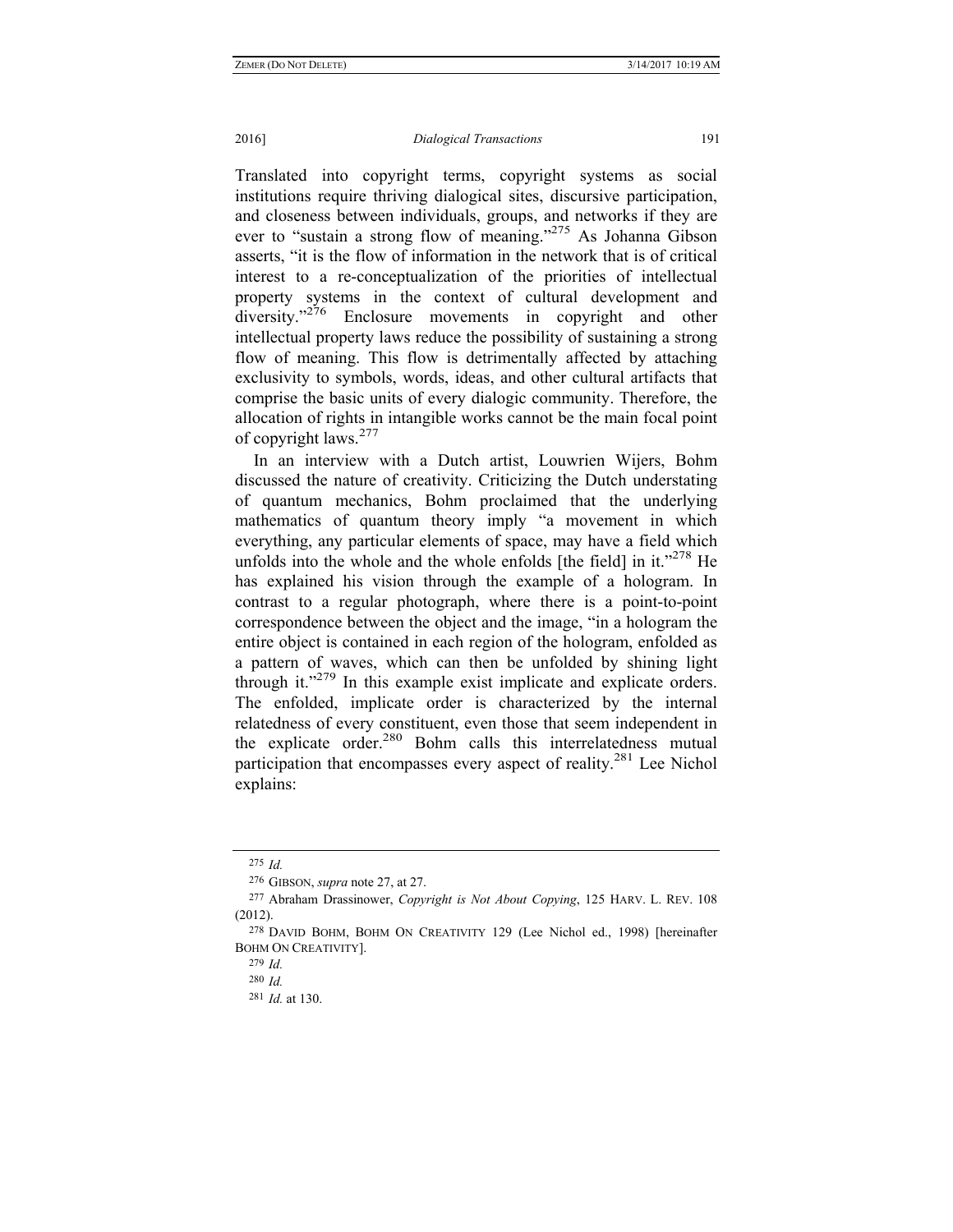Our everyday experience of consciousness is one immediate display of the implicate order—thoughts and perceptions emerge, create actions and leave traces in the world, and then are folded back into consciousness, only to recur in another context or another form, individually and collectively . . . This mutual participation, as manifested in the collective consciousness of humankind, is the basis for Bohm's vision of *dialogue*. The intention of dialogue is to expose the relatedness of our thought processes, and the manner in which we collectively generate fragmented realities through those thought processes.282

This vision of dialogue, Bohm contends, applies to all aspects of life and disciplines.<sup>283</sup> He finds considerable similarity between art and the way in which the mathematics of quantum theory works.<sup>284</sup> "Art" is exploring fundamentally new modes of perception, through the senses, and new forms of imagination<sup> $285$ </sup> that emanate from the implicate order. Dialogue is fundamental to cultural evolution and the avoidance of social stagnation. It is not "an agenda but rather we fall into dialogue as a form of social relation."<sup>286</sup> The central role of dialogue in the attainment of stable social orders is that it brings "to the surface the fragmented thinking and incoherent patterns of thought that have constrained individual and collective growth and change."<sup>287</sup> Where culture does not develop as a dialogical enterprise, a "mechanical repetitious order" will take its place.<sup>288</sup>

An earlier expression of this claim was made by John Locke, already aware of this risk, who wrote that adopting laws that perpetuate copyright in the hands of guilds of owners would create an imbalanced copyright system discouraging of learning and access to knowledge.<sup>289</sup> In such a system, the communication and dialogical opportunities that feed the creative process would rarely exist. Absent these opportunities, low-level creative repetitions—rather than valuable creative works—would be created. The individual, as Locke contended, would act as "the topical man," which he called the "worst

287 *Id.*

<sup>282</sup> *Id.* at xxxii.

<sup>283</sup> *Id.*

<sup>284</sup> *Id.* at 125−28.

<sup>285</sup> *Id.* at 109.

<sup>286</sup> Jenlink, *supra* note 133, at 57.

<sup>288</sup> BOHM ON CREATIVITY, *supra* note 278, at 133.

<sup>289</sup> *See* John Locke, *Liberty of the Press*, *reprinted in* JOHN LOCKE: POLITICAL ESSAYS 329 (Mark Goldie ed., Cambridge Univ. Press 1997) [hereinafter Locke, *Liberty of the Press*].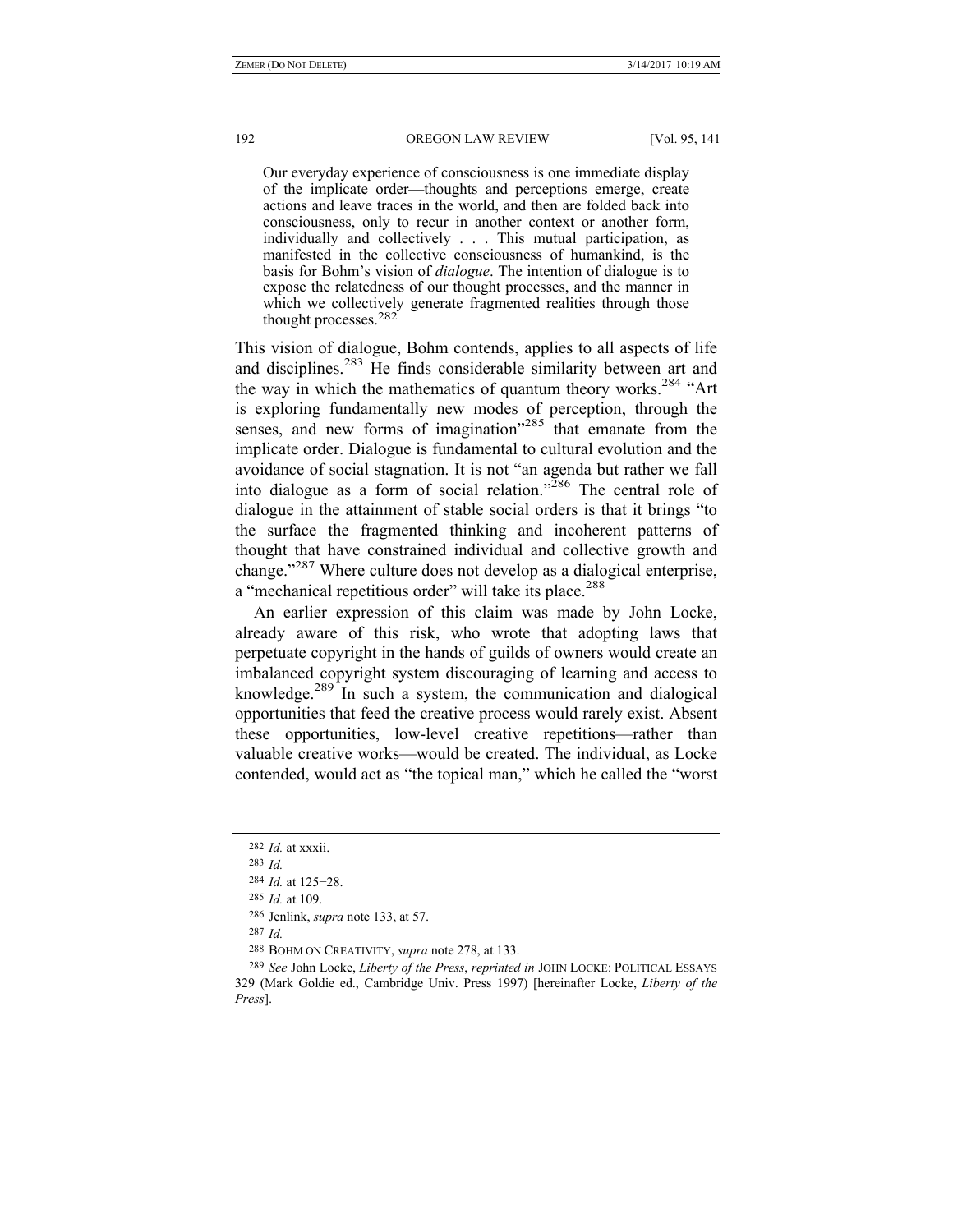conversation partner."290 Also relevant to a stable copyright regime and the realization of dialogue as a fundamental layer in creative processes is a

proper understanding of the nature of culture. It seems clear that in essence culture is meaning as shared in society. And here 'meaning' is not only *significance*, but also *intention*, *purpose* and *value*. It is clear, for example, that art, literature, science and other such activities of culture are all parts of the common heritage of *shared meaning*. 291

Copyright scholars challenging current expansions of the ownership spectrum in copyright embrace this wisdom when claiming that copyrighted works are built on shared meanings and collectively created and maintained cultural symbols. They also embrace this wisdom when claiming that copyright policies have become a powerful monological tool of owners and industry. These scholars view dialogue as an intersection between subsocieties and subcultures where interaction with, and learning from, others takes place and results in a societal system consisting "not of monolithic structures but rather of a dynamic unity within plurality."<sup>292</sup> It would be impossible to have the literary texts and inventions that we have without dialogical plurality because they "exceed those imagined in their inception."<sup>293</sup> Interestingly, Bohm's ideal of creative dialogue recapitulates the struggles within copyright systems, with owners favoring monological dominance and unilaterally conditioning the exchange of information:

Rather the struggle of each idea to dominate is commonly emphasized in most activities in society. In this struggle, the success of a person's point of view may have important consequences for status, prestige, social position, and monetary reward. In such a conditioned exchange, the tacit infrastructure [of our culture], both individually and collectively, responds very actively to block the free play that is needed for creativity.<sup>294</sup>

<sup>290</sup> John Locke, *Of Study*, quoted in Yeo, *supra* note 112, at 16, 18; *see also* Richard Yeo, *John Locke's 'Of Study' (1677): Interpreting an Unpublished Essay*, 3 LOCKE STUD. 147 (2003).

<sup>291</sup> DAVID BOHM, *Dialogue as a New Creative Order* (1987), *in* THE ESSENTIAL DAVID BOHM 289 (Lee Nichol ed., 2003).

<sup>292</sup> BOHM & PEAT, *supra* note 264, at 242.

<sup>293</sup> COOMBE, *supra* note 26, at 134.

<sup>294</sup> BOHM & PEAT, *supra* note 268, at 243.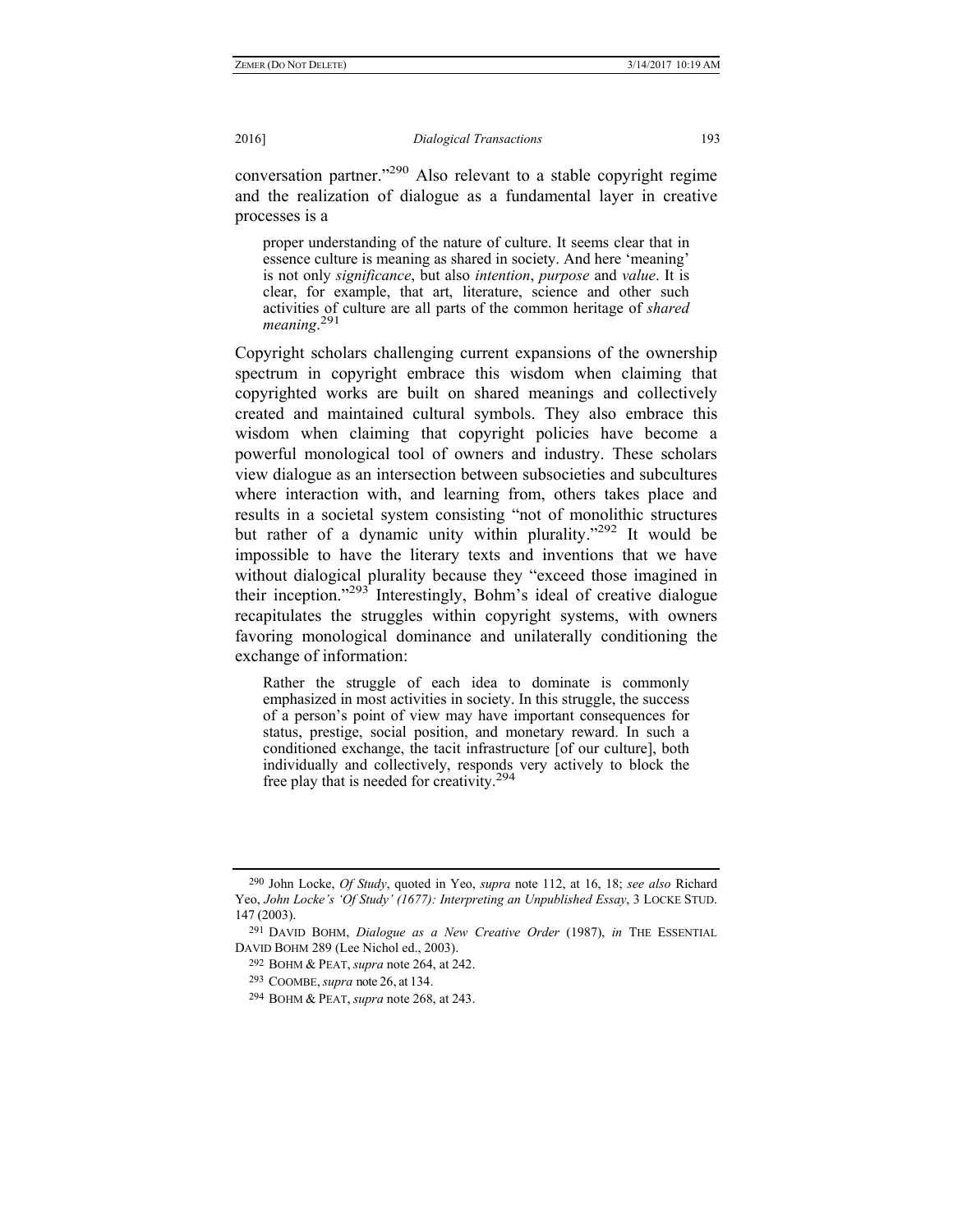## *E. Three Commonalities*

Although Bakhtin, Buber, and Bohm developed different theories of dialogism, their commitment to a theory of genuine dialogue makes these differences reconcilable. This commitment is so fundamental to the social strength of their theories that one can find shared commonalities in the three theories. First, a genuine dialogue, as a deeper and unique act of interaction, denotes a transaction between individuals and society. Information and other properties exchanged in this transaction require reciprocity, and this will dictate the potential of the transaction to yield creative results. No dialogical transaction will be possible without reciprocity. It is a total enterprise in which each "person's contributions are aligned with those of others  $\ldots$ <sup>295</sup>. The evolving structure of this enterprise and its transactional nature are explained through Bakhtin's insistence on the place of the other and the polyphony of art and literature as sites of multiple historical voices; through Buber's argument on the constant movement between the I-It and the I-Thou, and the dominance of the latter; and Bohm's concept of creation as a continuum of thoughts where participants are not batting ideas back and forth to beat each other, as in low-level interactions, but rather act together to create a whole.

Second, the process of dialogue is a process of "awakening" in the sense that one is fully existent only in dialogue. Therefore, one *must* enter the dialogical to exist fully. Dialogue creates a free flow of meanings between all participants and rescues a self from solitude. For Bakhtin, Buber, and Bohm, dialogue is a socially constructed activity—it is a progressive social event. This process feeds selfrealization through knowing the limitations of individuality. Dialogue suspends individuals' preconceived opinions in the quest for generating collectively shared meanings. It is a participatory act, an organized process. The individual thrives in a group that gives him the "unity of self."<sup>296</sup> For example, "in the case of such a social group as a ball team, the team is the generalized other in so far as it enters as an organized process or social activity—into the experience of any one of the individual members of it."<sup>297</sup> Systems that, through laws and policies, lack or disturb robust and durable dialogical platforms or that avoid treating the dialogical as an eminent feature in good social

<sup>295</sup> SHIBUTANI, *supra* note 71, at 6–7.

<sup>296</sup> MEAD, *supra* note 149, at 229.

<sup>297</sup> *Id.*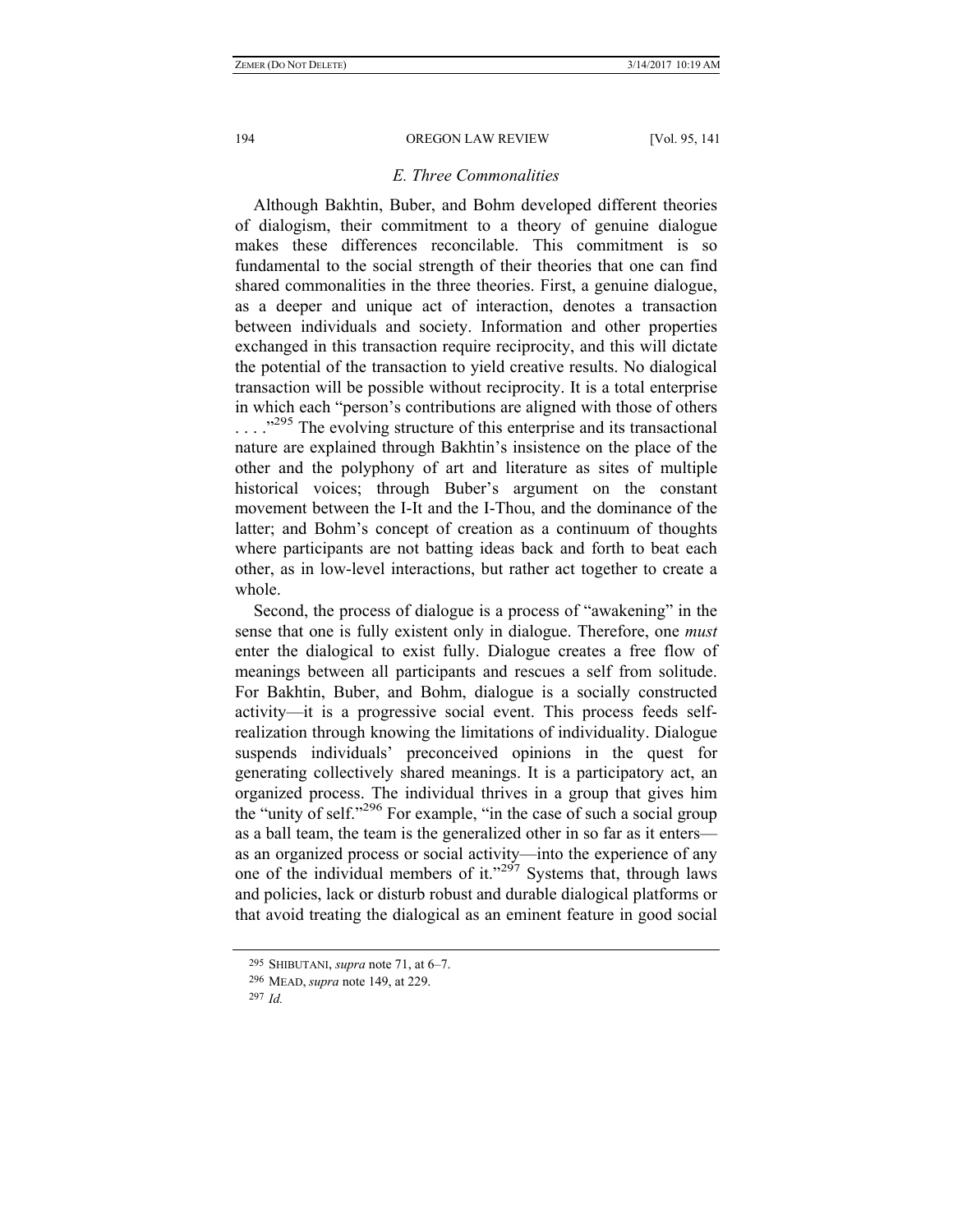and creative life, produce, in Bohmian terms, "mechanical repetitious order,"298 under which the development of meanings, social cohesion, and creative selves is frustrated.

The third commonality is the indisputable existence of a plural subject. While the first two commonalities recognize and justify the ubiquity of dialogicality and presuppose an implicit genuine social compact to preserve social stability, the plural subject holds collective commitments and joint responsibilities to preserve societal stability through, *inter alia*, vibrant discursive sites. Notably, the agreements and commitments we collectively share need not be made explicit. As Anthonie Meijers asserts, "[m]any social activities are based on prior explicit or implicit agreements. Such agreements bind the subsequent participants in various ways and are an explanatory factor in the subsequent collective actions. The agreement is constitutive of both the collective intentions and the collective agent."299 Bakhtin, Buber, and Bohm do not dismiss the individual but define dialogue as a whole in which the individual and the public intentionally agree both implicitly and explicitly—to create a unitary entity. Their theories imply the existence of a plural subject expressing, metaphorically, the will of a collective mind. While Bakhtin and Buber apply the collective mind paradigm implicitly, Bohm explicitly proclaims that "there is both a collective mind and an individual mind, and like a stream, the flow moves between them.<sup>3300</sup> If authors and artists are part of a plural agent, when consuming cultural properties, they move between their individual mind and the collective mind. The collective commitments they share obligate them to refrain from depleting the commons, to allow fellow authors and users access to newly created objects, and to leave resources for subsequent creations.

Literature on plural subjects accepts the public as a collective entity able to work in accordance with certain conventions and values. Though the public lacks a human mind or a biological brain, the collective commitment to, and responsibility for, the preservation of cultural and social realities constitutes a collective intentional state. In

<sup>298</sup> BOHM ON CREATIVITY, *supra* note 278, at 133.

<sup>299</sup> Anthonie W.M. Meijers, *Can Collective Intentionality Be Individualized*, 62 AM. J. ECON. & SOC. 167, 177 (2003).

<sup>300</sup> BOHM ON DIALOGUE, *supra* note 132, at 27. Dialogue for Bohm was concerned "with suspending individual preconceived opinions and with originating new 'collectively shared meanings' among the dialogue's participants, who, thus, must not only participate in a collective mind, but also, in a sense, must constitute a collective body." NIKULIN, *supra* note 23, at 23.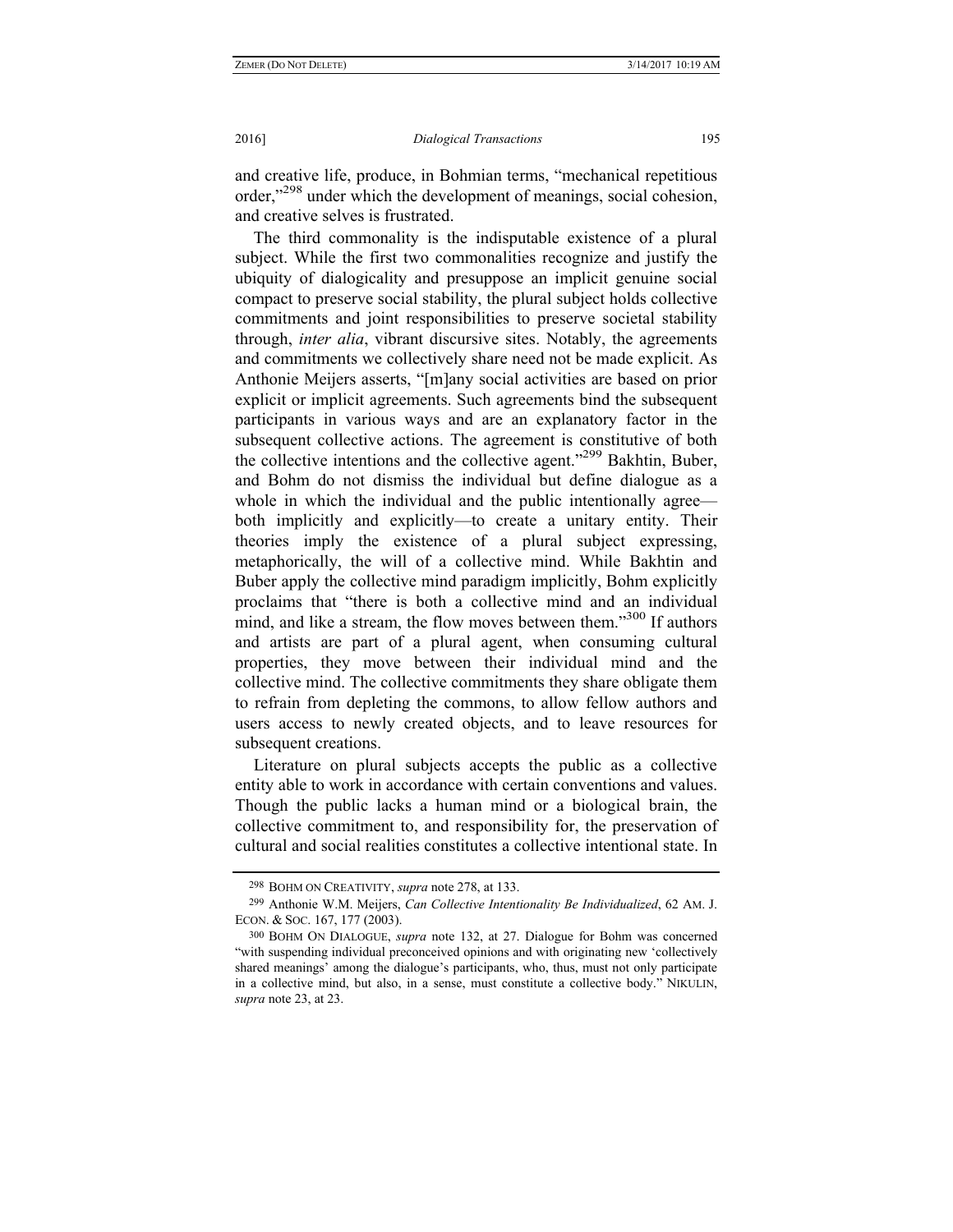this state, the public participates in, contributes to, and controls certain events and processes—a collective mind uniting society. Margaret Gilbert argues that obligations and joint commitments are collective activities. She speaks of a "plural subject" that involves two or more subjects, which, together, create one subject.<sup>301</sup> For Gilbert, "people become jointly committed by mutually expressing their willingness to be jointly committed, in conditions of common knowledge."302 She defines "plural subject" broadly: "*any set of jointly committed persons*, whatever the content of the particular joint commitment in question."303 She includes in her definition formalized organizations, like unions and armies, and more amorphous conglomerates, like "*social rules* and *conventions*, *group languages*, *everyday agreements*, *collective beliefs* and *values*, and *genuinely collective emotions*."304 Gilbert's ideal "plural subject" seems applicable to almost limitless social configurations, such as the group of authors or artists that today create in the most interconnected environment. This thinking exceeds the narrow definition of "a collection of readers"305 artists, or other interpretive communities like social or historical societies that share linguistic backgrounds,

302 GILBERT, *supra* note 301, at 349.

<sup>301</sup> MARGARET GILBERT, LIVING TOGETHER: RATIONALITY, SOCIALITY, AND OBLIGATION 187 (1996). The concepts of a plural subject, collective minds, and collective intentions are fraught with criticism. For example, John Searle and Michael Bratman "individualize" collective intentions in order to reject strong conceptions of the plural agent. Both are concerned with avoiding the specter of the collective mind. Intention is a mental state, and minds belong to individuals or persons. As Searle notes, "talk about group minds . . . [is] at best mysterious and at worst incoherent." John R. Searle, *Collective Intentions and Actions*, *in* INTENTIONS IN COMMUNICATION 401, 404 (Phillip R. Cohen et al. eds., 1990). In Bratman's words, "a shared intention is not an attitude in the mind of some superagent . . . ." Michael E. Bratman, *Shared Intention*, 104 ETHICS 97, 98 (1993); *cf*. J. David Velleman, *How to Share an Intention*, 57 PHIL. & PHENOMENOLOGICAL RES. 29 (1997); *see also Concepts of Sharedness: Essays on Collective Intentionality* (Hans Bernhard Schmid et al. eds., 2008) [hereinafter *Concepts of Sharedness*] (discussing collective intentionality).

<sup>303</sup> Margaret Gilbert, *The Structure of the Social Atom: Joint Commitment as the Foundation of Human Social Behavior*, *in* SOCIALIZING METAPHYSICS: THE NATURE OF SOCIAL REALITY 39, 55 (Frederick F. Schmitt ed., 2003).

<sup>304</sup> *Id.* This argument has been recently applied to coauthorship, corporate responsibility, and explaining contested meanings. *See* Shyamkrishna Balganesh, *Unplanned Coauthorship*, 100 VA. L. REV. 1683, 1705−24 (2014); Bernadette Meyler, *Accepting Contested Meanings*, 82 FORDHAM L. REV. 803, 803 (2013); Pammela Q. Saunders, *Rethinking Corporate Human Rights Accountability*, 89 TUL. L. REV. 603, 634−36 (2015).

<sup>305</sup> Fromer, *supra* note 27, at 94.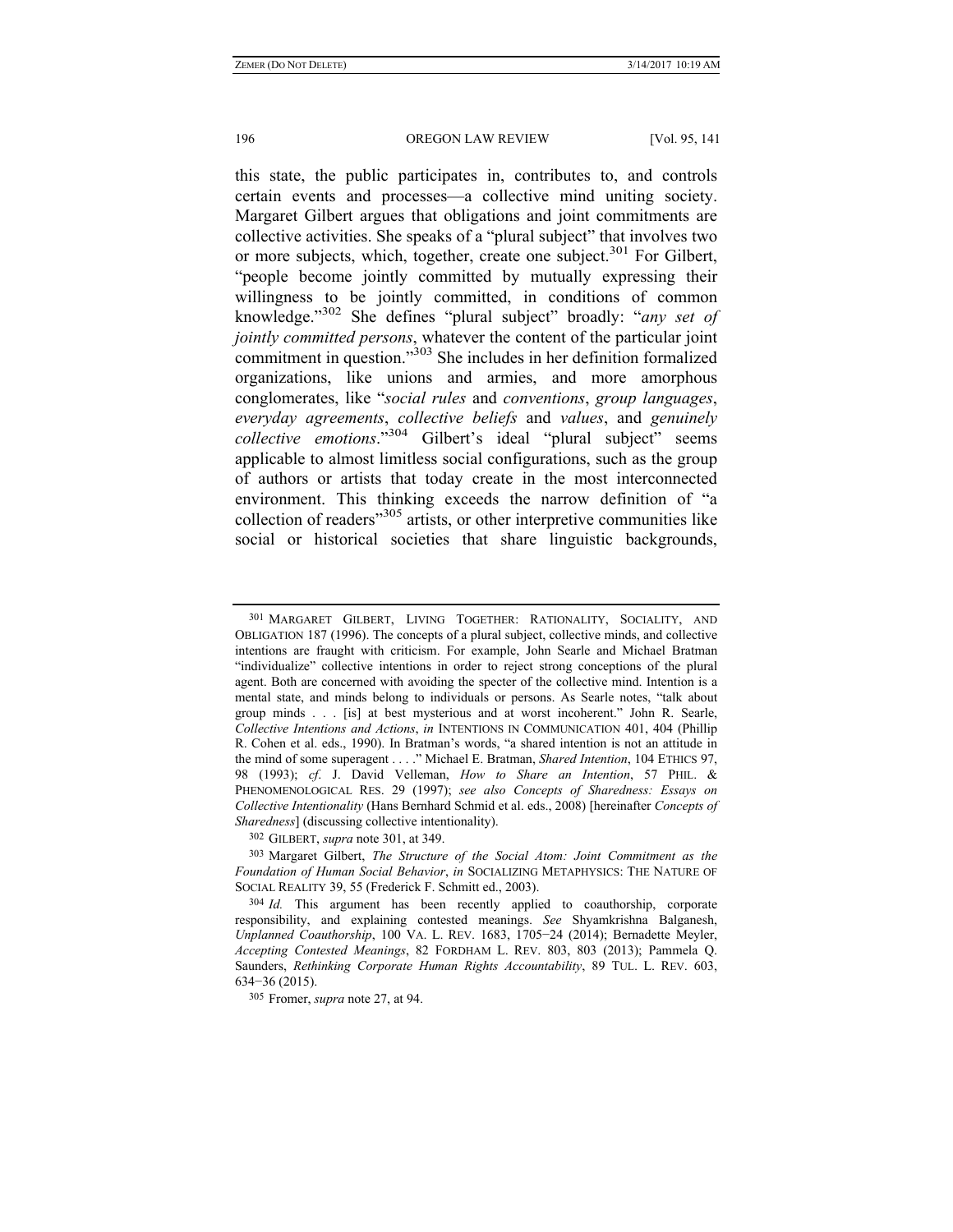"interpretive strategies,"<sup>306</sup> and patterns for creating meanings. Gilbert claims, "there is no reason in principle why larger populations may not create joint commitments for themselves."<sup>307</sup> If this is correct, then authors and artists share a group-mindedness<sup>308</sup> different than simple cooperation.309 This group-mindedness defines the depth of their cooperation and their collective commitment to and expectation of preserving a stable cultural environment in which dialogical transactions are not stifled by a rigid set of property rules.

A dialogue, as defined by Bakhtin, Buber, and Bohm, is perhaps one of the best examples confirming the inevitable existence of plural subjects. A social activity, like dialoging, that requires interdependence between the subjects comprising the plural presupposes shared commitments and group-mindedness. By its very nature as a social transaction responsible for the evolution of human selves and groups, elements defining the public as a plural subject are embedded in every dialogical experience. If, as Deborah Perron Tollefsen argues, large groups and organizations are able to make, as a collective, rational choices independent of individual decisions,  $310$ then discussions of plural subjects, collective minds, and collective intention can expose some of the wrongs we nurture in copyright. Such as, for example, the need to reward authors solely on utilitarian grounds, industry incentives to generate more social wealth without authorizing access to this wealth, or a copyright culture based on exclusivity or on fear of being sued. $311$ 

307 Gilbert, *supra* note 303, at 55.

<sup>306</sup> STANLEY FISH, IS THERE A TEXT IN THIS CLASS?: THE AUTHORITY OF INTERPRETIVE COMMUNITIES 161 (1980).

<sup>308</sup> Michael Tomasello et al., *Two Key Steps in the Evolution of Human Cooperation: The Interdependence Hypothesis*, 53 CURRENT ANTHROPOLOGY 673, 685 (2012) ("Group-mindedness . . . relies on a kind of collective intentionality in which all members of the group participate, both following and enforcing the norms that define the group and stabilize its cooperative activities.").

<sup>309</sup> Michael Tomasello & Hannes Rakoczy, *What Makes Human Cognition Unique? From Individual to Shared to Collective Intentionality*, 18 MIND & LANGUAGE 121 (2003). *See generally* MICHAEL TOMASELLO, WHY WE COOPERATE (2009).

<sup>310</sup> Deborah Perron Tollefsen, *Collective Intentionality and the Social Sciences*, 32 PHIL. SOC. SCI. 25, 27 (2002).

<sup>311</sup> For example, a study found that educators fear the consequences of making copies of copyrighted materials for classroom use, although these uses are permitted under copyright law. WILLIAM W. FISHER & WILLIAM MCGEVERAN, THE DIGITAL LEARNING CHALLENGE: OBSTACLES TO EDUCATIONAL USES OF COPYRIGHTED MATERIAL IN THE DIGITAL AGE: A FOUNDATIONAL WHITE PAPER 1, 57–61 (Berkman Centre for Internet & Society, Pub. No. 2006-09), https://cyber.harvard.edu/publications/2006/The\_Digital \_Learning\_Challenge (last visited Dec. 10, 2016); *see also* James Gibson, *Risk Aversion*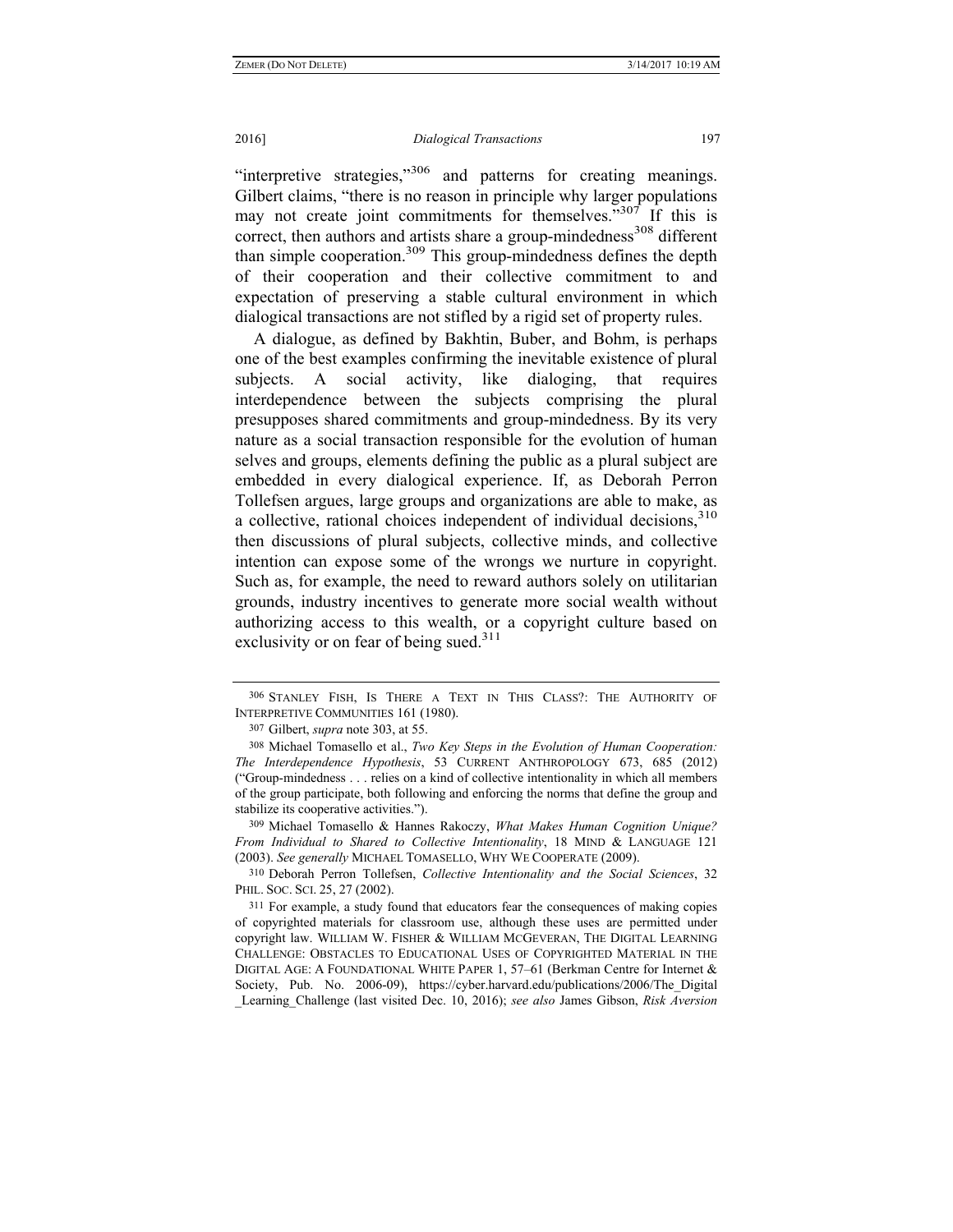Bakhtin, Buber, and Bohm's conceptualization of dialogue tells us that modern copyright laws block access to knowledge in ways that diminish the opportunity to rearticulate the relationship between individuals, users, and producers. Commodified texts are living constructs. They are linguistic expressions that deploy meaning and communicate messages constructed by social and cultural properties. Dialogism, as envisioned by Bakhtin, Buber, and Bohm, does greater justice to defining the essence of human creative expressions. It situates the creative act on a continuum of authorial voices, struggles, and thoughts, where every creative act takes and embeds in its final configuration "the multiple social contexts in which the signs that surround us are enunciated . . . ."312

### IV

# DIALOGICAL INTRICACIES

This Part applies the dialogical transaction model to intellectual property controversies. In all examples used, the model would have given users and the public *en masse* rights of access more comprehensive than courts were willing to provide. The examples show that the narrowly constructed interpretation of copyright favored by courts is inconsonant with the societal environment that gave rise to the principles of copyright. A direct result of this inconsonance is that "the concept of the author-genius has succeeded brilliantly in the legal realm, justifying ever-greater expansions of copyright—often for the benefit of large corporations  $\ldots$   $\ldots$   $\ldots$   $\ldots$   $\ldots$   $\ldots$  Furthermore, applications of the dialogical transaction model highlight the risks embedded in a copyright system that restricts communicative experiences and demonstrates that the authorial self as dialogic transcends the cultural affiliation to individualism because, as Bakhtin, Buber, and Bohm would proclaim, the existence of the other—either the individual or collective other—is vital for the emergence and maturity of the authorial self.

*and Rights Accretion in Intellectual Property Law*, 116 YALE L.J. 882 (2007) (showing how fair users are requested to pay for licenses in order to avoid subsequent litigation); Gideon Parchomovsky & Philip J. Weiser, *Beyond Fair Use*, 96 CORNELL L. REV. 91, 100 (2010) (arguing that users "will always prefer to take *less* than what they perceive to be the permissible amount and will be sheltered from liability").

<sup>312</sup> COOMBE, *supra* note 27, at 83.

<sup>313</sup> Tushnet, *The Romantic Author*, *supra* note 13.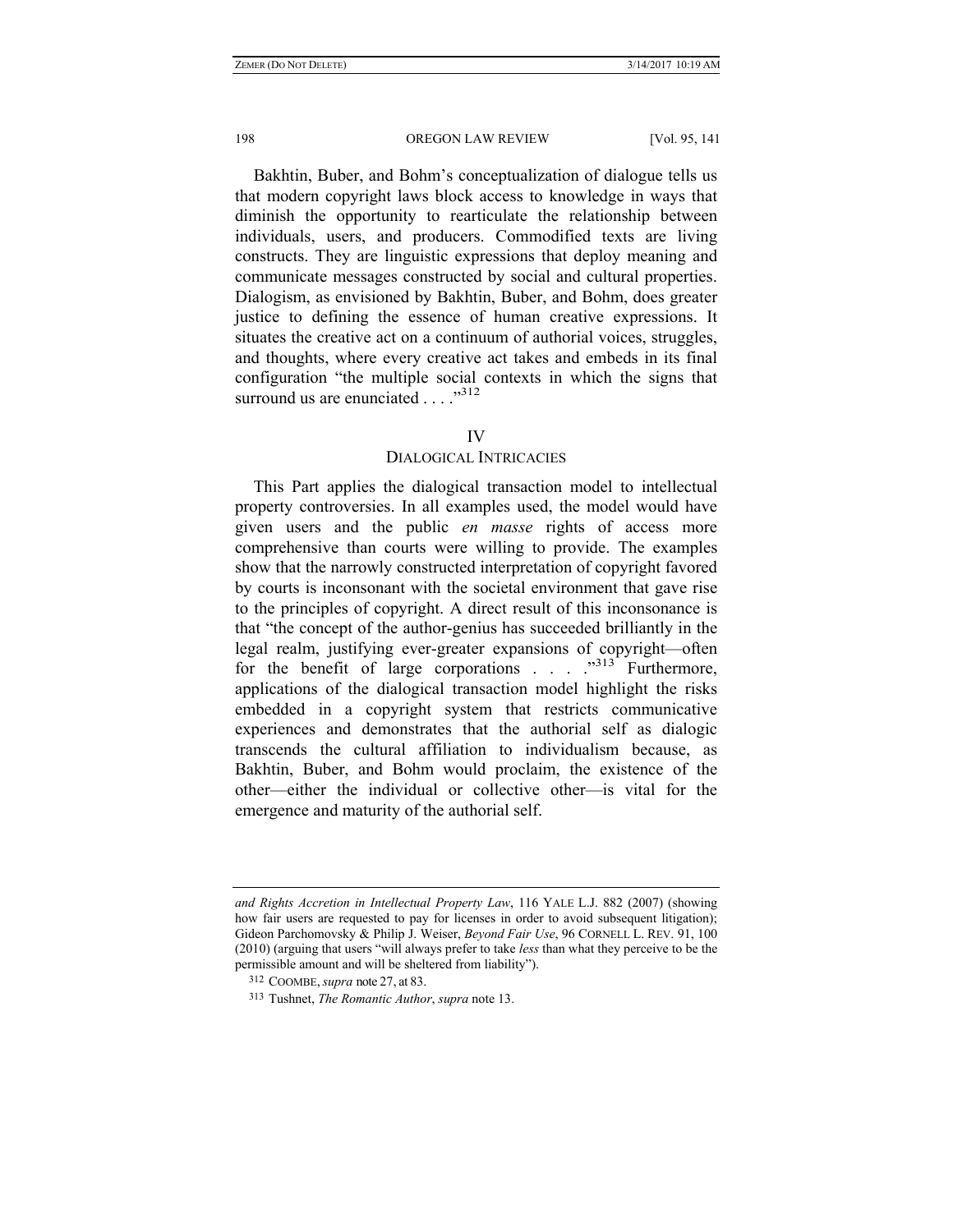### 2016] *Dialogical Transactions* 199

The dialogical intricacies examined do not aim to declare the "death of the author,"314 deprive him of proprietary rights to the expressions of his talent, or claim that there is no authentic originality and every creation is in succession of imitation.<sup>315</sup> The authorial self is a unique construct. Although the nature of copyrighted works as socially and dialogically constructed stands in sharp contrast to Macpherson-like approaches to possessive individualism.<sup>316</sup> authors bring to the creative process their own unique personal properties which entitle them to a reward for the creative value they generate. This Part looks at examples from parody, architecture, urban art, and information networks to demonstrate the fundamentality of preserving dialogical spaces and how, if considered and applied in the course of copyright disputes, the dialogical transaction theory can provide basic interpretive tools with which to redesign copyright principles and restrict official constraints on access to, and the use of, creative properties.

# *A. Official Parodies*

A parody is an example of a work that involves, builds upon, and produces strong dialogical transactions and puts limits on official rightholders' authorial control of communicative exchanges. A parody is a unique dialogical construct akin to a "festive liberation of laughter."<sup>317</sup> Its ubiquity derives from its unavoidable reliance on another's work, "muddying the original author's viewpoint"<sup>318</sup> while continuing a conversation on the meaning of the other's version, displaying "repetition with critical difference"<sup>319</sup> and creating a "refunctioning of preformed linguistic or artistic material."<sup>320</sup> These characteristics demonstrate the role of otherness in the process of making parodies premised upon intense dialogical relations between

<sup>314</sup> *See* Barthes, *supra* note 13.

<sup>315</sup> *See generally* JONATHON KEATS, FORGED: WHY FAKES ARE THE GREAT ART OF OUR AGE (2013).

<sup>316</sup> CRAWFORD B. MACPHERSON, THE POLITICAL THEORY OF POSSESSIVE INDIVIDUALISM: HOBBES TO LOCKE (1972).

<sup>317</sup> BAKHTIN, RABELAIS, *supra* note 174, at 89. For an interesting inquiry into the festive aspect of parodies, see DAVID R. SMITH, PARODY AND FESTIVITY IN EARLY MODERN ART: ESSAYS ON COMEDY AS SOCIAL VISION (2012).

<sup>318</sup> Fromer, *supra* note 27.

<sup>319</sup> LINDA HUTCHEON, A THEORY OF PARODY: THE TEACHINGS OF TWENTIETH-CENTURY ART FORMS 6 (Univ. of Illinois Press 2000) (1985).

<sup>320</sup> MARGARET A. ROSE, PARODY: ANCIENT, MODERN, AND POST-MODERN 52 (1993).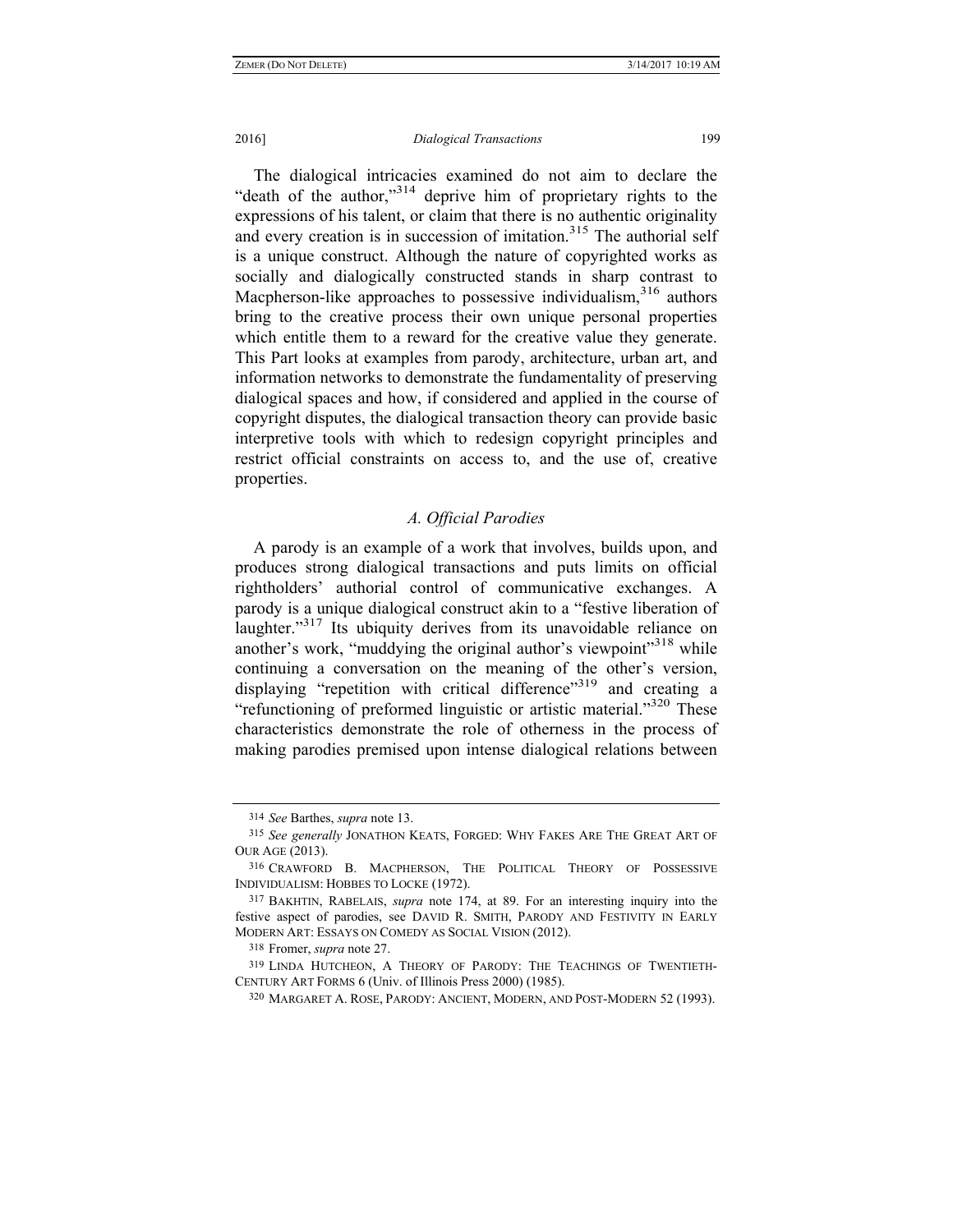the author of the original text, the author of the parody, and the audience.

Two decades ago, in *Campbell v. Acuff-Rose Music, Inc.*, the Supreme Court held parody to be a valuable form of social communication that "lie[s] at the heart of the fair use doctrine's guarantee of breathing space within the confines of copyright  $\ldots$ .  $\frac{1321}{2}$ The recent growth of parodic expressions made them "central to the American conversation."<sup>322</sup> irrespective of original authors' attempts to treat parodies as unwanted or coerced speech.<sup>323</sup> Parodies became a form of communication that reflected society's image and need for humor and freedom from official restraints on expressive creativity a form of communication that dismantled the primacy of authorial control and the hegemonic power of right holders to facilitate creative transactions and establish vibrant "interpretive communities."<sup>324</sup>

In *Campbell*, the Court supported a parody of Roy Orbison's famous song "Oh, Pretty Woman" by the rap group, 2 Live Crew.<sup>325</sup> The success of 2 Live Crew prompted the right holder of Orbison's song to sue for infringement.<sup>326</sup> The district court granted summary judgment for 2 Live Crew on the ground that the song was a parody within the meaning of the Copyright Act. $327$  The court of appeals reversed and remanded, holding, *inter alia*, that, because 2 Live Crew took the heart of Orbison's song and had market success with the song, the parody could not qualify as fair use.<sup>328</sup> The Supreme Court

<sup>321</sup> Campbell v. Acuff-Rose Music, Inc., 510 U.S. 569, 579 (1994).

<sup>322</sup> William McGeveran, *The Imaginary Trademark Parody Crisis (and the Real One)*, 90 WASH. L. REV. 713, 714 (2015); *see also* DAN HARRIES, FILM PARODY 22 (2000) (observing that cinematic parody has become a "major mode of Hollywood film-making"); HUTCHEON, *supra* note 319, at 3, 109–11 (1985) (discussing the ideological and cultural implications of parodies); Jonathan Gray, *Television Teaching: Parody, The Simpsons, and Media Literacy Education*, 22 CRITICAL STUD. MEDIA COMM. 223, 228 (2005) (noting that contemporary television is "heavily populated by parody and parodic texts").

<sup>323</sup> KWALL, *supra* note 3, at 59–60 ("The free speech interests of subsequent users must be balanced against those of original authors not to have their works distorted or modified in objectionable ways with implicit or explicit attribution, resulting in a coerced use of their expression.").

<sup>324</sup> David Tan, *The Transformative Potential of Countercultural Recoding in Copyright Law: A Study of Superheroes and Fair Use*, *in* DIVERSITY IN INTELLECTUAL PROPERTY: IDENTITIES, INTERESTS, AND INTERSECTIONS 403, 403 (Irene Calboli & Srividhya Ragavan eds., 2015).

<sup>325</sup> *Campbell*, 510 U.S. at 594.

<sup>326</sup> *Id.* at 573–74.

<sup>327</sup> *Id.* at 573; 17 U.S.C. § 107 (2012) (defining the fair use exception).

<sup>328</sup> *Campbell*, 510 U.S. at 573–74.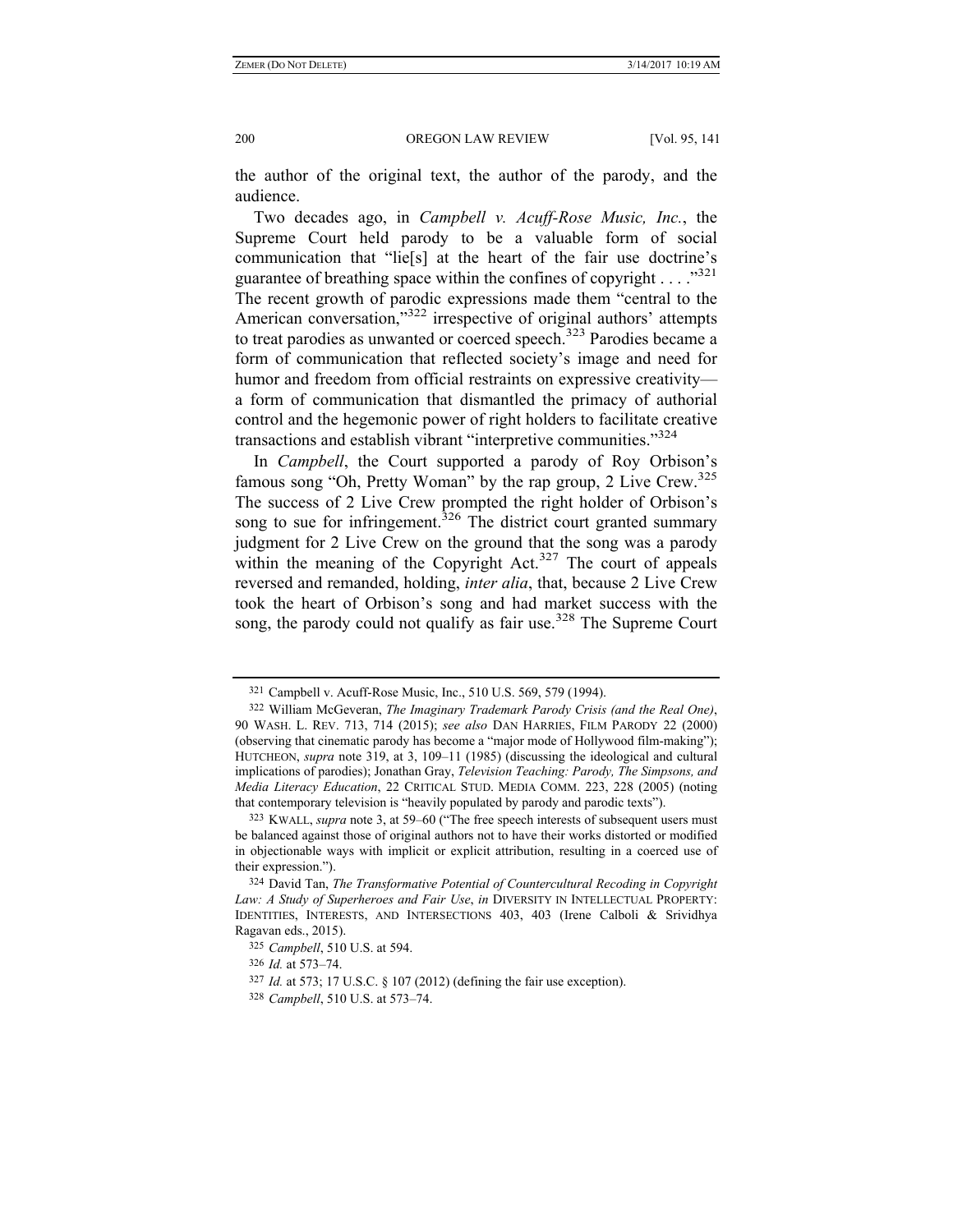reversed, finding 2 Live Crew's use of the original to be sufficiently transformative to constitute fair use.<sup>329</sup>

Two aspects of the Supreme Court's *Campbell* judgment are noteworthy. First, after examining the four-pronged test of fair use, the Court concluded that the lower appellate court erred by giving all but dispositive weight to the commercial nature of the parody in accordance with the presumption,330 ostensibly culled from *Sony Corp. of America v. Universal City Studios, Inc.*, which provides, "*every commercial use* of copyrighted material is presumptively . . . unfair  $\ldots$  ."<sup>331</sup> Second, the Court justified the need to adopt the heart of the song for the parody to take shape.<sup>332</sup> A parodist relies on the *individual* other—the original author—to be able to create a work of public interest. He likewise relies on the *generalized* or *imagined* other—the audience—who needs to be sufficiently familiar with the original in order to understand, absorb, and value the parody and respond to and communicate with its message. Because an understanding of the original work is vital, a parodist must use the "heart" of the original song.<sup>333</sup> In this sense, a parodist is both a parasitic user and an original creator.<sup>334</sup> The parodist employs the heart of an original expression but then brings to the audience something that the original work never intended to do.<sup>335</sup> It is that heart that most readily conjures the original in its parody and allows the audience to recognize it as such.<sup>336</sup> The interpretation of the parody defense in *Campbell* substantiated the interconnected nature of a parodied text and its unique dialogical construct.

332 *Campbell*, 510 U.S. at 588–89.

<sup>329</sup> *Id.* at 594.

<sup>330</sup> *Id.*

<sup>331</sup> Sony Corp. of America v. Universal City Studios, Inc., 464 U.S. 417, 451 (1984) (emphasis added).

<sup>333</sup> *Id.*

<sup>334</sup> Abraham Drassinower, *A Note on Incentives, Rights, and the Public Domain in Copyright Law*, 86 NOTRE DAME L. REV. 1869, 1884 (2011) ("[F]air use or fair dealing for the purpose of criticism is fair because the defendant is responding to the plaintiffs work in her own work. She is not merely repeating the work parasitically.").

<sup>335</sup> Michael Spence, *Intellectual Property and the Problem of Parody*, 114 L.Q. REV. 594, 607 (1998) (arguing that a parodist "must be able to use existing works if he is to communicate effectively").

<sup>336</sup> *Campbell*, 510 U.S. at 588 ("What makes for this recognition is quotation of the original's most distinctive or memorable features, which the parodist can be sure the audience will know.").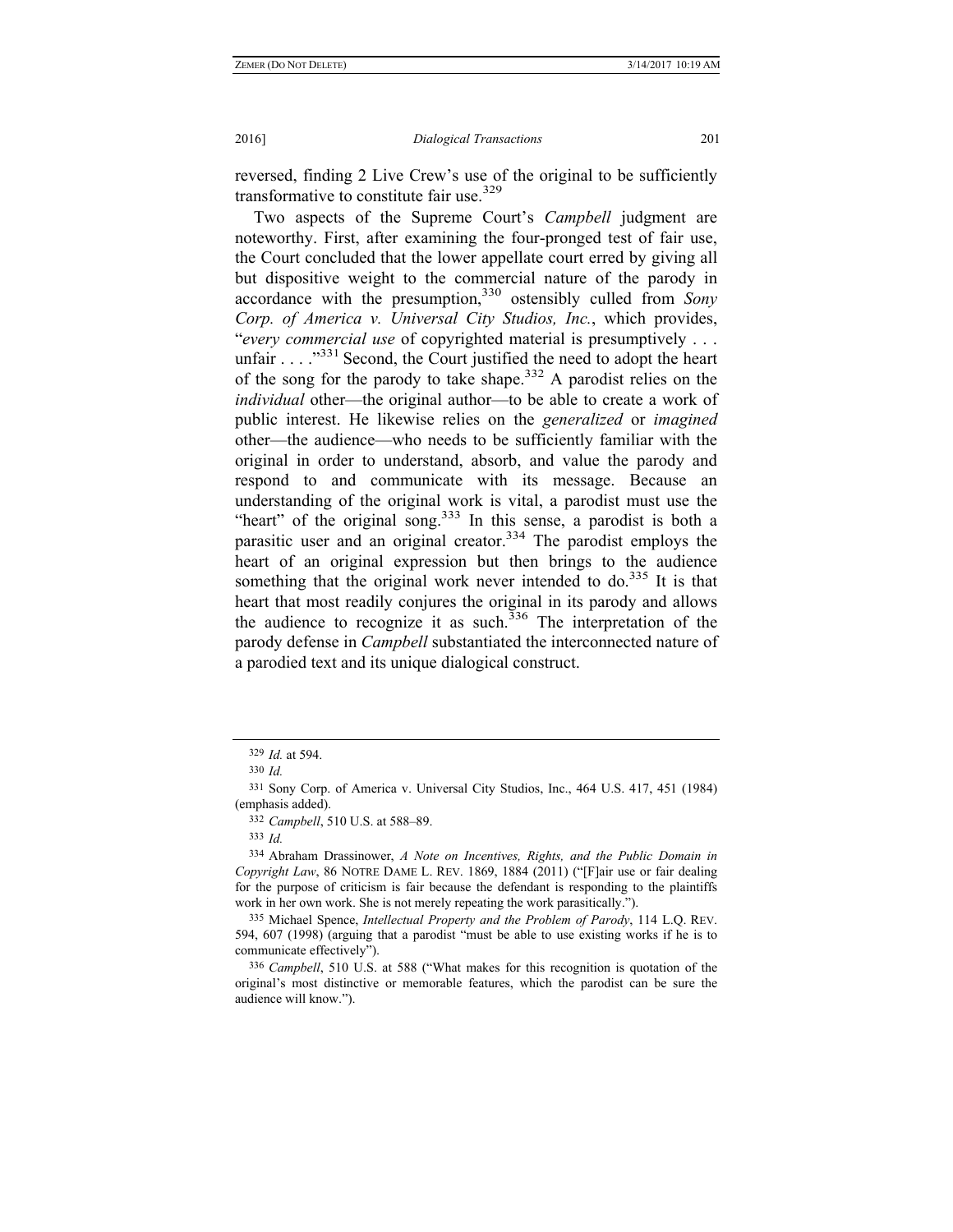It would be a mistake to think that "anyone who calls himself a parodist can skim the cream and get away scot free."<sup>337</sup> Indeed, the judgments in parody cases show that courts treat the defense as "contingent, not absolute."338 Thus, courts will have to continue to define the limits to parodies because authors of parodied works (and their heirs) will continue to invoke their exclusive right to reproduce, adapt, distribute, and display the original work,  $339$  including its derivative uses,<sup>340</sup> even while the work is still protected and has not entered the public domain.<sup>341</sup> However, in this process, attention is owed to the basic definition of a parody as a form of expression aiming to facilitate free, unrestrained, dialogue—a place for criticism, laughter, and creative chaos.<sup>342</sup> When Bakhtin celebrated the medieval parody, he gave as an example the medieval carnival, largely to rescue a notion of a politicized popular laughter in an era characterized by a hegemonic religious-state order. If legalized

342 Two decades after *Campbell*, the Court of Justice of the European Union (CJEU) defined "parody" for the first time and endorsed certain aspects from *Campbell*. Case C-201/13, Deckmyn v. Vandersteen, 2014 EUR-Lex CELEX WESTLAW 613CJ0201, at para. 20 (Sept. 3, 2014). That case arose from the request of a Belgian Court to provide a uniform definition of the prerequisites for a lawful parody under European law. *See id.* The Court also had to deal with the task of drawing the definitional limits of parody. *Id.* The Court stated that if a parody conveys a discriminatory message—for example, by replacing the original characters with people wearing veils and people of color—the holders of the rights to the work parodied have, in principle, a legitimate interest in ensuring that their work is not associated with such a message. *Id*. at para. 29. One blogger commented on the CJEU decision, asserted that it can be a slippery slope, and asked:

Could there potentially be developing a big humour gap between the EU and the rest of world – at least with the USA? One wonders how the CJEU, in light of this decision, would have looked at the raunchy and arguably anything but "politically correct" rap lyrics of the 2 Live Crew parody lyrics of "Pretty Woman" that pretty soon turns into "Big Hairy Woman" and go rapidly downhill from there . . . . But it was fine for the US Supreme Court in 1994.

Howard Knopf, commenting on, *Parody, Deckmyn and the Right to Object to Discriminatory Messages: Today's CJEU Ruling*, THE 1709 BLOG (Sept. 3, 2014), http://the1709blog.blogspot.co.il/2014/09/parody-deckmyn-and-right-to-object-to.html (last visited Dec. 10, 2016).

<sup>337</sup> *Id.* at 589. The need to limit a wide definition of "parody" is fundamental; otherwise, we may end up with an uncontrollable copycatting culture where carnivalesque mocking, imitating or spoofing becomes the norm and replaces "piracy" of popular cultural expression, programs, and brands with "justified use." Hu, *supra* note 173. Therefore, intellectual property laws are required to suppress the expansion of copycatting. Barton Beebe, *Shanzhai, Sumptuary Law, and Intellectual Property Law in Contemporary China*, 47 U.C. DAVIS L. REV. 849, 872–73 (2014).

<sup>338</sup> McGeveran, *supra* note 322, at 720.

<sup>339</sup> 17 U.S.C. § 106 (2012).

<sup>340</sup> *Id.* § 103(a).

<sup>341</sup> *Id.* § 302(a).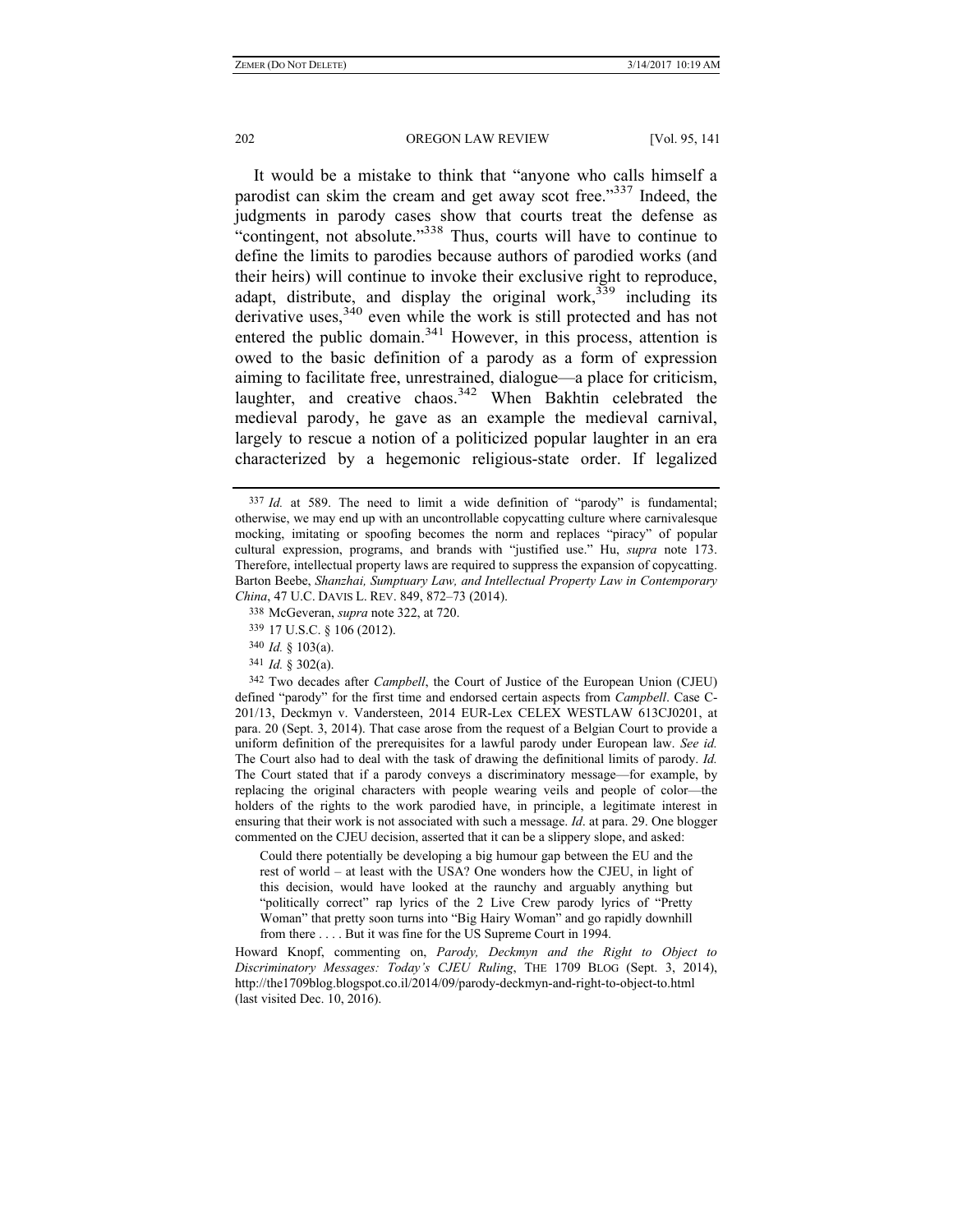### 2016] *Dialogical Transactions* 203

"[m]edieval laughter is directed at the same object as medieval seriousness," then the clown and the foul can ridicule the church and the state and build a world separated from the official world—their "own church versus the official church, [their] own state versus the official state."343 The unrestrained legalization of laughter came in "small scattered islands of time," as official feasts took place, and it rid people of the fear of intimidation or prohibitions because "[b]arriers were raised," and laughter took precedent.<sup>344</sup>

Bakhtin used parody not as a way to criticize an original text but as a dialogical dimension of literature. Parody and laughter "does not deny seriousness but purifies and completes it. Laughter purifies from dogmatism . . . it liberates from fanaticism and pedantry, from fear and intimidation, from didacticism, naiveté and illusion, from the single meaning . . . ."345 Parodies allow cultures to evolve and serve as platforms for "ongoing activity of transformative meaningmaking."<sup>346</sup> Parody, a ridiculing imitation of an original work, is "not a form, but rather a relation between one text and another; it is a *function*<sup>347</sup> that creates a "hybrid and double-voiced" discourse.<sup>348</sup> For example, Woody Allen's film *Play It Again Sam* is a 1972 parody of the 1942 classic film *Casablanca*, and aims to parody "Hollywood's aesthetic tradition of allowing only a certain kind of mythologizing in film  $\ldots$   $\cdot$  ...  $\cdot$  <sup>349</sup> In copyright terms, one function of a parody is to create space for creative freedom independent of the availability of unprotectable ideas or facts and to allow parodists to use the heart of the original work. A parody cannot resemble a parade with a climax. If a parody is an expression aimed at satisfying official wills and interests, then it is not a parody.

Despite the fact that courts seem somewhat more receptive to parodies post-*Campbell*,<sup>350</sup> and the fact that "[w]hen IP owners use

<sup>343</sup> BAKHTIN, RABELAIS, *supra* note 174, at 88–90.

<sup>344</sup> *Id.* at 90.

<sup>345</sup> *Id.* at 123.

<sup>346</sup> Coombe, *supra* note 13, at 1877.

<sup>347</sup> Lars Kleberg, *Parody and Double-Voiced Discourse: On the Language Philosophy of Mikhail Bakhtin*, *in* DIALOGUE AND TECHNOLOGY: ART AND KNOWLEDGE 95, 96 (Bo Göranzon & Magnus Florin eds., 1991) (emphasis added).

<sup>348</sup> HUTCHEON, *supra* note 315, at 28; *see also* Denisov, *supra* note 158, at 56 ("[I]t is natural that the 'original-parody' relationship is always bilateral.").

<sup>349</sup> HUTCHEON, *supra* note 319, at 26.

<sup>350</sup> A famous example is *Suntrust Bank v. Houghton Mifflin Co.*, 268 F.3d 1257, 1270 (11th Cir. 2001), where the Eleventh Circuit vacated an injunction barring the publication of Alice Randall's *The Wind Done Gone* (2001).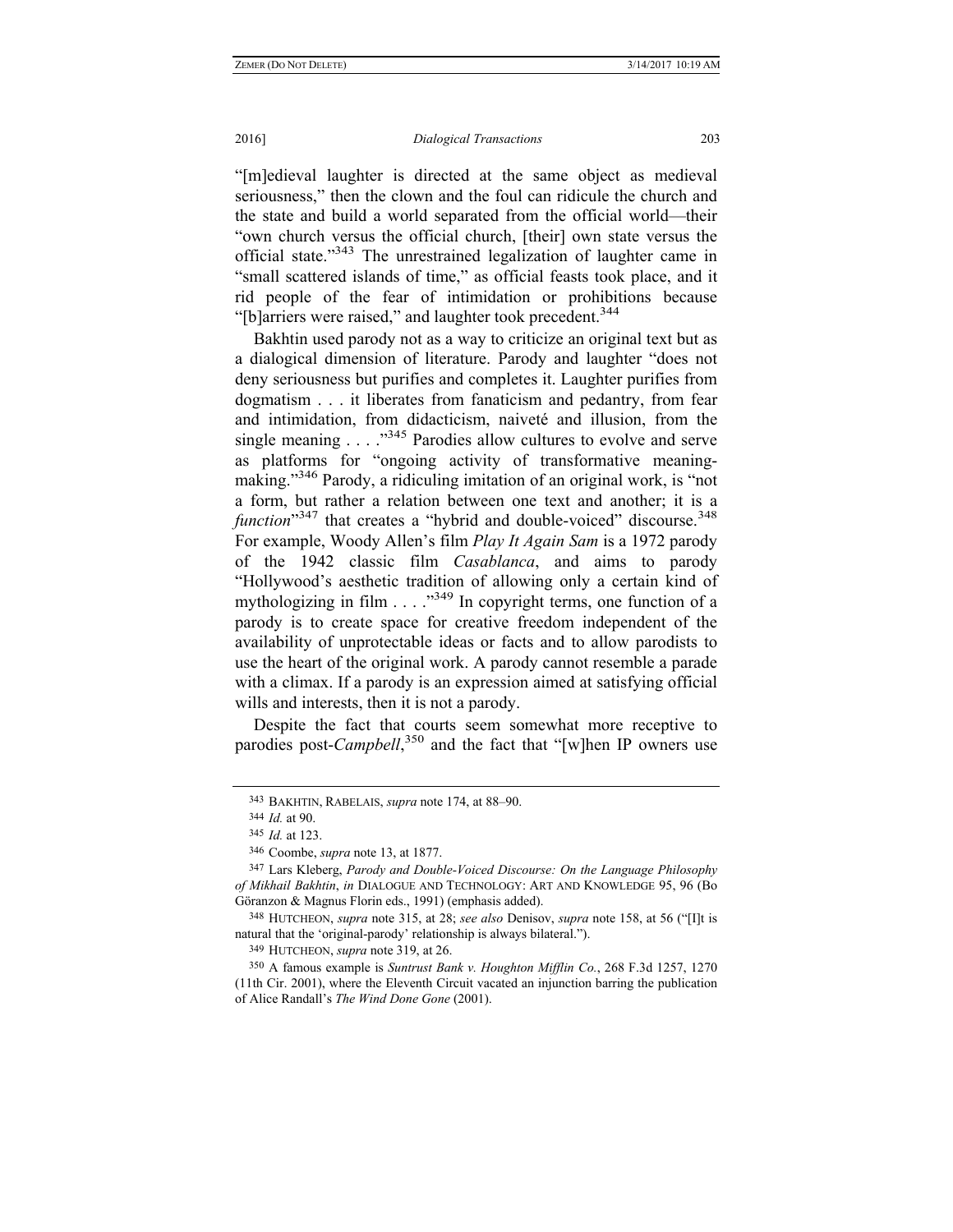copyright law to suppress parodies, the courts have generally rejected those claims," $351$  the road is still "long and convoluted." $352$  Even if courts are more willing to accept parodies as a form of expression worthy of protection under fair use,<sup>353</sup> the expansion of intellectual property laws mitigates this judicial tendency.<sup>354</sup> This constrains the potential breadth of parodic opportunities and has deterrent effects on cultural activities. First, it discourages "overt reliance on earlier works  $\ldots$   $\ldots$   $\ldots$   $\ldots$   $\ldots$  Second, strong copyrights "conflict with the human propensity to respond to stories by altering and retelling them."<sup>356</sup> Third, the official is continuously reinvigorated by laws limiting fair uses and free access to creative content. Fourth, because copyright law includes many vague principles, it creates, absent bright-line rules

353 *See, e.g.*, Brownmark Films, LLC v. Comedy Partners, 682 F.3d 687 (7th Cir. 2012) (finding fair use in a case involving a *South Park* episode, the court ruled on fair use defense against copyright infringement on a motion to dismiss because it only required to compare the original work with the parody).

354 McGeveran, *supra* note 322 (contemplating that the "spread of parody coincides with the huge expansion of trademark law to confer much broader rights"); *see also* Robin Jacob, *Parody and IP Claims: A Defence?—A Right to Parody?*, *in* INTELLECTUAL PROPERTY AT THE EDGE: THE CONTESTED CONTOURS OF IP 427 (Rochelle Cooper Dreyfuss & Jane C. Ginsburg eds., 2014). In addition, it is a cause of concern that lower courts seem less willing to embrace a wide interpretation of freedom to parody. *See, e.g.*, McGeveran, *supra* note 322, at 722 ("Lower courts have not always been so sensitive and have sometimes been clumsy in applying the 'parody' label."); *Suntrust Bank*, 268 F.3d at1270; *see also* Salinger v. Colting, 641 F. Supp. 2d 250 (S.D.N.Y. 2009). In *Salinger*, the District Court for the Southern District of New York ruled in favor of Salinger, the author of the 1951 novel, *The Catcher in the Rye*. *Id.* at 254. Colting wrote a critique of Salinger in his book, *60 Years Later: Coming through the Rye*. *Id.* The Court found that this was not a parody entitled to protection as a transformative work under the fair use doctrine. *Id.* at 268–69. In April 2010, the Second Circuit upheld the injunction granted by the district court. Salinger v. Colting, 607 F.3d 68 (2d Cir. 2010).

355 Tushnet, *The Romantic Author*, *supra* note 13, at 302.

356 *Id.*

<sup>351</sup> Stacey L. Dogan & Mark A. Lemley, *Parody as Brand*, 47 U.C. DAVIS L. REV. 473, 473 (2013).

<sup>352</sup> McGeveran, *supra* note 322, at 715. For example, in 1996 Dr. Seuss Enterprises successfully sued Penguin Books for copyright infringement, a rejection of the parody defense. Dr. Seuss Enters, L.P. v. Penguin Books USA, Inc., 109 F.3d 1394 (1997); *see also* Esther Milne, *Parody: Affective Registers, Amateur Aesthetics and Intellectual Property*, 19 CULTURAL STUD. REV. 193, 199 (2013) (observing that "the parody defence within US case law has not always been successful"). Moreover, the struggle of courts to distinguish between parody and satire, detrimentally affects the definition of parody. *See* Amy Lai, *Copyright and Its Parody Defense: Multiple Legal Perspectives*, 4 N.Y.U. J. INTELL. PROP. & ENT. L. 311, 320 (2015) ("[T]he Court's narrow definition of parody and its determination that satire is not protected to the same degree as parody, have arguably served to expand owners' rights to the detriment of creative citizens.").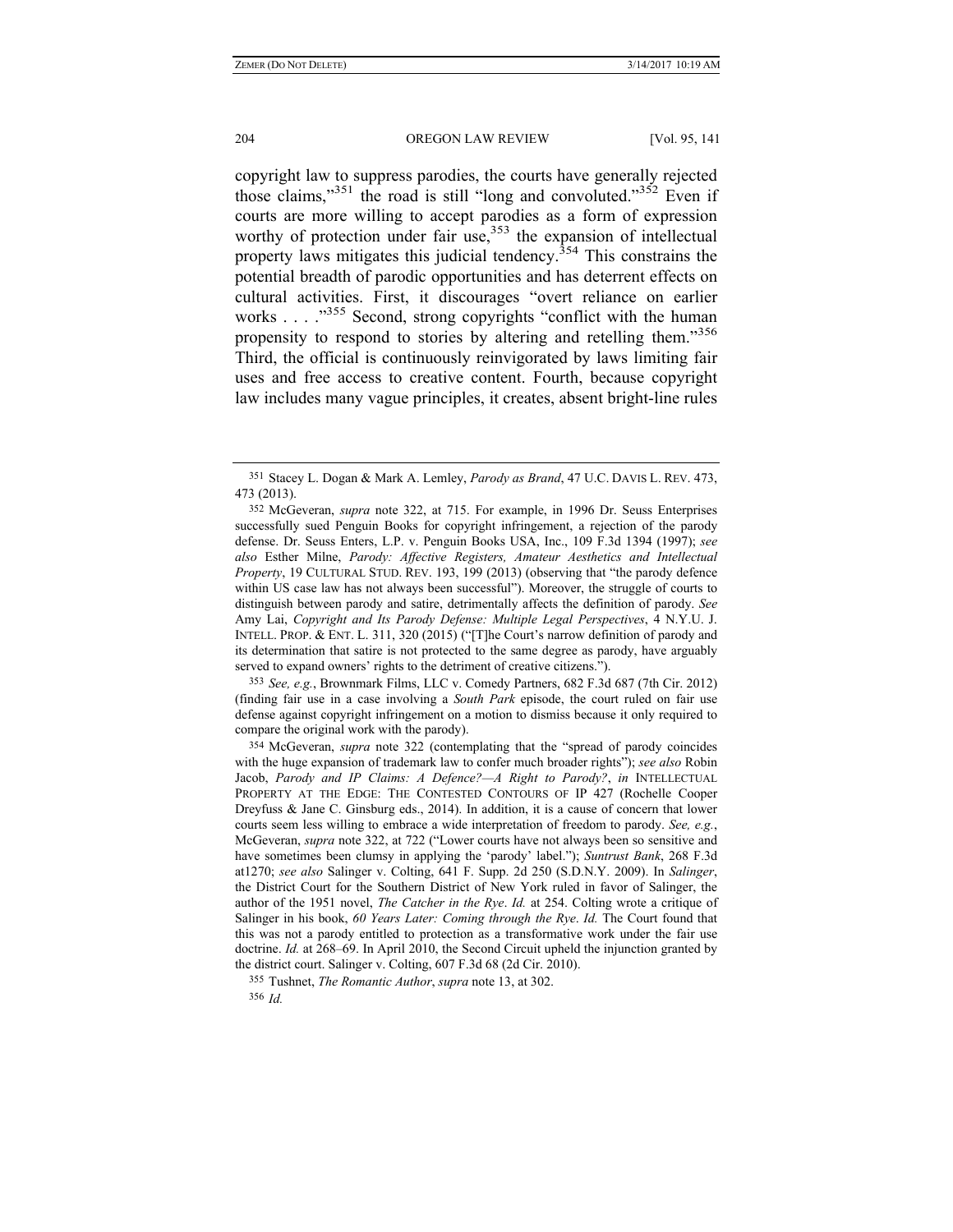### 2016] *Dialogical Transactions* 205

as to what amounts to a parody, $357$  a culture of fear amongst users that they may be sued<sup>358</sup> and that their "remix [will be] threatened with sanctions."<sup>359</sup> It is a culture that prevents competition with protected works<sup>360</sup> and favors settlements and financial concessions regardless of the fairness of the use, $361$  all to satisfy owners who demand the eradication of parodies directed at their intangible properties.<sup>362</sup> Recent scholarship observes how pervasive these problems are in the field of trademarks. For example, Stacey Dogan and Mark Lemley show that "courts have struggled with the evaluation of parody under trademark law," given the "surprising number of cases that hold obvious parodies illegal."363 In these cases, courts enclosed the evolution of meanings, limited the availability of communicative experiences, and refused to treat parodies as a "natural and desirable

361 For example, despite the finding of the Court in favor of a parody, Alice Randall's publishing company settled with the estate of Margaret Mitchell, the author of the novel *Gone with the Wind* (1936), to make an unspecified donation to Morehouse College. David D. Kirkpatrick, *Mitchell Estate Settles Gone With the Wind Suit*, N.Y. TIMES (May 10, 2002), http://www.nytimes.com/2002/05/10/business/mitchell-estate-settles-gone-with-the -wind-suit.html. An additional example is the 2014 copyright dispute involving Beastie Boys. In this dispute, a settlement was reached between the hip-hop group and a toy company, GoldieBlox, over the unauthorized use of a 1987 hit song "Girls" in a viral video. Jon Blistein, *Beastie Boys Settled over 'Girls' Toy Commercial*, ROLLINGSTONE (Mar. 18, 2014), www.rollingstone.com/music/news/beastie-boys-settle-lawsuit-overgirls-toy-com mercial-20140318. After the former filed a preemptive suit against Beastie Boys for a declaratory judgment that their video is a parody, the latter sued in return claiming copyright infringement. *Id.* The parties settled within four months of the initial filing. *Id.; see also J.D. Salinger's Miserly Legal Legacy*, THE ECONOMIST (Jan. 17, 2011) (discussing the settlement reached between the heirs of Salinger and Colting), http://www.economist.com/blogs/prospero/2011/01/copywrongs.

362 McGeveran, *supra* note 322, at 715 ("While there are few litigated cases, marketholders routinely send cease-and-desist letters demanding the eradication of parodies aimed at their trademarks. Many parodists comply.").

363 Dogan & Lemley, *supra* note 351, at 474, 490–96.

<sup>357</sup> *See, e.g.*, Rebecca Tushnet, *Legal Fictions: Copyright, Fan Fiction, and a New Common Law*, 17 LOY. L.A. ENT. L.J. 651, 668 (1997) (observing that "it is difficult to draw clear lines between parody and other types of transformative use, including political protest"); *see also* Fromer & Lemley, *supra* note 96, at 1257 ("Because IP laws protect intangible concepts, communicating what the IP right covers is more difficult than articulating the scope of property rights for tangible items, whose bounds are easier to describe and depict.").

<sup>358</sup> *See* Tollefsen, *supra* note 310.

<sup>359</sup> Tushnet, *The Romantic Author*, *supra* note 13, at 314.

<sup>360</sup> An example to this power is found in employment contracts that display "archaic control mentality" by increasingly restricting employees' motivation and performance. ORLY LOBEL, TALENT WANTS TO BE FREE: WHY WE SHOULD LEARN TO LOVE LEAKS, RAIDS, AND FREE RIDING 4 (2013).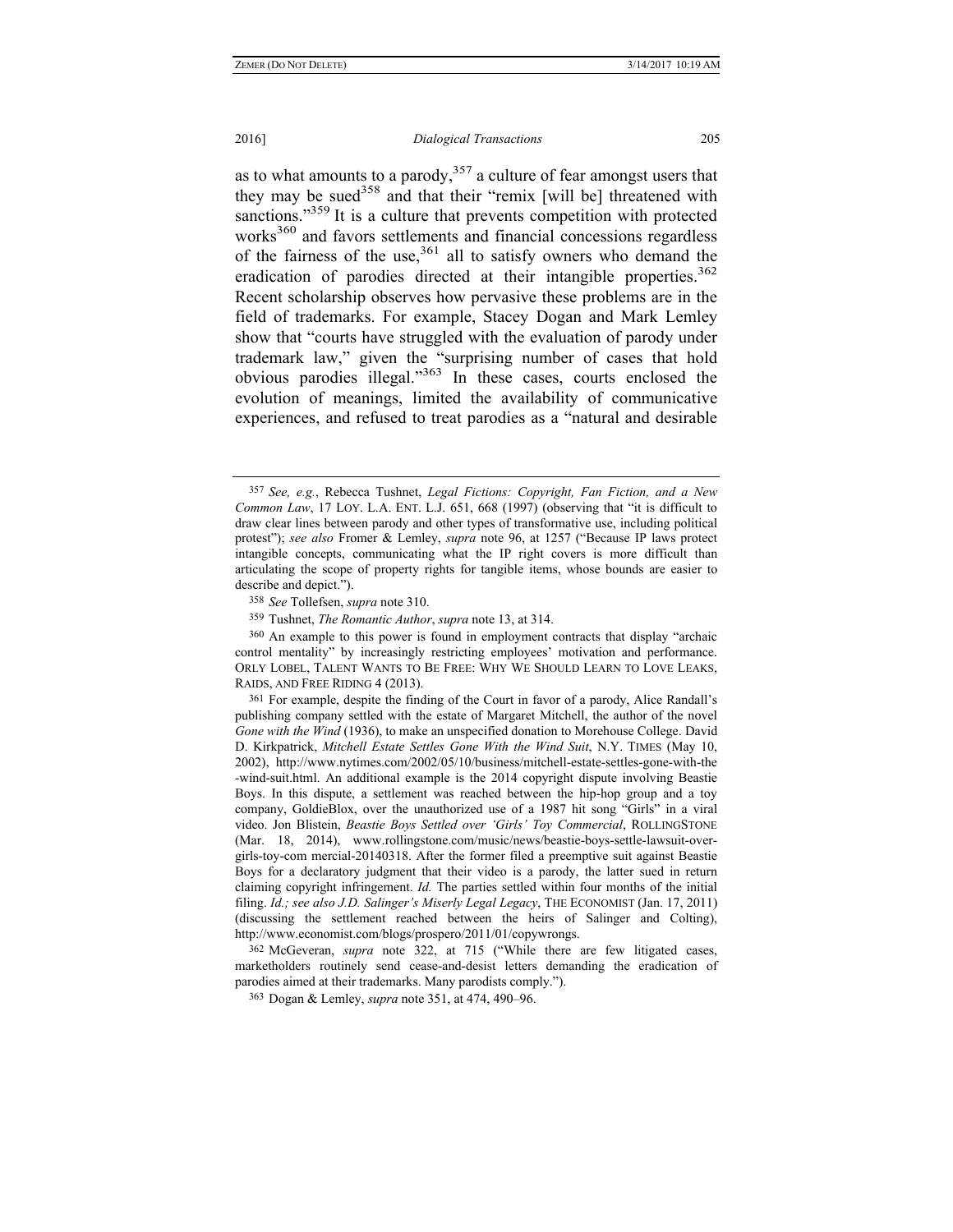part of social conversation," even in the absence of harm to the mark $364$ 

Parodies are invaluable to modern societies.<sup>365</sup> Bakhtin emphasized "the importance of the comic elements which had been either eliminated, overlooked, or looked down upon by some formalist and other modern critics."366 Parodies serve as the place where the real carnivalesque experience resides. As such, their social and cultural impact is vast and "often explodes traditional thought patterns, being a catalyst for further creative quests."367 The *Campbell* Court allowed the silliest or most lowbrow speech to escape liability for infringement. However, contemporary expansions of intellectual property rights raise concerns as to the future of these critical and comic dialogical works.

When parodies become the voice of the official, by virtue of the boundaries imposed upon users by the law, the official defines the evolution of meanings. Meaning cannot be controlled by governmental or corporate power because such control would "lead to social stultification and cultural paralysis."<sup>368</sup> Stifling the progression

366 ROSE, *supra* note 320, at 169.

367 Denisov, *supra* note 161, at 69. As the Supreme Court explained in *Campbell*: "Like less ostensibly humorous forms of criticism, [parody] can provide social benefit, by shedding light on earlier work, and, in the process, creating a new one." Campbell v. Acuff-Rose Music, Inc., 510 U.S. 569, 579 (1994).

368 Johnson, *supra* note 169, at 457.

<sup>364</sup> *Id.* at 496.

<sup>365</sup> This is especially true in jurisdictions that either do not recognize, or have just recently begun to recognize, parody as fair use. For example, until October 1, 2014, a parodist in the UK could escape copyright liability if his use of an original work could be viewed as criticism or review of the work. LIONEL BENTLY & BRAD SHERMAN, INTELLECTUAL PROPERTY LAW 241 (4th ed., 2014). This, however, "was anything but straightforward." *Id.* Following several governmental reports, a new fair dealing exception for "caricature, parody or pastiche" was introduced into British copyright law. *Gowers Review of Intellectual Property*, THE GOWERS REVIEW (Dec. 6, 2006), http://www.gov.uk /government/uploads/system/uploads/attachment\_data/file/228849/0118404830.pdf,

recommendation 12 at 68; *Taking Forward the Gowers Review of Intellectual Property*, UK INTELLECTUAL PROPERTY OFFICE (Jan. 2008), http://www.rin.ac.uk/system/files /attachments/UKIPO%20consultn%20on%20copyrightexceptions%20Jan%2008.pdf, at 6– 31; *Digital Opportunity: A Review of Intellectual Property and Growth*, DEPARTMENT FOR BUSINESS, INNOVATION & SKILLS, HARGREAVES REV. INTELL. PROP. & GROWTH (May 18, 2011), http://www.gov.uk/government/uploads/system/uploads/attachment\_data /file/32563/ipreview-finalreport.pdf, at 1–50; *Modernising Copyright: A Modern, Robust and Flexible Framework*, HMGOVERNMENT (July 26, 2012), http://www.allpartywriters group.co.uk/Documents/PDF/Modernising-copyright.aspx, at 29–31; *see also* The Copyright and Rights in Performances (Quotations and Parody) Regulations 2014, SI 2014/2356 (Eng.) (incorporating amendments to The Copy, Designs and Patents Act 1988, c. 48 (Eng.).—mainly section  $30A(1)$ ).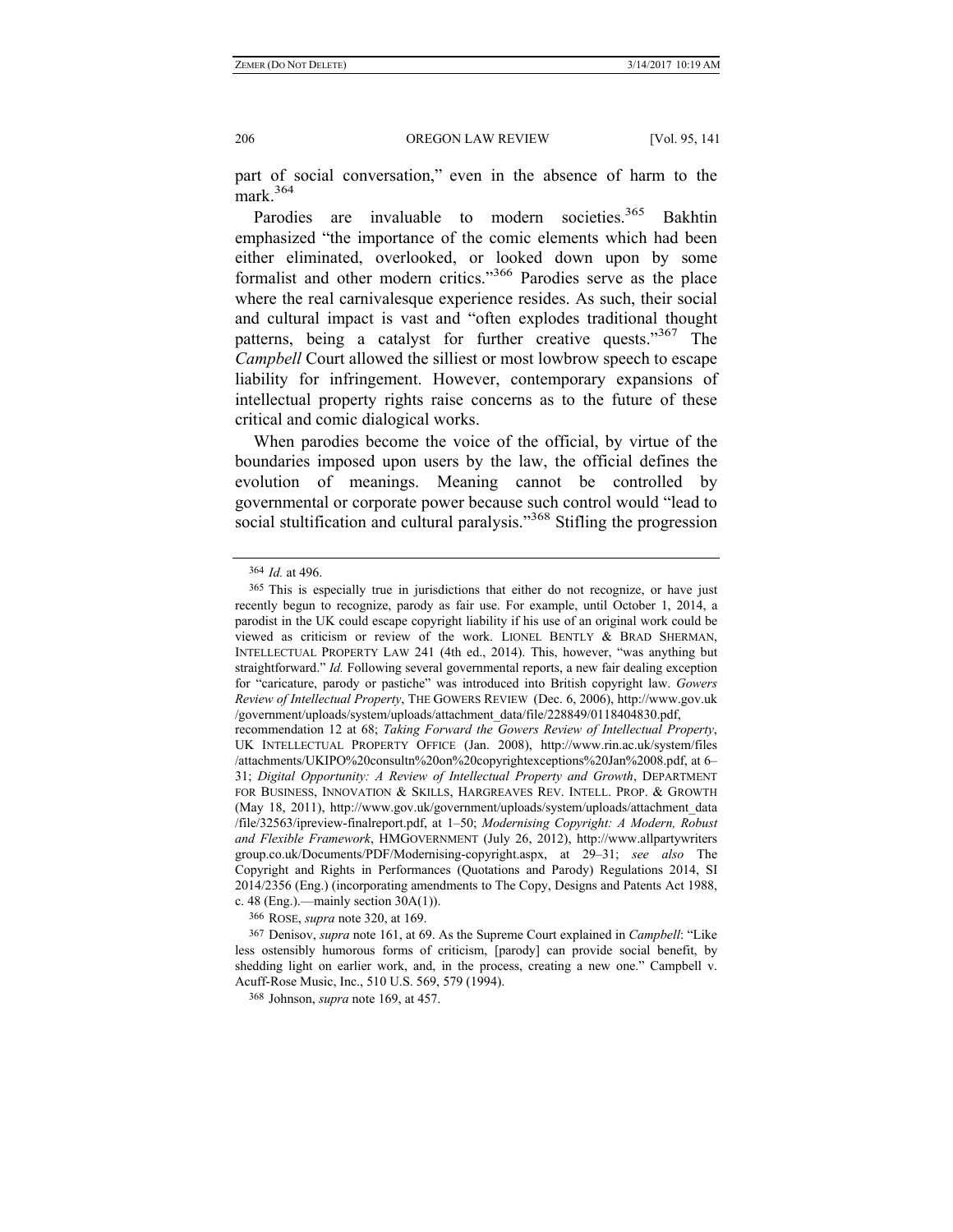of meaning is a major concern wherever there is a privately owned and led copyright regime. In such a regime, the availability of dialogical opportunities necessary to feed authorial and artistic creation is severely restricted. The immediate consequence is that creative works will fail both to yield the expected social value and to "advance society's knowledge systematically, factually, and culturally."<sup>369</sup> Such a copyright regime will produce works and meanings that resemble low-level conversations or other simple verbal exchanges.

# *B. Urban Voices*

### *1. Multivoiced Tangibles*

Dialogism conveys interaction. This includes interaction with fellow beings as well as with properties of the urban space such as architectural designs; street art; non-traditional art forms like land art;<sup>370</sup> and other tangibles such as books, furniture, and even plastic bags.371 Thus, the "other" can be a person or an object. Both produce voices within the authorial self. For example, discussing Buber's conception of art, Biswas remarks:

We desire also to enter into personal relationships with things and to imprint on them our relation to them . . . . Artistic creation and awareness proceeds from our dissatisfaction with the stringent meaning-contents of the world of It and our urge to elevate it to the level of intimacy with our own being.372

For John Locke, the most celebrated political philosopher on intellectual property, $373$  man must converse and communicate with others in order to create, accumulate, refine, and disseminate knowledge.<sup>374</sup> Locke claimed that every system of regulation must limit knowledge enclosure and "enable us to deliver and make that

372 Biswas, *supra* note 98, at 225.

<sup>369</sup> Fromer, *supra* note 27, at 86.

<sup>370</sup> *See, e.g.*, Xiyin Tang, *Copyright in the Expanded Field*, 42 HOFSTRA L. REV. 945 (2014) (discussing options for legal protection of nontraditional art forms such as land art). In a recent case, the Seventh Circuit explained the complexity of attaching copyright protection to land art such as a wildflower garden. Kelly v. Chi. Park Dist., 635 F.3d 290 (7th Cir. 2011).

<sup>371</sup> *See* RONI MESHULAM ABRAMOVITZ, A JOURNEY WITH A PLASTIC BAG: AN INTIMATE DIALOGUE BETWEEN WRITING, SCULPTURE AND PHOTOGRAPHY (2014).

<sup>373</sup> *See, e.g.*, Lior Zemer, *The Making of a New Copyright Lockean*, 29 HARV. L. & POL'Y REV. 891, 892 n.1 (2006).

<sup>374</sup> JOHN LOCKE, *Study* (1677), *in* JOHN LOCKE: POLITICAL ESSAYS 365 (Mark Goldie ed., 1997).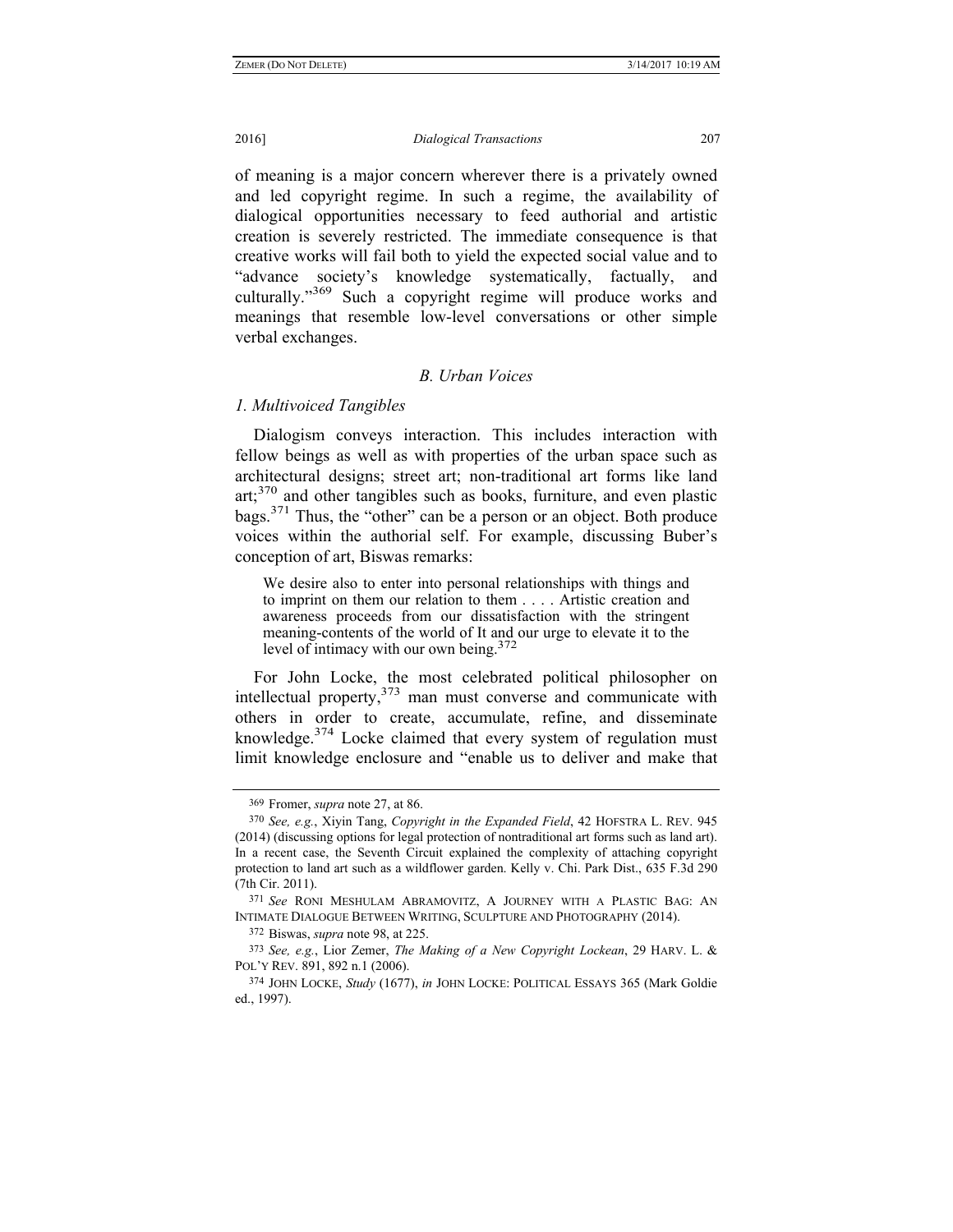knowledge available to others."375 In addition to human interaction, commoners converse with tangibles, from which they generate creative ideas. Locke gave the example of an artist painting the "springs and wheels and other contrivances within of the famous clock at Strasburg."376 To do so, the artist uses items in his memory that come to him once he sees the clock and the surrounding cultural scene. The clock generates ideas and inner voices within the artist's self. From these, the artist develops creative meanings embedded in his expression. Justine Hughes proclaimed that authors "produce the basic units of dialogue" necessary for copyrightable expressions,  $377$ but that does not mean that they are above societal dialogue. On Lockean grounds, the process by which these units are produced is influenced by properties both verbal and nonverbal, by humans and tangibles alike.

Written materials are the tangible source most likely to generate creative ideas. Locke offered books as an example to show that people form conversational relations with sources other than humans. There are a myriad of books man should read, from those written by ancient lawyers, "books of travel," chronological accounts, and readings of history that "help to give an insight into [human nature]," to poetical and dramatic books of pleasure and delight, and dictionaries that are necessary for the "gentlemen's study."<sup>378</sup> Exposure to a variety of books and conversation with the knowledge therein makes people more knowledgeable and creative.

To allow readers access to a variety of books, people can own, and hence converse with, a physical book, but they cannot exclusively own the knowledge therein. Locke advocated for limits to what one could come to own, in order to ensure human interaction.<sup>379</sup> Locke considered interaction and communication basic human values and provided that only by enjoying communicative experiences with fellow gentlemen, strangers, and external tangibles, could knowledge, information, and books be made possible. In the absence of

<sup>375</sup> JOHN LOCKE, *Some Thoughts Concerning Reading and Study for a Gentlemen* (1703), *in* LOCKE: POLITICAL ESSAYS 348–49 (Mark Goldie ed., 1997) [hereinafter LOCKE, *Some Thoughts*].

<sup>376</sup> JOHN LOCKE, ESSAY CONCERNING HUMAN UNDERSTANDING, bk. III, ch. vi, § 3 (Oxford Univ. Press 1975) (1690) [hereinafter LOCKE, ESSAY].

<sup>377</sup> Hughes, *supra* note 39, at 976.

<sup>378</sup> LOCKE, *Some Thoughts*, *supra* note 375, at 352–54.

<sup>379</sup> Locke, *Liberty of the Press*, *supra* note 289, at 37.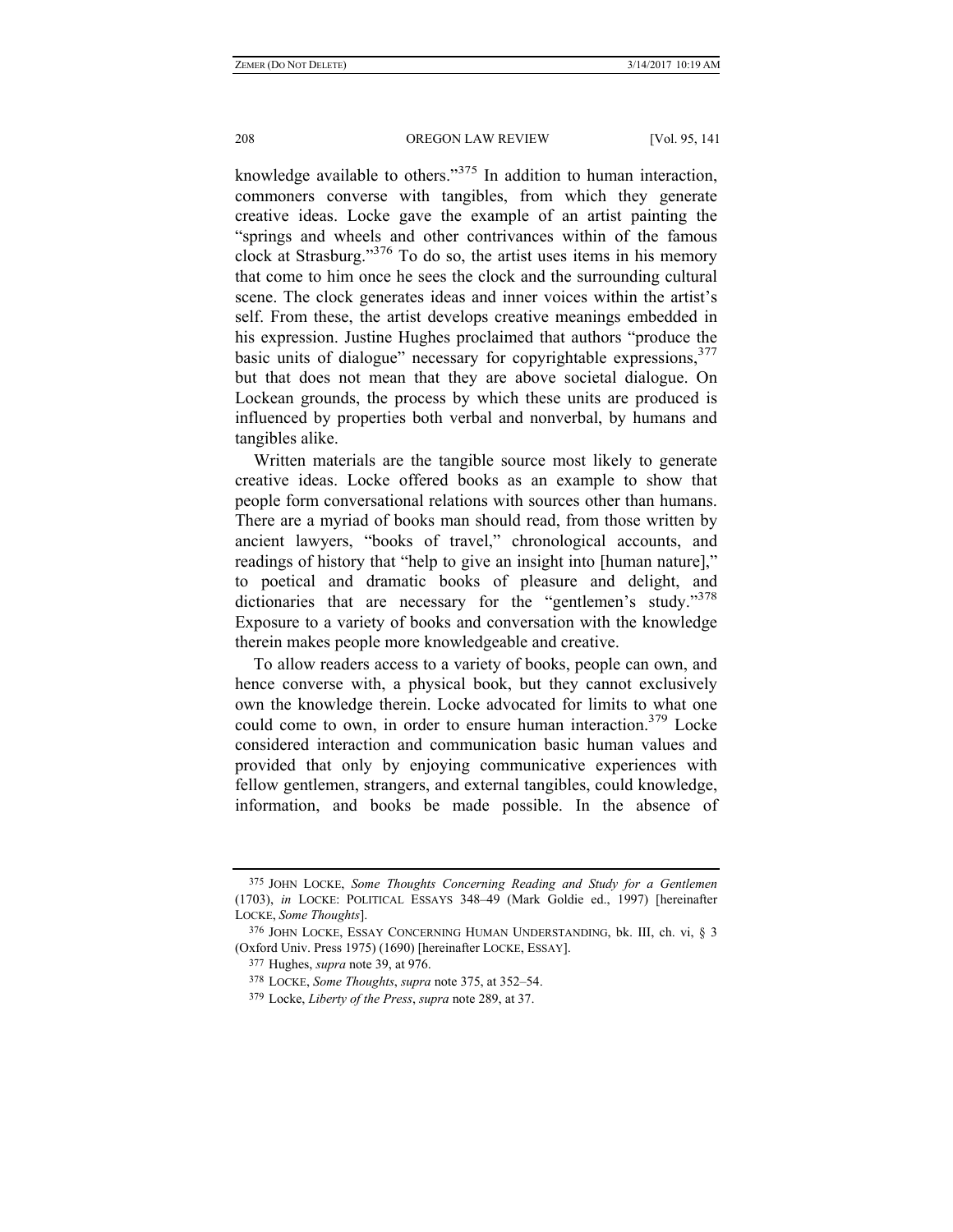communicative experiences, readers would end up reading commonplace arguments. As Locke put it:

[Those who] converse but with one sort of men, they read but one sort of books, they will not come in the hearing but of one sort of notions: the truth is, They canton out to them selves a little Goshen in the intellectual world where light shines . . . but the rest of that vast expansum they give up to night and darkness, and so avoid coming near it.<sup>380</sup>

Locke criticized the politics of educating through books filled with a "stock of borrowed and collected arguments"381 and contended that such an approach risked producing limited communicative experiences and conversational partners.<sup>382</sup> A dialogical view of copyright addresses Locke's concern for promoting the value of multivoicedness, cultural diversity, and communication.

### *2. Multivoiced Places*

Urban spaces provide communicative platforms that contribute to collective and individual dialogical processes and revitalize neighborhoods and communities.<sup>383</sup> They create "a space for mutual dialogue and creative interpretation . . . . . . <sup>384</sup> Art placed in urban spaces "provides a pretext for conversations and in some cases for cooperation between strangers."385 A Lithuanian researcher found that publicly placed urban furniture—a "Street Komoda," designed for sharing and inviting passers-by to intervene—in the Capital city of Vilnius, has created a network of users of the work, thereby generating new meanings. Just like Locke's example of the clock in the center of Strasbourg igniting creative ideas in a communal space,

<sup>380</sup> LOCKE, *Some Thoughts*, *supra* note 375, at 349. That knowledge, communication and the role of the audience are important for Locke is evident also in his statement that "[w]hen a man speaks to another, it is that he may be understood; and the end of Speech is, that those Sounds, as Marks, may make known his Ideas to the Hearer." LOCKE, ESSAY, *supra* note 376, bk. III, ch. ii, § 2.

<sup>381</sup> Locke, *Of Study*, *supra* note 290, at 123.

<sup>382</sup> Yeo, *supra* note 111, at 18. Ironically, when Thomas Hobbes' reputation was being assailed, it was said that he did his cause no good by working alone too much. John Wallis (admittedly an enemy) alleged that "He [Hobbes] Thinks too much, and Converses too little, either with Books, or Men." JOHN WALLIS, HOBBIUS HEAUTON-TIMORUMENOS 8 (Oxford, 1662), cited in *General Introduction*, *in* THE CORRESPONDENCE OF THOMAS HOBBES VOL. II: 1660–1679, p. xxx (Noel Malcolm ed., Oxford: Clarendon Press, 1994).

<sup>383</sup> Jekaterina Lavrinec, *Community Art Initiatives as a Form of Participatory Research: The Case of Street Mosaic Workshop*, 7 CREATIVITY STUD. 55 (2014).

<sup>384</sup> *Id.* at 56.

<sup>385</sup> *Id.*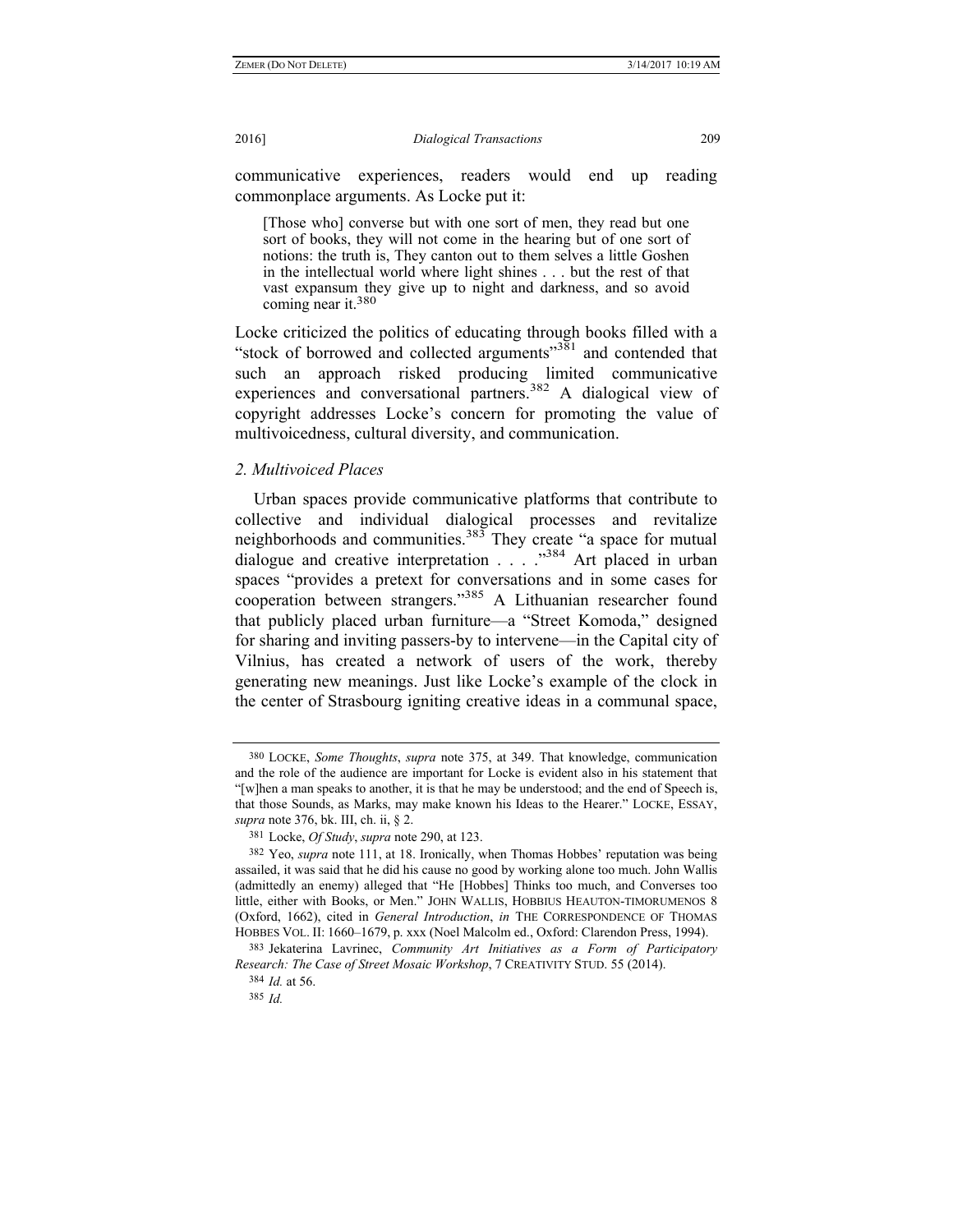this example shows how these kinds of participatory, artistic experiences "become a community setting" and turn passers-by into "potential co-authors of the whole project."<sup>386</sup>

Architectural and other properties of the urban space function as open communicative and multivoiced sites for artists and dweller informants—the consumers of public places. Meanings generated by urban art are created through two main channels: First, by artists who externalize their personalities in order to express themselves "outside given aesthetic standards."<sup>387</sup> They use this form of expression as a way to share with others "their emotional relationship to life"<sup>388</sup> and to "stress the importance of communicating with outsiders as well as the quality of their art."389 Artists of urban art engage in intensive dialogical transactions with others. They "use the aesthetics of popular culture, consumerism, and other socio-political themes to converse with each other and their viewers."<sup>390</sup> Second, urban art is created by members of the public acting as a community of translators "who become potential co-authors" of street art.<sup>391</sup>

Viewers form an integral part of the urban space and its development. This explains why architectural works are "laced with cultural and psychological dimensions<sup>392</sup> that make the planning process a dialogical transaction between architects and the various audiences likely to be affected by the design. We are all exposed to copyrighted architectural designs on a daily basis. In fact, while "individuals may choose to opt out of the consumption of other public goods, preferring, for example, private schools over public schools, and bottled water over tap water, it is impossible not to consume public space at all."<sup>393</sup> This exposure, with particular regard to public architectural art, leads to intensive communication between viewers,

391 Lavrinec, *supra* note 383, at 60.

<sup>386</sup> *Id.* at 57.

<sup>387</sup> Meike Watzlawik, *The "Art" of Identity Development—Graffiti Painters Moving Through Time and Space*, 20 CULTURE & PSYCHOL. 404, 413 (2014).

<sup>388</sup> Mariane Hedegaard, *Exploring Tension and Contradictions in Youth's Activity of Painting Graffiti*, 20 CULTURE & PSYCHOL. 387, 396 (2014).

<sup>389</sup> Watzlawik, *supra* note 387, at 409.

<sup>390</sup> Laura Werthmann, *Street Art Dialogue*, XV GNOVIS J. 1, 4 (2015); *see also* SUSAN C. HAEDICKE, CONTEMPORARY STREET ARTS IN EUROPE: AESTHETICS AND POLITICS 3 (2013) (observing that street artists create "safe public spaces that encourage gathering and dialogue").

<sup>392</sup> KENDRA SCHANK SMITH, ARCHITECTS' SKETCHES: DIALOGUE AND DESIGN 3 (2008).

<sup>393</sup> Luca M. Visconti et al., *Street Art, Sweet Art? Reclaiming the "Public" in Public Place*, 37 J. CONSUMER RES. 511, 512 (2010).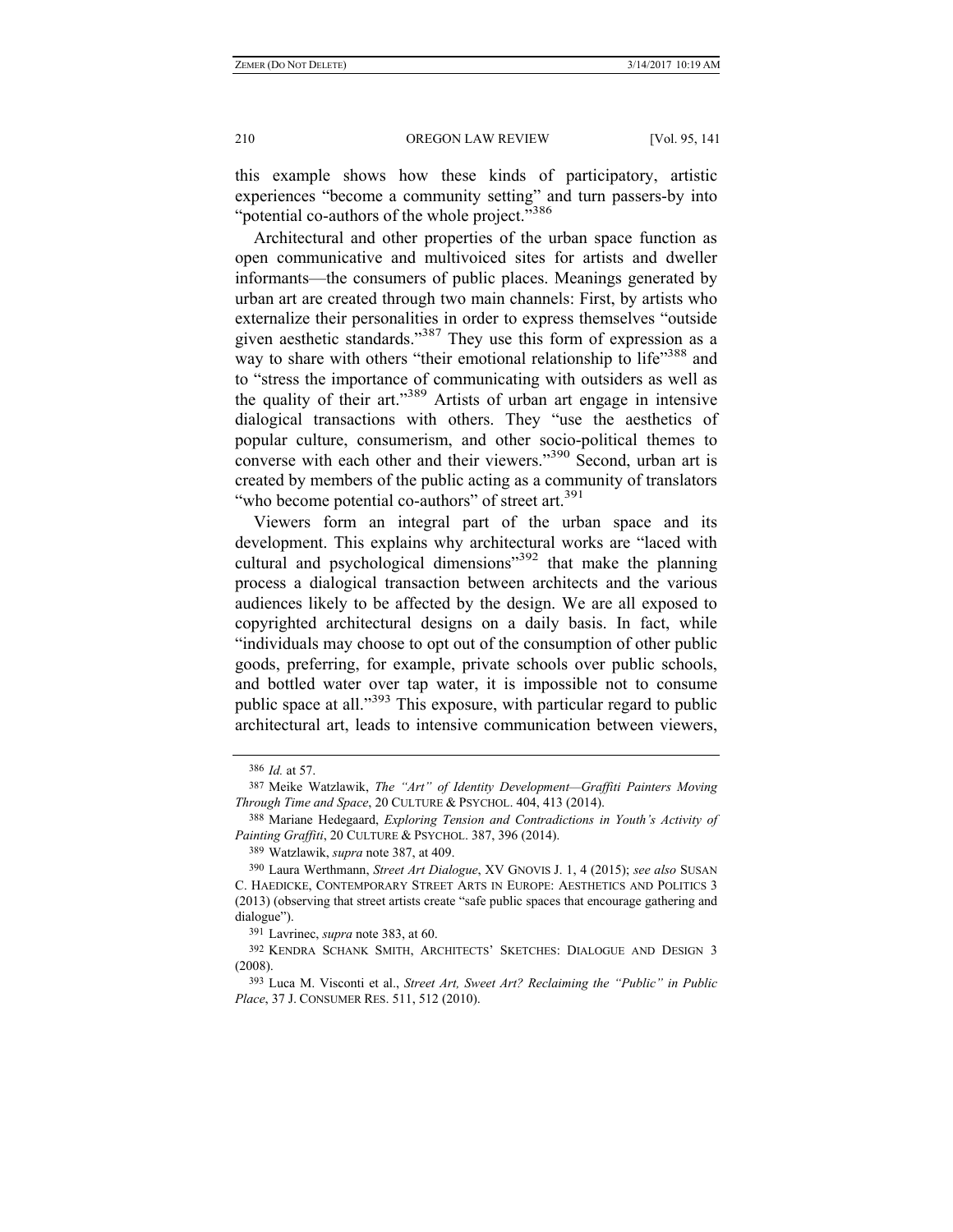architects, and producers of urban art. The exposure also affects viewers' wellbeing, even the construction of their national identity.<sup>394</sup> Although architecture will always "compete poorly with utilitarian demands for humanity's sources,"<sup>395</sup> a city's architectural tapestry has a powerful impact on our happiness and sense of belonging, goodness,<sup>396</sup> collective memories, and shared identities.<sup>397</sup> Therefore, when applying copyright principles to architectural designs, we must note the role of viewers on such designs, and, in turn, the designs' permanent and infinite existence and effect on viewers.

Artists sometimes use the urban space as a large museum in which to display their creative talent through street art like graffiti, murals, sticker art, "Lock on" street sculptures, and other installations. Street art is a fast-growing artistic movement that has been compared to the cubist revolution.398 Street artists like Banksy, Haring, Shepard, Gaia, and Basquiat have created art unique in its relationship to and inseparability from its surroundings and in its ability to communicate instantly to viewers. Street artists use public locations like buildings, subway stations, doorways, and walls and consider the public space their essential working environment. Street art transforms urban spaces into large dialogical and meaning-making forums. Street artists, regardless of whether their art is unsolicited or invited, create *places*. Harrison and Dourish differentiate space and place by noting that "[s]pace is the opportunity; place is the understood reality."<sup>399</sup> As Martin Irvine elaborated:

Street art also assumes a foundational dialogism in which each new act of making a work and inserting it into a street context is a response, a reply, an engagement with prior works and the ongoing debate about the public visual surface of a city. As dialogue-inprogress, it anticipates a response, public discourse, commentary,

<sup>394</sup> Aura Bertoni & Maria Lillà Montagnani, *Public Architectural Art and its Spirits of Instability*, 5 QUEEN MARY J. INTELL. PROP. 247 (2015).

<sup>395</sup> ALAIN DE BOTTON, THE ARCHITECTURE OF HAPPINESS 18 (2006).

<sup>396</sup> *Id*. at 199.

<sup>397</sup> Visconti et al., *supra* note 393, at 513.

<sup>398</sup> MAGDA DANYSZ & MARY-NOËLLE DANA, FROM STYLE WRITING TO ART: A STREET ART ANTHOLOGY 18 (2011). The growth in street art produced a vibrant market for these works, and it also created a corpus of legal conflicts regarding the appropriation of street art by book publishers, clothing companies, and even Olympic swimming teams. *See* Celia Lerman, *Protecting Artistic Vandalism: Graffiti and Copyright Law*, 2 N.Y.U. J. INTELL. PROP. & ENT. L. 295, 297–307 (2013).

<sup>399</sup> Steve Harrison & Paul Dourish, *Re-place-ing Space: The Roles of Place and Space in Collaborative Systems*, *in* CSCW '96—PROCEEDINGS OF THE 1996 ACM CONFERENCE ON COMPUTER SUPPORTED COOPERATIVE WORK 67, 69 (Mark S. Ackerman ed., 1996).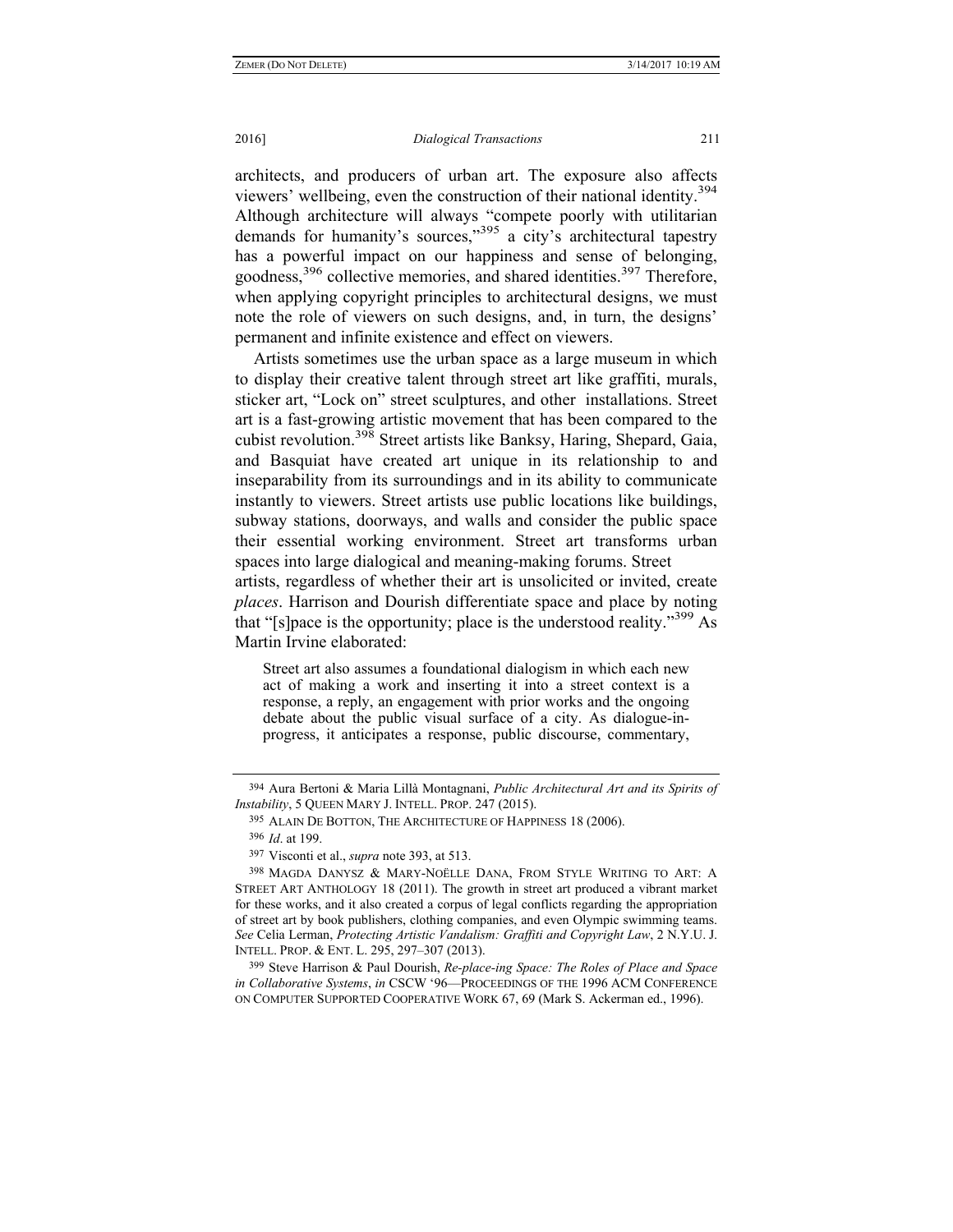new works. The city is seen as a living historical palimpsest open for new inscription, re-write culture in practice.<sup>400</sup>

Street art can be either commissioned or uncommissioned, and as such, it creates legal ramifications for the law-art divide. For example, because illegality and anonymity are integral components of graffiti, major graffiti works are part of intellectual property's "negative space" —an area that intellectual property law may regulate, but declines to <sup>401</sup> These problems notwithstanding, the meanings street art produces can never be commissioned. They represent a continuous conversation between the artists, property owners, and known and unknown users. This raises other legal ramifications relating to the tension between, for example, the First Amendment and property rights, $402$  and between copyright and moral rights. $403$ 

The Ninth Circuit recently answered in the affirmative the question of whether the unauthorized use of a street artist's work in the video backdrop of a rock band's stage show was a fair use under U.S. copyright law.404 In 2003, street artist and illustrator Derek Seltzer created *Scream Icon*, a drawing of a screaming, contorted face.<sup>405</sup> His work became very popular: posters of the print were plastered on walls as street art in Los Angeles and elsewhere.<sup>406</sup> In 2008, Richard Staub, set designer for Green Day's 2009–2010 tour, took a photograph of a brick wall covered in graffiti and posters, including a reproduction of *Scream Icon*. 407 He used the photograph to create a four-minute video depicting the alleyway, graffiti and all.<sup>408</sup> The center of the video is dominated by an unchanging but modified *Scream Icon*; its modifications include the addition of, for example, "a large red 'spray-painted' cross over the middle of the screaming

<sup>400</sup> Martin Irvine, *The Work on the Street: Street Art and Visual Culture*, *in* THE HANDBOOK OF VISUAL CULTURE 235, 242 (Ian Heywood & Barry Sandywell eds., 2012).

<sup>401</sup> Kal Raustiala & Christopher Sprigman, *The Piracy Paradox: Innovation and Intellectual Property in Fashion Design*, 92 VA. L. REV. 1687, 1765 (2006) (defining the negative space of intellectual property as those areas in which creation and innovation thrive without significant protection).

<sup>402</sup> Margaret L. Mettler, *Graffiti Museum: A First Amendment Argument for Protecting Uncommissioned Art on Private Property*, 111 MICH. L. REV. 249, 251 (2012).

<sup>403</sup> *See, e.g.*, Eldar Haber, *Copyrighted Crimes: The Copyrightability of Illegal Works*, 16 YALE J.L. & TECH. 454, 467 (2014); Amy Wang, *Graffiti and the Visual Artists Rights Act*, 11 WASH. J.L. TECH. & ARTS 141 (2015).

<sup>404</sup> Seltzer v. Green Day, Inc., 725 F.3d 1170 (9th Cir. 2013).

<sup>405</sup> *Id.* at 1173.

<sup>406</sup> *Id.* at 1173–74.

<sup>407</sup> *Id.* at 1174.

<sup>408</sup> *Id.*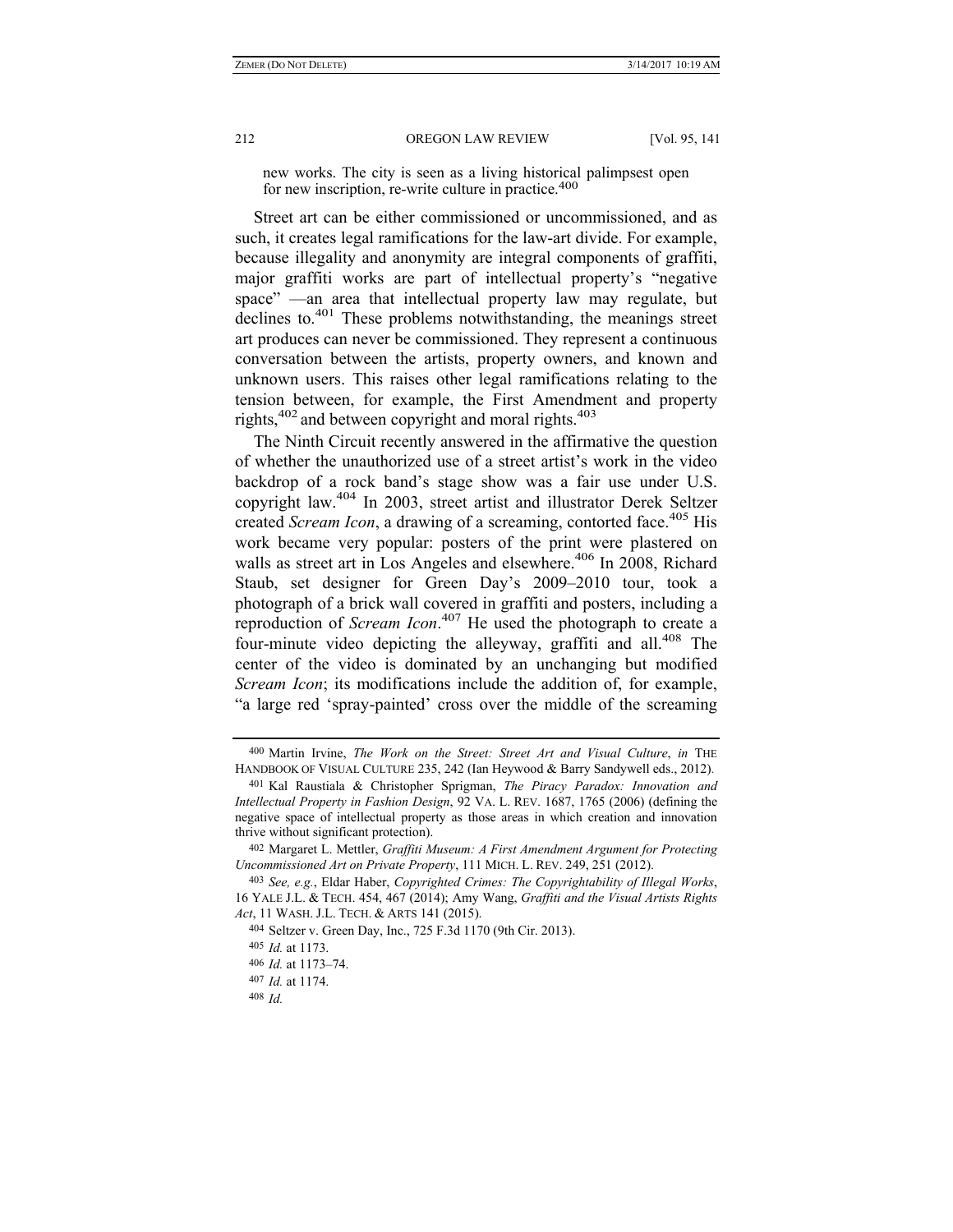## 2016] *Dialogical Transactions* 213

face."409 Quoting *Campbell*, the Ninth Circuit held that Staub's video was transformative, altering Seltzer's work "with new expression, meaning or message."410 The court explained that the spray-painted cross in Staub's video, in conjunction with the song's message about hypocrisy, conveyed new aesthetics and understanding. $411$  The decision opened the door for other musical stage shows to incorporate existing artworks and, in doing so, inadvertently recognized the social role of urban art—its nature as multivoiced, open, and continuous dialogue. In other words, the decision confirms the transactional nature of street art. If viewers contribute to the meaning of street art by virtue of being exposed to it, communicating with it, and making it part of their inner selves—then they own a legitimate right to reuse it.

Although "people are too quick to view street art through the lens of vandalism $^{3412}$  and often "speak of graffiti and street art as the imposition of some personal will upon the public good,<sup>3413</sup> graffiti is a form of art that "deploys aesthetics in the service of a reclaimed commons."414 Graffiti engages the public in "practiced dialogism, using and exploring the basic grammar of art through art history . . . and creating new codes to be entered into the conversation."415 Street artists "bemoan the rapid disappearance of public space"<sup>416</sup> because "the rules of property take precedence over the inherent rights of free use and self-expression." $4^{17}$  On the one hand, consider the tragic example of the 5Pointz site in New York, which was once "the largest collection of exterior aerosol art . . . in the United States,"418 and is now demolished.<sup>419</sup> On the other hand, we see courts, like that in *Green Day*, reluctant to reimagine artistic appropriation or accept the cultural effect of urban art on users appropriating this art. $420$ 

417 *Id.* at 23.

418 Cohen v. G&M Realty L.P., 988 F. Supp. 2d 212, 214 (E.D.N.Y 2013).

419 Susanna Frederick Fischer, *Who's the Vandal? The Recent Controversy Over the Destruction of 5Pointz and How Much Protection Does Moral Rights Law Give to Authorized Aerosol Art?*, 14 J. MARSHALL REV. INTELL. PROP. L. 326, 333–34 (2015).

<sup>409</sup> *Id.*

<sup>410</sup> *Id.* at 1177.

<sup>411</sup> *Id.*

<sup>412</sup> Marc Schiller & Sara Schiller, *Preface* to TRESPASS: A HISTORY OF UNCOMMISSIONED URBAN ART, 10, 11 (Ethel Seno ed., 2010).

<sup>413</sup> *Id.* at 23.

<sup>414</sup> Visconti et al., *supra* note 393, at 525.

<sup>415</sup> Werthmann, *supra* note 390, at 7.

<sup>416</sup> Schiller & Schiller, *supra* note 412.

<sup>420</sup> *See* Seltzer v. Green Day, Inc., 725 F.3d 1170 (9th Cir. 2013).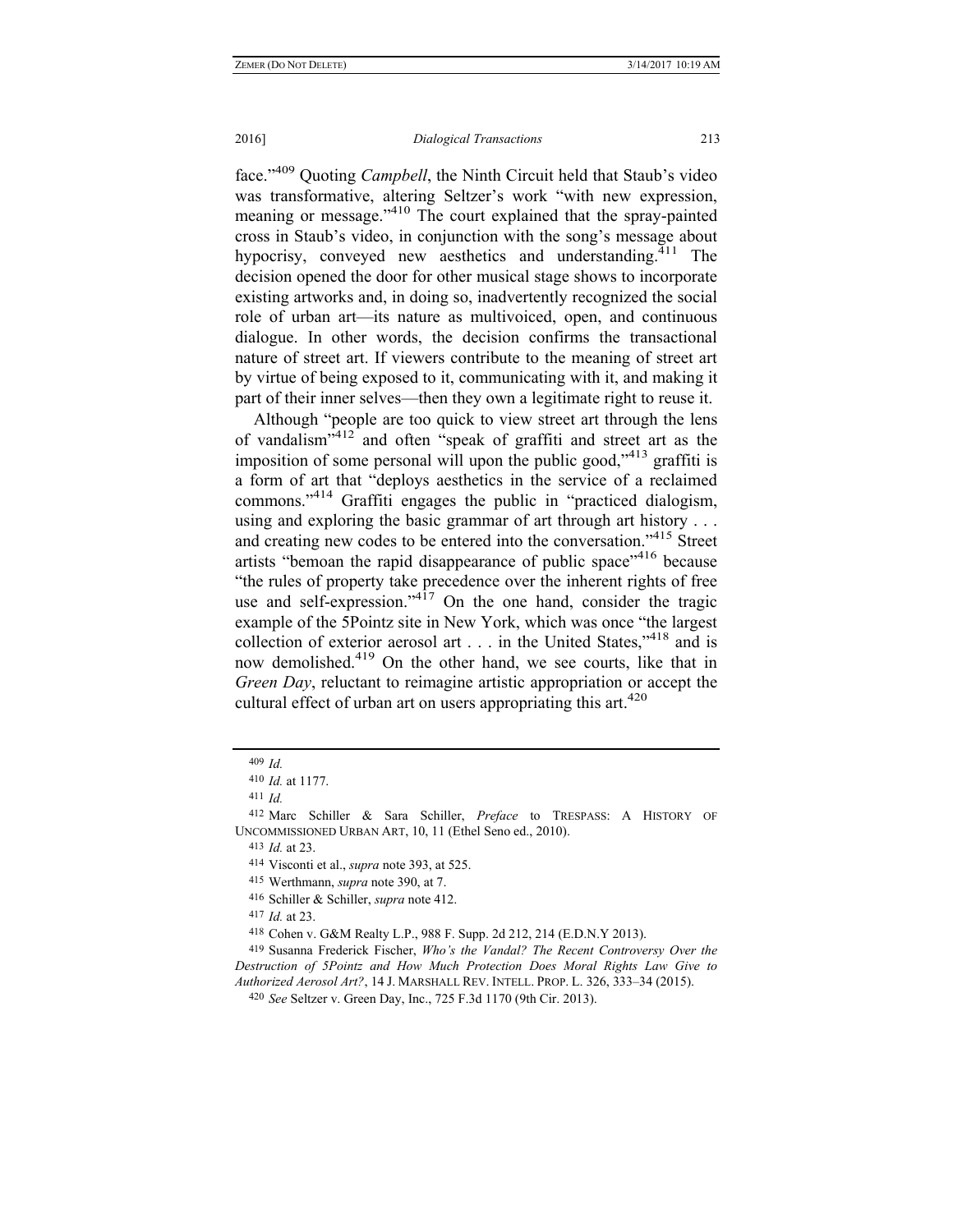Urban art, as an engagement with the public, creates a bridge between artists and unsolicited viewers—a continuous invitation to converse with the work. In this way, urban art emancipates the spectator by redefining his ordinary cultural scene. The street becomes a theatre. Viewers are not so much participants in the spectacle; rather, they are members of a community of translators of the event or work.<sup>421</sup> Members of the community converse about the works in a Hazlitt or De Quincey style and, in doing so, create new meanings. Community members cannot avoid the presence of such works. Urban art exemplifies that a creative idea does not fully reside in one person's isolated consciousness but rather "begins to live" $422$ only when it enters into dialogue with the voices of others, only when it forms a communion with others.<sup>423</sup> In Buber's words, urban art explains why creative expressions are best defined as continuous events of "genuine dialogic moments."<sup>424</sup>

## *C. Scarce Cybercarnival*<sup>425</sup>

Information networks, as opposed to traditional creative industries, offer an unprecedented wealth of information and opportunities to dialogically transact with others. Within these networks, "tens of thousands of conversations, debates, and social dialogues<sup> $1426$ </sup> take place, and "[c]ontent ranges from academic writings, to art and literature, to medical information, to music, to news and other information  $\ldots$   $\ldots$   $\ldots$   $\ldots$  Although networks and other digital markets pose a serious threat to dialogists' ideal of genuine communication based on face-to-face interaction,<sup>428</sup> their ubiquitous nature has "enabled individuals—even impecunious amateurs—to create and

<sup>421</sup> HAEDICKE, *supra* note 390, at 80–81.

<sup>422</sup> Friedman, *supra* note 156.

<sup>423</sup> BAKHTIN, PROBLEMS OF DOSTOEVSKY'S POETICS, *supra* note 156.

<sup>424</sup> Buber, *supra* note 234.

<sup>425</sup> The term "cybercarnival" is borrowed from, Johnson, *supra* note 169, at 484 (using this term to criticize the expansion of intellectual property laws at the expense of a wideopen society).

<sup>426</sup> PSINet, Inc. v. Chapman, 108 F. Supp. 2d 611, 615 (W.D. Va. 2000).

<sup>427</sup> *Id.* As Jacob Rowbottom put it: "While content on social networks such as *Twitter* and *Facebook* are often characterized as conversations, those platforms can include high level content from media companies and professional advertising campaigns." Rowbottom, *supra* note 110, at 371.

<sup>428</sup> Anderson & Cissna, *supra* note 209, at 148 (arguing that technology "changes communicators' goals and affects the vectors of speaking and listening, presence and absence").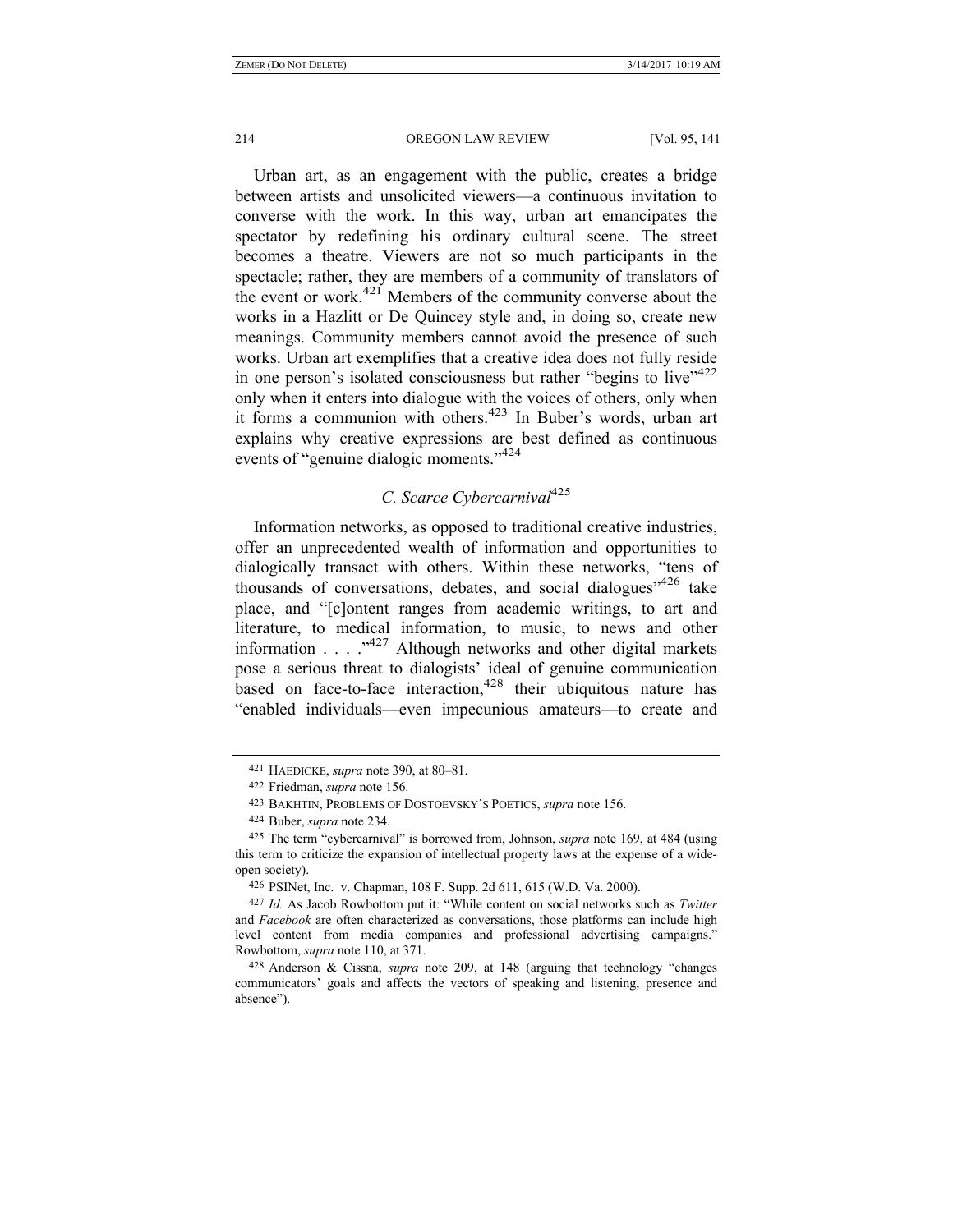communicate in ways that were previously possible only for wellfunded corporate publishers."<sup>429</sup>

Users enjoy the prominence of the networks and digital media that provide an infinite source of materials to consume, manipulate, mix, and remix,<sup>430</sup> making users an integral part of the development process of the digital culture.<sup>431</sup> As such, information networks may provide carnivalesque experiences by making room for a multiplicity of voices and meanings. After all, the Internet is "individualistic, informal, decentralized and extremely resistant to authority and control, $v^{432}$  a "perfect post-modern medium, $v^{433}$  and it encourages ideals of collective knowledge production and justified cultural takings. Moreover, the Internet has the potential "to weave the mass of humanity together into a thriving, infinitely powerful organism."434 However, given the nature of intellectual property rights as a form of governmental regulation of market entry and prices, "the rise of creativity- and communication-empowering technology has coincided with the expansion of the scope and duration of copyright protection and with new regulatory schemes designed to foster copyright-holder self-help."<sup>435</sup> James Boyle defined this as the "second enclosure

433 *Id.*

434 Howe, *supra* note 24, at 11.

435 Shaffer Van Houweling, *supra* note 429, at 552; *see also* Lee Edwards et al., *Communicating Copyright: Discourse and Disagreement in the Digital Age*, *in* THE SAGE HANDBOOK OF INTELLECTUAL PROPERTY 300, 301 (Matthew David & Debora Halbert eds., 2015) (discussing the evolution of, and how to solve, the "division between the beliefs of users and the norms expressed in copyright regulation").

<sup>429</sup> Molly Shaffer Van Houweling, *Author Autonomy and Atomism in Copyright Law*, 96 VA. L. REV. 549, 551 (2010).

<sup>430</sup> *See generally* LAWRENCE LESSIG, REMIX: MAKING ART AND COMMERCE THRIVE IN THE HYBRID ECONOMY (2008).

<sup>431</sup> On the meaning of "digital culture," see, e.g., HILDE G. CORNELIUSSEN & GILL WALKER RETTBERG, *Introduction: "Orc Professor LFG", or Researching in Azeroth, in*  DIGITAL CULTURE, PLAY AND IDENTITY: A WORLD OF WARCRAFT READER 3 (2008) ("A digital culture is, like every culture, constructed according to norms, rules and traditions."); LAUREN RABINOVITZ & ABRAHAM GEIL, *Introduction* to MEMORY BYTES: HISTORY, TECHNOLOGY, AND DIGITAL CULTURE 1, 4 (Lauren Rabinovitz & Abraham Geil eds., 2004) (defining digital culture as "a trope for the ethos of contemporary life"); *see also* Sean Cubitt, *Case Study: Digital Aesthetics*, *in* DIGITAL CULTURES: UNDERSTANDING NEW MEDIA 11, 23 (Glen Creeber & Royston Martin eds., 2009) (showing how digital representation of the world is aesthetically different from the one that was provided by the analogue and how it transformed our professional and personal lives); Jenlink & Banathy, *supra* note 139, at 162 (defining the digital culture as a new culture with new rules, that values diversity and considers difference "as the very energy that fires social and cultural creativity").

<sup>432</sup> Johnson, *supra* note 169, at 474.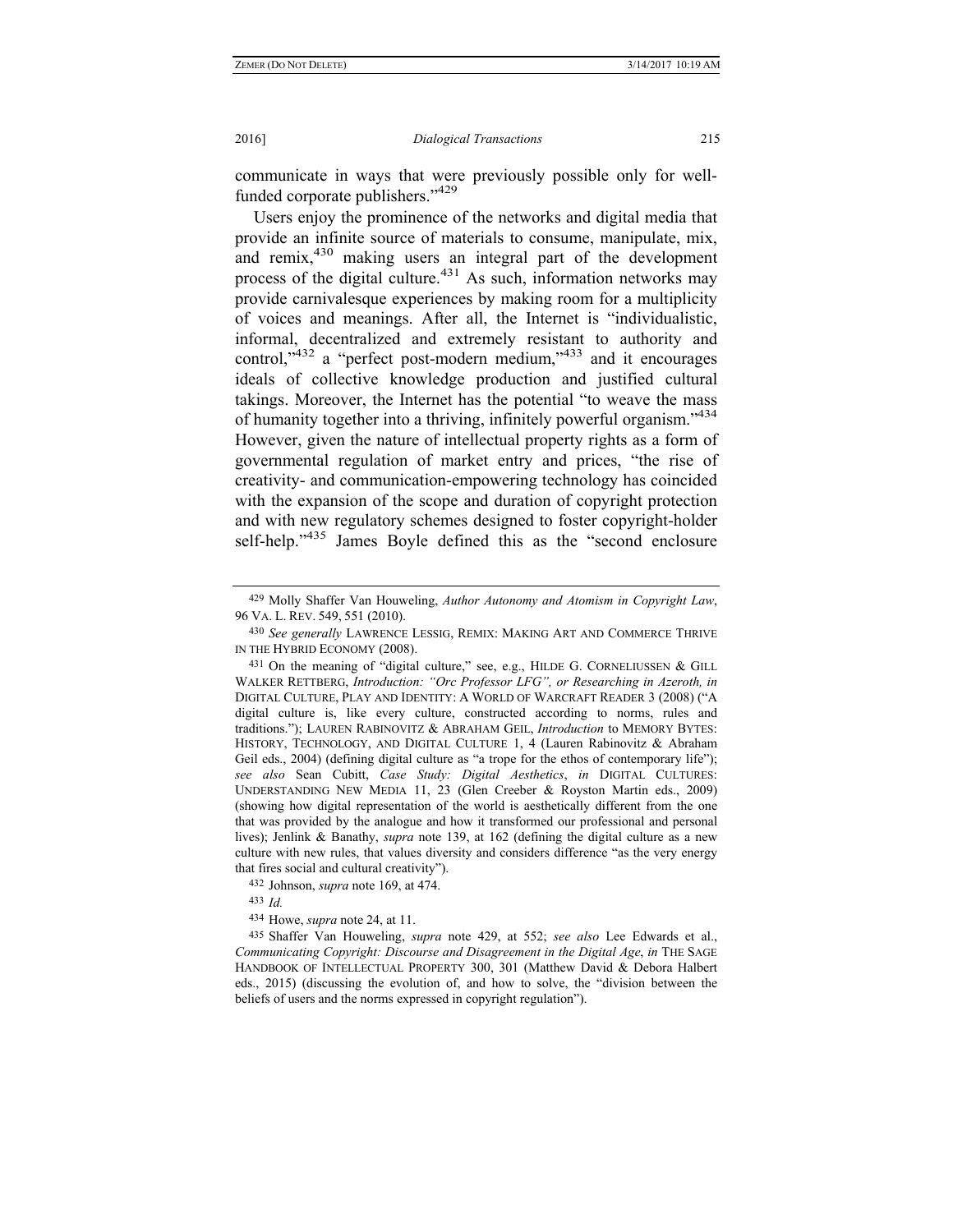movement<sup>3436</sup> where limits to individuals' freedom to reuse existing information are continuously introduced. This movement risks reinvigorating the feudal system, the industrial model, or the institutionalization of, what Gille Deleuze called, the "control society, $1437$  in which individuals, as well as institutions, use their power to overregulate, foreclose market production, and restrict social communications and free access to information.<sup>438</sup> This and other "regimes of authorization"<sup>439</sup> aim to control the development of the information society and to produce "a configuration of networked space that is increasingly opaque."<sup>440</sup>

When Jürgen Habermas coined one of his famous critical concepts, "ideal speech situations,"441 he explained the error of manipulated and distorted visions of communication favoring authority and control over participatory and inclusive dialogues. The concept "can be understood as the projection of the conditions for a perfect discussion"442 and the avoidance of the "imbalance of power between the participants to the conversation."443 This means "nobody can force his opinions upon anyone else, and cannot exclude somebody from the discussion, or prevent them raising problems or challenges."444 It has long been argued that the institution of modern copyright perpetuates inequalities between authors and the public. By favoring individual owners, modern copyright principles impose unilateral restrictions on the public's enjoyment of, and participation in, the creation of ideal speech situations. Because copyrighted materials are embodiments of multiple dialogical transactions and are fundamental for cultural discourse and social and personal change, the lack of balance between owners and users destabilizes the basic structure of the copyright system. One of the immediate consequences

440 *Id.* at 202.

442 ANDREW EDGAR, HABERMAS: THE KEY CONCEPTS 65 (2002).

443 *Id.*

444 *Id.*

<sup>436</sup> JAMES BOYLE, THE PUBLIC DOMAIN: ENCLOSING THE COMMONS OF THE MIND 42– 53 (2008).

<sup>437</sup> Gilles Deleuze, *Postscript on the Societies of Control*, 59 OCTOBER 3, 4 (1992).

<sup>438</sup> YOCHAI BENKLER, THE WEALTH OF NETWORKS: HOW SOCIAL PRODUCTION TRANSFORMS MARKETS AND FREEDOMS 26 (2006).

<sup>439</sup> JULIE E. COHEN, CONFIGURING THE NETWORKED SELF: LAW, CODE, AND THE PLAY OF EVERYDAY PRACTICE 188–89 (2012).

<sup>441</sup> *See* JÜRGEN HABERMAS, *Truth and Society: The Discursive Redemption of Factual Claims to Validity*, *in* ON THE PRAGMATICS OF SOCIAL INTERACTION: PRELIMINARY STUDIES IN THE THEORY OF COMMUNICATIVE ACTION 85, 97–103 (Barbara Fultner trans., 2001).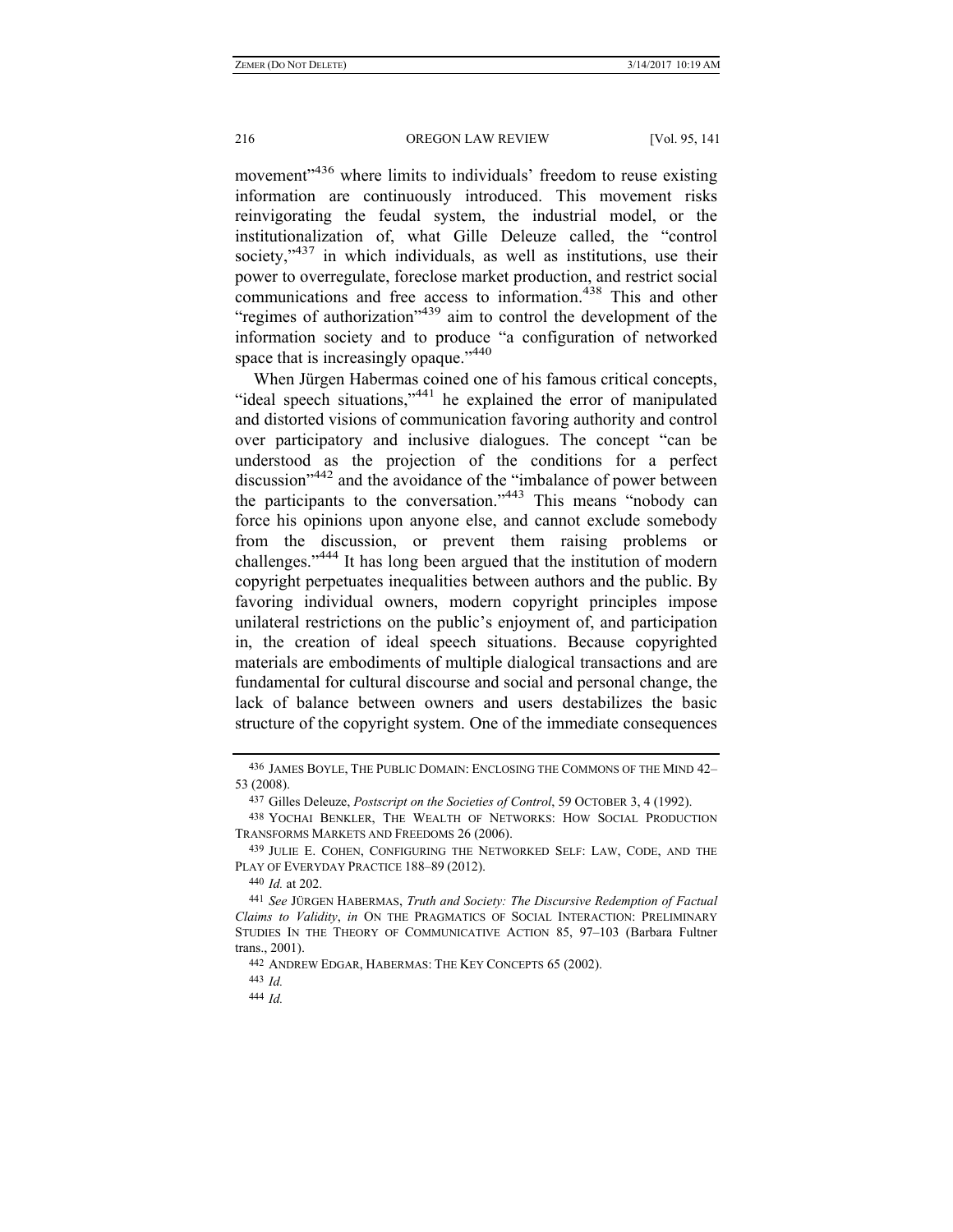of this imbalance is the ease by which users are labeled pirates, citizens of an "infringing nation," $445$  or members of a violent gang. $446$ This is especially worrisome in an age that values participation and sharing and constantly reinvents channels for interaction and the exchange of information.

The fundamentality of the protection of networks' social role as conduits of information is evident in many ways. For example, it is evidenced by the failed legislative attempts of Congress to impose more stringent enforcement of laws against online piracy<sup>447</sup> and by the emergence of alternative models of creative production and distribution.<sup>448</sup> It is similarly reflected when search engines escape civil liability for copyright infringement by facilitating access to online content and providing "a significant benefit to the public."<sup>449</sup> Recently, a district court justified Google's endeavor, Google Books, which enabled users to find information quickly and easily, stating that the book access Google provides benefits authors as well, as it "increas[es] their audiences." $350$  Despite all this, media and Internet giants have persuaded Congress to pass a multitude of new laws criminalizing copyright infringement on the Internet<sup>451</sup> and have filed endless lawsuits against people who have posted copyrighted materials online.<sup>452</sup> These giants have also introduced privately governed systems, like the Copyright Alert System ("CAS," or "six strikes")<sup>453</sup> and other arrangements, that make the digital culture one of fear of being sued, $454$  as well as a culture that supports "the emergence of architectures of control."<sup>455</sup>

<sup>445</sup> JOHN TERHANIAN, INFRINGEMENT NATION: COPYRIGHT 2.0 AND YOU (2011).

<sup>446</sup> BOON, *supra* note 49, at 101–02.

<sup>447</sup> *See* HACKING POLITICS: HOW GEEKS, PROGRESSIVES, THE TEA PARTY, GAMERS, ANARCHISTS, AND SUITS TEAMED UP TO DEFEAT SOPA AND SAVE THE INTERNET (David Moon et al. eds., 2013).

<sup>448</sup> *See* LESSIG, *supra* note 430, at 277–79 (discussing the culture of Creative Commons).

<sup>449</sup> Perfect 10, Inc. v. Amazon.com, Inc., 508 F.3d 1146, 1168 (9th Cir. 2007).

<sup>450</sup> Authors Guild, Inc. v. Google Inc., 954 F. Supp. 2d 282, 293 (S.D.N.Y. 2013).

<sup>451</sup> *See* 17 U.S.C. § 505(a)(1)(B) (2012) (criminalizing willful infringement without requiring financial gain).

<sup>452</sup> Mark A. Lemley, *IP in a World Without Scarcity*, 90 N.Y.U. L. REV. 460, 483 (2015).

<sup>453</sup> *See* CENTER FOR COPYRIGHT INFORMATIONAL, *What is a Copyright Alert?* (2014), http://www.copyrightinformation.org/the-copyright-alert-system/what-is-a-copyright-alert/ (last visited Dec. 10, 2016).

<sup>454</sup> *See* LESSIG, *supra* note 207.

<sup>455</sup> COHEN, *supra* note 439, at 187.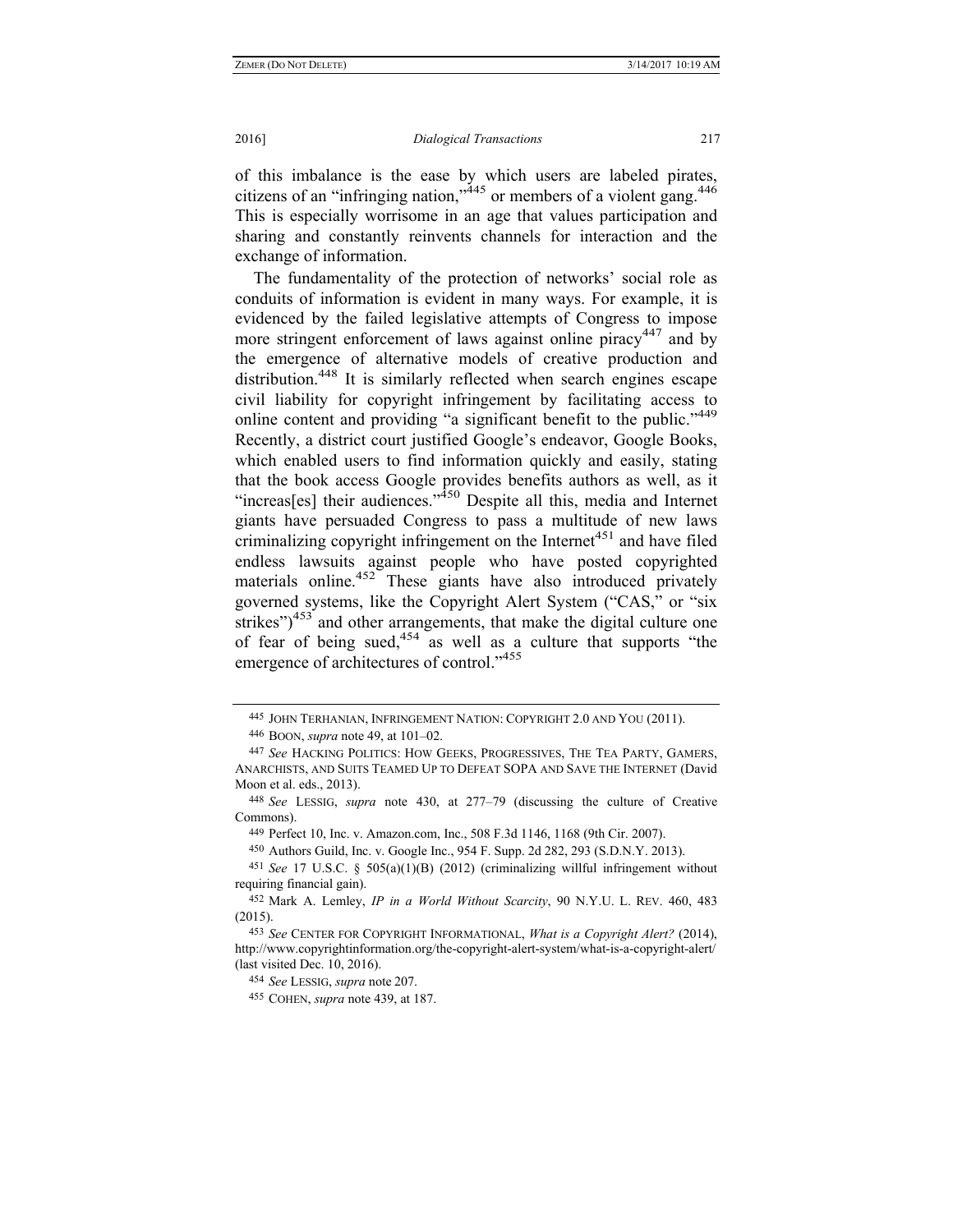As in every system built around concepts of production and ownership, limitations on access to networked resources are legitimate and necessary to create normative boundaries of what is and is not permitted.<sup>456</sup> In imposing such limitations, however, Congress should refrain from constantly introducing new "regimes of authorization,"<sup>457</sup> which are socially undesirable and only perpetuate the copyright divide. Control regimes affect our ability "to transform ourselves and our environment."<sup>458</sup> They affect the ability of individuals to dialogically transact knowledge and information. For this reason, we should focus our attention not only on how to enforce rights, but also on how users experience the accessibility of information networks and resources. Only then should we design relevant laws. Attention to users is fundamental, given the recent proliferation of tools for direct social interaction and informational exchange between individuals, groups, and collectives.<sup>459</sup> These tools include the rapid development of new multifaceted technologies such as wikis, peer-to-peer file-transfer protocols, social networking facilities, 3D printing, and the augmentation and replacement of premillennial Internet media. These tools will have powerful implications for legal systems by creating a vibrant, interconnected Web 2.0 environment; they will also influence the inner construction of individuals' selves, $460$  further reflecting the broad affinity for the self as dialogical.

According to a prevalent psychological theory, the self is engaged in a constant process of active positioning. Exposure to information and contribution to dialogical exchanges in cyberspace "make possible a far broader engagement in constructing personal identity as a 'society' of mind."<sup>461</sup> As Vincent Hevern observed, "the rise of

461 Vincent W. Hevern, *Dialogicality and the Internet*, *in* HANDBOOK OF DIALOGICAL SELF THEORY 185, 189 (Hubert J. M. Hermans & Thorsten Gieser eds., Cambridge Univ. Press 2012) [hereinafter Hevern, *Dialogicality*]; *see also* Vincent W. Hevern, *Threaded Identity in Cyberspace: Weblogs and Positioning in the Dialogical Self*, 4 IDENTITY: INT'L

<sup>456</sup> For example, there are copyrighted works, such as big-budget movies, that need strong intellectual property laws, otherwise they could not be produced. Lemley, *supra* note 452, at 496.

<sup>457</sup> COHEN, *supra* note 439.

<sup>458</sup> BOON, *supra* note 49, at 104.

<sup>459</sup> COHEN, *supra* note 439, at 187.

<sup>460</sup> HUBERT HERMANS & AGNIESZKA HERMANS-KONOPKA, DIALOGICAL SELF THEORY: POSITIONING AND COUNTER-POSITIONING IN A GLOBALIZING SOCIETY 1 (2010) ("In a world society that is increasingly interconnected and intensely involved in historical changes, dialogical relationships are required not only *between* individuals, groups and cultures, but also *within* the self of one and the same individual.").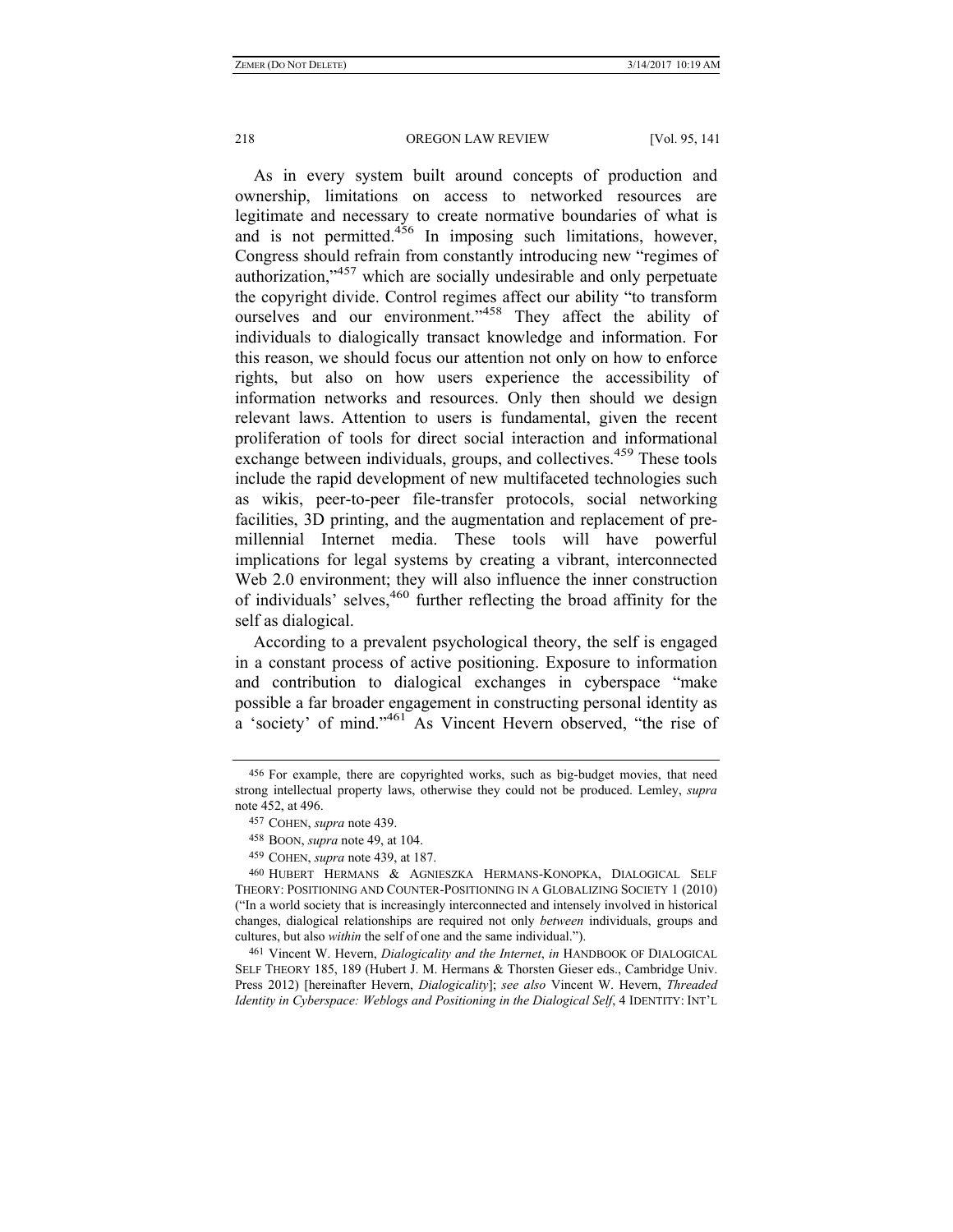social networking tools such as Facebook or MySpace and their integration into other online presentation utilities continues to give selves the means of expressing valued and quite varied positions with ease."<sup>462</sup> Users' active roles in cyberspace contribute immensely to this process. Users do not merely buy a newspaper or watch a program on television "but actively contribute to self-definition by posting messages, uploading visual and sound productions (to YouTube, Flicker, etc.), and engaging others in extended conversations in chat rooms or comment threads, and similarly active processes."463 The nature of this process is collaborative. This collaboration provides creative individuals like authors with the properties necessary for meaning-making and challenges concepts like authorial individuality and ownership because imprints of information produced by the imaginary other are evident in authors' creative expressions.464

From the processes taking place in information networks emerged the "networked self."<sup>465</sup> To flourish,  $466$  the networked self requires "access to resources and . . . the availability of a sufficient variety of real opportunities."467 Control regimes change these opportunities and create different networked selves.<sup>468</sup>

The laws of these regimes, in addition to the strategies employed by private players, stifle two carnivalesque spaces—one public and one private. First, they reintroduce and apply feudal principles to networks. Authors and artists, corporate players, and other owners of cultural objects have replaced the Church and institutions of the feudal system. They have become the centers of cultural power that control the way in which meaning evolves.<sup>469</sup> Second, they limit individuals' ability to transform themselves, to develop their

J. THEORY & RES. 321 (2004) [hereinafter Hevern, *Threaded*] (showing how weblogs illustrate processes of cultural exchange and how authors of weblogs construct their identities online and negotiate internal positions in these processes).

<sup>462</sup> Hevern, *Dialogicality*, *supra* note 461.

<sup>463</sup> *Id.* at 190.

<sup>464</sup> Jeremy Phillips, *Authorship, Ownership, Wikiship: Copyright in the 21st Century*, *in* RESEARCH HANDBOOK ON THE FUTURE OF EU COPYRIGHT 193, 203–04 (Estelle Derclaye ed., 2009) (noting that in digital environments there cannot be one particular owner of information; there must be multiple owners).

<sup>465</sup> COHEN, *supra* note 439.

<sup>466</sup> *Id.* at 223.

<sup>467</sup> *Id.* at 216.

<sup>468</sup> *Id.* at 217 (providing that "the networked self in the age of authorization is a different self").

<sup>469</sup> *See supra* notes 199–200 and accompanying text.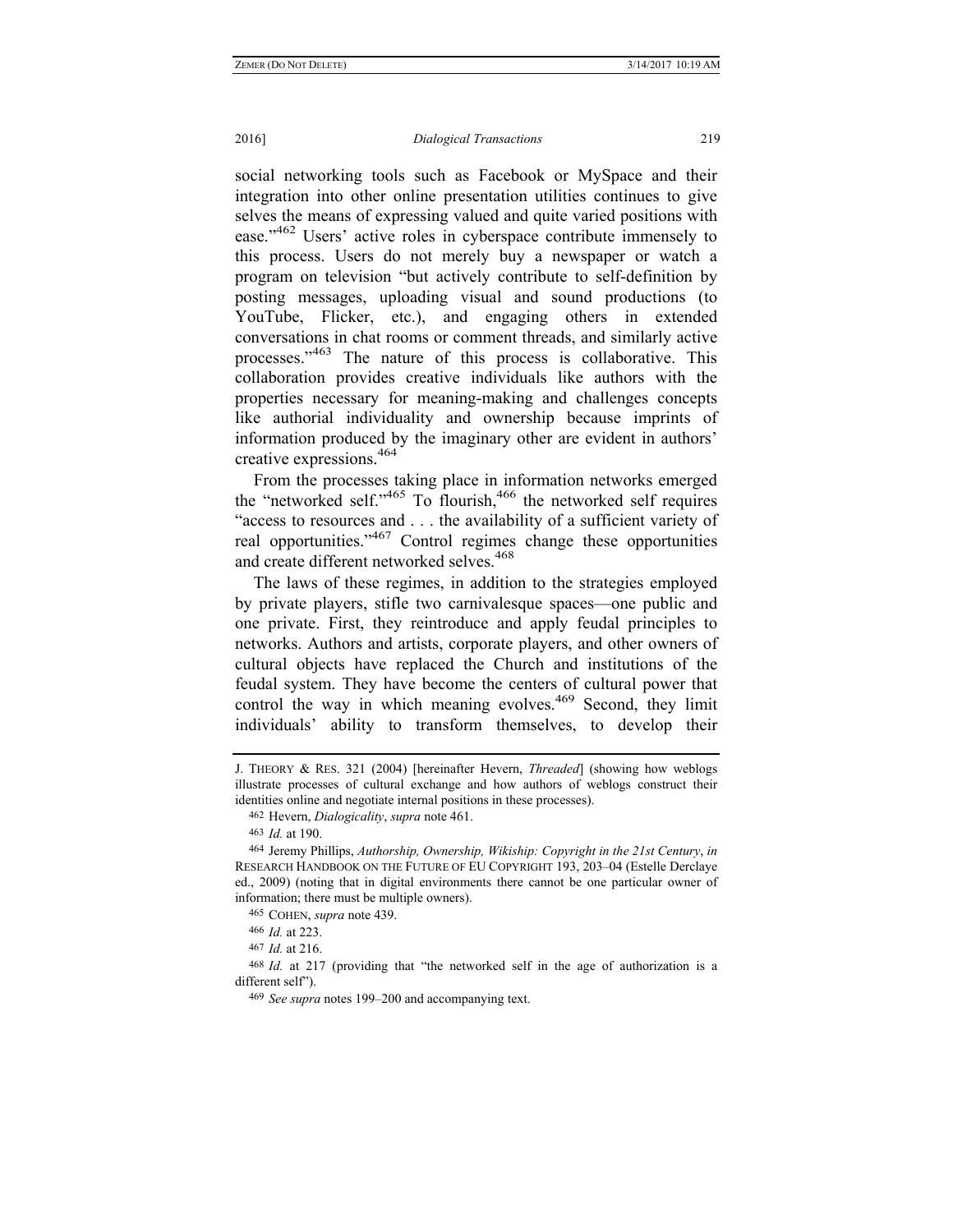personalities. A human self requires exposure: it must remain an open construct and continuously remodel itself.<sup>470</sup> As Herman and Gieser put it, "internal dialogues within the self and external dialogues with actual others are both needed in order to reach a cross-fertilization of the mini-society of the self and the macro-society at large." $471$ 

Intellectual property laws were created in a world of scarcity. They were designed to artificially replicate scarcity in places where it could not subsist. These laws now target public goods that would otherwise be available for all uses and users and artificially restrict their distribution. They create a *false* scarcity in order to render owners' benefits excludable.<sup>472</sup> The Internet challenged artificial scarcity by making information "no longer scarce" $473$  and by introducing the democratization of content distribution. Legal systems responded with laws designed to overregulate access to information and combat online piracy. The scarcity problems will likely become even more complex as we reach a post-scarcity age in which ideas become even more abundant. In such an age, intellectual property laws will be forced to respond to the challenges brought about by new technologies and find ways to re-introduce false scarcity in order to protect the rights of authors and inventors.474 New laws may further restrict informational carnivals that digital networks permit. Therefore, as Mark Lemley recently observed, "we should resist the tendency to expand IP reflexively to meet every new technological challenge."<sup>475</sup>

In the early days of the Internet, the Supreme Court declared, "the strength of the Internet is chaos [and] the strength of our liberty depends upon the chaos and cacophony of the unfettered speech"<sup>476</sup> on the Internet. This chaos defines the value of information networks.

475 Lemley, *supra* note 452, at 507.

<sup>470</sup> N. KATHERINE HAYLES, HOW WE BECAME POSTHUMAN: VIRTUAL BODIES IN CYBERNETICS, LITERATURE AND INFORMATICS (1999) (coining the term "posthuman" as a definition of the transformative human self in light of human-machine relations).

<sup>471</sup> HUBERT J.M. HERMANS & THORSTEN GIESER, *Introductory chapter*, *in* HANDBOOK OF DIALOGICAL SELF THEORY, *supra* note 461, at 1, 18.

<sup>472</sup> J.W. HARRIS, PROPERTY AND JUSTICE 46 (1996) ("[S]ociety's laws have been extended to include those trespassory rules which create artificial scarcity in unpublished and published ideas . . . .").

<sup>473</sup> Lemley, *supra* note 452, at 469–71 (explaining how the Internet changed things).

<sup>474</sup> *See, e.g.*, James Grimmelmann, *Indistinguishable from Magic: A Wizard's guide to Copyright 3D Printing*, 71 WASH. & LEE L. REV. 683, 696 (2014) (claiming that new technologies will force inventors and authors to "confront exactly the same enforcement challenges" their predecessors had to face when, for example, Napster was launched).

<sup>476</sup> ACLU v. Reno, 929 F. Supp. 824, 883 (E.D. Pa. 1996), *aff'd*, 521 U.S. 844 (1997).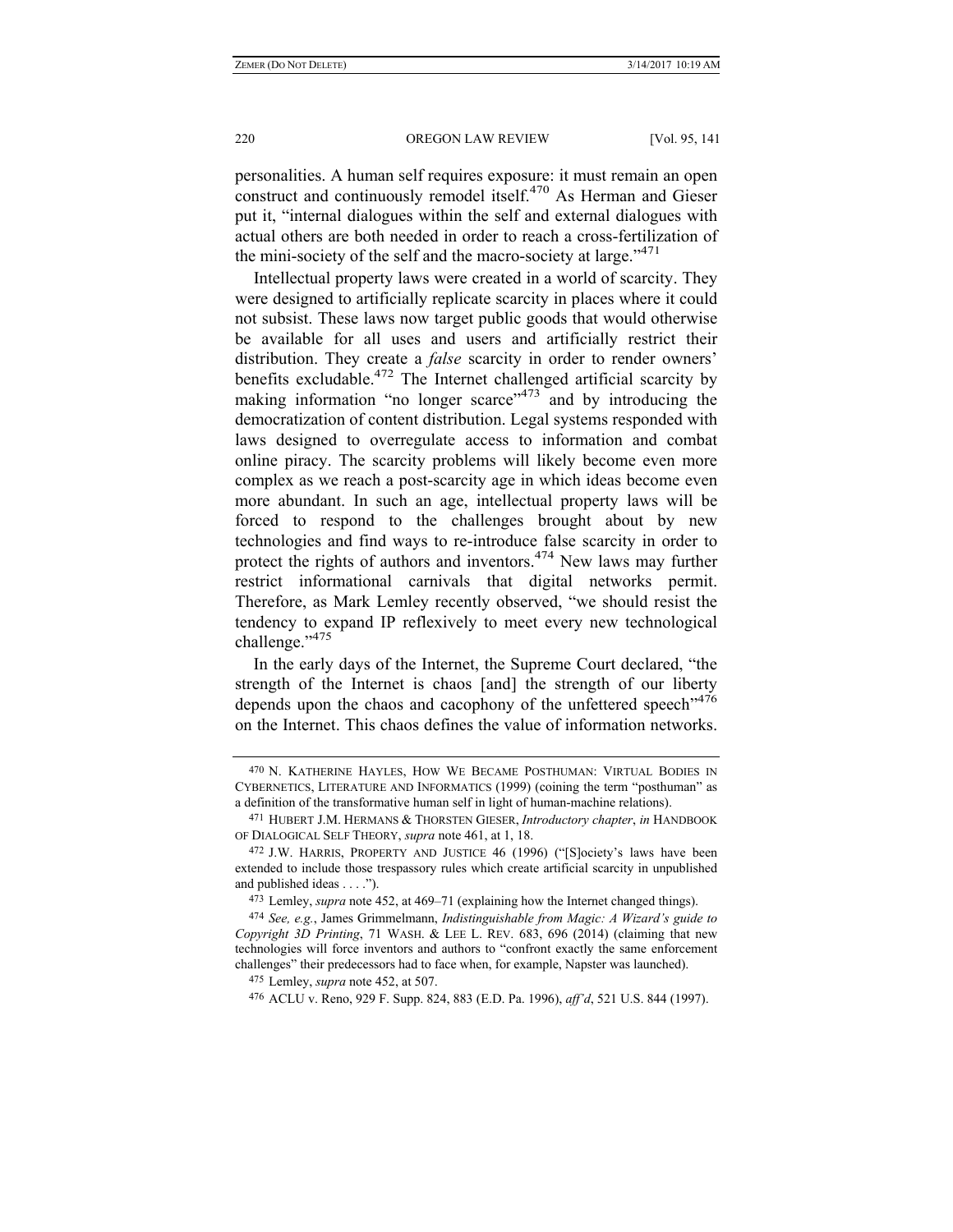It feeds carnivalesque opportunities bereft of official constraints. Networks and new technologies may survive some legislative attempts to curtail this chaos, but not all. The effect of these attempts on the development of dialogical spaces and dialogical selves will be vast. Just as illegal graffiti painting will continue even if space is provided for legal graffiti ("since disobedience is a major motive for many painters, $\sqrt[3]{477}$  users of information networks will continue to confront intellectual property laws, declaring their freedom to use information without the consent of rightholders.

Consequently, the networked environment will be affected by legislative attempts—perhaps in vain—to curtail users' disobedience in ways that may severely disturb the freedom to dialogically transact with others. Users in this situation will increasingly become "habituated to processes of authorization."<sup>478</sup> This may deepen the copyright divide between owners and users, further restricting sites for public engagement and stifling the "becoming" nature of authorial and artistic selves.

## **CONCLUSION**

Dialogue is a basic need in contemporary culture. Absent dialogicality—whether with fellow individuals or the collective and its symbols—the author will become an "isolated being," "ungraspable,"<sup>479</sup> "the topical man."<sup>480</sup> This Article did not attempt to dissolve "the self in the collective dynamics of social processes."481 Instead, this Article argued that parallel to common conceptions of authors or artists as autonomous, self-contained individuals, distinct and separate from their environment, the nature of copyrighted materials as dialogical transactions requires shifting conceptions of the ownership of creative content and meaning– making. For a copyrightable work to emerge, an author requires conversations and ideas, but to consolidate, to become an expression worthy of protection, the author needs intensive social interaction—a deeper involvement of the other, whose footsteps can be traced when engaging with a text or interpreting a work.

<sup>477</sup> Watzlawik, *supra* note 387, at 412.

<sup>478</sup> COHEN, *supra* note 439, at 202.

<sup>479</sup> NIKULIN, *supra* note 23, at XI.

<sup>480</sup> Locke, *Of Study*, *supra* note 290.

<sup>481</sup> Anna Stetsenko & Igor M. Arievitch, *The Self in Cultural-Historical Activity Theory*, 14 THEORY & PSYCHOL. 475, 479 (2004).